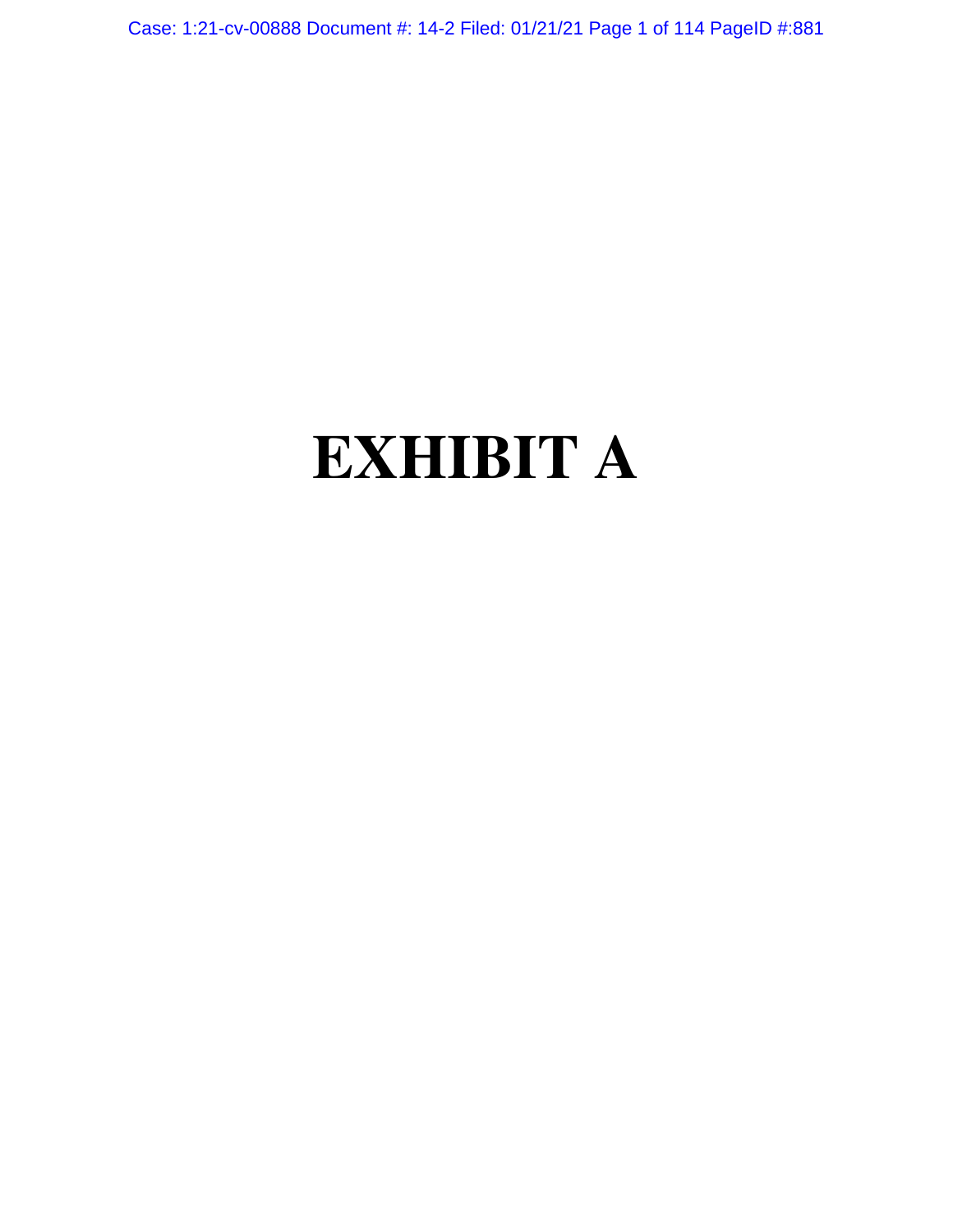# **UNITED STATES DISTRICT COURT NORTHERN DISTRICT OF ILLINOIS EASTERN DIVISION**

| DOROTHY FORTH, DONNA BAILEY,         |                                  |
|--------------------------------------|----------------------------------|
| LISA BULLARD, RICARDO                |                                  |
| GONZALES, CYNTHIA RUSSO, TROY        | Civil No.: 1:17-cv-02246         |
| TERMINE, INTERNATIONAL               |                                  |
| <b>BROTHERHOOD OF ELECTRICAL</b>     |                                  |
| <b>WORKERS LOCAL 38 HEALTH AND</b>   |                                  |
| WELFARE FUND, INTERNATIONAL          |                                  |
| UNION OF OPERATING ENGINEERS         |                                  |
| LOCAL 295-295C WELFARE FUND,         | Judge John Z. Lee                |
| AND STEAMFITTERS FUND LOCAL          | Magistrate Judge Sheila Finnegan |
| 439, on Behalf of Themselves and All |                                  |
| Others Similarly Situated,           |                                  |
|                                      |                                  |
| Plaintiffs,                          |                                  |
|                                      |                                  |
| V.                                   |                                  |
|                                      |                                  |
| <b>WALGREEN CO.,</b>                 |                                  |
|                                      |                                  |
| Defendant.                           |                                  |

# **THIRD AMENDED CONSOLIDATED CLASS ACTION COMPLAINT AND JURY DEMAND**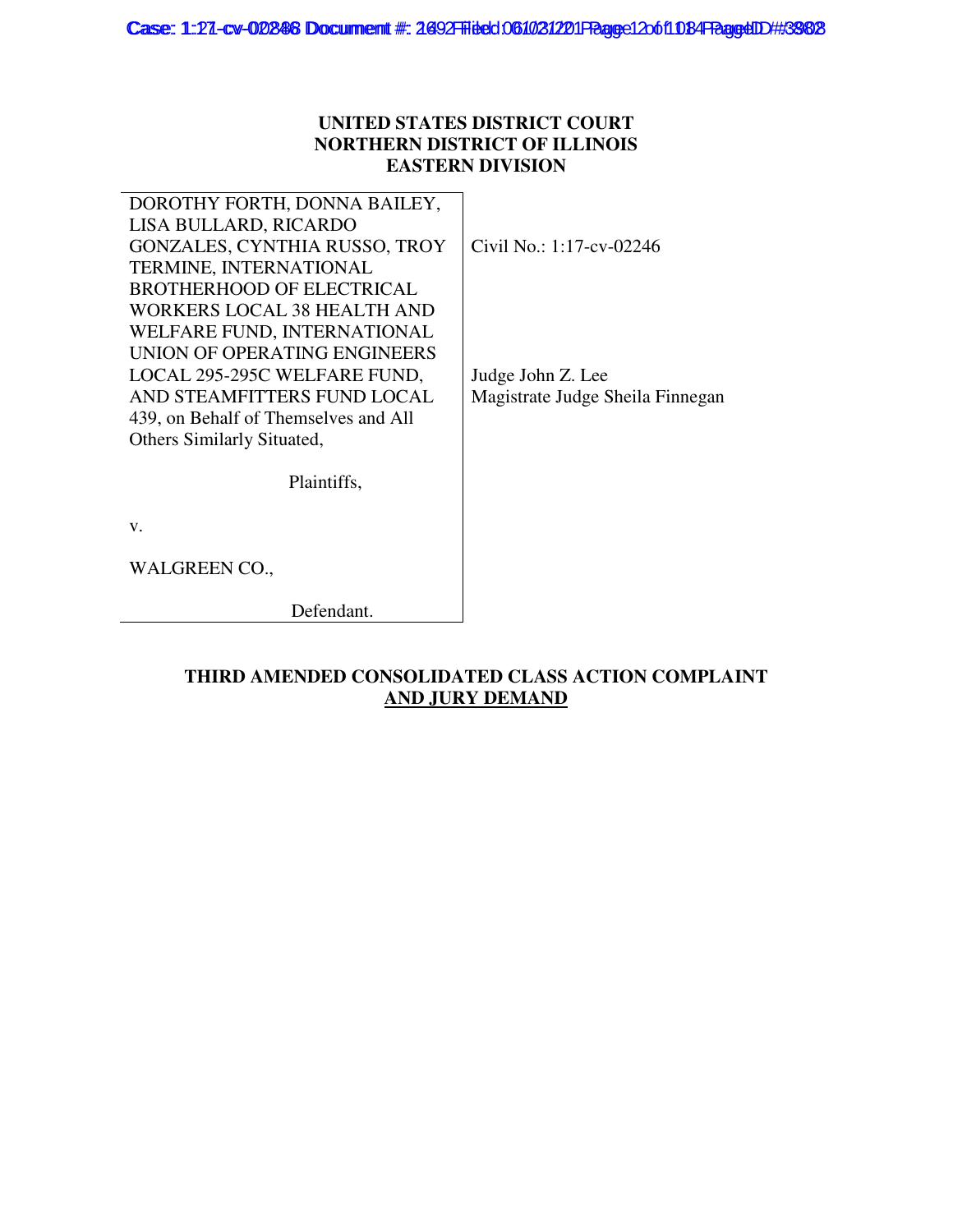# **TABLE OF CONTENTS**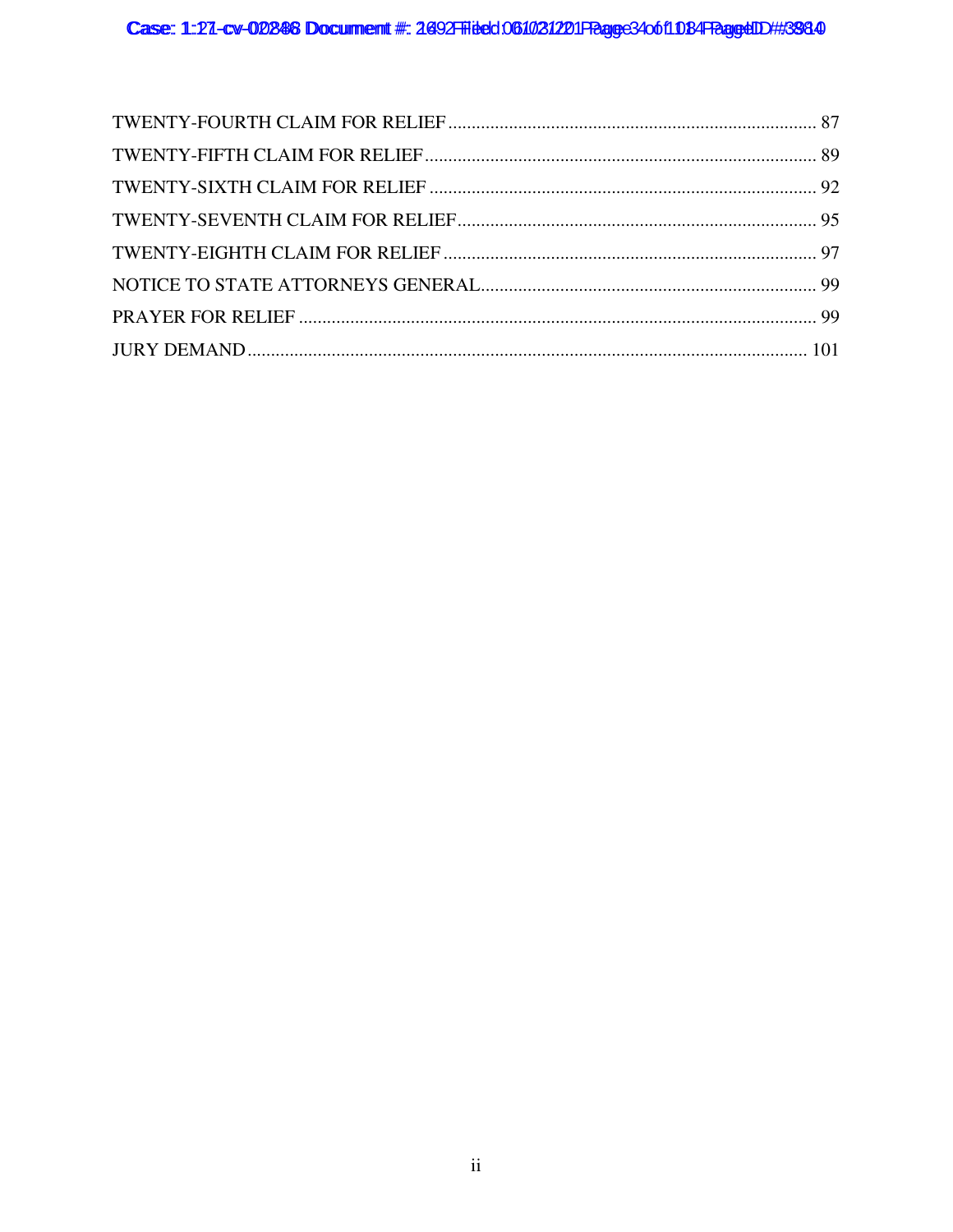# **INTRODUCTION**

1. Plaintiffs Dorothy Forth, Lisa Bullard, Ricardo Gonzales, and Cynthia Russo ("Consumer Plaintiffs") are consumers<sup>1</sup> and Plaintiffs International Brotherhood of Electrical Workers Local 38 Health and Welfare Fund ("Plaintiff IBEW Local 38"), International Union of Operating Engineers Local 295-295c Welfare Fund ("Plaintiff IUOE Local 295"), and Steamfitters Fund Local 439 ("Plaintiff Steamfitters Local 439") are third-party payors<sup>2</sup> (collectively, "Plaintiffs") that bring this action on behalf of themselves and all others similarly situated (the "Class") against Defendant Walgreen Co. ("Defendant" or "Walgreens") to recover for the harm caused by Walgreens' fraudulent and deceptive price scheme to artificially inflate the "usual and customary" prices reported and used to charge Plaintiffs and members of the Class for purchases of certain generic prescription drugs at Walgreens pharmacies.

2. About 90% of all United States citizens are now enrolled in private or public health insurance plans that cover at least a portion of the costs of medical and prescription drug benefits.<sup>3</sup> A feature of most of these health insurance plans is the shared cost of prescription drugs. Typically, when a consumer fills a prescription for a medically-necessary prescription drug under his or her health insurance plan, the third-party payor pays a portion of the cost and the consumer

The term "consumer" refers to a person who is a participant or beneficiary under a public or private health insurance plan that provides prescription drug benefits pursuant to such plan.

<sup>&</sup>lt;sup>2</sup> The term "third-party payor" or "TPP" refers to any private health insurance companies, third‐party administrators, health maintenance organizations, health and welfare plans that make payments from their own funds, and other health benefit providers and entities with self-funded plans that contract with a health insurer or administrator to administer their prescription drug benefits.

<sup>3</sup> Stephanie Marken, *U.S. Uninsured Rate at 11%, Lowest in Eight-Year Trend*, http://www.gallup.com/poll/190484/uninsured-rate-lowest-eight-year-trend.aspx (last visited April 13, 2018).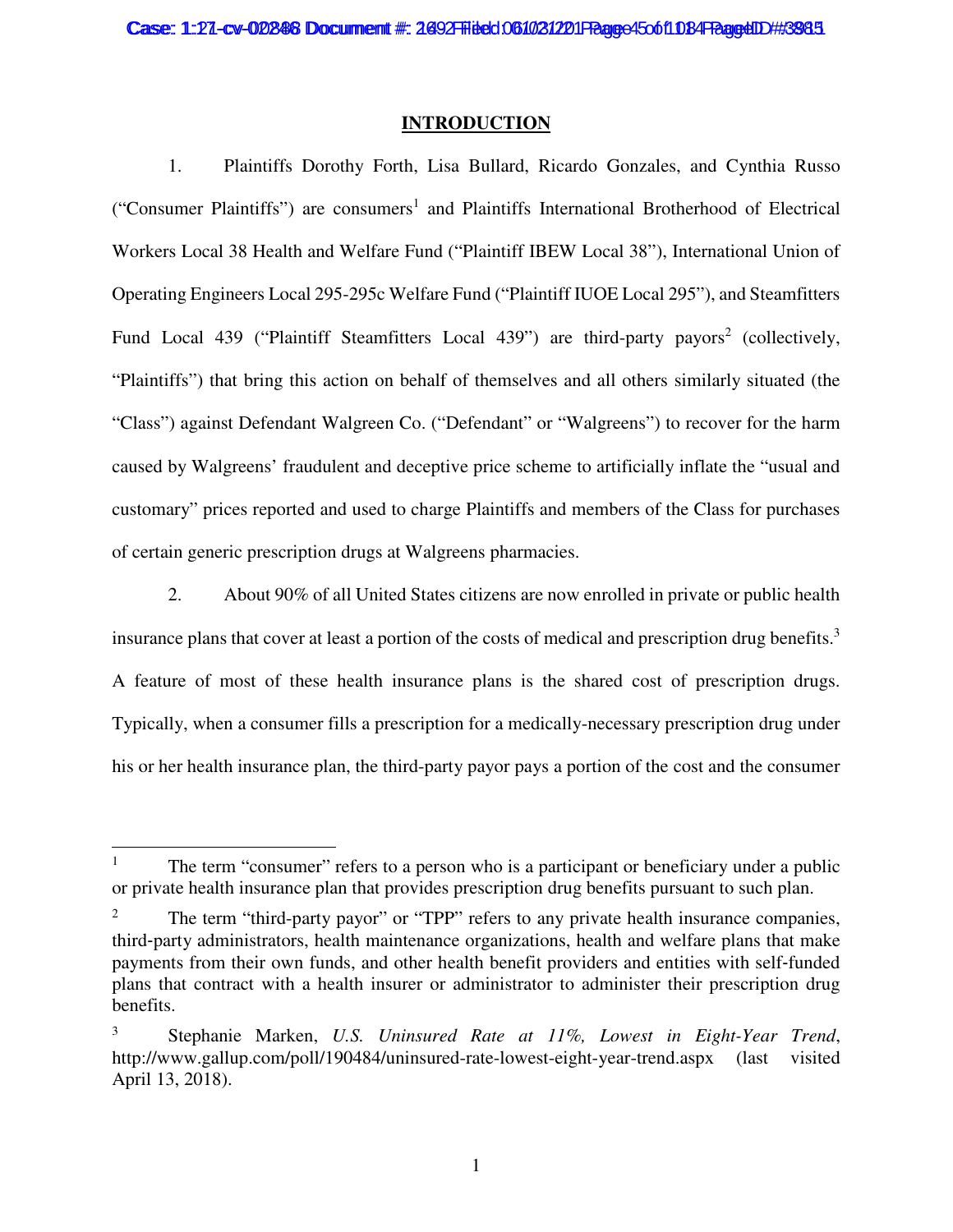## Case: 1:27-cv-02246 Document #: 2692 Filed: 061031221 Page 5 6 of 1084 PageUD #:3986

pays the remaining portion of the cost directly to the pharmacy in the form of a copayment or coinsurance or deductible payment.

3. In an effort to control their prescription drug costs, many third-party payors require consumers to purchase generic prescription drugs when available because generic drugs often cost less than the brand-name version. According to a report by the Generic Pharmaceutical Association, 89% of all prescriptions dispensed in the United States now are generic drugs.<sup>4</sup> Consumers also save money when they purchase generic prescription drugs over more-expensive brand-name versions because they pay lower copayment, coinsurance, or deductible amounts for these generics.

4. Instead of reaping the benefit of these intended savings, however, Plaintiffs and members of the Class are paying much more for certain generics than Walgreens' cash-paying customers<sup>5</sup> who fill their generic prescriptions through Walgreens' discount generic drug program, called the "Prescription Savings Club" ("PSC"), without using health insurance.

5. A pharmacy cannot charge to a consumer or report to a third-party payor a higher price for prescription drugs than the pharmacy's "usual and customary" ("U&C") price. The U&C price is referred to by Walgreens and known throughout the pharmacy industry as the price that the pharmacy charges the cash-paying public. Indeed, Walgreens' practices violate federal and state regulations, including the Medicare Prescription Drug Benefit Manual, which defines the "usual and customary price" as "[t]he price that an out-of-network pharmacy or a physician's office

<sup>&</sup>lt;sup>4</sup> Generic Pharmaceutical Association, 2016 Generic Drug Savings & Access in the United States Report, http://www.gphaonline.org/media/generic-drug-savings-2016/index.html (last visited April 13, 2018).

<sup>5</sup> "Cash-paying customers," also known as "self-paying customers," refers to customers who pay for the drugs themselves – whether by cash, credit card, or check – without using insurance.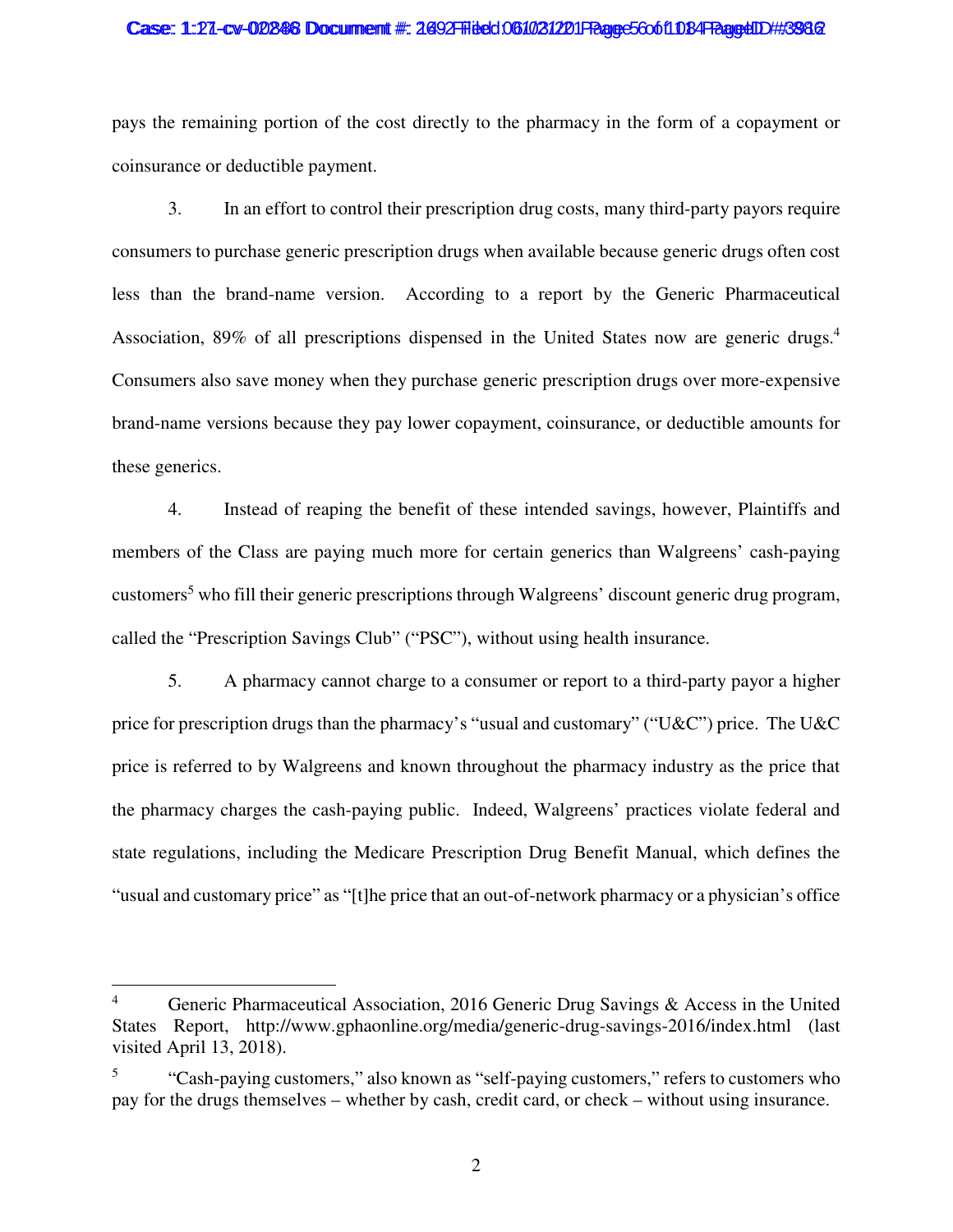## Case: 1:27-cv-02246 Document #: 2692 Filed: 061031221 Page 670611084 Page 100#:393 7

charges a customer who does not have any form of prescription drug coverage for a covered Part D drug." 42 C.F.R. §423.100.

6. As alleged below, Walgreens, instead of complying with this requirement, maintains an undisclosed, dual pricing scheme for the generic prescription drugs available through the PSC. Indeed, Walgreens has used its PSC as a mechanism to knowingly and intentionally overcharge consumers and third-party payors, like Plaintiffs and the Class, in excess of Walgreens' actual U&C prices for these generics.

7. Walgreens is the largest retail pharmacy in the United States with 8,175 retail pharmacies in all 50 states, the District of Columbia, Puerto Rico, and the U.S. Virgin Islands. In fiscal year 2016, Walgreens filled 928.5 million prescriptions (adjusted to 30-day equivalents) and earned approximately \$56.1 billion in pharmacy sales in the United States.<sup>6</sup>

8. Since 2007, Walgreens, through its PSC, has allowed cash-paying customers to purchase thousands of generic drugs at a discount to the cash price (the "PSC Prices"). The prices of such drugs depend on, among other things, the drug and days' supply.

9. The PSC formulary includes thousands of generic medications (the "PSC Generics"). The term PSC Generics includes any generic prescription drug that was part of the PSC. From 2007 to present, Walgreens provided discounts off of the cash price on all PSC Generics that are included in the formulary. A subset of PSC Generics is described on the "PSC Value Priced Medication List" attached as Exhibit A.

<sup>6</sup> *See* Walgreens Boots Alliance Annual Report 2016, 4, http://investor.walgreensbootsalliance.com/common/download/download.cfm?companyid=WA G&fileid=920659&filekey=858BCE46-131D-4764-8410-1F35998DD1F8&filename  $e=278444$  Final BMK.pdf (last visited April 13, 2018).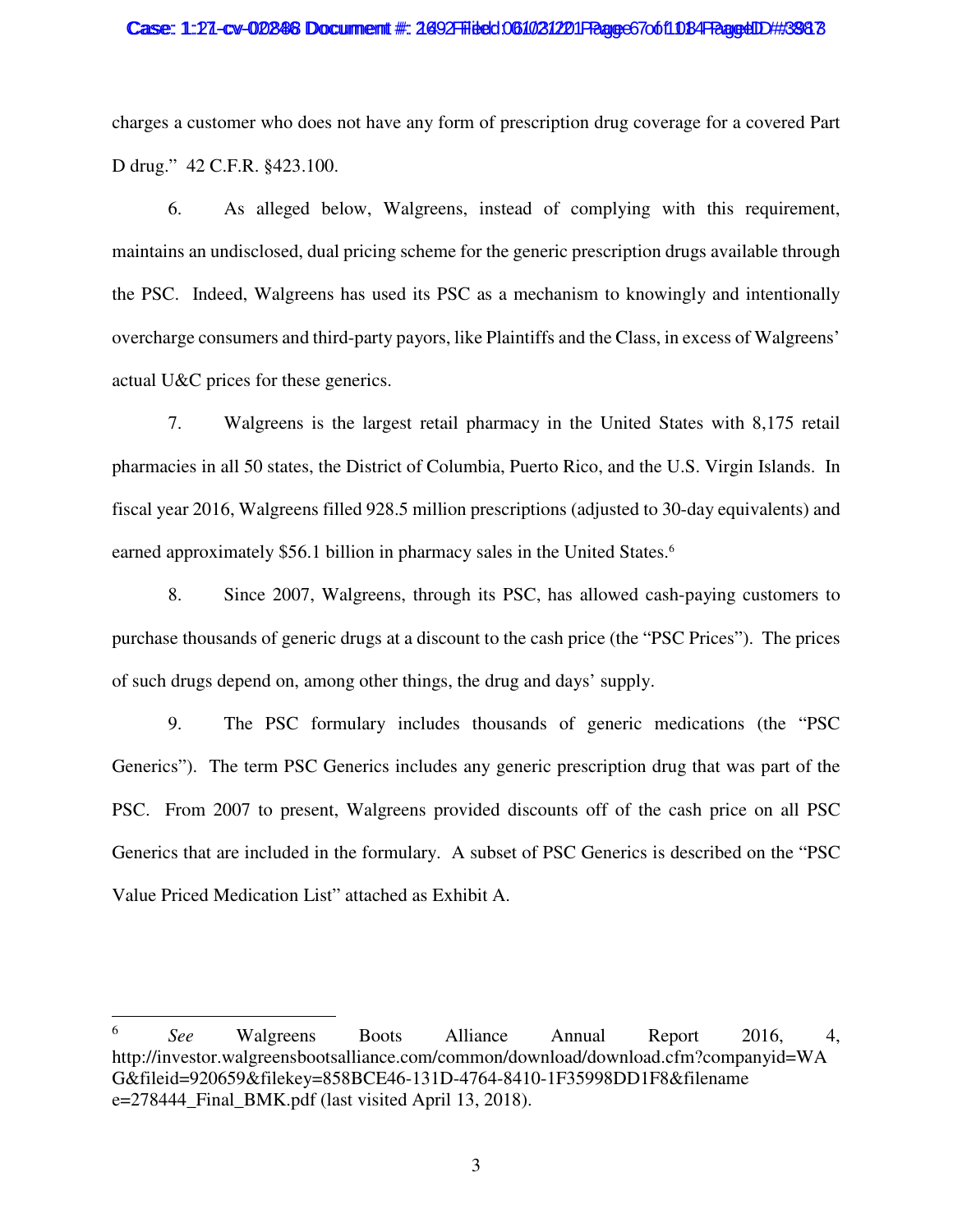## Case: 1:27-cv-02246 Document #: 2692 Filed: 061031221 Page 78 of 1084 Page4ID #:3988

10. Walgreens' PSC program is not a special, limited, or a one-time offer. Any pharmacy patron, except a Medicare or Medicaid beneficiary, is eligible to participate in the program. Walgreens does not limit the eligibility for, or duration of the availability of, PSC Prices other than to require cash payment.

11. Upon information and belief, the majority of Walgreens' cash-paying customers pay no more than the PSC Prices.

12. Thus, Walgreens' PSC Prices represent Walgreens' actual U&C prices for the PSC Generics. For the PSC Generics, Walgreens should have reported and charged to Plaintiffs and the Class the PSC Prices as Walgreens' U&C price, because the PSC Price was, and still is, the price Walgreens charges customers paying cash without insurance. But for years, Walgreens has knowingly and intentionally reported artificially inflated U&C prices for PSC Generics on claims for reimbursement submitted to third-party payors. Because the reported U&C price is used to calculate the amount a consumer must pay, Walgreens also overcharged consumers and beneficiaries of third-party payors for PSC Generics by improperly collecting inflated copayments, coinsurance, or deductible amounts.

13. Walgreens' misconduct has caused Plaintiffs and the other members of the Class to suffer significant damages from 2007 to the present. This action is brought as a class action on behalf of all consumers and TPPs nationwide, or in the alternative, in the states of Arizona, California, Colorado, Connecticut, Delaware, Florida, Georgia, Iowa, Illinois, Louisiana, Massachusetts, Minnesota, Nevada, New Mexico, New York, North Carolina, Ohio, Pennsylvania, South Carolina, Texas, and Wisconsin, who purchased or paid for PSC Generics, other than for resale (*see* Class definitions below). Accordingly, Plaintiffs seek to recover monetary damages, injunctive relief, and equitable or other remedies for fraud, unjust enrichment, and violation of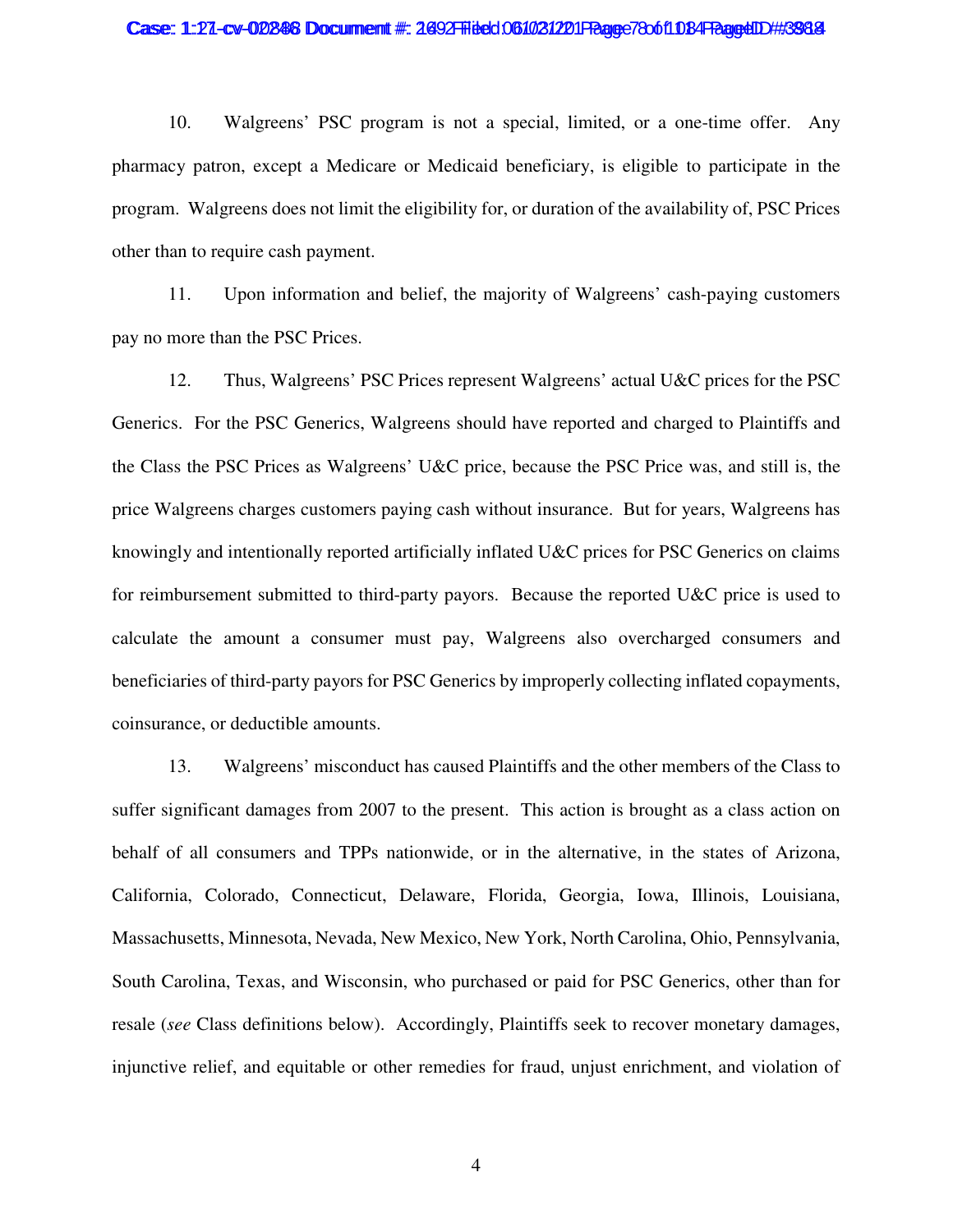## Case: 1:27-cv-02246 Document #: 2692 Filed: 061031221 Page 8900 f10 84 Page 4 ID ##:89 25

state consumer protection statutes enumerated below, and for declaratory and injunctive relief under the Declaratory Judgment Act.

# **PARTIES**

# **A. Plaintiffs**

14. Plaintiff Dorothy Forth ("Plaintiff Forth" or "Ms. Forth") is, and at all times relevant was, domiciled in the State of Texas. Ms. Forth has purchased generic versions of more than twenty medications for personal use from Walgreens in Texas between January 1, 2012 and the present. Ms. Forth carries federal health insurance through Medicare and carried Medicare Part D coverage during the time she purchased prescription generic drugs from Walgreens. Medications prescribed to Ms. Forth appear on the partial list of PSC Generics attached as Exhibit A. Walgreens overcharged Ms. Forth on her purchases of PSC Generics. Walgreens is required to charge Ms. Forth an amount that does not exceed the U&C price Walgreens charges its cashpaying customers for these generic prescription drugs. For these sales, Walgreens knowingly based Ms. Forth's payment on a purported U&C price that was fraudulently inflated above Walgreens' true U&C price – that is, the price Walgreens offers under its PSC program. Through its fraudulent pricing scheme, Walgreens has overcharged Ms. Forth, and as a result, Ms. Forth has overpaid for her PSC Generics by at least \$285.22, as indicated in the chart.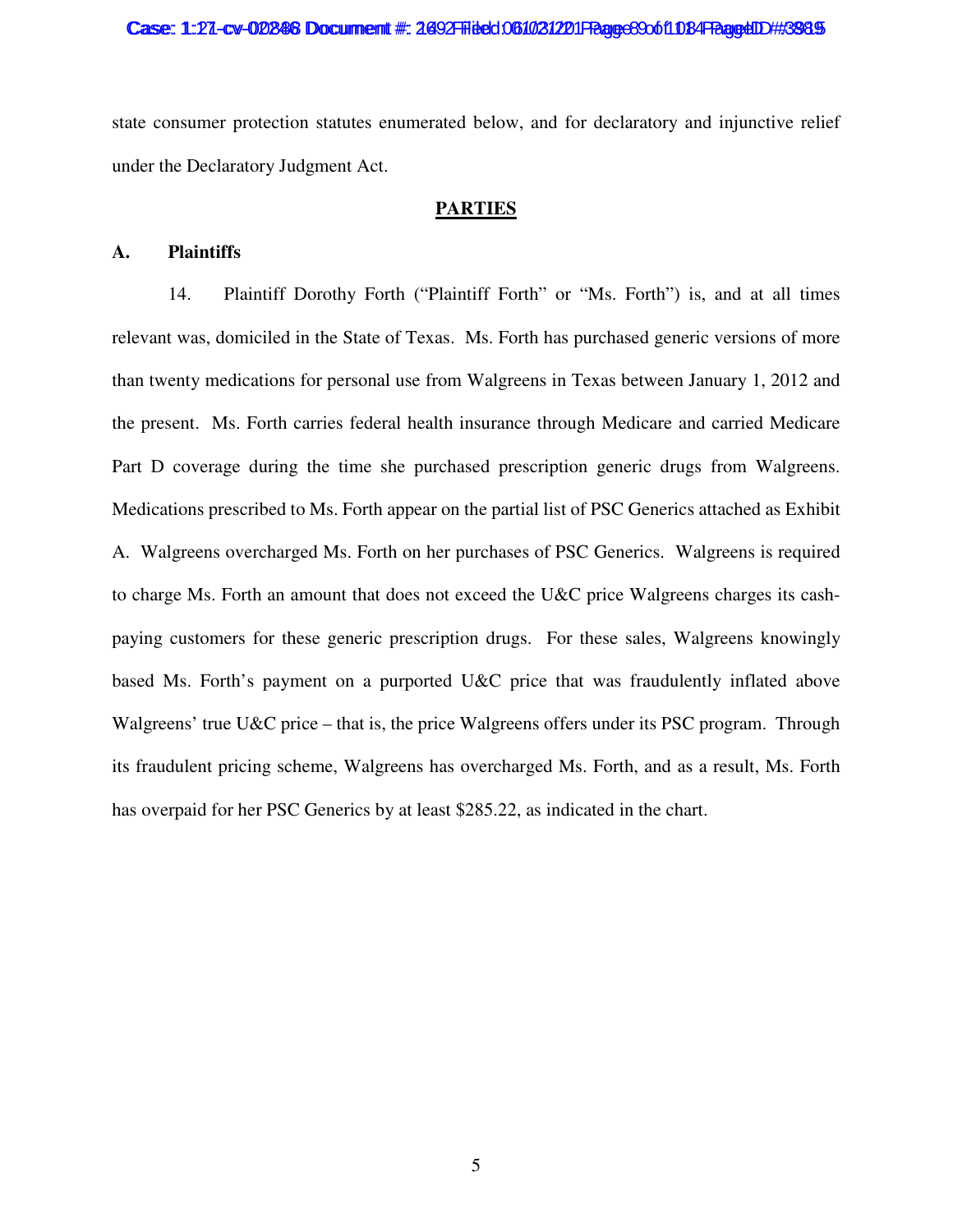| <b>Prescription</b>          | Date<br><b>Purchased</b> | Days'<br><b>Supply</b> | <b>Client</b><br>PSC (U&C) Price<br>Paid |                        |  |
|------------------------------|--------------------------|------------------------|------------------------------------------|------------------------|--|
| Rx <sub>1</sub>              | 1/31/13                  | 30                     | \$40.00                                  | \$15.00                |  |
| Rx <sub>2</sub>              | 2/23/13                  | 30                     | \$40.00                                  | \$15.00                |  |
| Rx <sub>3</sub>              | 7/8/14                   | 30                     | \$30.30                                  | \$15.00                |  |
| Rx <sub>4</sub>              | 7/22/14                  | 30                     | \$59.89                                  | \$15.00                |  |
| Rx <sub>5</sub>              | 9/2/14                   | 30                     | \$59.89                                  | \$15.00                |  |
| Rx 6                         | 4/17/15                  | 30                     | \$45.08                                  | \$15.00                |  |
| Rx7                          | 7/2/14                   | 90                     | \$30.25                                  | \$30.00                |  |
| Rx8                          | 2/11/14                  | 90                     | \$21.00                                  | \$20.00                |  |
| Rx <sub>9</sub>              | 8/14/14                  | 30                     | \$11.99                                  | \$10.00                |  |
| <b>Rx 10</b>                 | 6/6/15                   | 30                     | \$8.40                                   | \$5.00                 |  |
| <b>Rx 11</b>                 | 6/6/15                   | 30                     | \$40.38<br>\$5.00                        |                        |  |
| <b>Rx</b> 12                 | 7/10/15                  | 30                     | \$45.77                                  | \$5.00                 |  |
| <b>Rx</b> 13                 | 7/28/15                  | 90                     | \$33.21                                  | \$30.00                |  |
| <b>Rx 14</b>                 | 5/26/13                  | 90                     | \$29.06                                  | \$20.00                |  |
| <b>Rx</b> 15                 | 1/22/13                  | 90                     | \$15.00                                  | \$10.00                |  |
|                              |                          |                        | <b>Total Paid</b>                        | <b>Total PSC Price</b> |  |
|                              |                          |                        | \$510.22                                 | \$225.00               |  |
| <b>OVERPAYMENT: \$285.22</b> |                          |                        |                                          |                        |  |

15. Ms. Forth reasonably believed that because she pays premiums for health insurance with prescription benefits coverage that she would pay at least the same as and not more than a cash-paying customer for her prescriptions filled at Walgreens. Ms. Forth would not have paid the inflated prices absent Walgreens' deception.

16. To maintain continuity of her medical care, Ms. Forth anticipates filling future prescriptions for PSC Generics at a Walgreens pharmacy, and thus faces the prospect of paying additional inflated amounts in the future if Walgreens continues its wrongful conduct.

17. Plaintiff Lisa Bullard ("Plaintiff Bullard" or "Ms. Bullard") is, and at all relevant times was, domiciled in the State of Massachusetts. Ms. Bullard has purchased generic versions of more than twenty medications for personal use from Walgreens in New York and Massachusetts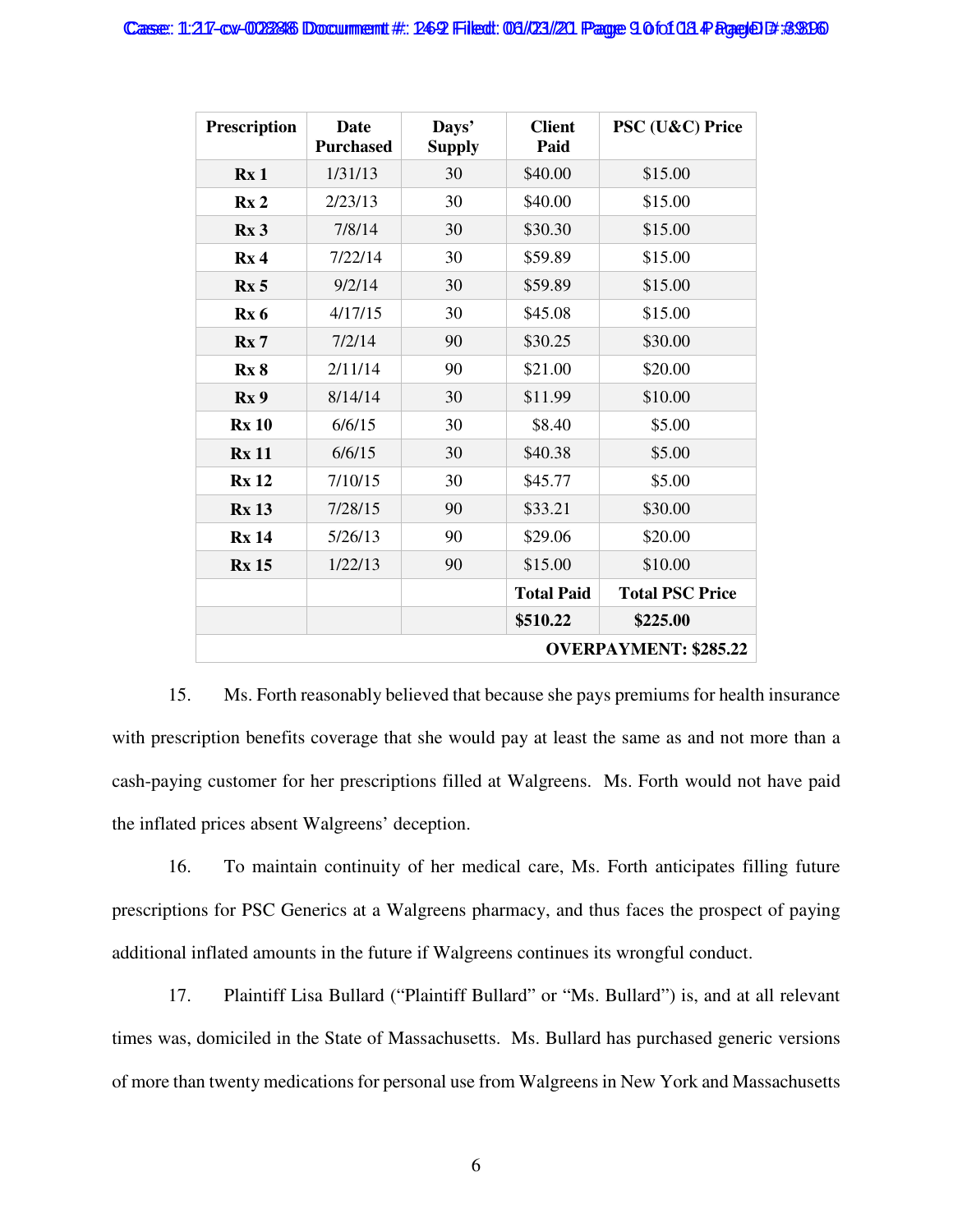## Case: 1:27-cv-02246 Document #: 2492 Filed: 061031221 Page 1010611 084 Page4ID #:39917

between January 1, 2011 and the present. Ms. Bullard carries federal health insurance through Medicare and carried Medicare Part D coverage during the time she purchased prescription generic drugs from Walgreens. Medications prescribed to Ms. Bullard appear on the partial list of PSC Generics attached as Exhibit A. Walgreens overcharged Ms. Bullard for several PSC Generics. Walgreens is required to charge Ms. Bullard an amount that does not exceed the U&C price Walgreens charges its cash-paying customers for these generic prescription drugs. For these sales, Walgreens knowingly based Ms. Bullard's payment on a purported U&C price that was fraudulently inflated above Walgreens' true U&C price – that is, the price Walgreens offers under its PSC program. Through its fraudulent pricing scheme, Walgreens has overcharged Ms. Bullard, and as a result, Ms. Bullard has overpaid for her PSC Generics purchased from New York and Massachusetts Walgreens pharmacies by at least \$55.89, as indicated in the chart.

| <b>Prescription</b>         | <b>Date</b><br><b>Purchased</b> | Days'<br><b>Supply</b> | <b>Client</b><br>Paid | PSC (U&C) Price        |  |
|-----------------------------|---------------------------------|------------------------|-----------------------|------------------------|--|
| Rx1                         | 6/25/15                         | 10                     | \$9.00                | \$5.00                 |  |
| Rx <sub>2</sub>             | 8/18/14                         | 30                     | \$5.94                | \$5.00                 |  |
| Rx <sub>3</sub>             | 6/12/15                         | 90                     | \$26.89               | \$20.00                |  |
| Rx <sub>4</sub>             | 9/18/15                         | 90                     | \$26.89               | \$20.00                |  |
| Rx <sub>5</sub>             | 12/17/15                        | 90                     | \$27.00               | \$20.00                |  |
| Rx <sub>6</sub>             | 5/10/16                         | 90                     | \$27.00               | \$20.00                |  |
| Rx7                         | 2/23/14                         | 15                     | \$11.99               | \$10.00                |  |
| Rx8                         | 3/13/15                         | 10                     | \$16.36               | \$5.00                 |  |
| Rx <sub>9</sub>             | 10/16/15                        | 72                     | \$12.82               | \$10.00                |  |
| <b>Rx 10</b>                | 5/10/16                         | 90                     | \$27.00               | \$20.00                |  |
|                             |                                 |                        | <b>Total Paid</b>     | <b>Total PSC Price</b> |  |
|                             |                                 |                        | \$190.89              | \$135.00               |  |
| <b>OVERPAYMENT: \$55.89</b> |                                 |                        |                       |                        |  |

18. Ms. Bullard reasonably believed that because she pays premiums for health insurance with prescription benefits coverage that she would pay at least the same as and not more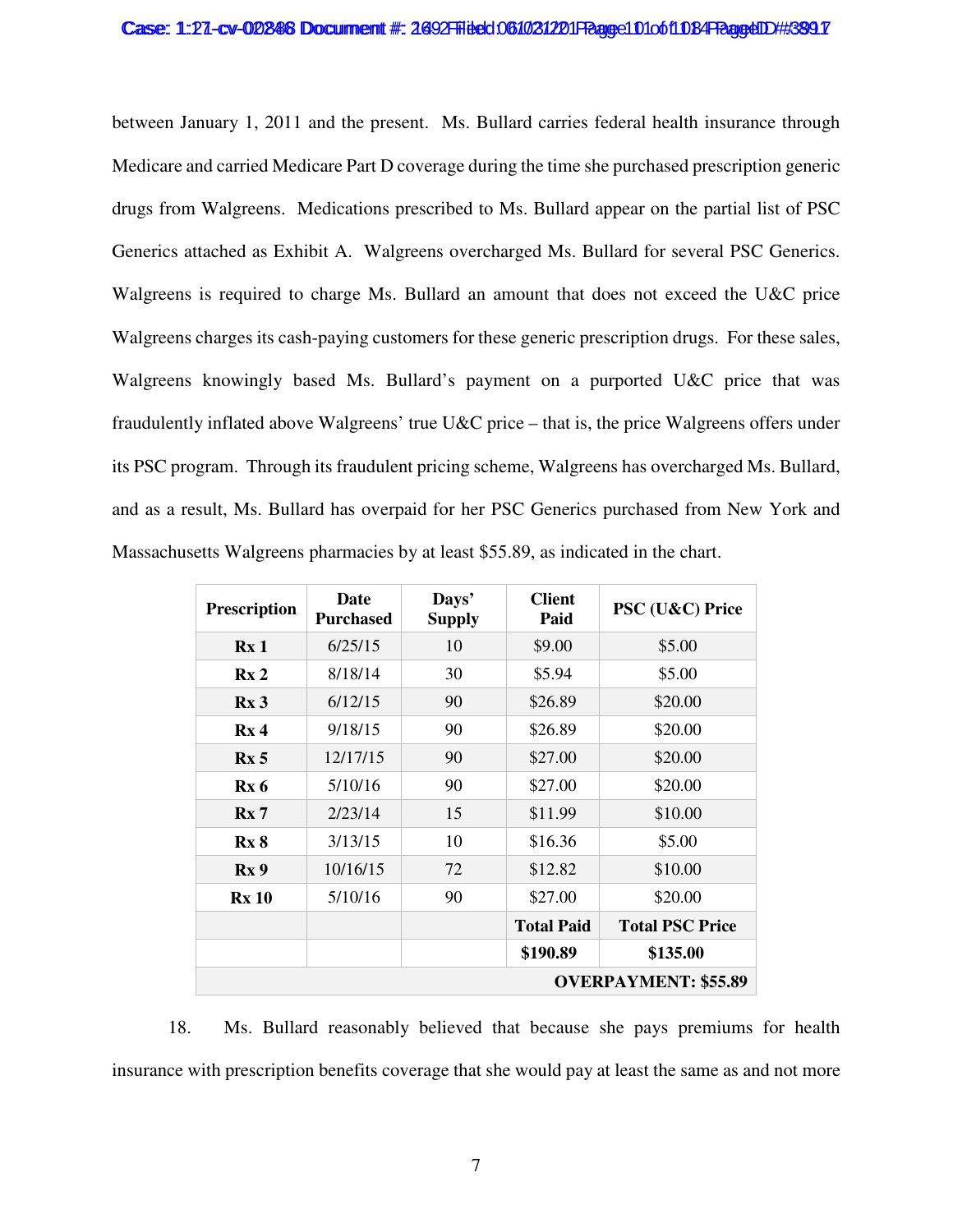## Case: 1:27-cv-02246 Document #: 2492 Filed: 061031221 Page 11 2061 034 Page4ID #:3992

than a cash-paying customer for her prescriptions filled at Walgreens. Ms. Bullard would not have paid the inflated prices absent Walgreens' deception.

19. To maintain continuity of her medical care, Ms. Bullard anticipates filling future prescriptions for PSC Generics at a Walgreens pharmacy, and thus faces the prospect of paying additional inflated amounts in the future if Walgreens continues its wrongful conduct.

20. Plaintiff Ricardo Gonzales ("Plaintiff Gonzales" or "Mr. Gonzales") since 2015, has been domiciled in the State of New Mexico, from 2008 through 2015, was domiciled in the State of Wisconsin, and from 2007-2008, was domiciled in the State of South Carolina. Mr. Gonzales has purchased generic versions of more than ten medications for personal use from Walgreens in New Mexico, South Carolina, and Wisconsin between 2007 and the present. Mr. Gonzales carried commercial insurance coverage during the time he purchased prescription generic drugs from Walgreens. Medications prescribed to Mr. Gonzales appear on the partial list of PSC Generics attached as Exhibit A. Walgreens overcharged Mr. Gonzales for several PSC Generics. Walgreens is required to charge Mr. Gonzales an amount that does not exceed the U&C price Walgreens charges its cash-paying customers for these generic prescription drugs. For these sales, Walgreens knowingly based Mr. Gonzales's payment on a purported U&C price that was fraudulently inflated above Walgreens' true U&C price – that is, the price Walgreens offers under its PSC program. Through its fraudulent pricing scheme, Walgreens has overcharged Mr. Gonzales, and as a result, Mr. Gonzales has overpaid for his PSC Generics by at least \$245.05, as indicated in the chart.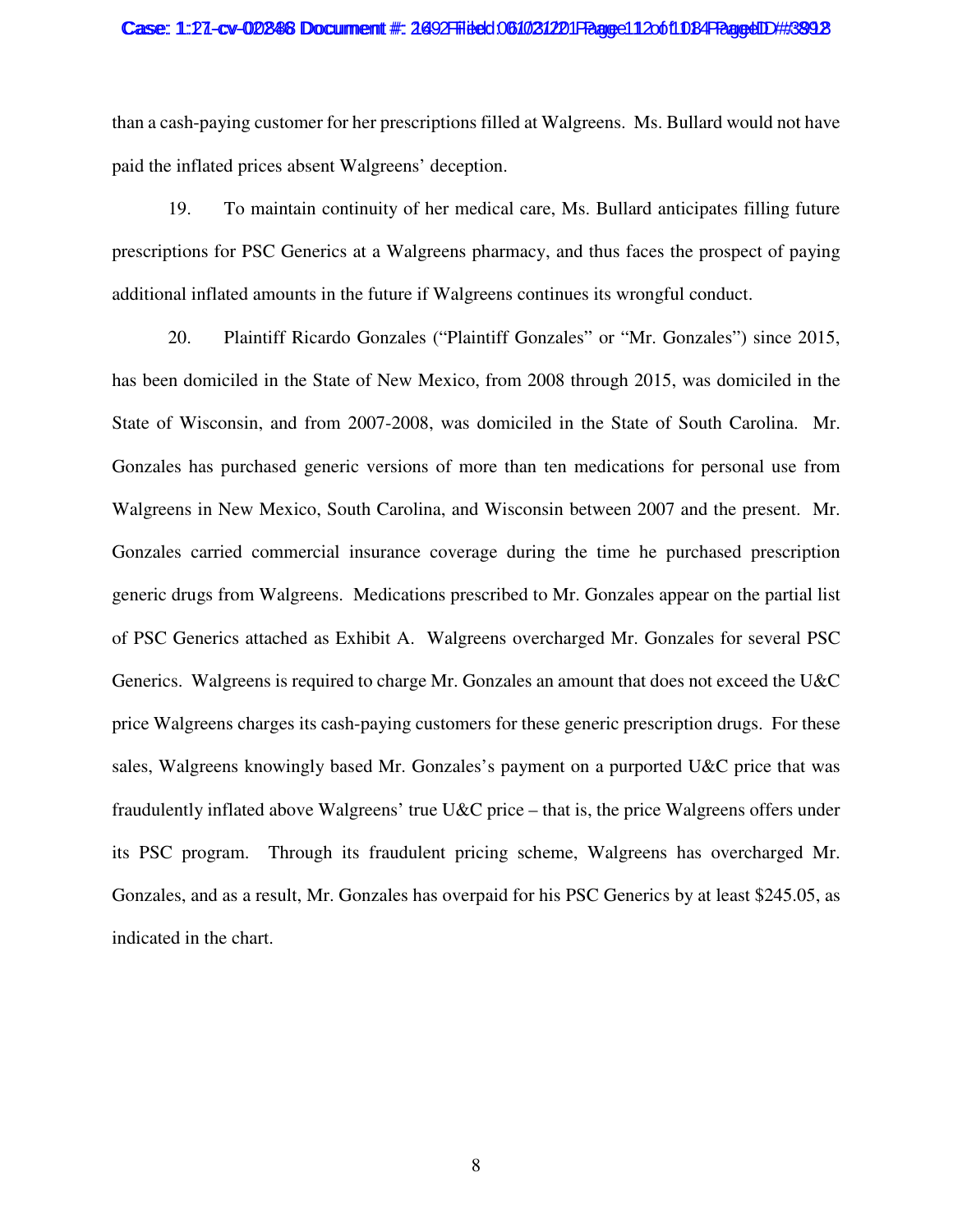### Case: 1:27-cv-02246 Document #: 2492 Filed: 061031221 Page 123 of 1084 PageUD #:3993

| <b>Prescription</b>          | <b>Date</b><br><b>Purchased</b> | Days'<br><b>Supply</b> | <b>Client</b><br>Paid | PSC (U&C) Price        |  |
|------------------------------|---------------------------------|------------------------|-----------------------|------------------------|--|
| Rx <sub>1</sub>              | 2/7/16                          | 60                     | \$187.99              | \$30.00                |  |
| Rx <sub>2</sub>              | 4/16/17                         | 30                     | \$81.99               | \$10.00                |  |
| Rx <sub>3</sub>              | 3/24/17                         | 30                     | \$12.89               | \$10.00                |  |
| Rx <sub>4</sub>              | 10/13/16                        | 30                     | \$7.18                | \$5.00                 |  |
| Rx <sub>5</sub>              | 9/3/16                          | 30                     | \$15.00               | \$10.00                |  |
| Rx <sub>6</sub>              | 8/8/16                          | 30                     | \$15.00               | \$10.00                |  |
|                              |                                 |                        | <b>Total Paid</b>     | <b>Total PSC Price</b> |  |
|                              |                                 |                        | \$320.05              | \$75.00                |  |
| <b>OVERPAYMENT: \$245.05</b> |                                 |                        |                       |                        |  |

21. Mr. Gonzales reasonably believed that because he pays premiums for health insurance with prescription benefits coverage that he would pay at least the same as and not more than a cash-paying customer for his prescriptions filled at Walgreens. Mr. Gonzales would not have paid the inflated prices absent Walgreens' deception.

22. To maintain continuity of his medical care, Mr. Gonzales anticipates filling future prescriptions for PSC Generics at a Walgreens pharmacy, and thus faces the prospect of paying additional inflated amounts in the future if Walgreens continues its wrongful conduct.

23. Plaintiff Cynthia Russo ("Plaintiff Russo" or "Ms. Russo") is, and at all times relevant was, domiciled in the State of Florida. Ms. Russo has purchased generic versions of more than ten medications for personal use from Walgreens in Florida between January 1, 2012 and the present. Ms. Russo carries federal health insurance through Medicare and carried Medicare Part D coverage during the time she purchased prescription generic drugs from Walgreens. Medications prescribed to Ms. Russo appear on the partial list of PSC Generics attached as Exhibit A. Walgreens overcharged Ms. Russo for several PSC Generics. Walgreens is required to charge Ms. Russo an amount that does not exceed the U&C price Walgreens charges its cash-paying customers for these generic prescription drugs. For these sales, Walgreens knowingly based Ms.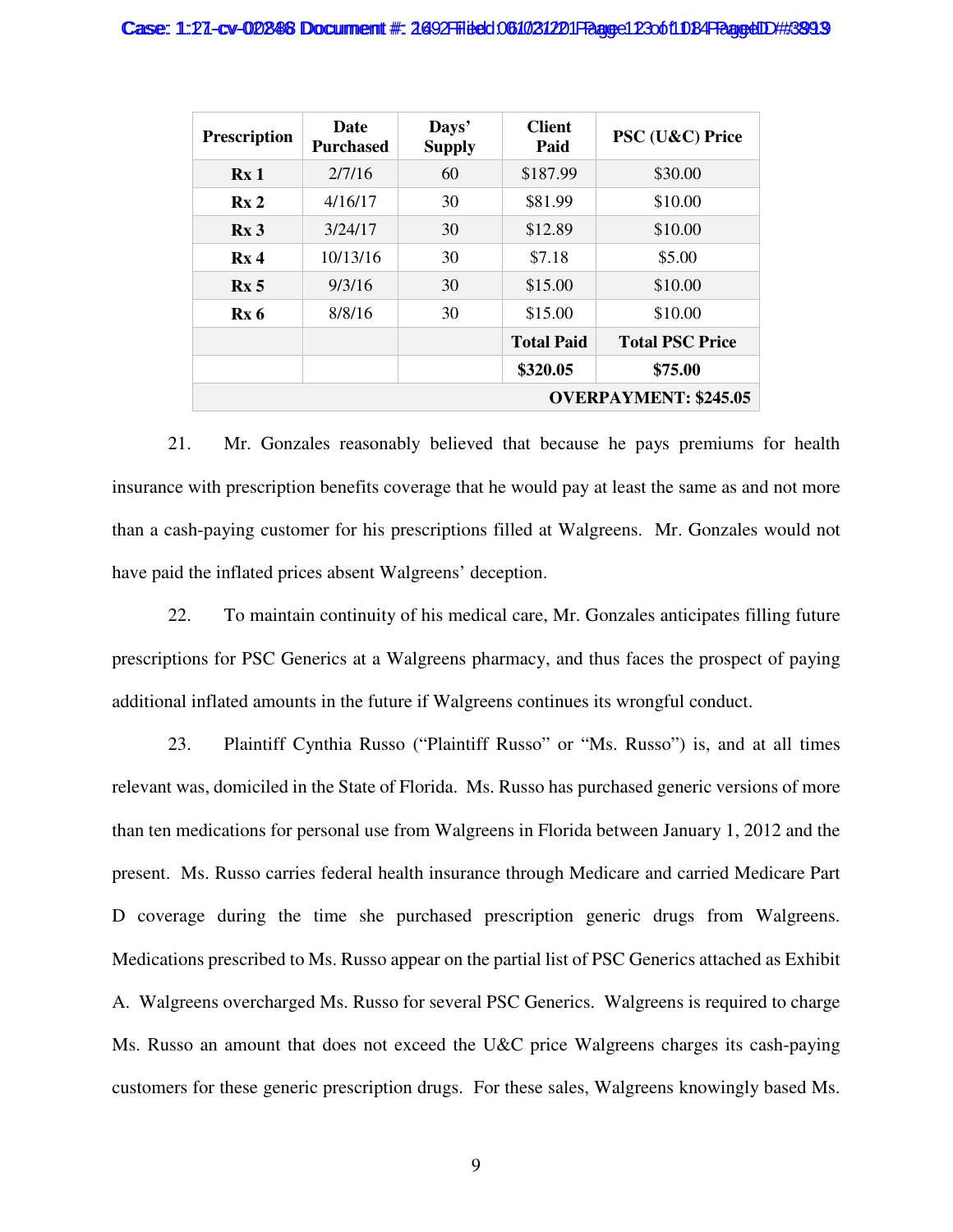## Case: 1:27-cv-02246 Document #: 2492 Filed: 061031221 Page 1 B406 fl 084 Page 10 Hz

Russo's payment on a purported U&C price that was fraudulently inflated above Walgreens' true U&C price – that is, the price Walgreens offers under its PSC program. Through its fraudulent pricing scheme, Walgreens has overcharged Ms. Russo, and as a result, Ms. Russo has overpaid for her PSC Generics by at least \$130.88, as indicated in the chart.

| <b>Prescription</b>          | <b>Date</b><br>Purchased | Days'<br><b>Supply</b> | <b>Client</b><br>Paid | PSC (U&C) Price        |  |
|------------------------------|--------------------------|------------------------|-----------------------|------------------------|--|
| Rx <sub>1</sub>              | 10/9/14                  | 90                     | \$92.96               | \$30.00                |  |
| Rx <sub>2</sub>              | 6/1/14                   | 30                     | \$31.98               | \$15.00                |  |
| Rx <sub>3</sub>              | 8/9/14                   | 30                     | \$31.98               | \$15.00                |  |
| Rx <sub>4</sub>              | 9/15/14                  | 30                     | \$31.98               | \$15.00                |  |
| Rx <sub>5</sub>              | 10/24/14                 | 30                     | \$31.98<br>\$15.00    |                        |  |
|                              |                          |                        | <b>Total Paid</b>     | <b>Total PSC Price</b> |  |
|                              |                          |                        | \$220.88              | \$90.00                |  |
| <b>OVERPAYMENT: \$130.88</b> |                          |                        |                       |                        |  |

24. Ms. Russo reasonably believed that because she pays premiums for health insurance with prescription benefits coverage that she would pay at least the same as and not more than a cash-paying customer for her prescriptions filled at Walgreens. Ms. Russo would not have paid the inflated prices absent Walgreens' deception.

25. To maintain continuity of her medical care, Ms. Russo anticipates filling future prescriptions for PSC Generics at a Walgreens pharmacy, and thus faces the prospect of paying additional inflated amounts in the future if Walgreens continues its wrongful conduct.

26. Plaintiff IBEW Local 38 is located in Cleveland, Ohio. Plaintiff IBEW Local 38 is an "employee welfare benefit plan" and "employee benefit plan" maintained pursuant to Section 302(c)(5) of the Labor Management Relations Act ("LMRA"), 29 U.S.C. §186(c)(5), and as defined by §§1002(1) and (3) of the Employee Retirement Income Security Act ("ERISA"), 29 U.S.C. §1001, *et seq*. As such, Plaintiff IBEW Local 38 is an entity entitled to bring suit in its own name pursuant to 29 U.S.C. §1132(d).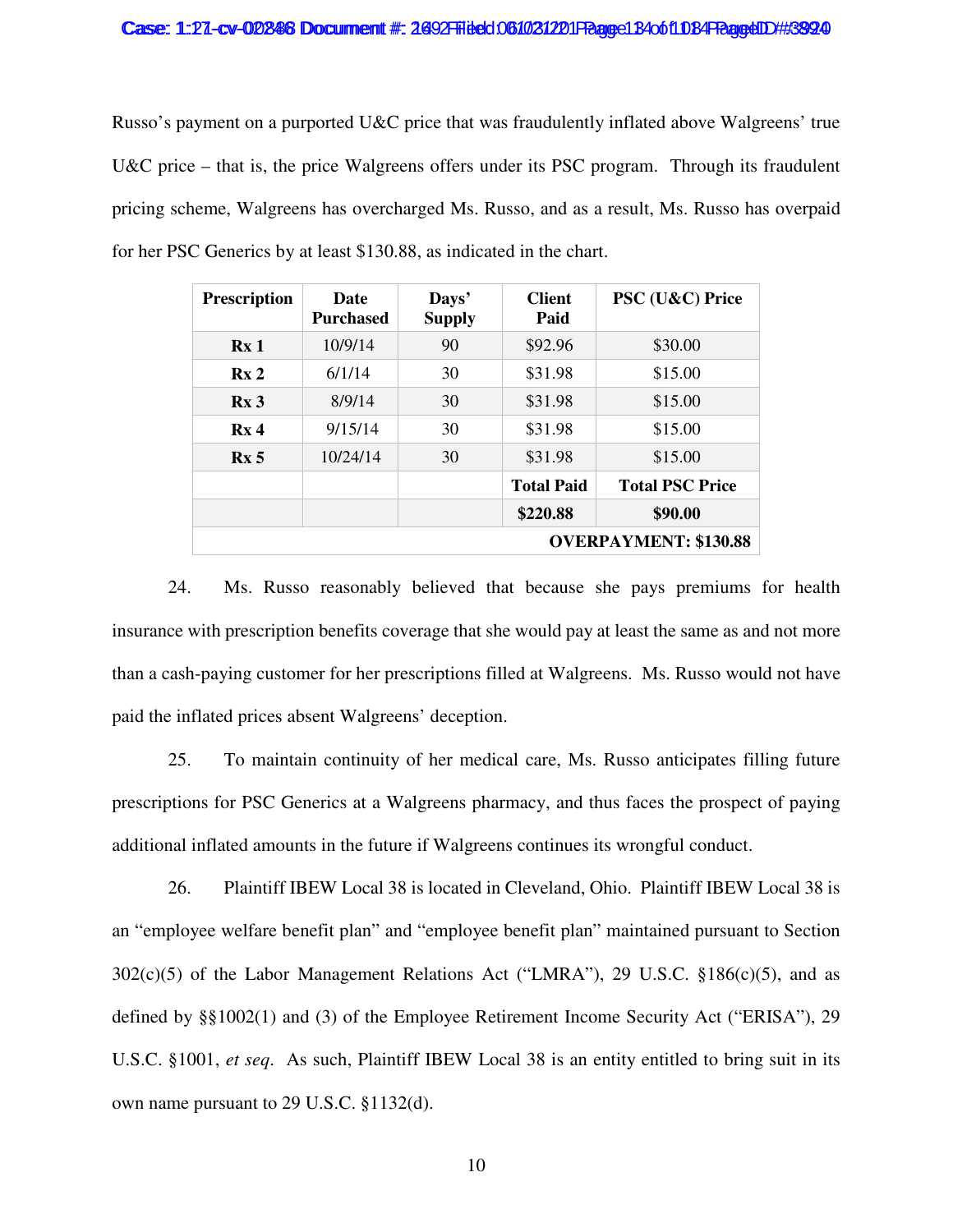## Case: 1:27-cv-02246 Document #: 2492 Filed: 061031221 Page 145 of 1084 PageUD #:3925

27. Plaintiff IBEW Local 38 is a non-profit trust, sponsored and administered by a Board of Trustees, established through collective bargaining by labor unions and employers. Pursuant to the trust agreement under which it was created, it provides comprehensive healthcare benefits to participants who are employed under various collective bargaining agreements, along with their dependents and retirees (collectively, "beneficiaries"). Plaintiff IBEW Local 38 administers the health and welfare fund in Ohio and its beneficiaries who purchased PSC Generics are located in Arizona, California, Colorado, Florida, Georgia, Iowa, Illinois, Louisiana, Minnesota, Nevada, North Carolina, Ohio, South Carolina, Texas, and Wisconsin. Beneficiaries of Plaintiff IBEW Local 38 purchased tens of thousands medically-necessary PSC Generics during the Class Period for personal use. Plaintiff IBEW Local 38 is ultimately at risk and responsible for reimbursing or paying for beneficiaries' purchases of prescription drugs. Plaintiff IBEW Local 38 paid more for PSC Generics than it would have absent Walgreens' misconduct.

28. Through its fraudulent pricing scheme, Walgreens has overcharged Plaintiff IBEW Local 38, and as a result, Plaintiff IBEW Local 38 has overpaid for PSC Generics. Examples of such overpayments by Plaintiff IBEW Local 38 are indicated in the chart.

| <b>Prescription</b> | <b>Date</b><br><b>Purchased</b> | Days'<br><b>Supply</b> | <b>TPP Paid</b> | PSC (U&C) Price |
|---------------------|---------------------------------|------------------------|-----------------|-----------------|
| Rx <sub>1</sub>     | 12/4/08                         | 30                     | \$36.92         | \$10.00         |
| Rx <sub>2</sub>     | 1/22/09<br>30                   |                        | \$33.96         | \$10.00         |
| Rx <sub>3</sub>     | 1/26/09                         | 30                     | \$33.96         | \$15.00         |
| Rx <sub>4</sub>     | 9/1/10                          | 30                     | \$29.37         | \$15.00         |
| Rx <sub>5</sub>     | 9/17/12                         | 30                     | \$29.41         | \$5.00          |
| Rx6                 | 1/09/13                         | 30                     | \$24.28         | \$5.00          |
| Rx7                 | 1/30/14                         | 30                     | \$14.28         | \$5.00          |
| Rx8                 | 5/3/14                          | 30                     | \$11.76         | \$5.00          |
| Rx <sub>9</sub>     | 11/4/09                         | 30                     | \$26.12         | \$10.00         |
| <b>Rx 10</b>        | 6/26/10                         | 30                     | \$13.47         | \$5.00          |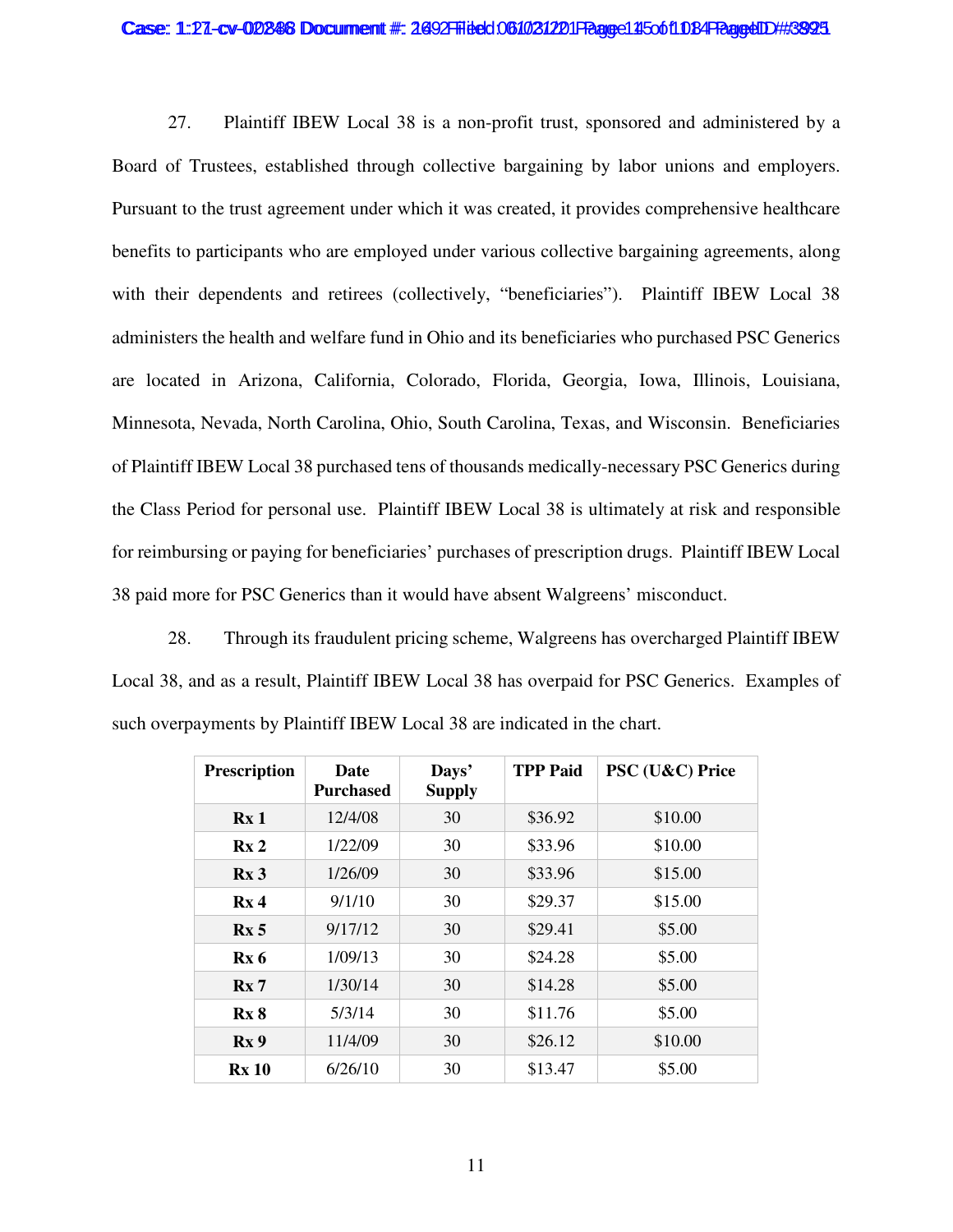#### Case: 1:27-cv-02246 Document #: 2492 Filed: 061031221 Page 15 606 fl 034 Page 10 H392 G

29. Plaintiff IBEW Local 38 and similarly situated Class members paid for prescriptions of their beneficiaries. These payments arose from Walgreens' sales of PSC Generics to beneficiaries for the medically-necessary treatment of illnesses, which qualify as transactions that resulted in the sale of goods to consumers for personal use.

30. Plaintiff IUOE Local 295 is located in Maspeth, New York. Plaintiff IUOE Local 295 is an "employee welfare benefit plan" and "employee benefit plan" maintained pursuant to Section 302(c)(5) of the LMRA, 29 U.S.C. §186(c)(5), and as defined by §§1002(1) and (3) of the ERISA, 29 U.S.C. §1001, *et seq*. As such, Plaintiff IUOE Local 295 is an entity entitled to bring suit in its own name pursuant to 29 U.S.C. §1132(d).

31. Plaintiff IUOE Local 295 is a non-profit trust, sponsored and administered by a Board of Trustees and established through collective bargaining by labor unions and employers. Pursuant to the trust agreement under which it was created, it provides comprehensive healthcare benefits to participants who are employed under various collective bargaining agreements, along with their dependents and retirees (herein defined, "beneficiaries"). Plaintiff IUOE Local 295 administers the health and welfare fund in Maspeth, New York, and its beneficiaries who purchased generic prescription drugs are located in Connecticut, Delaware, Florida, New Jersey, New York, Pennsylvania, Rhode Island, Puerto Rico, and Texas. Plaintiff IUOE Local 295's beneficiaries purchased thousands of medically-necessary PSC Generics during the Class Period for personal use. Plaintiff IUOE Local 295 is ultimately at risk and responsible for reimbursing or paying for beneficiaries' purchases of prescription drugs. Plaintiff IUOE Local 295 paid more for PSC Generics than it would have absent Walgreens' misconduct.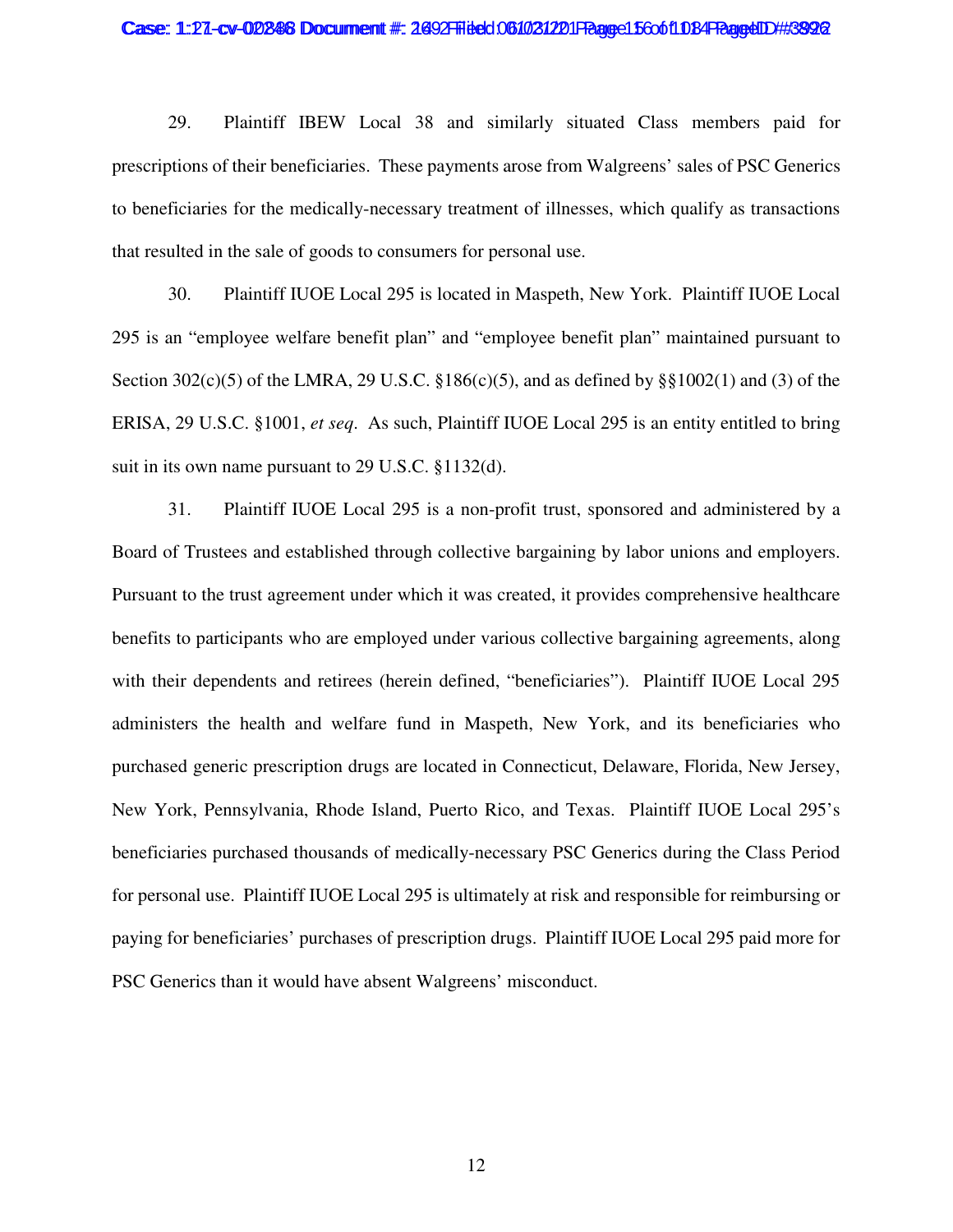## Case: 1:27-cv-02246 Document #: 2492 Filed: 061031221 Page 1670 6108 Page4ID #:392 7

32. Through its fraudulent pricing scheme, Walgreens has overcharged Plaintiff IUOE Local 295, and as a result, Plaintiff IUOE Local 295 has overpaid for PSC Generics. Examples of such overpayments by Plaintiff IUOE Local 295 are indicated in the chart.

| <b>Prescription</b> | <b>Purchase</b><br>Date | Days'<br><b>Supply</b> | Plan<br>Paid | <b>PSC Price</b> |
|---------------------|-------------------------|------------------------|--------------|------------------|
| Rx1                 | 10/28/09                | 30                     | \$38.96      | \$10             |
| Rx2                 | 05/20/10                | 30                     | \$28.08      | \$10             |
| Rx3                 | 05/26/10                | 30                     | \$22.84      | \$5              |
| Rx4                 | 03/20/12                | 30                     | \$13.48      | \$10             |
| Rx5                 | 04/04/14                | 30                     | \$13.48      | \$10             |

33. Plaintiff IUOE Local 295 and similarly situated Class members paid for prescriptions of their beneficiaries. These payments arose from Walgreens' sales of PSC Generics to beneficiaries for the medically-necessary treatment of illnesses, which qualify as transactions that resulted in the sale of goods to consumers for personal use.

34. Plaintiff Steamfitters Local 439 is located in Caseyville, Illinois. Plaintiff Steamfitters Local 439 is an "employee welfare benefit plan" and "employee benefit plan" maintained pursuant to Section 302(c)(5) of the Labor Management Relations Act ("LMRA"), 29 U.S.C. §186(c)(5), and as defined by §§1002(1) and (3) of the Employee Retirement Income Security Act ("ERISA"), 29 U.S.C. §1001, *et seq*. As such, Plaintiff Steamfitters Local 439 is an entity entitled to bring suit in its own name pursuant to 29 U.S.C. §1132(d).

35. Plaintiff Steamfitters Local 439 is a non-profit trust, sponsored and administered by a Board of Trustees, established through collective bargaining by labor unions and employers. Pursuant to the trust agreement under which it was created, it provides comprehensive healthcare benefits to participants who are employed under various collective bargaining agreements, along with their dependents and retirees (collectively, "beneficiaries"). Plaintiff Steamfitters Local 439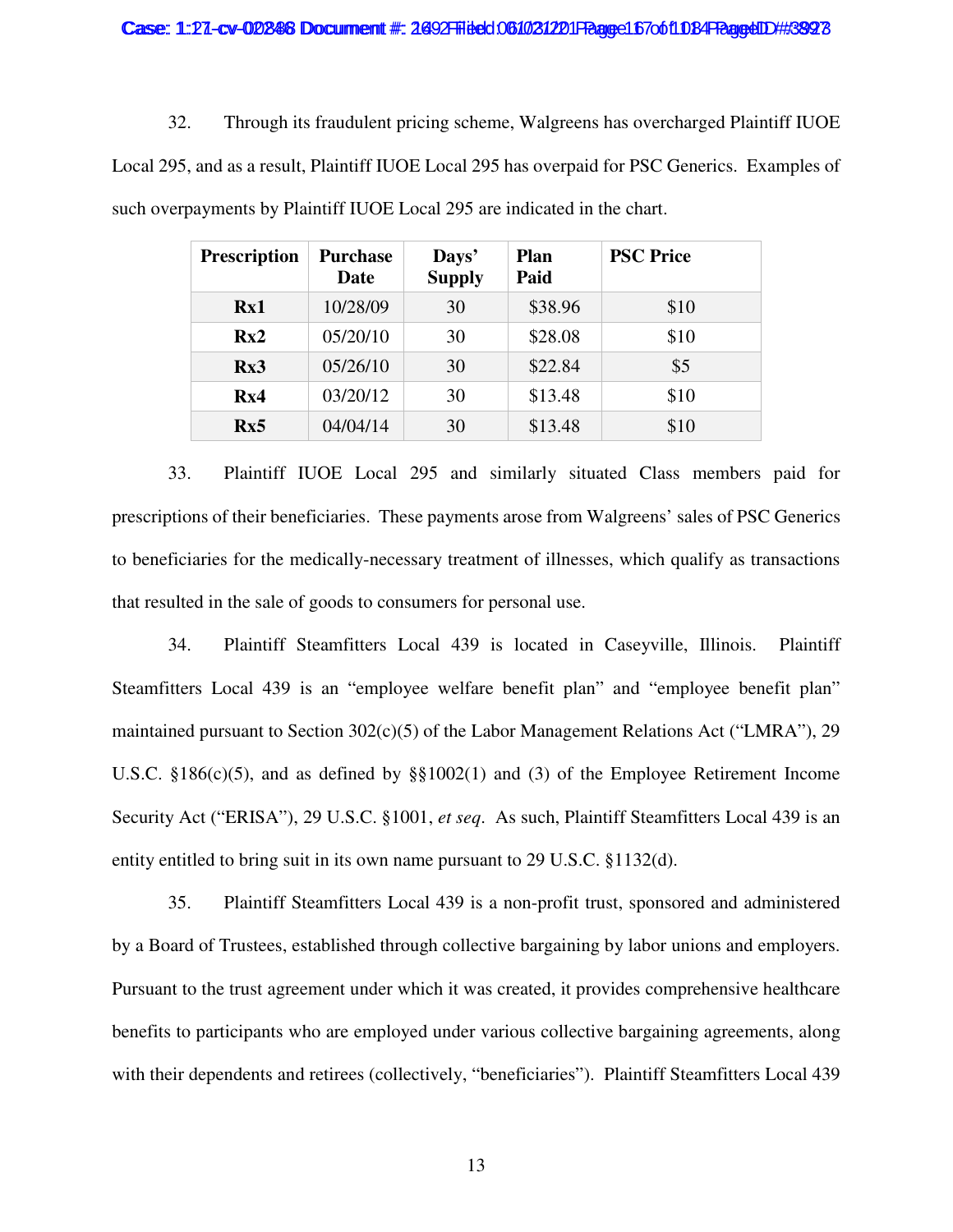## Case: 1:27-cv-02246 Document #: 2492 Filed: 0610312201 Page 178 of 1084 Page UD #:3924

administers the health and welfare fund in Illinois and its beneficiaries who purchased PSC Generics are located in Arizona, Illinois, New York, and Florida. Beneficiaries of Plaintiff Steamfitters Local 439 purchased thousands of medically-necessary PSC Generics during the Class Period for personal use. Plaintiff Steamfitters Local 439 is ultimately at risk and responsible for reimbursing or paying for beneficiaries' purchases of prescription drugs. Plaintiff Steamfitters Local 439 paid more for PSC Generics than it would have absent Walgreens' misconduct.

36. Through its fraudulent pricing scheme, Walgreens has overcharged Plaintiff Steamfitters Local 439, and as a result, Plaintiff Steamfitters Local 439 has overpaid for PSC Generics. Examples of such overpayments by Plaintiff Steamfitters Local 439 are indicated in the chart.

| <b>Prescription</b> | Date<br><b>Purchased</b> | Days'<br><b>Supply</b> | <b>TPP Paid</b> | PSC (U&C) Price |
|---------------------|--------------------------|------------------------|-----------------|-----------------|
| Rx <sub>1</sub>     | 4/14/14                  | 30                     | \$18.43         | \$10.00         |
| Rx <sub>2</sub>     | 6/29/14                  | 90                     | \$53.09         | \$20.00         |
| Rx <sub>3</sub>     | 9/22/14                  | 90                     | \$53.09         | \$20.00         |
| Rx <sub>4</sub>     | 3/22/15                  | 90                     | \$53.09         | \$20.00         |
| Rx <sub>5</sub>     | 6/19/15                  | 90                     | \$53.09         | \$20.00         |
| Rx <sub>6</sub>     | 9/17/15                  | 90                     | \$80.68         | \$20.00         |
| Rx7                 | 3/21/16                  | 90                     | \$73.18         | \$20.00         |
| Rx8                 | 5/31/16                  | 90                     | \$70.18         | \$20.00         |
| Rx <sub>9</sub>     | 8/26/16                  | 90                     | \$70.18         | \$20.00         |
| <b>Rx</b> 10        | 10/6/16                  | 30                     | \$12.37         | \$10.00         |

37. Plaintiff Steamfitters Local 439 and similarly situated Class members paid for prescriptions of their beneficiaries. These payments arose from Walgreens' sales of PSC Generics to beneficiaries for the medically-necessary treatment of illnesses, which qualify as transactions that resulted in the sale of goods to consumers for personal use.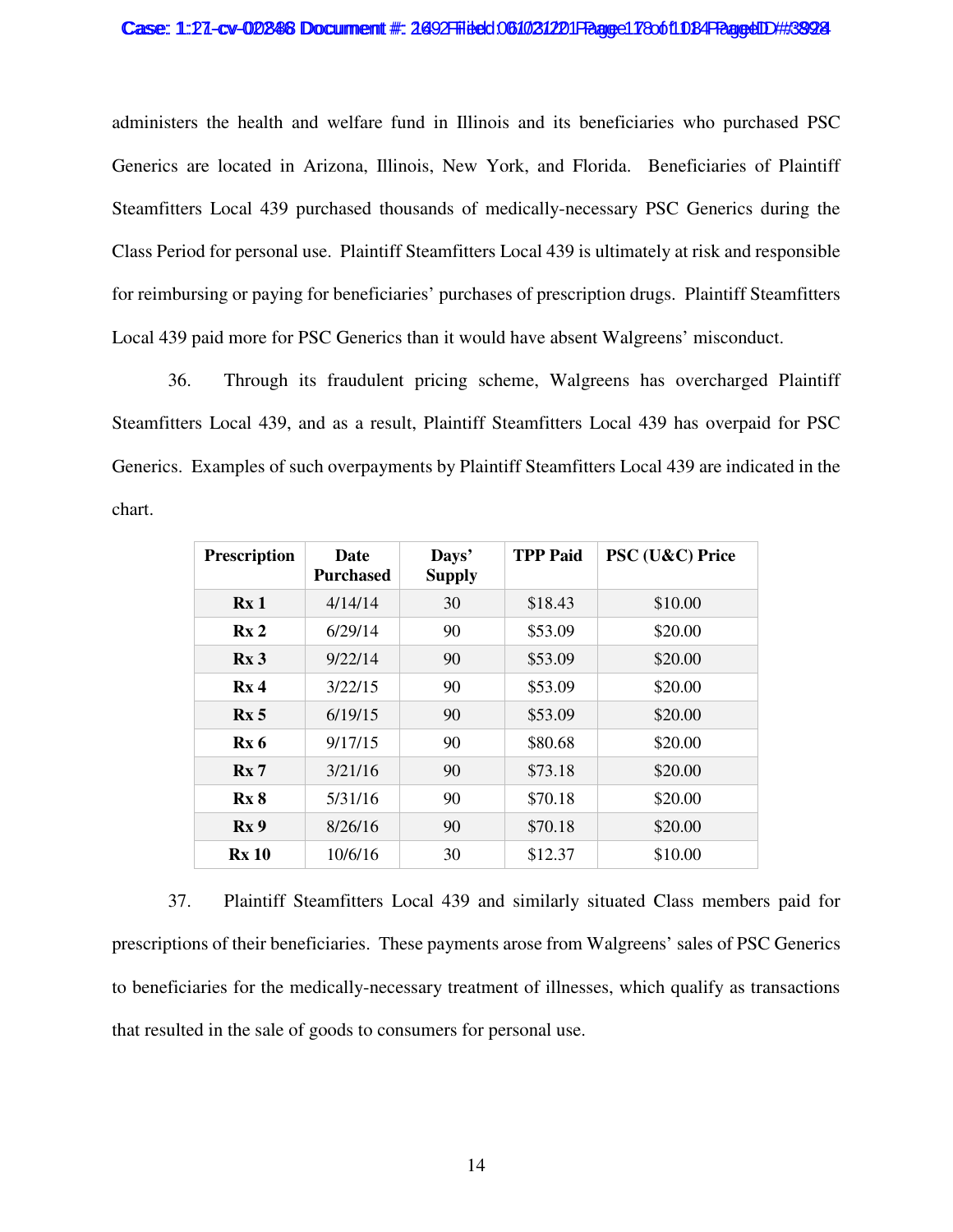## Case: 1:27-cv-02246 Document #: 2492 Filed: 061031221 Page 1890 f108 PageUD #:392 5

38. Consumers' purchases of PSC Generics, including those of Consumer Plaintiffs, are medically necessary, and thus, are non-discretionary purchases. As such, the Consumer Plaintiffs cannot, and are not required to, avoid future purchases of medically-necessary PSC Generics from Walgreens – their established pharmacy with which they have a standing relationship and prescription history.

39. Third-party payors, including Plaintiff IBEW Local 38, Plaintiff IUOE Local 295, and Plaintiff Steamfitters Local 439, will continue to pay for beneficiaries' purchases of PSC Generics because those drugs are medically necessary, and thus, are non-discretionary purchases. As such, beneficiaries cannot, and are not required to, avoid future purchases of medicallynecessary PSC Generics from Walgreens – their established pharmacy with which they have a standing relationship and prescription history.

40. Plaintiffs have been injured in their business or property by having paid or reimbursed more for PSC Generics than they would have absent Walgreens' misconduct alleged herein. Each Plaintiff was injured by the illegal, unjust, and deceptive conduct described herein, both individually and in a manner that was common and typical of Class members.

# **B. Defendant**

41. Defendant Walgreen Co. ("Walgreen Co.") is an Illinois corporation with its headquarters at 200 Wilmot Road, Deerfield, Illinois. Until December 31, 2014, Walgreen Co. had no corporate parent. On December 31, 2014, Walgreen Co. became a wholly-owned subsidiary of Walgreens Boots Alliance, Inc. pursuant to a merger to effect a reorganization of Walgreen Co. into a holding company structure ("Reorganization").<sup>7</sup>

<sup>7</sup> *See* Walgreens Boots Alliance Annual Report 2016, 4, http://investor.walgreensbootsalliance.com/common/download/download.cfm?companyid=WA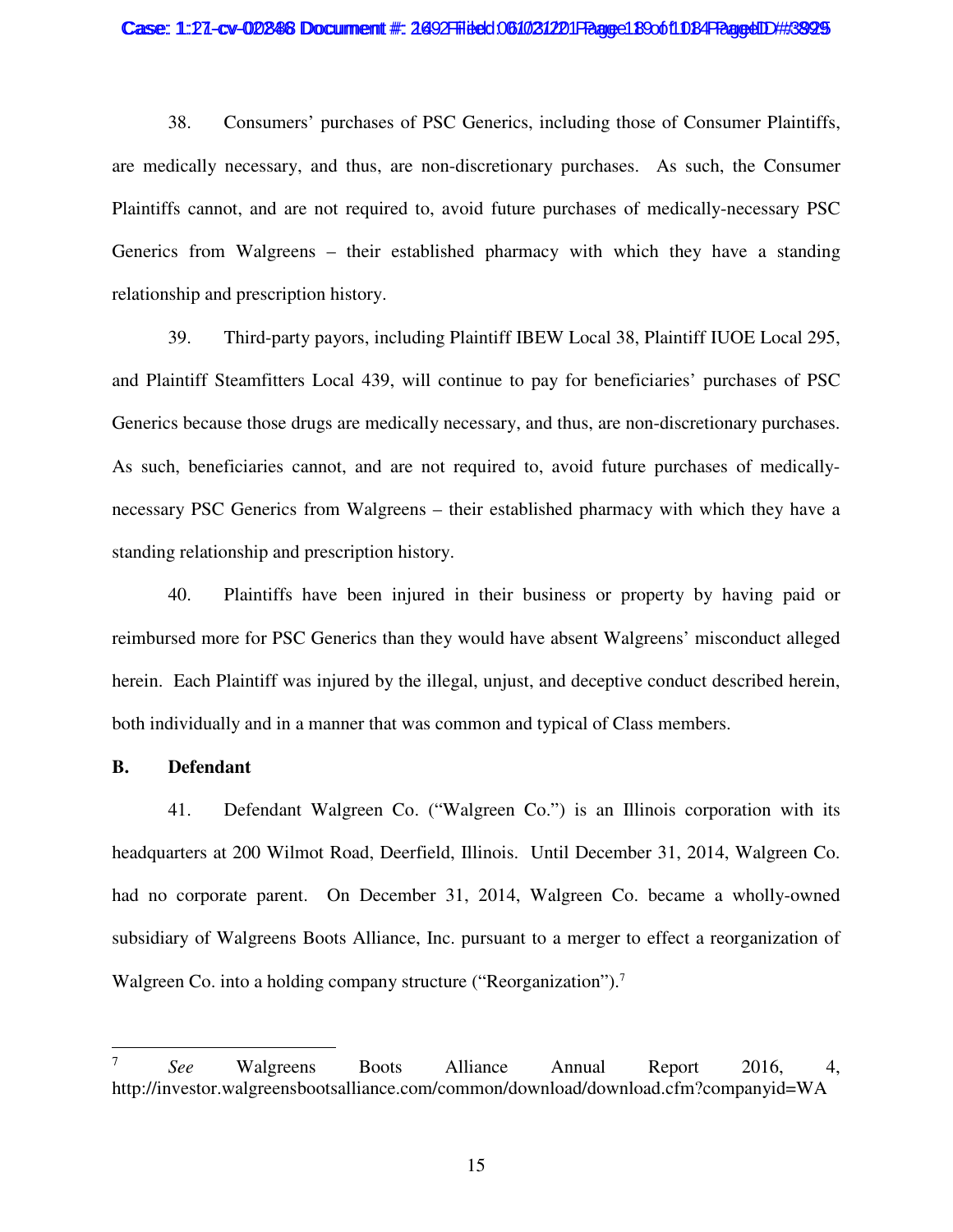## Case: 1:27-cv-02246 Document #: 2492 Filed: 061031221 Page 120061 DB4 Page 1D #:3926

42. Walgreens refers to itself as "the first global pharmacy-led, health and wellbeing enterprise" with a purpose of "help[ing] people across the world lead healthier and happier lives."<sup>8</sup> Walgreens operates over 8,175 retail pharmacies in all 50 states, the District of Columbia, Puerto Rico and the U.S. Virgin Islands.<sup>9</sup> There are 598 Walgreens retail pharmacies in the State of Illinois alone.<sup>10</sup> As of August 2016, approximately 76% of the United States population lives within five miles of a Walgreens retail pharmacy.<sup>11</sup>

43. Walgreens relies heavily on its U.S. pharmacy division. In Walgreens' 2016 fiscal year, the U.S. pharmacy division made up 67% of Walgreens' total sales, up from 64% in fiscal year 2014. Walgreens filled 928.5 million prescriptions (adjusted to 30-day equivalents) in fiscal year 2016. Walgreens' latest annual report filed with the Securities Exchange Commission on October 20, 2016 lists Walgreens' total sales for fiscal year 2016 for its Retail Pharmacy USA division at over \$83 billion.<sup>12</sup>

44. Walgreens directs its retail pharmacy operations from its Illinois headquarters where all its key executives are located. Thus, the deceptive and fraudulent price scheme to overcharge Plaintiffs and members of the Class was developed in and directed from Illinois.

G&fileid=920659&filekey=858BCE46-131D-4764-8410-1F35998DD1F8&filename e=278444\_Final\_BMK.pdf (last visited April 13, 2018).

<sup>8</sup> Walgreens Boots Alliance, http://www.walgreensbootsalliance.com/about/ (last visited April 13, 2018).

<sup>9</sup> Walgreens Store Count by State, http://news.walgreens.com/fact-sheets/store-count-bystate.htm (last visited April 13, 2018).

<sup>10</sup> *Id*.

<sup>11</sup> Walgreens FAQ, http://news.walgreens.com/fact-sheets/frequently-asked-questions.htm (last visited April 13, 2018).

<sup>12</sup> *See* Walgreens Boots Alliance Annual Report 2016, 4, http://investor.walgreensbootsalliance.com/common/download/download.cfm?companyid=WA G&fileid=920659&filekey=858BCE46-131D-4764-8410-1F35998DD1F8&filename e=278444\_Final\_BMK.pdf (last visited April 13, 2018).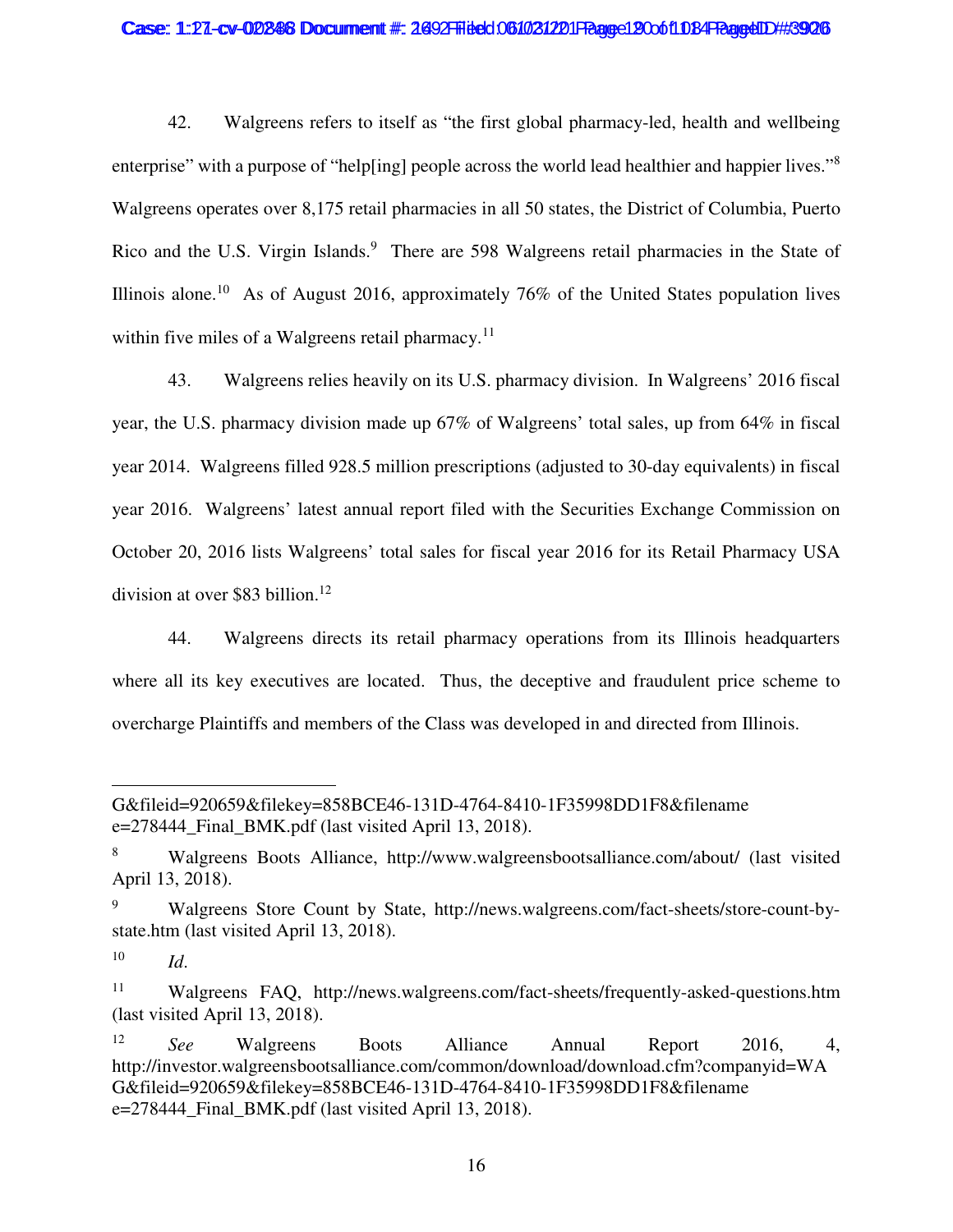# **JURISDICTION AND VENUE**

45. This Court has subject-matter jurisdiction pursuant to the Class Action Fairness Act of 2005, 28 U.S.C. §1332(d)(2) because this is a class action, including claims asserted on behalf of a nationwide class, filed under Rule 23 of the Federal Rules of Civil Procedure; there are hundreds of thousands, and likely millions, of proposed Class members; the aggregate amount in controversy exceeds the jurisdictional amount or \$5,000,000.00; and Walgreens is a citizen of a state different from that of Plaintiffs and members of the Class. Moreover, Walgreens' wrongful conduct, as described herein, foreseeably affects consumers in Illinois and nationwide. This Court also has subject matter jurisdiction over Plaintiffs and the proposed Class' claims pursuant to 28 U.S.C. §1367(a).

46. Venue is proper in the United States District Court for the Northern District of Illinois (Eastern Division) pursuant to 28 U.S.C. §§1391(b)-(d) and 1441(a), because, *inter alia*, each Defendant is deemed to reside in any judicial district in which it is subject to personal jurisdiction at the time the action is commenced, and because Walgreens' contacts within this District are significant and sufficient to subject it to personal jurisdiction. Furthermore, Walgreens' scheme to implement the PSC and fraudulently inflate U&C pricing information was directed from Walgreens' Deerfield, Illinois headquarters.

# **FACTUAL BACKGROUND**

# **A. Health Insurance and Prescription Drug Benefits in the United States**

47. The vast majority of Americans have a health insurance plan (either private or public) that covers at least a portion of their medical and prescription drug expenses.

48. Health insurance is paid for by a premium that covers medical and prescription drug benefits for a defined period. Health insurance can be purchased directly by an individual or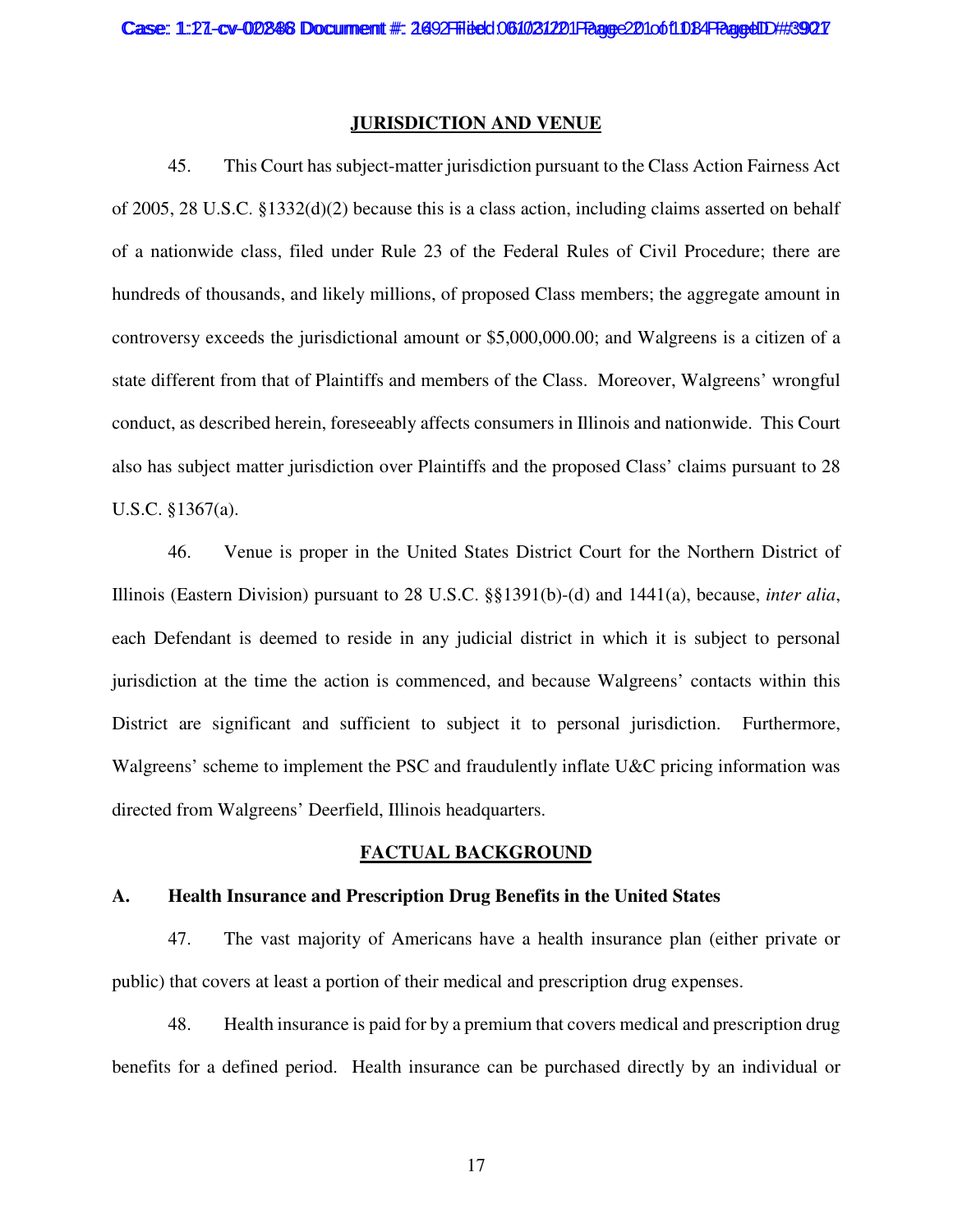#### Case: 1:27-cv-02246 Document #: 2492 Filed: 061031221 Page 22 2061 084 PageUD #:3902

obtained through employer plans that either provide benefits by purchasing group insurance policies or are self-funded but administered by health insurance companies and their affiliates. Consumers pay premiums to receive their health insurance benefits.

49. If a health insurance plan covers outpatient prescription drugs, the cost for prescription drugs is often shared between the consumer and the third-party payor. Such cost sharing can take the form of deductible payments, coinsurance payments, or copayments. In general, deductibles are the dollar amounts the consumer pays during the benefit period (usually a year) before the health insurance plan starts to make payments for drug costs. Coinsurance generally requires a consumer to pay a stated percentage of drug costs. Copayments are generally fixed dollar payments made by a consumer toward drug costs.

50. Consumers purchase health insurance and enroll in employer-sponsored health insurance plans to protect them from unexpected high medical costs, including prescription drug costs. Given the premiums paid in exchange for health insurance benefits (including prescription drug benefits), consumers expect to pay the same price as or less than the price paid by uninsured or cash-paying individuals for a prescription. Otherwise, consumers not only would receive no benefit from their prescription drug benefits, but, in fact, would be punished for having health insurance. Therefore, Plaintiffs and members of the Class reasonably expect to pay the same or less for PSC Generics than cash-paying Walgreens customers enrolled in the PSC program.

51. Generic versions of brand name drugs typically are priced significantly below the brand name versions. Thus, as part of the cost-sharing structure relating to prescription drug benefits, third-party payors frequently encourage or require plan participants to have their prescriptions filled with generics in an effort to save on skyrocketing prescription drug costs. Generics typically provide consumers with a lower-cost alternative to brand name pharmaceuticals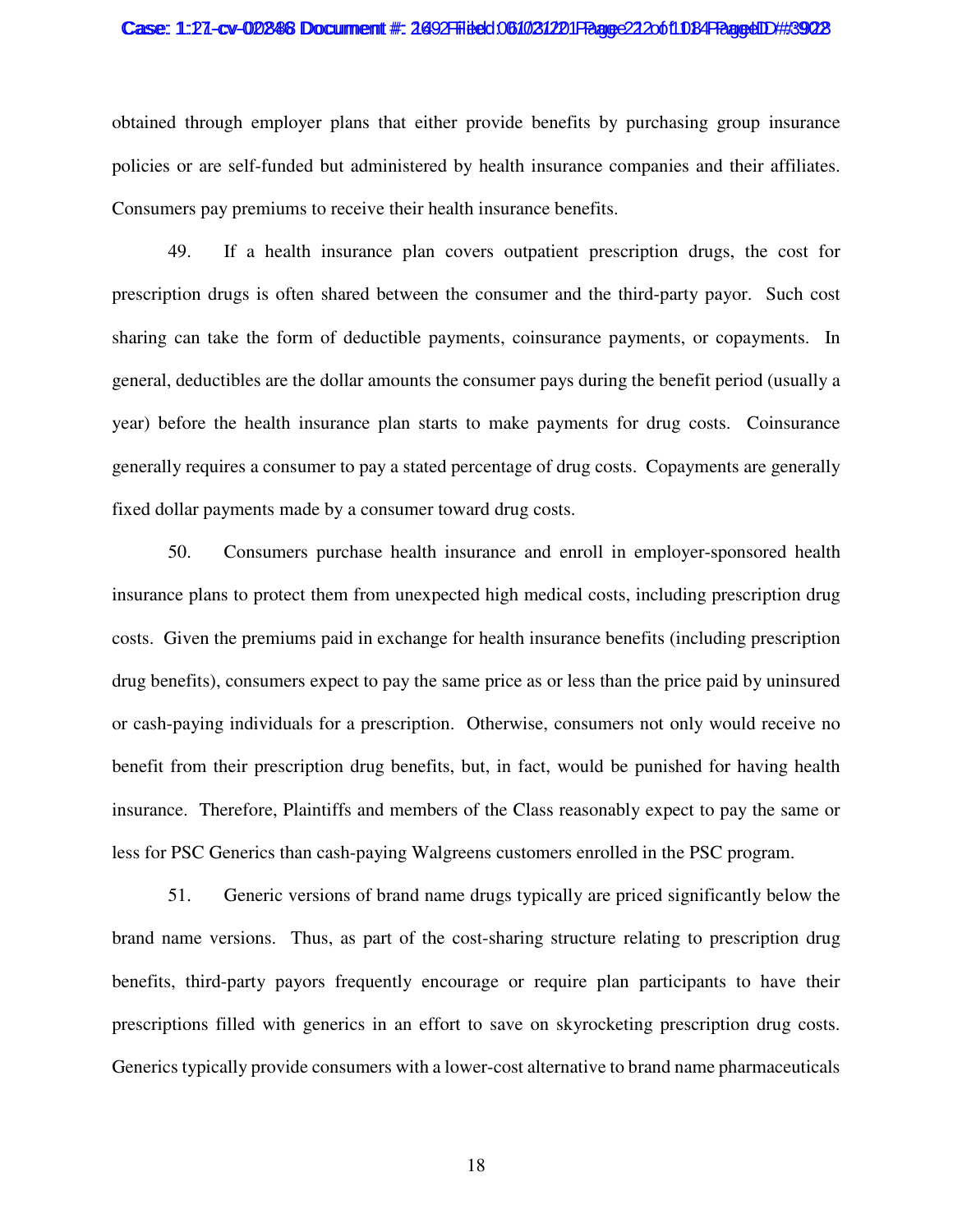## Case: 1:27-cv-02246 Document #: 2492 Filed: 061031221 Page 223 of 1084 Page4ID #:3923

while providing the same treatment. Here, Plaintiffs and the members of the Class expected to save money and pay less than cash-paying customers by purchasing PSC Generics, not to have Walgreens overcharge them for these drugs.

# **B. Standardized Prescription Claims Adjudication Process**

52. The prescription claims adjudication process, which is the process of accepting or denying prescription claims submitted to a third-party payor, is a systematic, standardized electronic process used throughout the pharmaceutical industry.

53. This uniform process is derived from National Council for Prescription Drug Programs ("NCPDP") industry standards for the electronic transmission and adjudication of pharmacy claims. NCPDP is a non-profit organization that develops industry standards for electronic healthcare transactions used in prescribing, dispensing, monitoring, managing, and paying for medications and pharmacy services.<sup>13</sup> The NCPDP standards have been adopted in federal legislation, including Health Insurance Portability and Accountability Act ("HIPAA"), Medicare Modernization Act ("MMA"), Health Information Technology for Economic and Clinical Health ("HITECH"), and Meaningful Use ("MU").<sup>14</sup> For example, HIPAA requires uniform methods and codes for exchanging electronic information with health insurance plans. These standards are referred to as the NCPDP Telecommunications Standard. HIPAA also requires prescribers follow the NCPDP SCRIPT Standards when prescribing drugs under Medicare Part D. 42 C.F.R. 423.160.

54. When a consumer presents a prescription claim at a pharmacy, key information such as the consumer's name, drug dispensed, and quantity dispensed is transmitted via interstate

<sup>13</sup> About NCPDP, https://www.ncpdp.org/About-Us (last visited April 13, 2018).

<sup>14</sup> *Id*.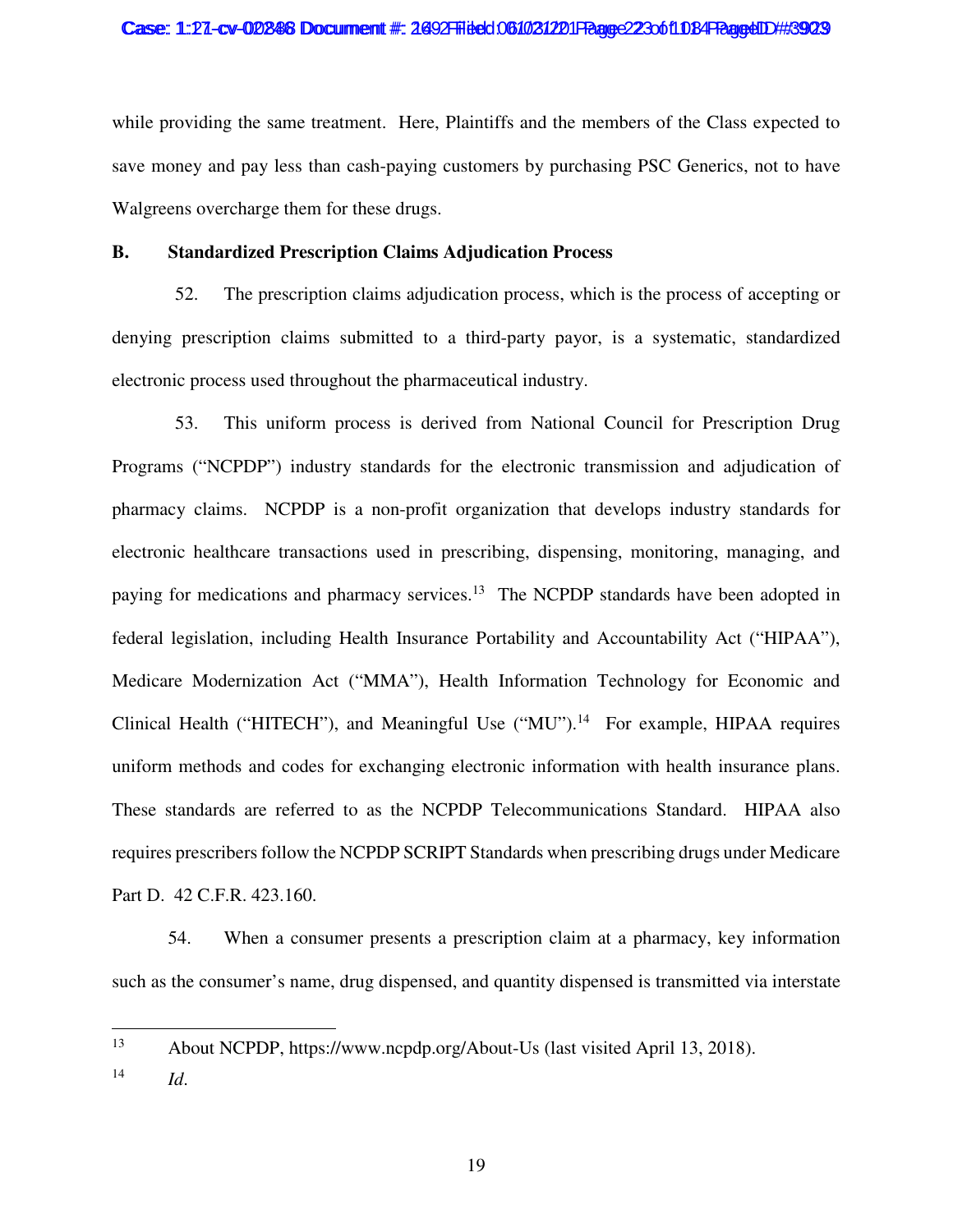## Case: 1:27-cv-02246 Document #: 2492 Filed: 061031221 Page 234 of 1084 PageID #:3934

wire from the pharmacy to the correct third-party payor (or its agent) to process and adjudicate the claim.<sup>15</sup> The third-party payor instantaneously processes the prescription claim according to the benefits plan assigned to the consumer. The third-party payor electronically transmits via interstate wire a message back to the pharmacy indicating whether the drug and consumer are covered and, if so, the amount the pharmacy must collect from the consumer as a copayment, coinsurance, or deductible amount. Any portion of the drug price not paid by the consumer is borne by the third-party payor. The whole adjudication process occurs in a matter of seconds.

55. Walgreens, Plaintiffs, and members of the Class all participate in this automated and systematic claims adjudication process when PSC Generics are filled.

56. The out-of-pocket amount that consumers are required to pay (whether in the form of a copayment, coinsurance, or deductible amount) in order to receive the prescription is calculated based on the U&C price reported by Walgreens. The out-of-pocket amount a consumer pays cannot exceed the U&C price. The drug reimbursement amount reported to third-party payors also cannot exceed the U&C price. Thus, the price reported and charged to Plaintiffs and the Class cannot exceed the U&C price. Upon information and belief, Walgreens uniformly administers its fraudulent U&C pricing scheme such that it uses the same inflated U&C price for a particular PSC Generic that it reports and charges to Plaintiffs and the Class.

<sup>&</sup>lt;sup>15</sup> A third-party payor may utilize the services of a pharmacy benefit manager ("PBM") as its agent to administer its prescription drug benefit.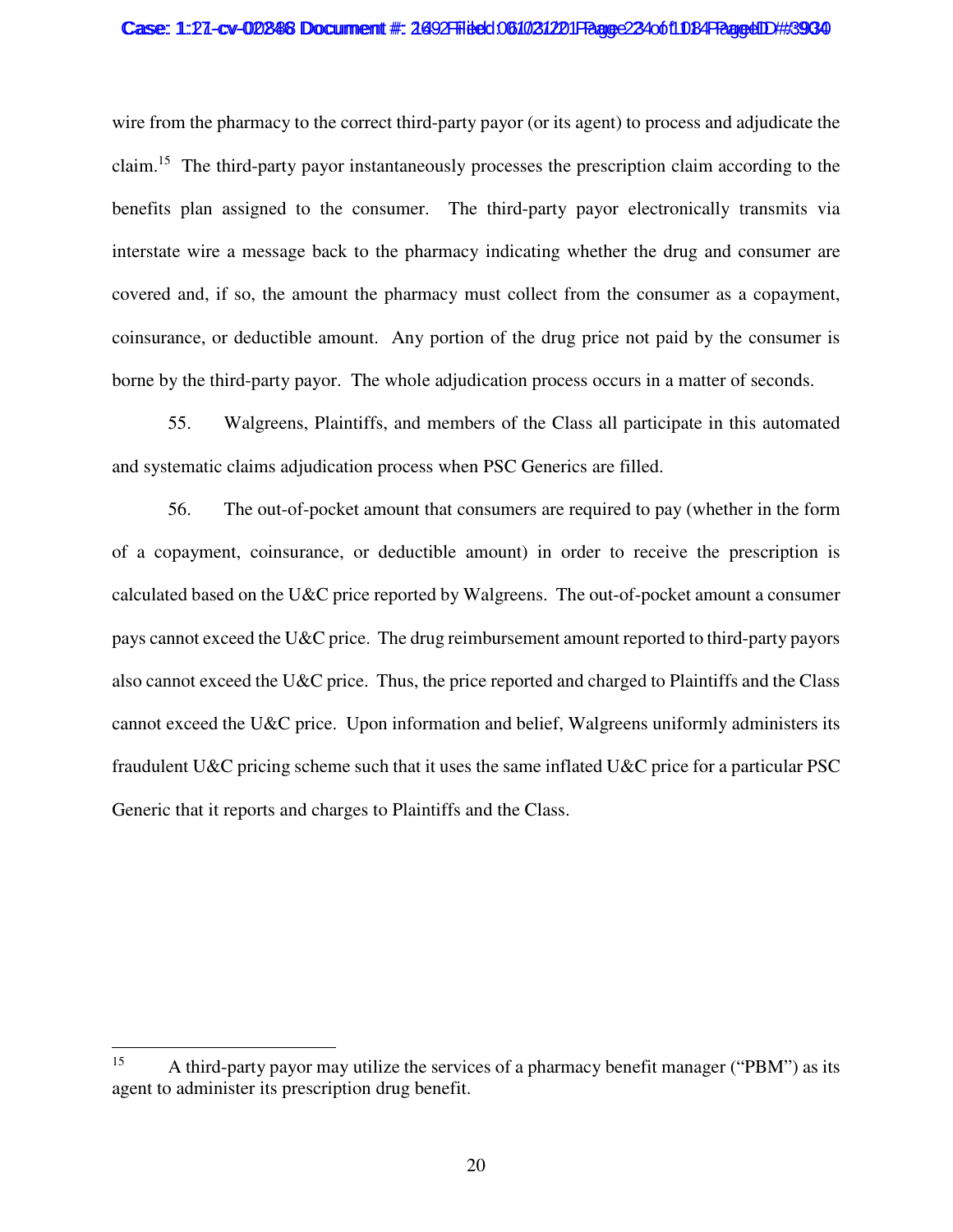# **C. Pharmacies Are Required to Report the Cash Price for the Drug Being Dispensed as Their U&C Price**

57. As part of the adjudication process, the pharmacy must report the pharmacy's U&C price for the drug being dispensed. Pharmacies are required to report their U&C prices for each prescription transaction using NCPDP's mandatory pricing segment code 426-DQ.<sup>16</sup>

58. The term "usual and customary" is not ambiguous. The U&C price submitted in the adjudication process is generally defined as the cash price to the general public, exclusive of sales tax or other amounts claimed.<sup>17</sup> The following sources, among others, reflect the commonly accepted industry meaning of the term "usual and customary" price:

(a) The NCPDP, which created standard billing forms used for drug claims, is a standard-setting organization that represents virtually every sector of the pharmacy services industry. NCPDP authored explanatory materials for its billing forms that state that the "usual and customary" charge field on the billing form (field 426-DQ) means "amount charged cash customers for the prescription." Congress authorized the Secretary of HHS to "adopt" standard billing forms (42 U.S.C. §1320d-1(a)), and, under that authority, the Secretary "adopted" the current NCPDP electronic form as the standard electronic health care claim form. 45 C.F.R. §162.1102 (a). *See also* 42 C.F.R. §423.160 (incorporating NCPDP standards into the Medicare Part D program).

(b) The Academy of Managed Care Pharmacy ("AMCP") is a professional association that includes health systems and PBMs. An AMCP Guide to Pharmaceutical

<sup>16</sup> *Telecommunication Version 5 Questions, Answers and Editorial Updates* at 38 (Nov. 2010), https://ncpdp.org/members/pdf/Version\_5\_questions\_v35.pdf (last visited April 13, 2018).

<sup>17</sup> *See, e.g.,* Illinois Department of Healthcare and Family Services, *Handbook for Providers of Pharmacy Services*, https://www.illinois.gov/hfs/SiteCollectionDocuments/p200.pdf (last visited April 13, 2018).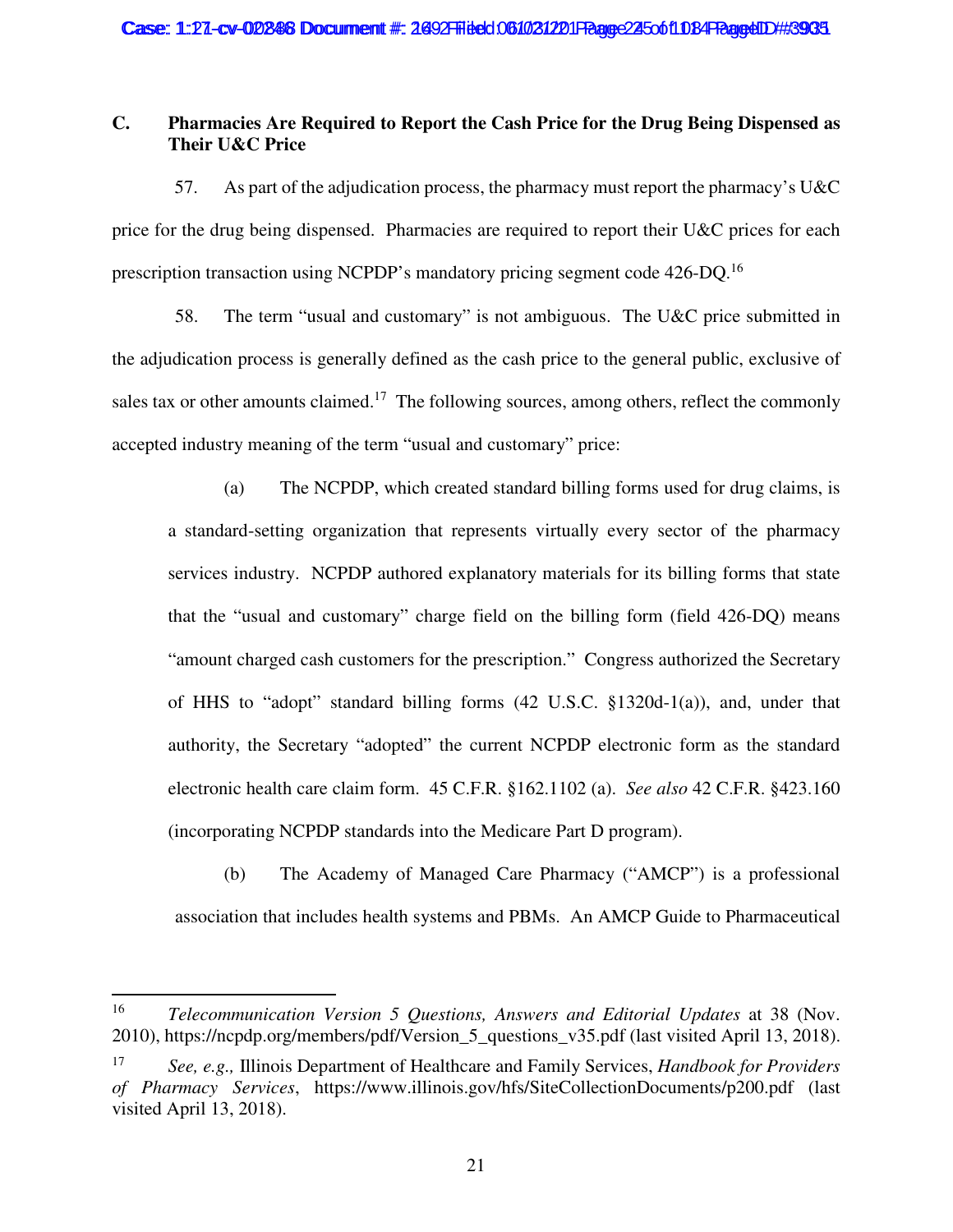Payment Methods (October 2007) defines "usual and customary" price as "[t]he price for a given drug or service that a pharmacy would charge a cash-paying customer without the benefit of insurance provided through a payer or intermediary with a contract with the pharmacy." The Pharmaceutical Care Management Association, a national association dedicated to representing pharmacy benefit managers, utilizes a similar definition.

(c) Several reports by the Government Accountability Office on "usual and customary" price trends in drug pricing, issued from August 2005 through February 2011, define the "usual and customary price" as "the price an individual without prescription drug coverage would pay at a retail pharmacy." *See, e.g.,* GAO Report, "Prescription Drugs: Trends in Usual and Customary Prices for Commonly Used Drugs," February 10, 2011.

(d) The Code of Federal Regulations and the Medicare Prescription Drug Benefit Manual (Chapter 5, §10.2, Benefits and Beneficiary Protections, Rev. 9/30/11) define usual and customary price as "[t]he price that an out-of-network pharmacy or a physician's office charges a customer who does not have any form of prescription drug coverage for a covered Part D drug." 42 C.F.R. §423.100.

(e) The same Manual (Chapter 14, §50.4.2, n.1) states that the discounted prices that Wal-Mart charged to its customers "is considered Wal-Mart's 'usual and customary' price."

59. Walgreens knows exactly what is required and involved in reporting U&C prices. Walgreens formerly operated Walgreens Health Initiatives, Inc. ("WHI"), then a wholly-owned subsidiary of Walgreen Co., as the PBM arm of the company until 2011, when it was acquired by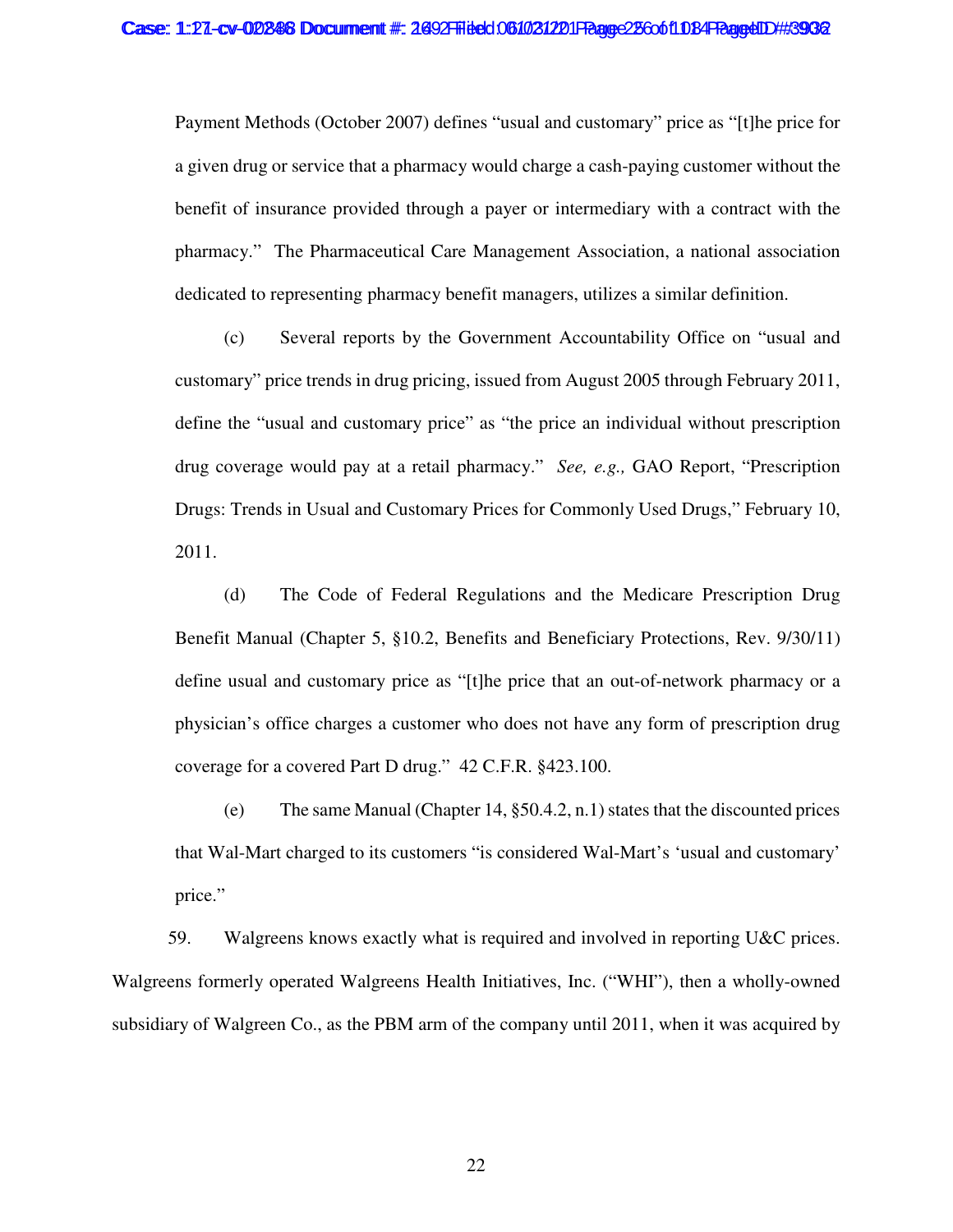# Case: 1:27-cv-02246 Document #: 2492 Filed: 061031221 Page 27 of 1084 Page 1D #:3933

Catalyst Health Solutions, Inc.<sup>18</sup> Walgreens established WHI in 1991 to administer pharmacy benefit programs and offer pharmacy benefit management services, including, among other things, claims processing. As a PBM, WHI maintained a network of participating pharmacies, which of course included Walgreens retail pharmacies, among others.

60. A WHI January 2011 "Pharmacy Manual" was available to WHI's network of participating pharmacies and was "intended as a guide for your pharmacy staff in claims processing, and [to] provide[] general terms, conditions, procedures, and policies of Walgreens Health Initiatives."

61. The Pharmacy Manual states that the participating pharmacies were to use the NCPDP Standard Universal Claim Form – whether handwritten or computer generated.

62. The Pharmacy Manual provides an image of a sample Universal Claim Form.



# **Sample of Universal Claim Form Below**

Note: Upon release, new versions of the UCF will be accepted. The following information applies to the UCF.

<sup>18</sup> *Catalyst Health Solutions to Acquire Walgreens Health Initiatives for \$525 Million*, BUSINESS WIRE (Mar. 9, 2011), http://www.businesswire.com/news/home/ 20110309005921/en/Catalyst-Health-Solutions-Acquire-Walgreens-Health-Initiatives (last visited April 13, 2018).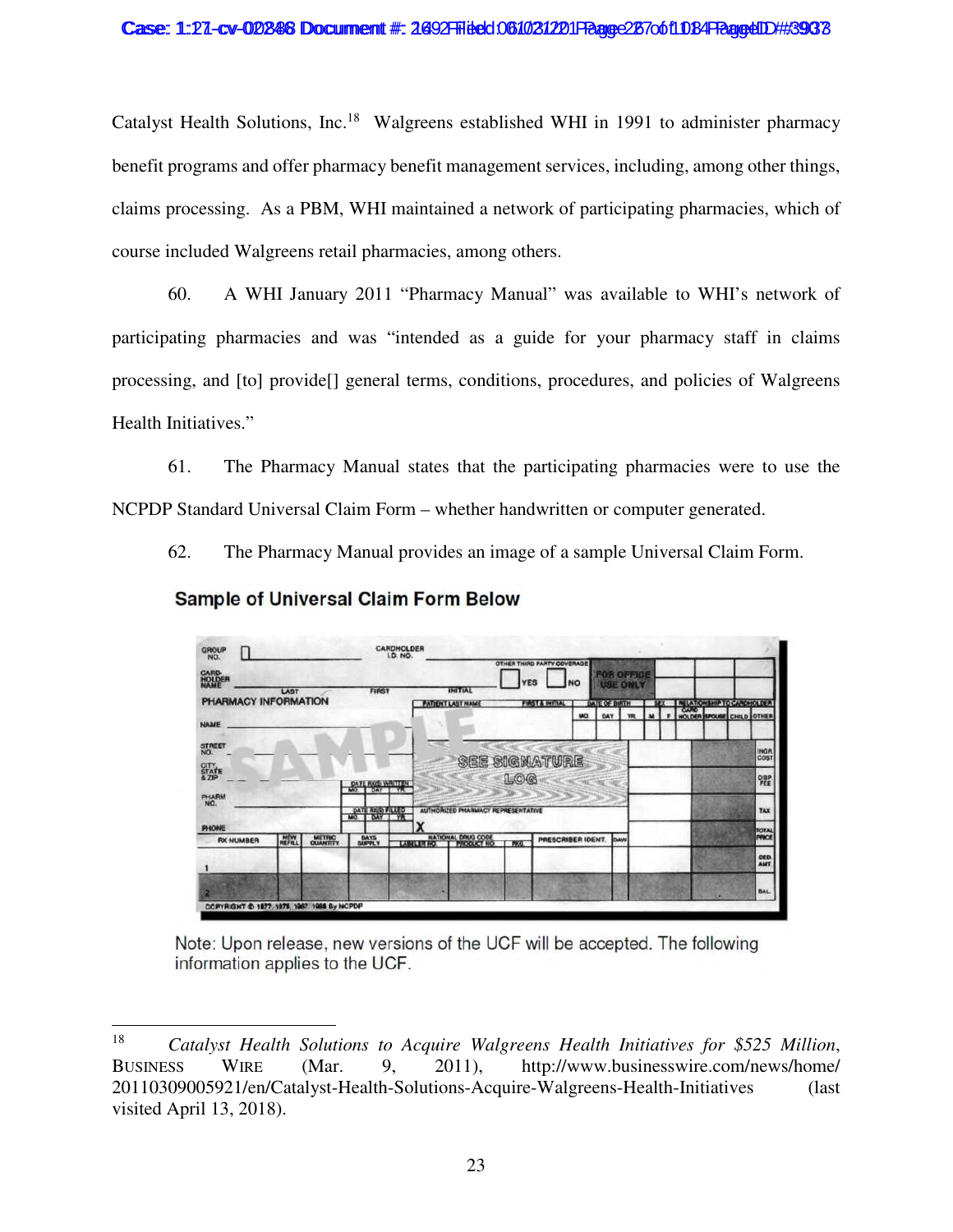63. In explaining the definitions of the fields required in the Universal Claim Form, the Pharmacy Manual contains the following definition: "**Total price (required)** - total of the ingredient cost, dispensing fee, and tax (\$\$\$.¢¢), or the usual and customary retail, *whichever is less*." [First emphasis in original, second emphasis added.].

64. This Walgreens Pharmacy Manual also defines "U&C – Usual and Customary" as follows: "The usual and customary price refers to the *cash price including all applicable customer discounts, coupons or sale price which a cash-paying customer would pay at the pharmacy*." [Emphasis added.].

# **D. Other Pharmacies Report Their Generic Prescription Drug Discount Program Prices as Their U&C Prices**

65. Because of the price differentials, generic versions of prescription drugs are liberally and substantially substituted for their brand name counterpart. In every state, pharmacists are permitted (and, in some states, required) to substitute a generic product for a brand name product unless the doctor has indicated that the prescription for the brand name product must be dispensed as written. Today, nearly 89% of all prescriptions are filled with generic drugs.

66. In 2006, the major retailers with pharmacy departments began offering hundreds of generic prescription drugs at reduced prices.<sup>19</sup> These retailers were likely able to absorb lower margins on generic drug sales because pharmacy sales represented a low percentage of their total sales.

<sup>19</sup> Tracey Walker, *Big retailers' generic discounts validate the case for low-cost drugs*, MODERN MEDICINE NETWORK, Nov. 1, 2006, http://managedhealthcareexecutive.modernmedicine.com/managed-healthcareexecutive/news/clinical/pharmacy/big-retailers-generic-discounts-validate-case-lo?trendmdshared=0 (last visited April 13, 2018).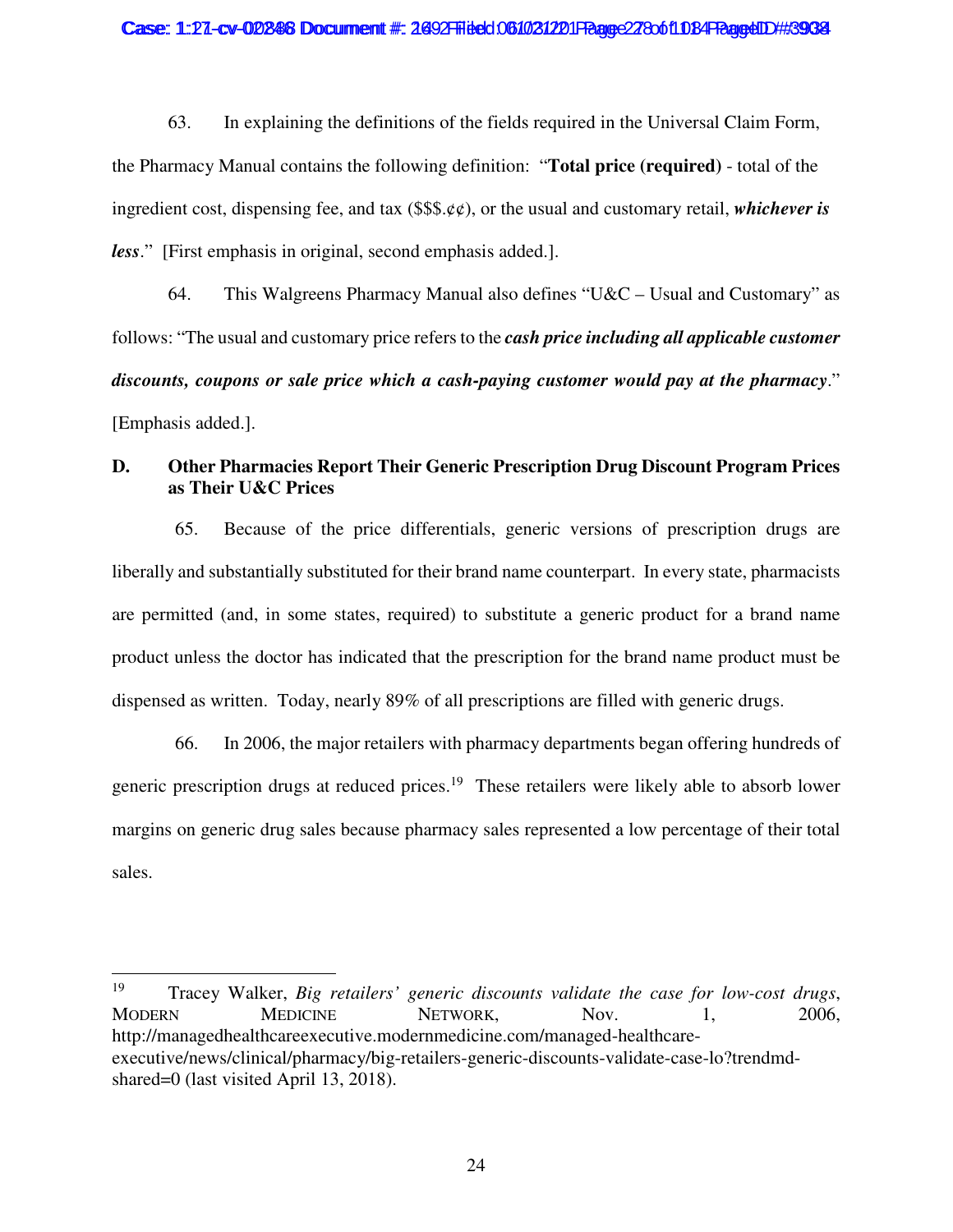67. For example, in September 2006, Wal-Mart began charging \$4 for a 30-day supply of the most commonly prescribed generic drugs and \$10 for a 90-day supply. In November of that same year, Target began charging \$4 for a 30-day supply of the most commonly prescribed generic drugs and \$10 for a 90-day supply.<sup>20</sup> Upon information and belief, Wal-Mart and Target report to health insurance plans their \$4 per 30-day supply for generic prescription drugs as their U&C prices.

68. Shortly after the implementation of these programs, the Centers for Medicare  $\&$ Medicaid Services ("CMS") offered guidance on the lower cash prices pharmacies were offering on generic prescriptions.<sup>21</sup> In the October 11, 2006 guidance, CMS was careful to note the following:

Wal-Mart recently introduced a program offering a reduced price for certain generics to its customers. The low Wal-Mart price on these specific generic drugs is considered Wal-Mart's "usual and customary" price, and is not considered a onetime "lower cash" price. Part D sponsors consider this lower amount to be "usual and customary" and will reimburse Wal-Mart on the basis of this price. To illustrate, suppose a Plan's usual negotiated price for a specific drug is \$10 with a beneficiary copay of 25% for a generic drug. Suppose Wal-Mart offers the same generic drug throughout the benefit for \$4. The Plan considers the \$4 to take place of the \$10 negotiated price. The \$4 is not considered a lower cash price, because it is not a one-time special price. The Plan will adjudicate Wal-Mart's claim for \$4 and the beneficiary will pay only a \$1 copay, rather than a \$2.50 copay. This means that both the Plan and the beneficiary are benefiting from the Wal-Mart "usual and customary" price. $22$ 

<sup>20</sup> *Target Expands \$4 Program on Generics to All Pharmacies*, THE NEW YORK TIMES, Nov. 21, 2006, http://www.nytimes.com/2006/11/21/business/21drug.html (last visited April 13, 2018).

<sup>21</sup> https://www.cms.gov/Medicare/ Prescription- Drug- Coverage/ Prescription DrugCovContra/ Downloads/ QADiscountsandTrOOP\_100606.pdf (last visited April 13, 2018).

<sup>22</sup> *Id*.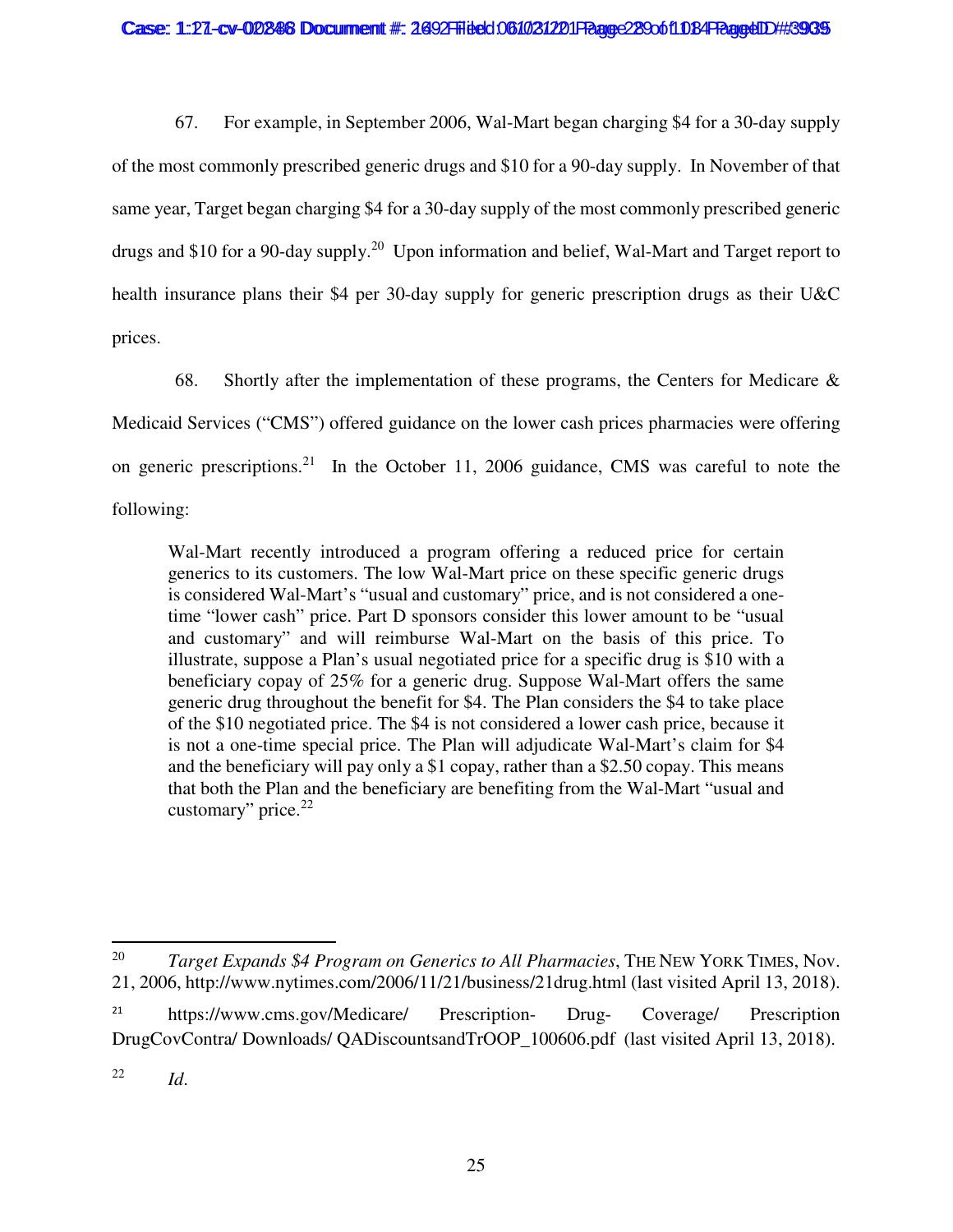# **E. Walgreens' PSC Prices Are Its True U&C Prices for PSC Generics**

69. In 2007, Walgreens created the PSC – a loyalty program targeted to cash customers – to compete with the major retailers' prices for generic drugs.<sup>23</sup>

70. Upon information and belief, Walgreens implemented the PSC program as a scheme to maximize reimbursements from third-party payors and payments from consumers through fraudulently inflated U&C prices, while still remaining competitive for cash-paying prescription drug customers.

71. The PSC program is a discount prescription drug program that offers savings on thousands of generic prescription drugs. The PSC program is not a third-party health insurance plan; it is not insurance or a substitute for insurance. Enrollment in the PSC program was and continues to be open to cash-paying customers, but persons on Medicare or Medicaid are ineligible to participate in the program.<sup>24</sup> Walgreens charges \$20 for individuals, or \$35 for a family, to join the PSC.

72. Walgreens, through its PSC, allows cash-paying customers to purchase thousands of prescribed generic drugs at discounts off of the cash price.

73. Walgreens' PSC formulary includes some of the most commonly used generics for cardiovascular, diabetes, pain, psychiatric illnesses, gastrointestinal disorders, and other common ailments. PSC Prices are offered to PSC members and apply only to prescription generics that are part of the formulary.

<sup>23</sup> *See* Walgreens Boots Alliance, *Walgreen Co. Reports 34th Consecutive Year of Record Sales, Earnings*, http://investor.walgreensbootsalliance.com/releasedetail.cfm?releaseid=337062 (last visited April 13, 2018).

<sup>24</sup> Walgreens Prescription Savings Club, https://www.walgreens.com/pharmacy/psc/ psc\_overview\_page.jsp?ban=rxh\_psc\_3 (last visited April 13, 2018).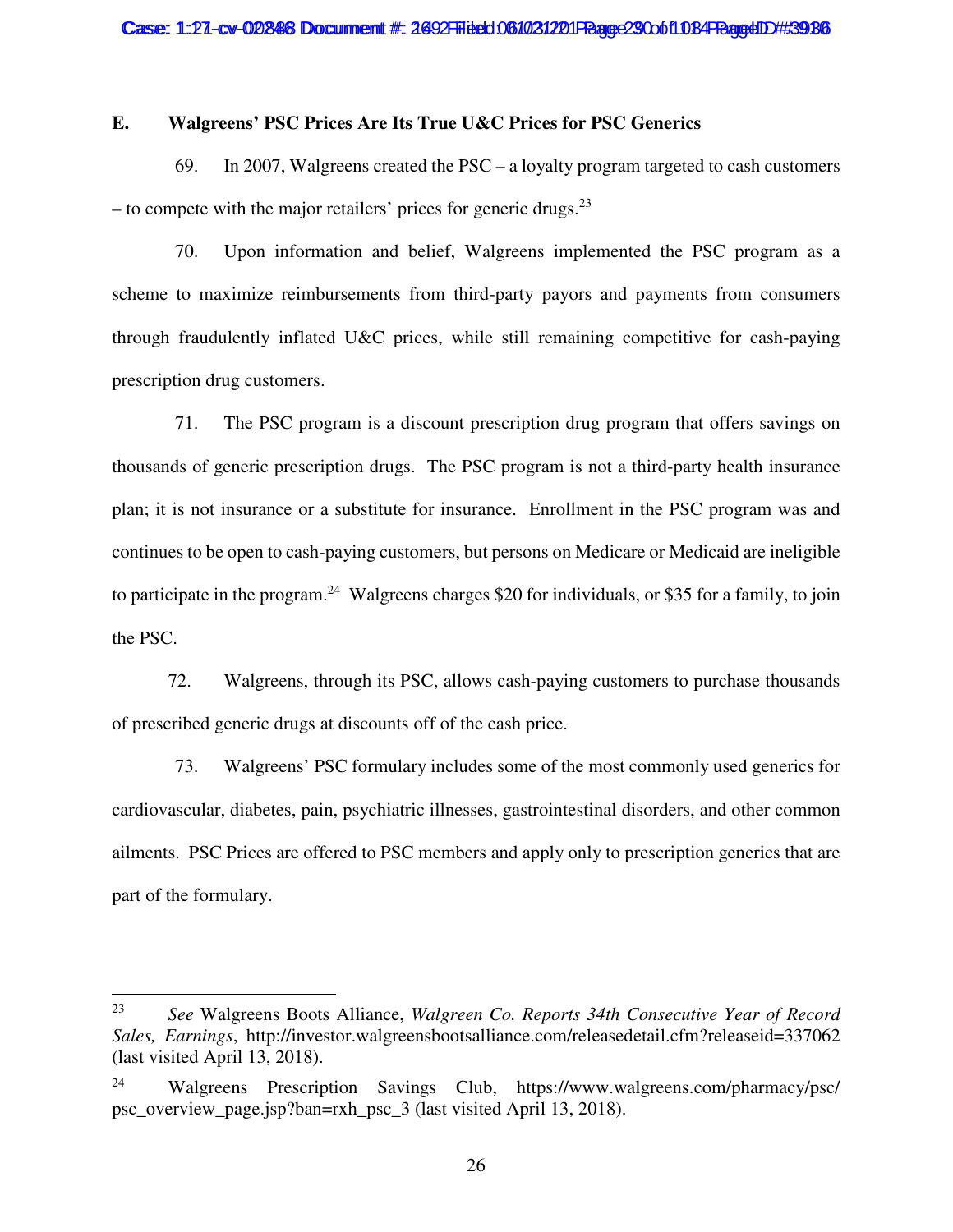#### Case: 1:27-cv-02246 Document #: 2492 Filed: 061031221 Page 381 of 1084 Page4ID #:3987

74. Walgreens designed the PSC program to appeal to price sensitive customers, who, for the most part, take long-term maintenance medications. Customers who take maintenance medications, many of whom are elderly or disabled, are the most valuable to Walgreens.

75. Walgreens' PSC program is not a special, limited, or a one-time offer. Any pharmacy patron, except a Medicare or Medicaid beneficiary, is eligible to participate in the program. Otherwise Walgreens does not limit the eligibility for, or duration of the availability of, PSC prices other than to require cash payment.

76. Thus, Walgreens PSC Prices clearly fit within the accepted industry meaning and Walgreens' own understanding of "usual and customary" prices, and thus, represent Walgreens' true U&C prices for the PSC Generics.

# **F. Walgreens Improperly Overcharges Plaintiffs and the Class for PSC Generics**

77. As part of the standardized prescription claims adjudication process, Walgreens is required to accurately state its U&C price for the prescription being dispensed, in accordance with the NCPDP requirements.

78. The industry standards that Walgreens follows provide that the U&C price is the cash price offered to the general public for specific drugs. Walgreens offers the PSC Price as the cash price to the general public and the PSC Price is, in fact, the most common price paid by Walgreens's cash-paying customers. Thus, under industry standards and Walgreens' own definition, the PSC Price is Walgreens's U&C price for the PSC Generics. Walgreens also knows that it is industry standard that the drug reimbursement price and the amount collected from the consumer cannot exceed the U&C price.

79. Yet, Walgreens charges vastly different prices for PSC Generics depending on whether the payer is an insurer or a cash-paying PSC customer. While PSC customers receive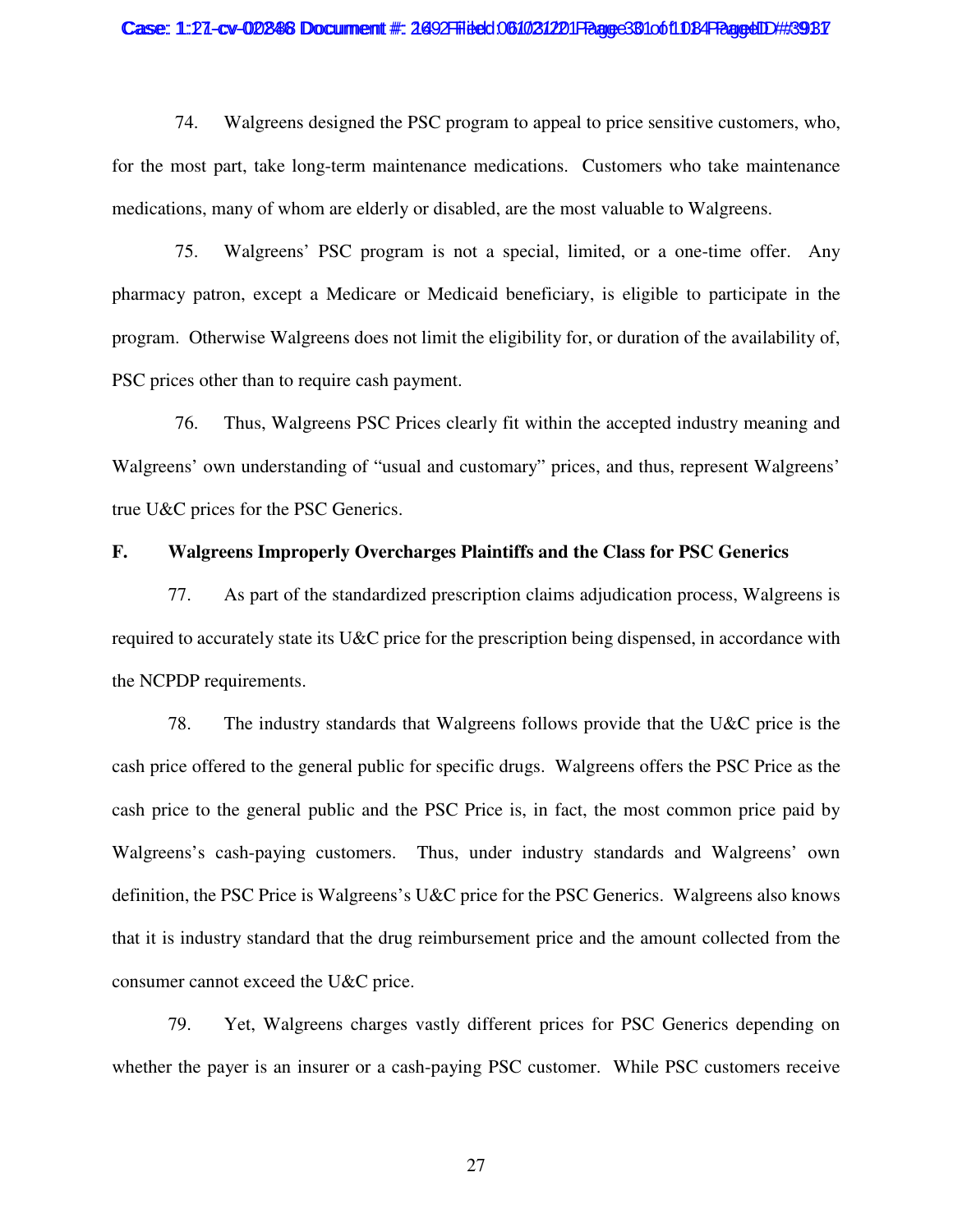#### Case: 1:27-cv-02246 Document #: 2492 Filed: 061031221 Page 33 2061 034 Page4ID #:3932

discounts off of the cash price for PSC Generics, Plaintiffs and members of the Class pay much higher prices. Walgreens effectively maintains an improper dual U&C pricing structure for PSC Generics.

80. Walgreens knowingly fails to report, and continues to fail to report, the PSC Price – its true "usual and customary" price – on claims for reimbursement for PSC Generics submitted to third-party payors and charges made to consumers, like Plaintiffs and the Class.

81. When Walgreens adjudicates prescription claims for PSC Generics, it misrepresents the amount of its U&C price on the reimbursement claims forms that Walgreens submits to third-party payors. In the field requiring Walgreens to report its U&C price, Walgreens does not report its PSC price, which is its true U&C price, but instead reports a much higher price. Walgreens thus ignores the true U&C prices, and instead knowingly and improperly charges vastly inflated prices to third-party payors. As a result, because the amount a consumer must pay is dictated by the inflated U&C price communicated to the third-party payor, the amount that Walgreens charges consumers is also artificially inflated.

82. Thus, Walgreens' failure to maintain and report accurate U&C prices for PSC Generics in the company's pharmacy computer system, thus, systematically has injured and will continue to injure Plaintiffs and the Class.

83. In short, the PSC program allows Walgreens to compete with its competitors' discounted prices for its cash-paying customers while still receiving higher payments from its customers who carry insurance. Walgreens uses the PSC program to hide its true U&C prices from consumers and third-party payors, which allows Walgreens to continue charging consumers and third-party payors a higher rate for PSC Generics than cash-paying customers through the PSC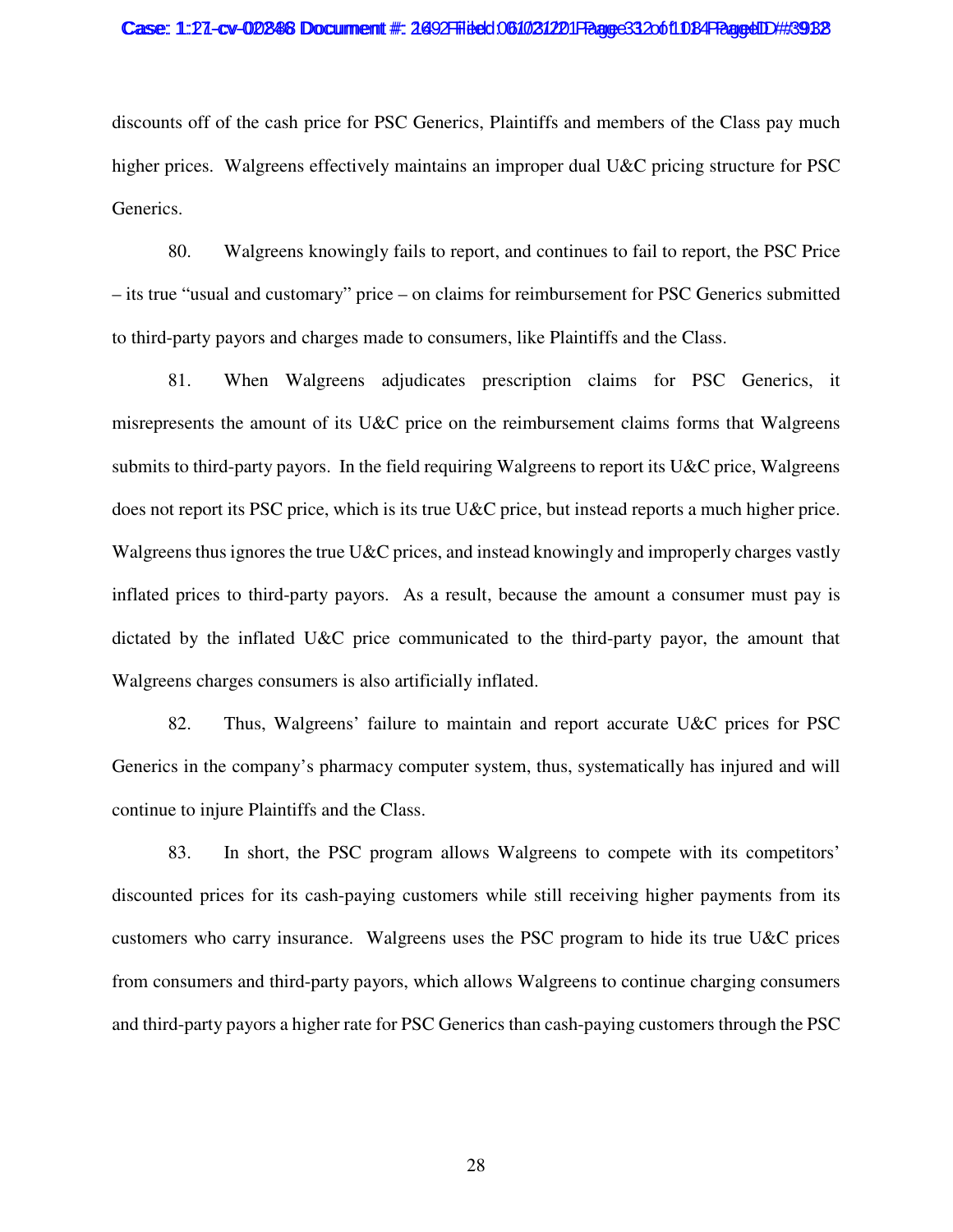#### Case: 1:27-cv-02246 Document #: 2492 Filed: 061031221 Page 323 of 1084 PageUD #:3989

program. The PSC program enables Walgreens to unlawfully report artificially inflated U&C prices to third-party payors and to collect from consumers artificially inflated copays.

84. Upon information and belief, Walgreens uses the same inflated U&C price for any given PSC Generic (of the same strength and dosage) that it reports and charges to Plaintiffs and the Class. Thus, the manner in which Walgreens fails to report and incorporate the PSC Prices into its U&C prices for the PSC Generics is uniform and systematically applied through Walgreens electronic prescription claims adjudication process.

85. Plaintiffs and members of the Class have no way of determining on their own whether the price Walgreens submits as its U&C price is, in fact, the most common price offered to cash-paying members of the general public. Moreover, Plaintiffs and members of the Class were unaware that Walgreens' representation at the point of purchase for the PSC Generics that the copayment demanded and charged was not accurate.

86. Walgreens also did not and does not inform Plaintiffs and members of the Class, that PSC Prices for PSC Generics are lower than the amount Walgreens was charging them. Walgreens either wrongfully conceals or omits such information by failing to tell consumers and third-party payors about the PSC program, or by misrepresenting to consumers and third-party payors that the PSC program would not apply to their purchases.

87. As part of its fraudulent price scheme, Walgreens has reported and charged U&C prices for PSC Generics that, as demonstrated by the charts below, are up to 11 times the U&C prices reported by some of its most significant competitors and up to 5 times its own PSC Prices.

88. The chart below shows U&C prices submitted to New York's Medicaid program for the purposes of claims adjudication. The U&C prices submitted by Walgreens unequivocally are inflated as compared with its competitors and its own PSC prices.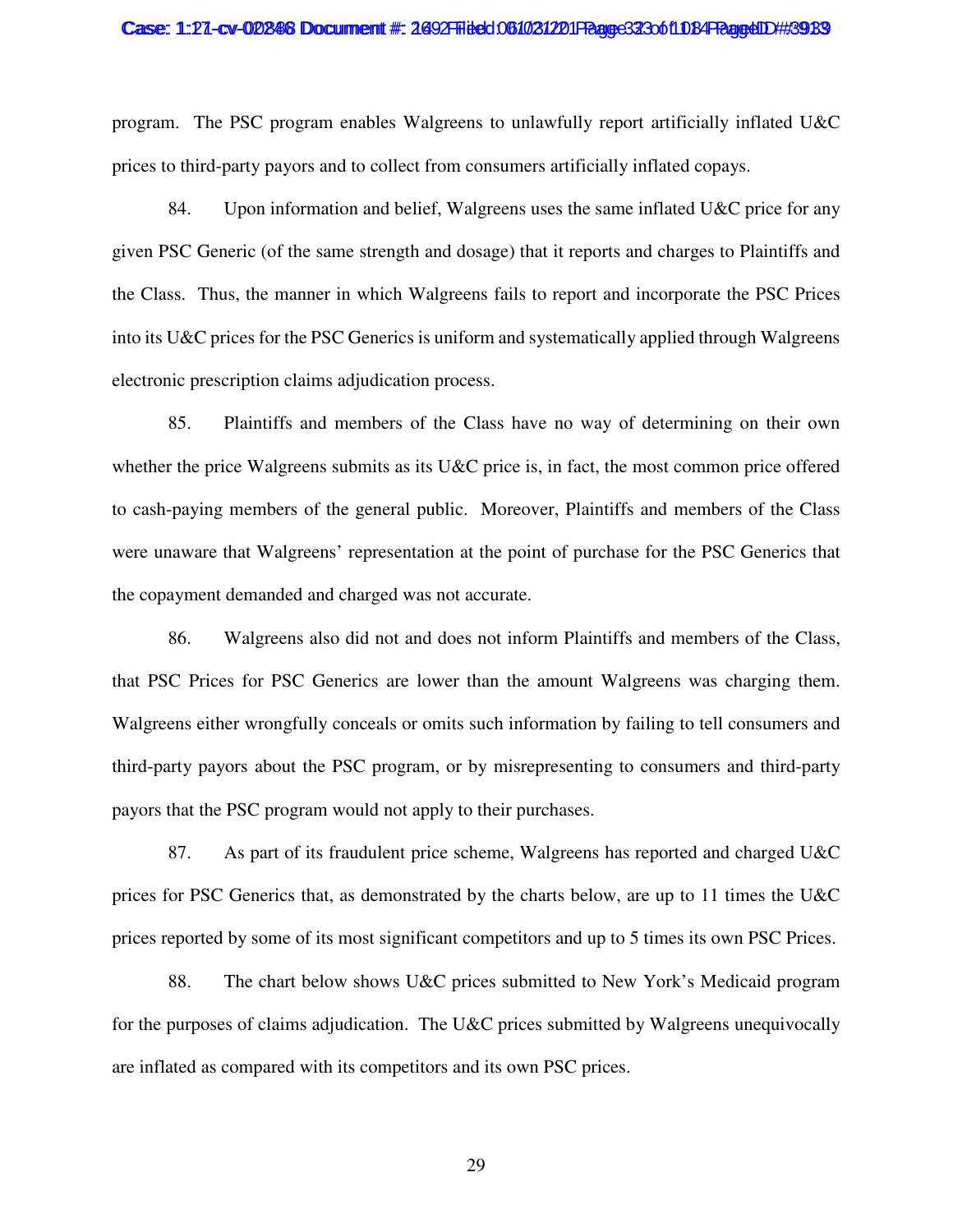|                        | <b>SUFFOLK COUNTY, NY</b> |               |                 |                  |                                 |  |
|------------------------|---------------------------|---------------|-----------------|------------------|---------------------------------|--|
| <b>DRUG</b>            | WalMart                   | <b>Target</b> | <b>Shoprite</b> | <b>Walgreens</b> | <b>Walgreens</b><br>(PSC Price) |  |
| Carvedilol, 6.25 mg    |                           |               |                 |                  |                                 |  |
| TAB, quantity 60       | \$4.00                    | \$4.00        | \$9.99          | \$43.98          | \$10.00                         |  |
| Lisinopril, 20 mg TAB, |                           |               |                 |                  |                                 |  |
| quantity 30            | \$4.00                    | \$4.00        | \$3.99          | \$17.33          | \$5.00                          |  |
| Lisinopril/HCTZ 20,    |                           |               |                 |                  |                                 |  |
| 12.5 mg TAB, quantity  |                           |               |                 |                  |                                 |  |
| 30                     | \$4.00                    | \$4.00        | \$9.99          | \$29.99          | \$10.00                         |  |
| Metformin HCL, 1,000   |                           |               |                 |                  | \$5.00                          |  |
| mg TAB, quantity 60    | \$4.00                    | \$4.00        | \$9.99          | \$37.99          | $(90 \text{ pills})$            |  |
| Metoprolol, 50 mg TAB, |                           |               |                 |                  |                                 |  |
| quantity 60            | \$4.00                    | \$4.00        | \$3.99          | \$19.66          | \$10.00                         |  |
| Warfarin, 5 mg TAB,    |                           |               |                 |                  |                                 |  |
| quantity 30            | \$4.00                    | \$4.00        | \$3.99          | \$18.76          | \$10.00                         |  |
| Fluoxetine, 20 mg,     |                           |               |                 |                  |                                 |  |
| quantity 30            | \$4.00                    | \$4.00        | \$9.99          | \$28.39          | \$5.00                          |  |

89. The chart below shows the U&C prices submitted to Florida's Medicaid program for purposes of claims adjudication. The U&C prices submitted by Walgreens unequivocally are inflated as compared with its competitors and its own PSC prices.

|                        | <b>ORLANDO, FL</b> |                                 |         |         |  |  |  |
|------------------------|--------------------|---------------------------------|---------|---------|--|--|--|
| <b>DRUG</b>            | WalMart            | <b>Walgreens</b><br>(PSC Price) |         |         |  |  |  |
| Carvedilol, 12.5 mg    |                    |                                 |         |         |  |  |  |
| TAB, quantity 60       | \$4.00             | \$41.99                         | \$47.99 | \$10.00 |  |  |  |
| Metoprolol, 50 mg TAB, |                    |                                 |         |         |  |  |  |
| quantity 60            | \$29.73            | N/A                             | \$37.99 | \$10.00 |  |  |  |
| Warfarin, 5 mg TAB,    |                    |                                 |         |         |  |  |  |
| quantity 30            | \$4.00             | \$21.99                         | \$95.99 | \$10.00 |  |  |  |

90. The chart below shows U&C prices submitted to Pennsylvania's Medicaid program for the purposes of claims adjudication. The U&C prices submitted by Walgreens unequivocally are inflated as compared with its competitors and its own PSC prices.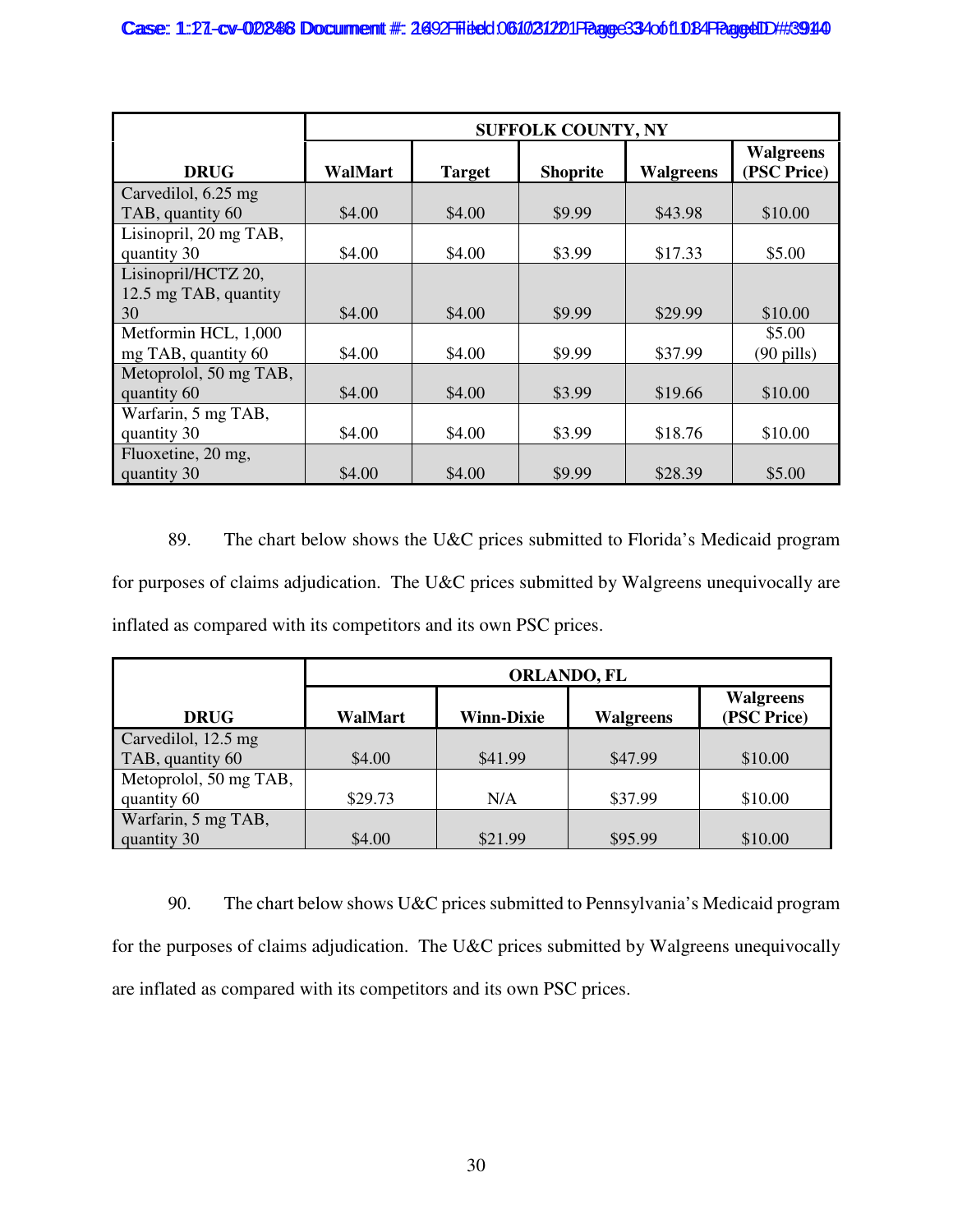|                        | PHILADELPHIA, PA |                 |                  |                                 |
|------------------------|------------------|-----------------|------------------|---------------------------------|
| <b>DRUG</b>            | <b>WalMart</b>   | <b>Shoprite</b> | <b>Walgreens</b> | <b>Walgreens</b><br>(PSC Price) |
| Carvedilol, 12.5 mg    |                  |                 |                  |                                 |
| TAB, quantity 60       | \$4.00           | \$7.49          | \$47.99          | \$10.00                         |
| Lisinopril, 20 mg TAB, |                  |                 |                  |                                 |
| quantity 30            | \$4.00           | \$2.99          | \$18.99          | \$5.00                          |
| Lisinopril/HCTZ 20,    |                  |                 |                  |                                 |
| 12.5 mg TAB, quantity  |                  |                 |                  |                                 |
| 30                     | \$9.00           | \$3.99          | \$23.99          | \$10.00                         |
| Metformin HCL, 1000    |                  |                 |                  | \$5.00                          |
| mg TAB, quantity 60    | \$9.00           | \$4.00          | \$31.99          | $(90 \text{ pills})$            |
| Metoprolol, 50 mg TAB, |                  |                 |                  |                                 |
| quantity 60            | \$4.00           | \$5.99          | \$21.69          | \$10.00                         |
| Warfarin, 1 mg TAB,    |                  |                 |                  |                                 |
| quantity 30            | \$4.00           | \$4.00          | \$20.69          | \$5.00                          |

# **CLASS ACTION ALLEGATIONS**

91. Plaintiffs bring this action pursuant to Federal Rule of Civil Procedure 23(a), (b)(2),

and (b)(3) on behalf of themselves and the following Class:

# **Nationwide Class (First – Third and Twenty-Ninth Claims for Relief)**

All persons or entities in the United States and its territories who, during the applicable liability period (the "Class Period"), purchased and/or paid for some or all of the purchase price for generic prescription drugs that Walgreens included in its Prescription Savings Club ("PSC") formulary for consumption by themselves, their families, or their members, employees, insureds, participants, or beneficiaries. For purposes of the Class definition, persons or entities "purchased" generic prescription drugs that Walgreens included in its PSC formulary if they paid or reimbursed some or all of the purchase price.

# **OR IN THE ALTERNATIVE**

# **State Classes (First – Twenty-Ninth Claims for Relief)**

All persons or entities in Arizona, California, Colorado, Connecticut, Delaware, Florida, Georgia, Iowa, Illinois, Louisiana, Massachusetts, Minnesota, Nevada, New Mexico, New York, North Carolina, Ohio, Pennsylvania South Carolina, Texas, and Wisconsin who, during the applicable liability period (the "Class Period"), purchased and/or paid for some or all of the purchase price for generic prescription drugs that Walgreens included in its Prescription Savings Club ("PSC") formulary for consumption by themselves, their families, or their members, employees, insureds, participants, or beneficiaries. For purposes of the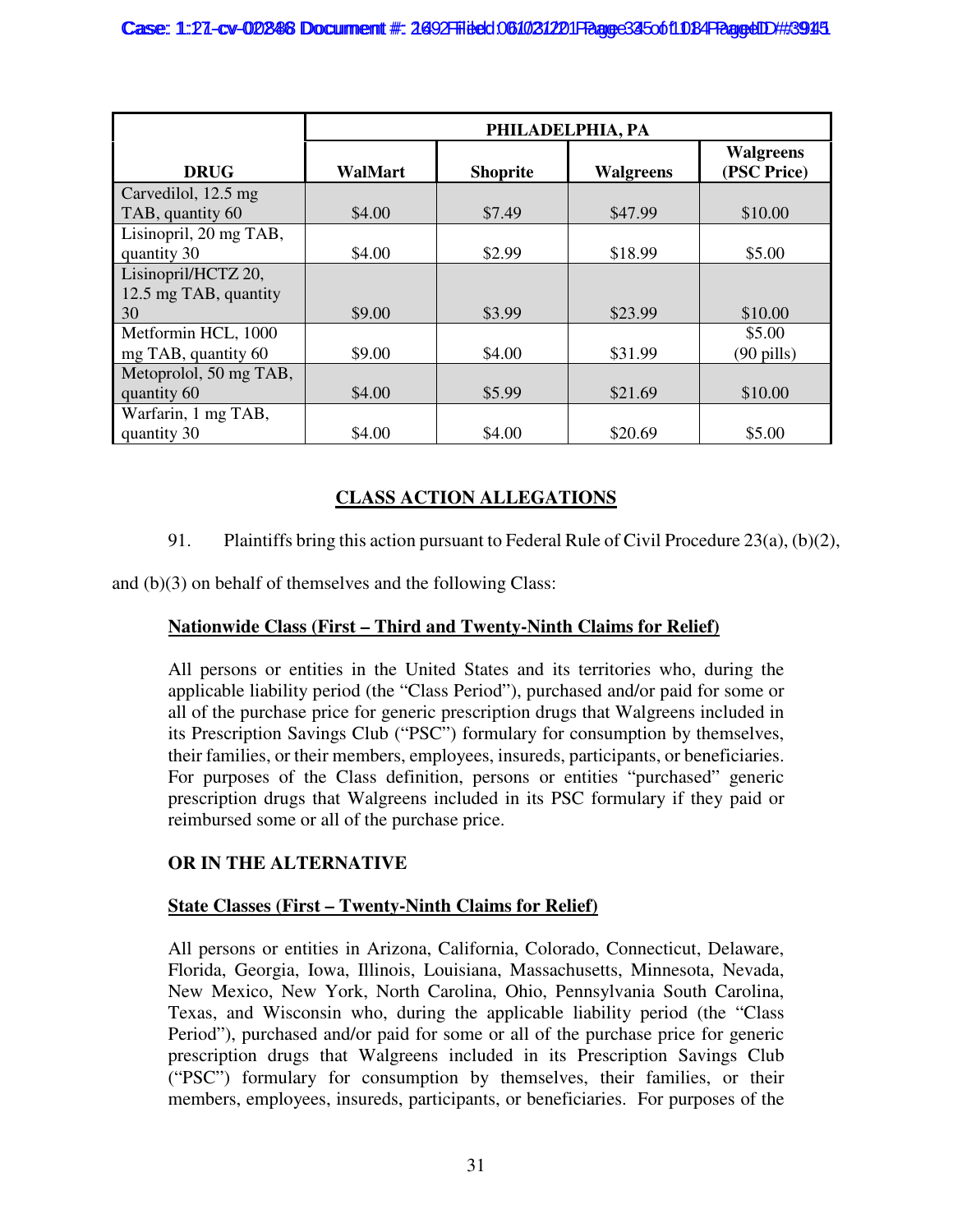Class definition, persons or entities "purchased" generic prescription drugs that Walgreens included in its PSC formulary if they paid or reimbursed some or all of the purchase price.

92. Excluded from each Class are:

(a) The Defendant's officers, directors, affiliates, legal representatives, employees, successors, subsidiaries, and assigns;

(b) All governmental entities, except for governmental-funded employee benefit plans;

(c) All persons or entities who purchased PSC Generics for purposes of resale;

(d) Any judges, justices, or judicial officers presiding over this matter and the members of their immediate families and judicial staff.

93. Numerosity: The proposed Class consists of at least hundreds of thousands, and likely millions, of individual Walgreens customers as well as numerous third-party payors, making joinder of all members impractical. The exact size of the Class and the identities of the individual members thereof are ascertainable through Walgreens' records, including, but not limited to, their billing and collection records.

94. Superiority of Class Action: Plaintiffs and the Class suffered, and will continue to suffer, harm as a result of Walgreens' unlawful and wrongful conduct. A class action is superior to other available methods for the fair and efficient adjudication of the present controversy. Individual joinder of all members of the Class is impractical. Even if individual Class members had the resources to pursue individual litigation, it would be unduly burdensome for the courts in which the individual litigation would proceed. Individual litigation magnifies the delay and expense to all parties in the court system of resolving the controversies caused by Walgreens' common course of conduct. The class action device allows a single court to provide the benefits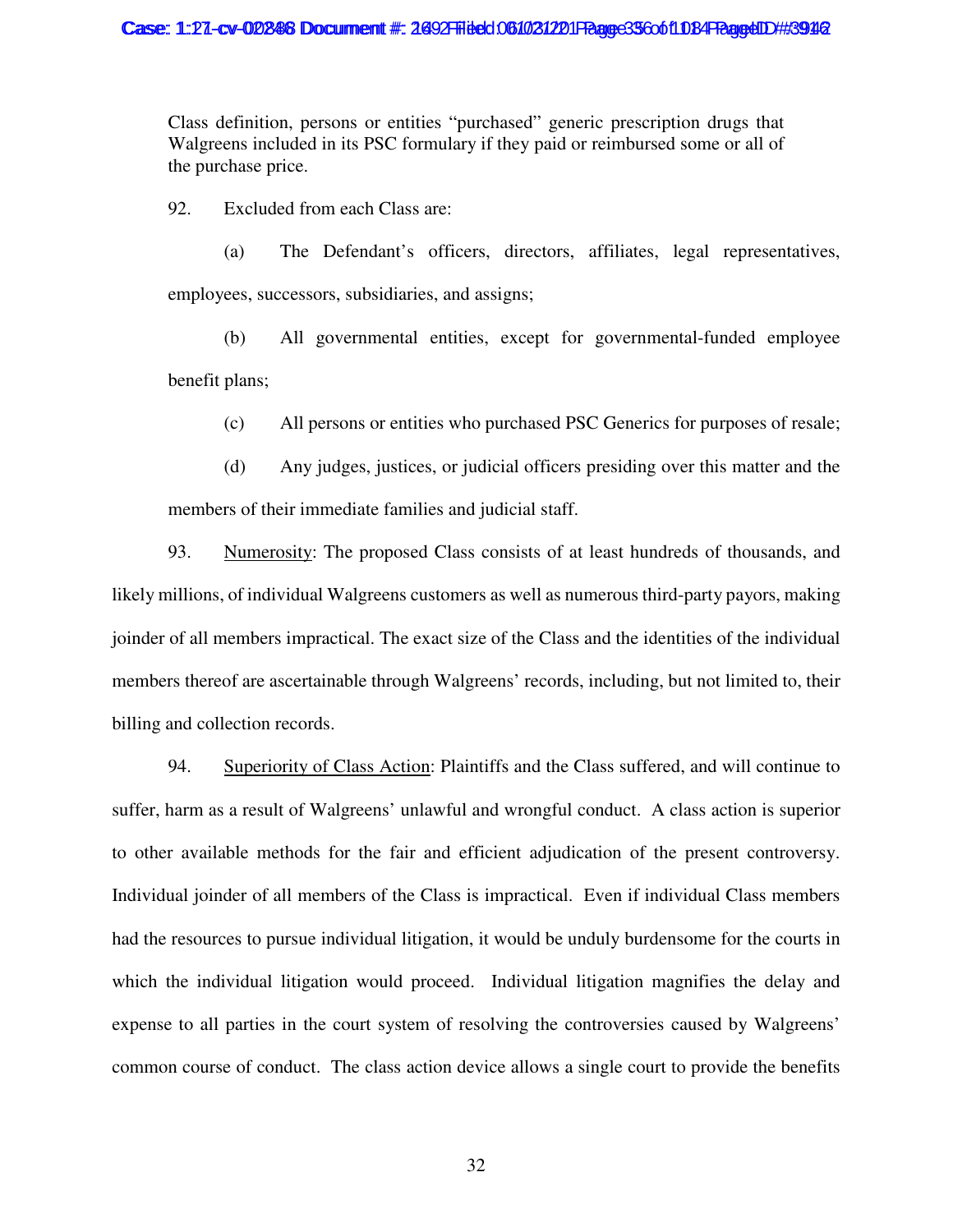#### Case: 1:27-cv-02246 Document #: 2492 Filed: 061031221 Page 387 of 1084 Page4ID #:3943

of uniform adjudication, judicial economy, and the fair and equitable handling of all the Class members' claims in a single forum.

95. Typicality: Plaintiffs' claims are typical of the claims of the Class members because Plaintiffs and all of the Class members' claims originate from the same willful conduct, practice, and procedure on the part of Walgreens and Plaintiffs possesses the same interests and has suffered the same injuries as each Class member. Like all members of the proposed Class, Walgreens overcharged Plaintiffs for PSC Generics by reporting and charging them prices that Walgreens fraudulently inflated far above its U&C prices.

96. Common Questions of Law and Fact Predominate: There are questions of law and fact common to Plaintiffs and the Class members, and those questions substantially predominate over any questions that may affect individual members of the Class within the meaning of Federal Rules of Civil Procedure  $23(a)(2)$  and  $23(b)(3)$ . Common questions of fact and law include:

(a) Whether Walgreens artificially inflated the U&C prices it reported and charged for PSC Generics above the price that cash-paying Walgreens customers pay for the same prescriptions;

(b) Whether Walgreens omitted and concealed material facts from its communications and disclosures regarding its pricing scheme;

(c) Whether Walgreens has overcharged and continues to overcharge Plaintiffs and Class members who paid for PSC Generics;

(d) Whether Walgreens engaged in fraud, unfair methods of competition, unconscionable acts or practices, and unfair or deceptive acts or practices in connection with the pricing and sale of PSC Generics;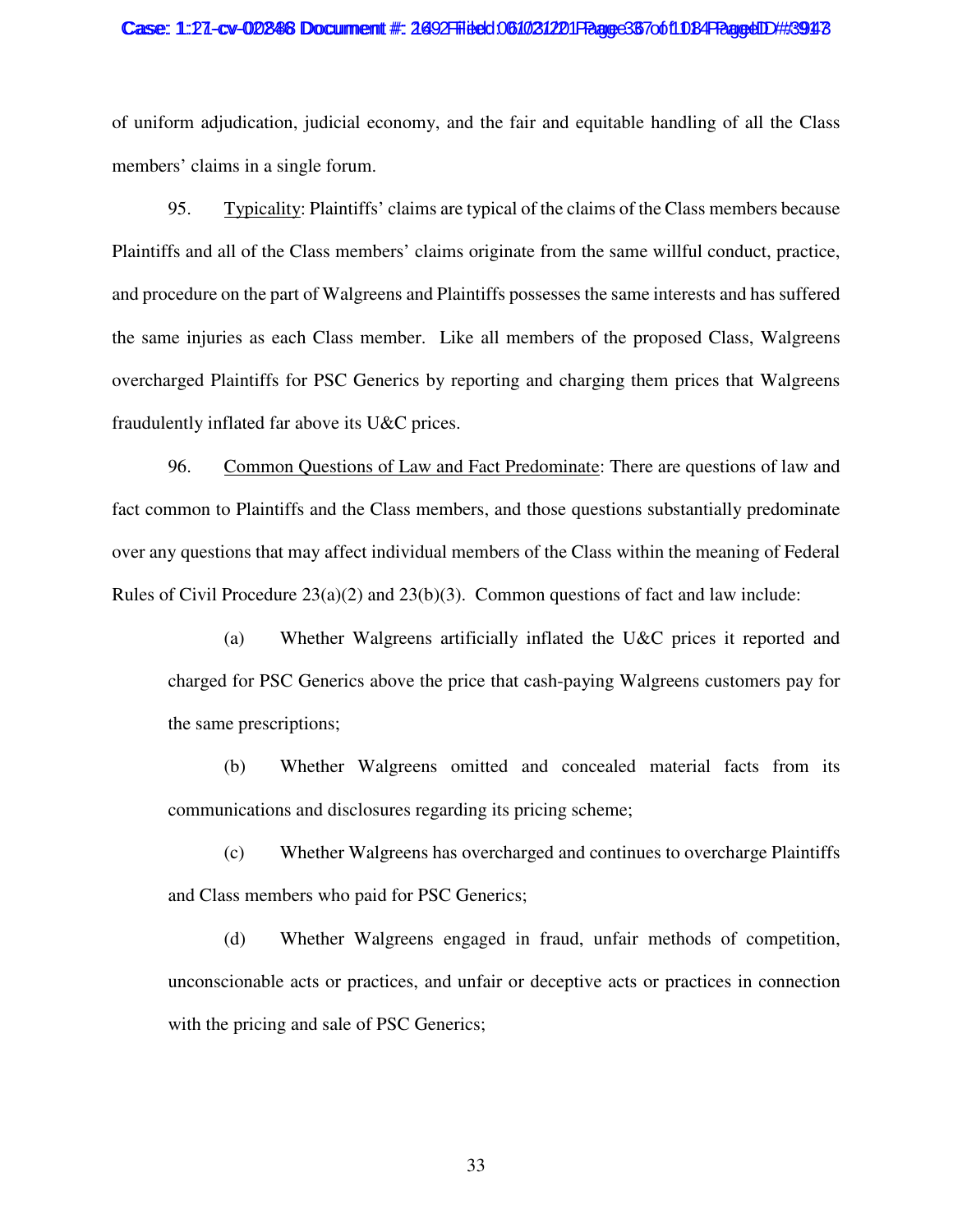(e) Whether, as a result of Walgreens' misconduct, Plaintiffs and Class members have suffered damages, and, if so, the appropriate measure of damages to which they are entitled;

(f) Whether, as a result of Walgreens' misconduct, Plaintiffs and Class members are entitled to equitable or other relief, and, if so, the nature of such relief; and

(g) Whether, as a result of Walgreens' misconduct, Walgreens should be enjoined from engaging in such conduct in the future.

97. The Class has a well-defined community of interest. Walgreens has acted and failed to act on grounds generally applicable to Plaintiffs and the Class members, requiring the Court's imposition of uniform and final injunctive relief and corresponding declaratory relief to ensure compatible standards of conduct toward the Class.

98. Plaintiffs will fairly and adequately represent and protect the interests of the Class. Plaintiffs have retained counsel with substantial experience in prosecuting complex class actions. Plaintiffs and their counsel are committed to vigorously prosecuting this action on behalf of the Class and have the financial resources to do so. Neither Plaintiffs nor their counsel have any interests adverse to those of the Class members.

99. Absent a class action, most of the Class members would find the cost of litigating their claims to be prohibitive and will have no effective remedy. The class treatment of common questions of law and fact is also superior to multiple actions or piecemeal litigation in that it conserves the resources of the courts and the litigants and promotes consistency and efficiency of adjudication.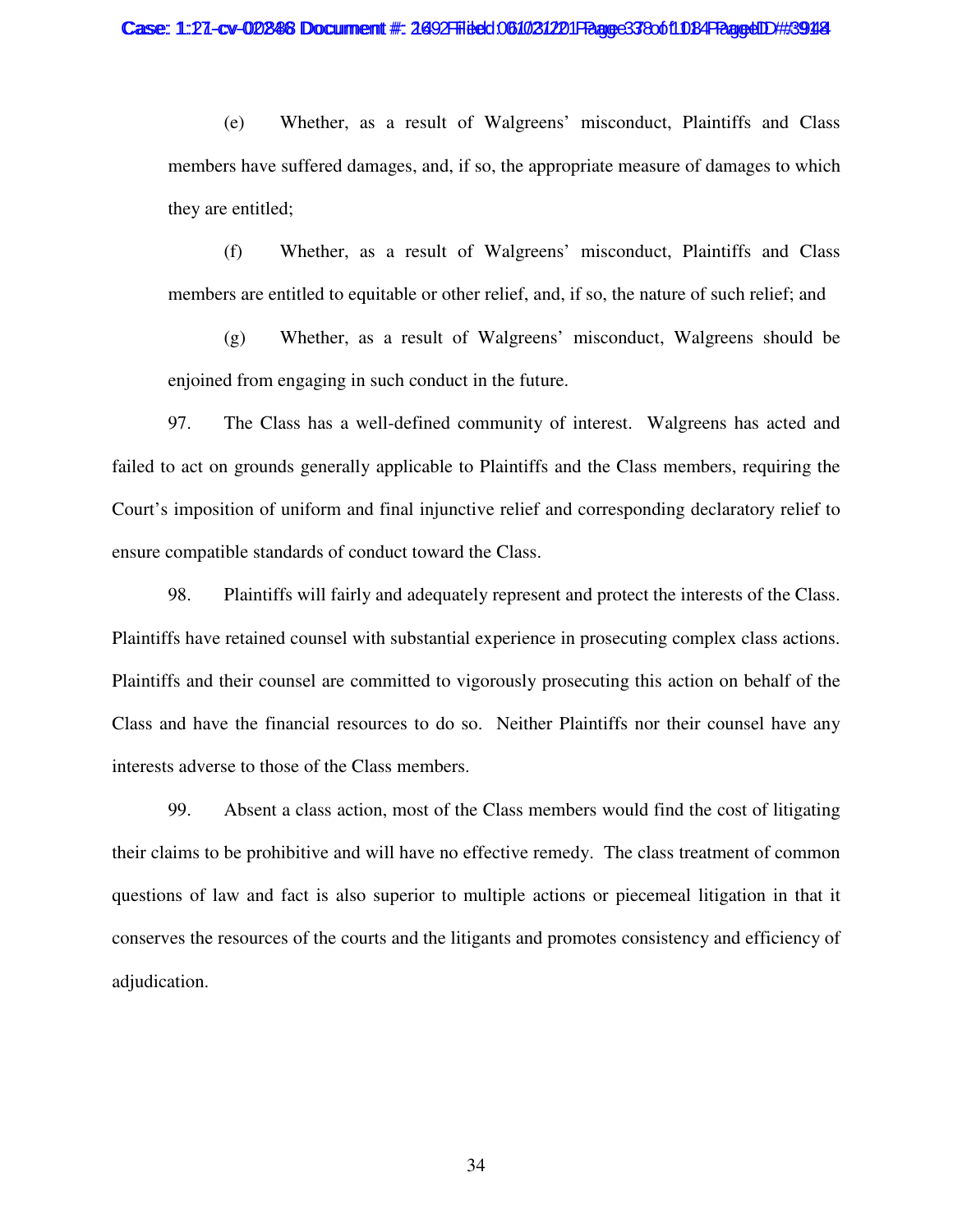### **TOLLING OF THE STATUTE OF LIMITATIONS**

100. Plaintiffs and the Class members had neither actual nor constructive knowledge of the facts constituting their claims for relief until recently.

101. Plaintiffs and the Class members did not discover, and could not have discovered through the exercise of reasonable diligence, the existence of the unlawful conduct alleged herein until recently.

102. Walgreens' pricing scheme did not reveal facts that would have put Plaintiffs or the Class members on notice that Walgreens was reporting and charging inflated prices for PSC Generics. Walgreens misrepresented at the point of purchase that the copayment was accurate; and Walgreens omitted at the point of purchase that Plaintiffs were not receiving any benefit from their insurance.

103. Because Walgreens did not disclose the pricing scheme, Plaintiffs and the Class members were unaware of Walgreens' unlawful conduct alleged herein and did not know that they were paying artificially inflated prices for PSC Generics.

104. Not only did Walgreens fail to disclose material information, but it also actively misled consumers by inflating and misrepresenting U&C prices for PSC Generics to Plaintiffs that were far higher than the PSC Prices (the actual U&C prices). Walgreens also failed to post drug prices in a clear manner and in a way that would alert Plaintiffs and the Class members to the artificially inflated prices charged by Walgreens. By so doing, Walgreens misled Plaintiffs and the Class members into overpaying for PSC Generics.

105. Walgreens' affirmative acts alleged herein, including acts in furtherance of its unlawful pricing scheme, were wrongfully concealed and carried out in manner that precluded detection.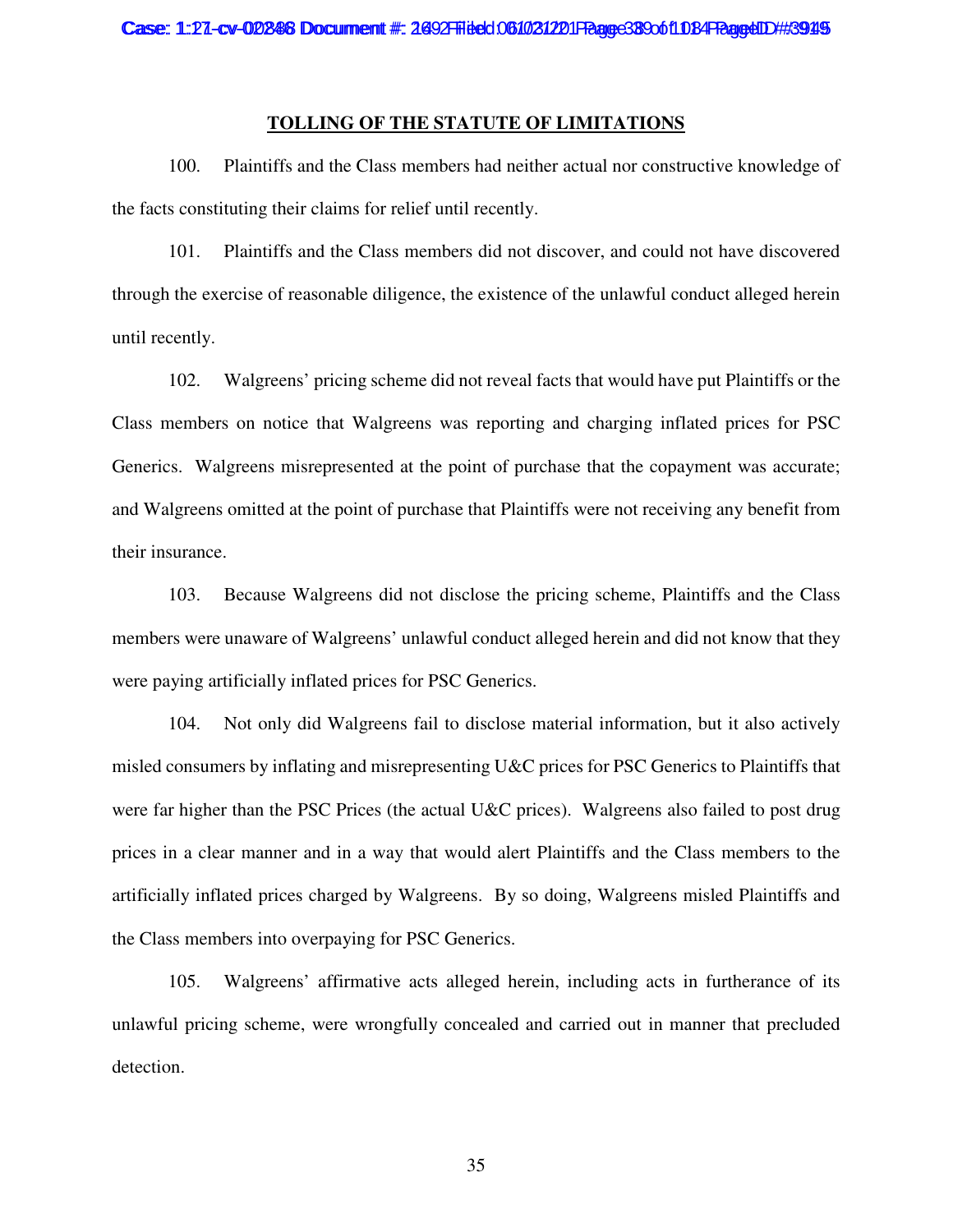#### Case: 1:27-cv-02246 Document #: 2492 Filed: 061031221 Page 340 of 1084 Page4ID #:3926

106. Under the circumstances alleged, Walgreens owed a duty to Plaintiffs and members of the Class to provide them with accurate information regarding the prices of their generic prescription drugs.

107. The relationship between Walgreens and Plaintiffs and the Class is one in which Walgreens has an obligation of reasonable conduct for the benefit of the Plaintiffs and the Class. As a pharmacy providing prescription medication to consumers, Walgreens owes a duty to provide accurate information regarding the prices of generic prescription drugs, including PSC Generics. Furthermore, as a pharmacy, Walgreens is bound to the Code of Ethics for Pharmacists, which mandates Walgreens' pharmacies and the pharmacists within the pharmacies to tell the truth and to assist individuals in making the best use of medications.<sup>25</sup> Plaintiffs and the Class reasonably expected Walgreens to "help achieve optimum benefit from their medications, to be committed to their welfare, and to maintain their trust."<sup>26</sup>

108. The relationship between Walgreens and Plaintiffs and the Class is one in which Walgreens has an obligation of reasonable conduct for the benefit of Plaintiffs and the Class. As an entity that is in the business of supplying information for the guidance of both third-party payors and consumers in their business transactions with Walgreens, Walgreens owes a duty to Plaintiffs and the Class to provide them with accurate information regarding the U&C price of generic prescription drugs, including PSC Generics.

109. Walgreens also had a duty to Plaintiffs and members of the Class to provide them with accurate information regarding the prices of their generic prescription drugs because it was entirely likely and foreseeable that Plaintiffs and the Class would be injured when they paid for

<sup>25</sup> Code of Ethics, American Pharmacists Association, https://www.pharmacist.com/codeethics (last visited April 13, 2018).

<sup>26</sup> *Id*.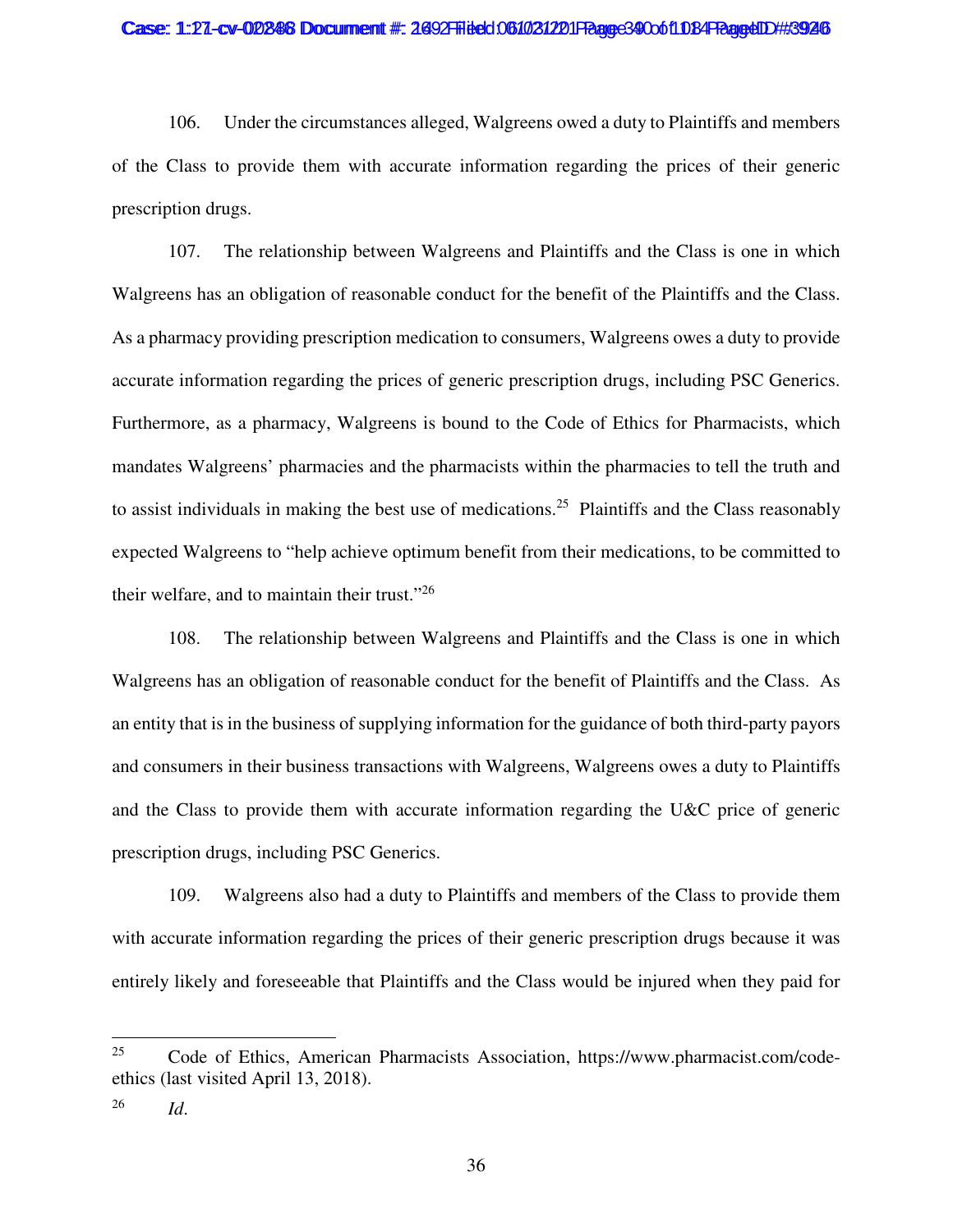#### Case: 1:27-cv-02246 Document #: 2492 Filed: 061031221 Page 401 of 1084 Page4ID #:3947

PSC Generics at amounts that were far higher than the prices they would have paid but for Walgreens' misconduct. Walgreens knows exactly what is required and involved in reporting U&C prices given that Walgreens' own Pharmacy Manual defines U&C and application of that definition would have required Walgreens to charge the lower PSC price to Plaintiffs and the Class. Imposing a duty to provide Plaintiffs and the Class with accurate price information places no burden on Walgreens because Walgreens already is required to accurately report to programs like Medicare and Medicaid its U&C price for prescriptions being dispensed and to not seek reimbursement for a prescription at a price that is inflated over the price it charges self-paying customers for the exact same drug (*i.e.*, the U&C price). *See*, *e.g.*, 31 U.S.C. §§3729, *et seq*.; 42 U.S.C. §1320c-5(a)(1); 42 U.S.C. §1320a-7(b)(6); 42 C.F.R. §§423.505(i)(4)(iv), (k)(3); 42 C.F.R. §447.512(b); Cal. Welf. & Inst. Code §14105.455; Ill. Admin. Code tit. 89, §§140.445, 140.447(b); 101 Mass. Code Regs. §331.04; N.M. Admin. Code 8.324.4.16.

110. Plaintiffs and the Class members could not have discovered the alleged unlawful activities at an earlier date by exercise of reasonable diligence because Walgreens employed deceptive practices and techniques of secrecy to avoid detection of its activities. Walgreens fraudulently concealed its activities by various means and methods, including misrepresentations regarding the real U&C prices of the PSC Generics.

111. Because Walgreens affirmatively concealed its pricing scheme, Plaintiffs and the Class had no knowledge until recently of the alleged fraudulent activities or information which would have caused a reasonably diligent person to investigate whether Walgreens committed the actionable activities detailed herein.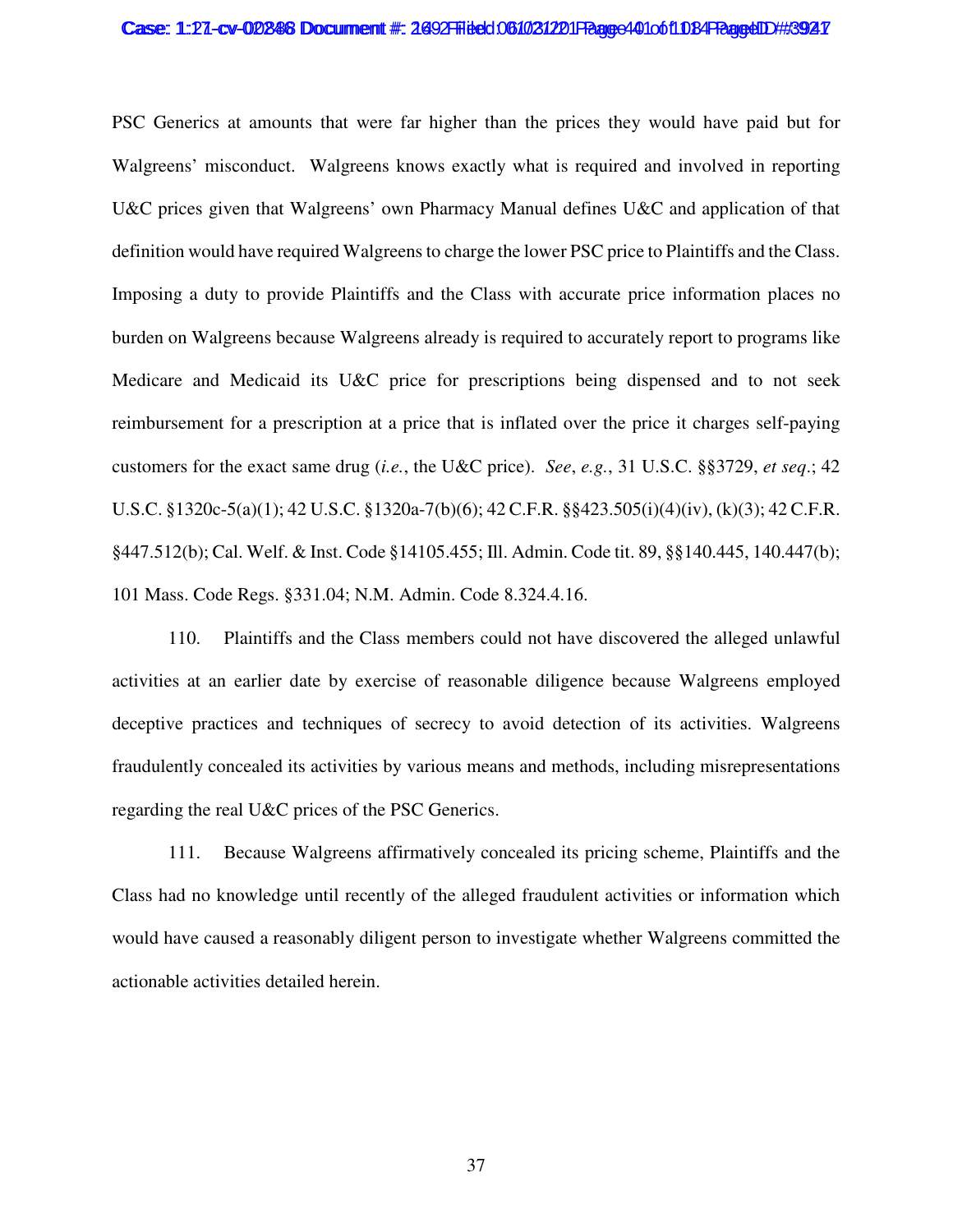112. As a result of Walgreens' fraudulent concealment, the running of any statute of limitations has been tolled with respect to any claims that Plaintiffs and the Class members have as a result of the unlawful conduct alleged in this Amended Complaint.

### **FIRST CLAIM FOR RELIEF**

# **Fraud Asserted by Plaintiffs on Behalf of the Class**

113. Plaintiffs repeat each and every allegation contained in the paragraphs above and incorporate such allegations by reference herein.

114. Plaintiffs allege this claim on behalf of themselves and the Class, or, in the alternative, on behalf of each of the State Classes.

115. Walgreens materially misrepresented and concealed the true U&C prices of PSC Generics.

116. The true U&C price is material to Plaintiffs and the Class because the misrepresentation and concealment of the true U&C price of PSC Generics causes them to be unable to accurately evaluate the cost of the prescriptions being purchased and, in fact, causes them to overpay for those prescriptions. Had they known Walgreens was reporting to and charging them inflated and false amounts, they would not have proceeded with the transactions.

117. Walgreens made such misrepresentations and omissions to Plaintiffs and the Class each time Walgreens reported and charged artificially inflated prices for PSC Generics.

118. Walgreens made these misrepresentations and omissions knowingly, or at least with reckless disregard of their falsity, given that Walgreens knew the prices it reported to thirdparty payors and charged to consumers were substantially (and unjustifiably) higher than the prices Walgreens charged under its PSC program to cash-paying customers.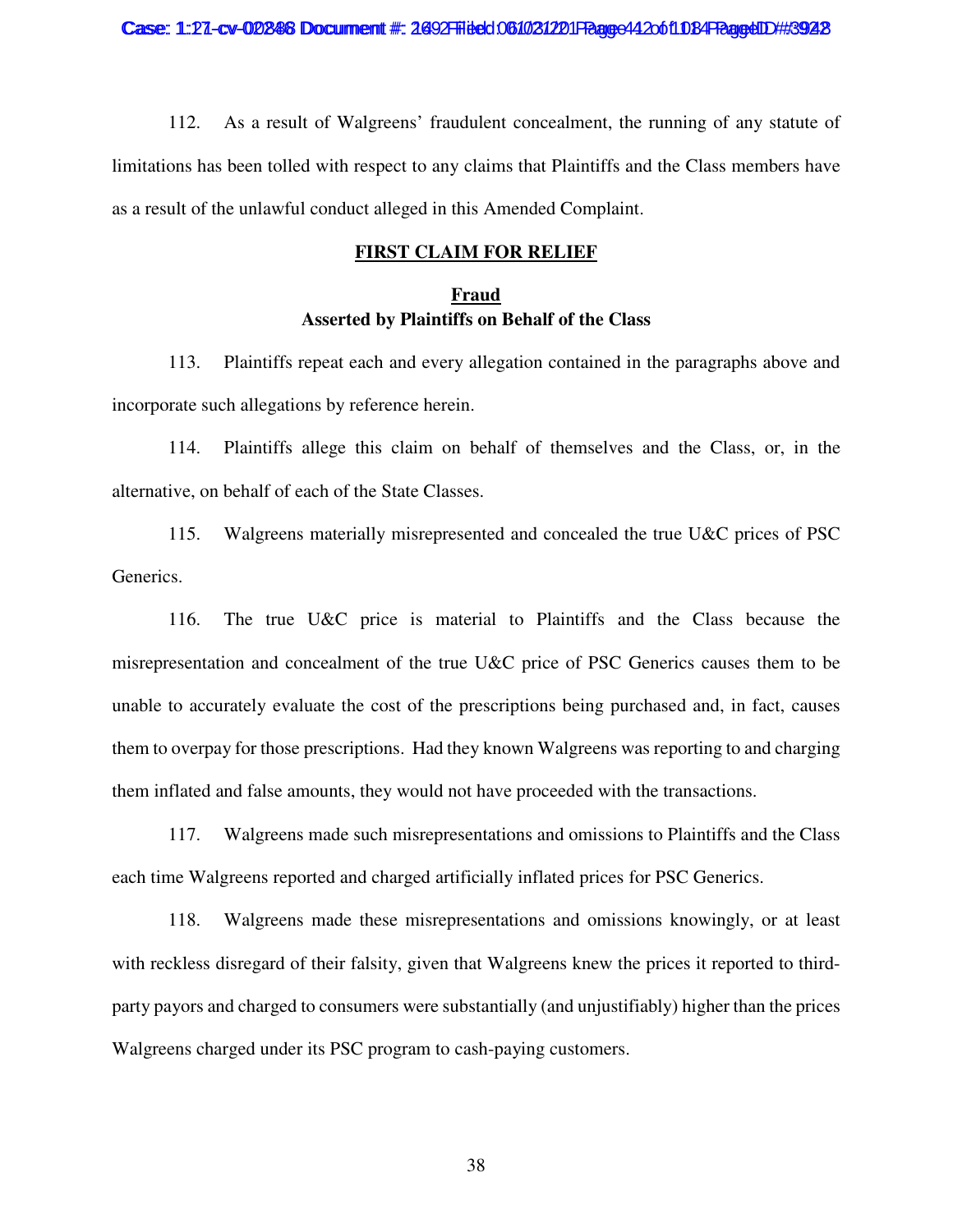#### Case: 1:27-cv-00248 Document #: 2492 Filed: 061031201 Page 423 of 1084 Page 41D #:3923

119. Walgreens intended to induce the Plaintiffs and the members of the Class to rely on its misrepresentations and omissions. Walgreens knew that Plaintiffs and the members of the Class would rely on the accuracy of the price Walgreens reported to and charged them, and that, as a result, Plaintiffs and the members of the Class would pay higher than the true U&C prices for PSC Generics.

120. Plaintiffs and members of the Class justifiably relied on Walgreens' misrepresentations and omissions in that Plaintiffs and the Class would not have purchased or paid for PSC Generics from Walgreens at falsely inflated amounts but for Walgreens' misrepresentations and omissions. Plaintiffs and the Class' reliance on Walgreens' misrepresentations and omissions is, thus, to their detriment.

121. As a proximate result of Walgreens' conduct, Plaintiffs and the members of the Class have been damaged because they paid for PSC Generics at amounts that were far higher than the prices they would have paid but for Walgreens' misconduct.

122. Walgreens is therefore liable to Plaintiffs and the Class for the damages they sustained.

### **SECOND CLAIM FOR RELIEF**

### **Unjust Enrichment Asserted by Plaintiffs on Behalf of the Class**

123. Plaintiffs repeat each and every allegation contained in paragraphs above and incorporate such allegations by reference herein.

124. Plaintiffs allege this claim on behalf of themselves and the Class, or, in the alternative, on behalf of each of the State Classes.

125. By means of Walgreens' wrongful conduct alleged herein, Walgreens knowingly reported to and charged Plaintiffs and the Class inflated prices for PSC Generics in a manner that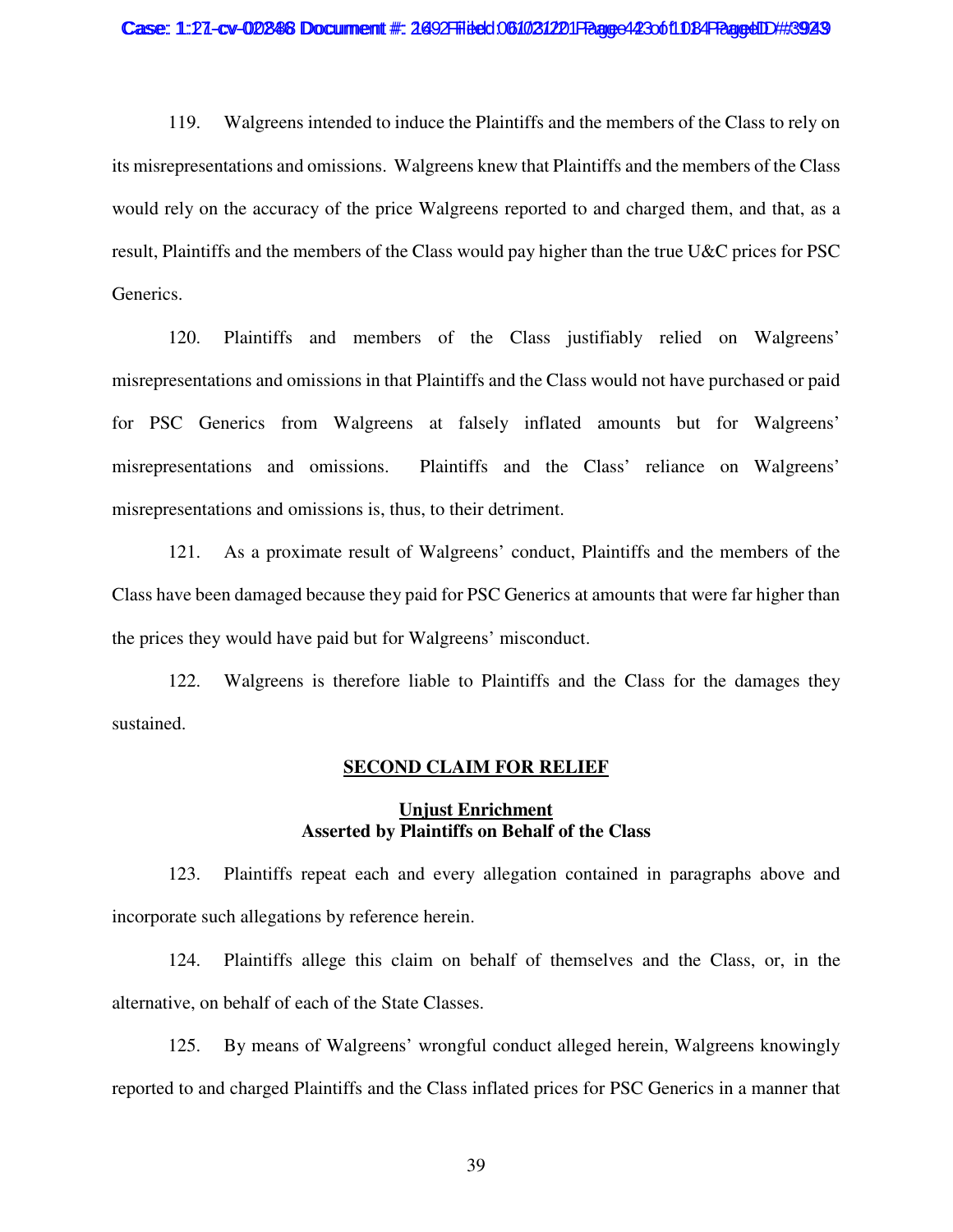#### Case: 1:27-cv-02246 Document #: 2492 Filed: 061031221 Page 434 of 1084 Page4ID #:3954

is unfair and unconscionable and violates the fundamental principles of justice, equity, and good conscience.

126. Walgreens knowingly received, appreciated, and retained wrongful benefits and funds from Plaintiffs and the Class. In so doing, Walgreens acted with conscious disregard for the rights of Plaintiffs and the Class.

127. As a result of Walgreens' wrongful conduct as alleged herein, Walgreens has been unjustly enriched at the expense of, and to the detriment of, Plaintiffs and the Class.

128. Walgreens' unjust enrichment is traceable to, and resulted directly and proximately from, the conduct alleged herein.

129. Under the common law doctrine of unjust enrichment, it is inequitable for Walgreens to be permitted to retain the benefits it received, and is still receiving, without justification, from the imposition of artificially inflated prices on Plaintiffs and the Class in an unfair and unconscionable manner. Walgreens' retention of such funds under the circumstances alleged herein violates the fundamental principles of justice, equity, and good conscience and therefore constitutes unjust enrichment.

130. Plaintiffs and the Class did not confer these benefits officiously or gratuitously, and it would be inequitable and unjust for Walgreens to retain these wrongfully obtained proceeds.

131. Walgreens is therefore liable to Plaintiffs and the Class for restitution in the amount of Walgreens' wrongfully obtained profits.

### **THIRD CLAIM FOR RELIEF**

## **Violation of the Illinois Consumer Fraud and Deceptive Business Practices Act ("ICFA") Asserted by Plaintiffs on Behalf of the Class**

132. Plaintiffs repeat each and every allegation contained in paragraphs above and incorporate such allegations by reference herein.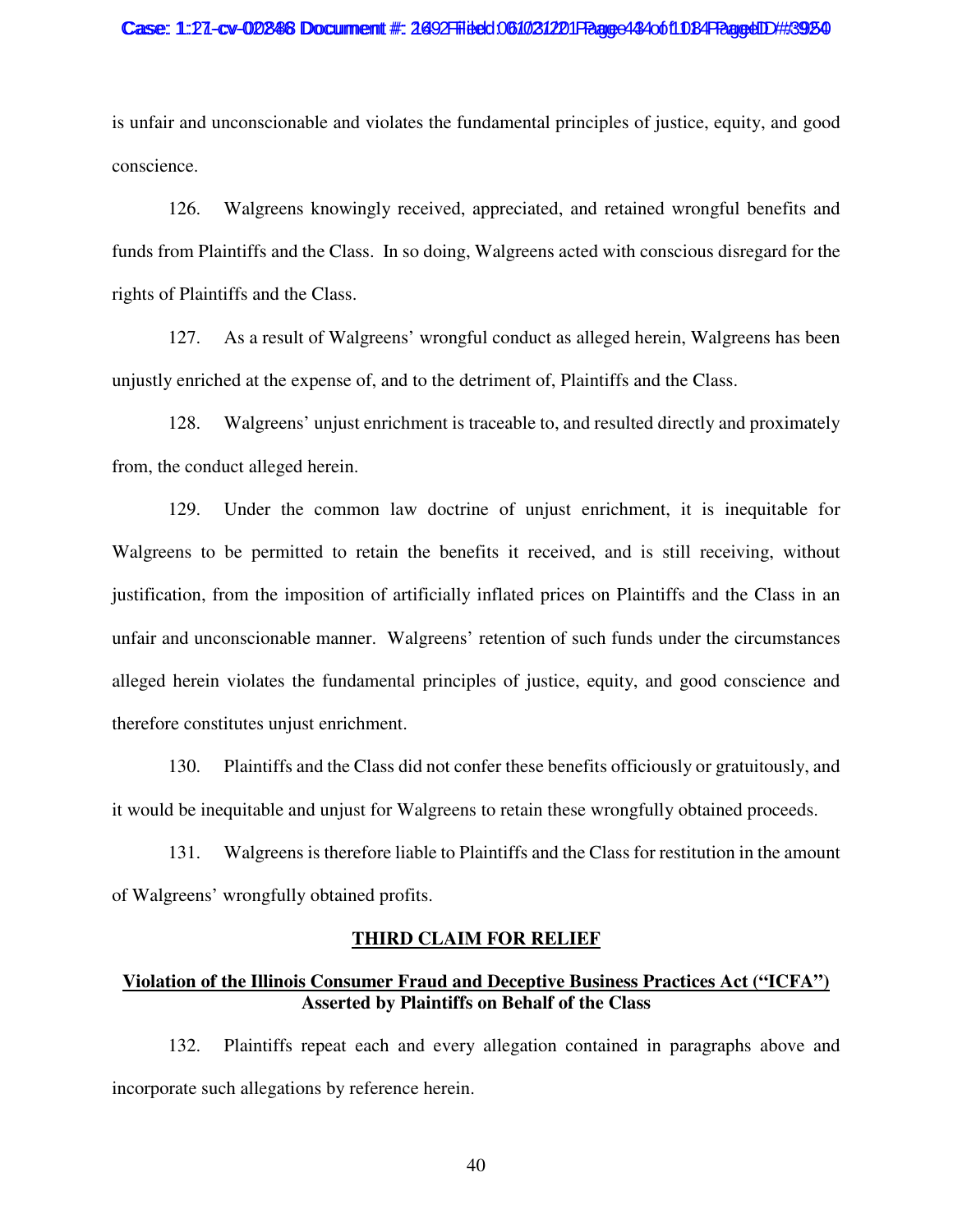#### Case: 1:27-cv-02246 Document #: 2492 Filed: 061031221 Page 44 50 ft 034 PageUD #:3925

133. Plaintiffs bring this claim on behalf of themselves and all members of the Class, or, in the alternative, on behalf of Illinois-only members of the Class, against Walgreens.

134. At all relevant times, each Plaintiff and member of the Class is a "person" as defined in ICFA  $(815$  Ill. Comp. Stat. Ann.  $505/1(c)$  and satisfies the consumer nexus test in that Walgreens' unfair and deceptive acts and practices regarding the true U&C price of PSC Generics were directed at and impacted the market generally and/or otherwise implicate consumer protection concerns where Walgreens' unfair and deceptive acts and practices have impacted at least thousands of consumers in Illinois and nationwide and remedying Walgreens' wrongdoing through the relief requested herein would serve the interests of consumers.

135. At all relevant and material times as described herein, Walgreens' wrongdoing alleged herein occurred in the conduct of "trade" and "commerce" as defined in ICFA where Walgreens' unfair and deceptive acts and practices regarding the true U&C price occurred during and related directly to the routine purchase and sale of PSC Generics at Walgreens pharmacies. 815 Ill. Comp. Stat. Ann. 505/1(f).

136. Under ICFA the use or employment of any practice described in Section 2 of the Uniform Deceptive Trade Practices Act ("UTPA"), 815 Ill. Comp. Stat. Ann. 510/2, in the conduct of any trade or commerce is unlawful whether any person has, in fact, been misled, deceived, or damaged thereby.

137. Under Section 2 of the UTPA, 815 Ill. Comp. Stat. Ann. 510/2, a "person engages in a deceptive trade practice when, in the course of his or her business, vocation or occupation, the person … (11) makes false or misleading statements of fact concerning the reasons for, existence of, or amounts of price reductions; (12) engages in any other conduct which similarly creates a likelihood of confusion or misunderstanding."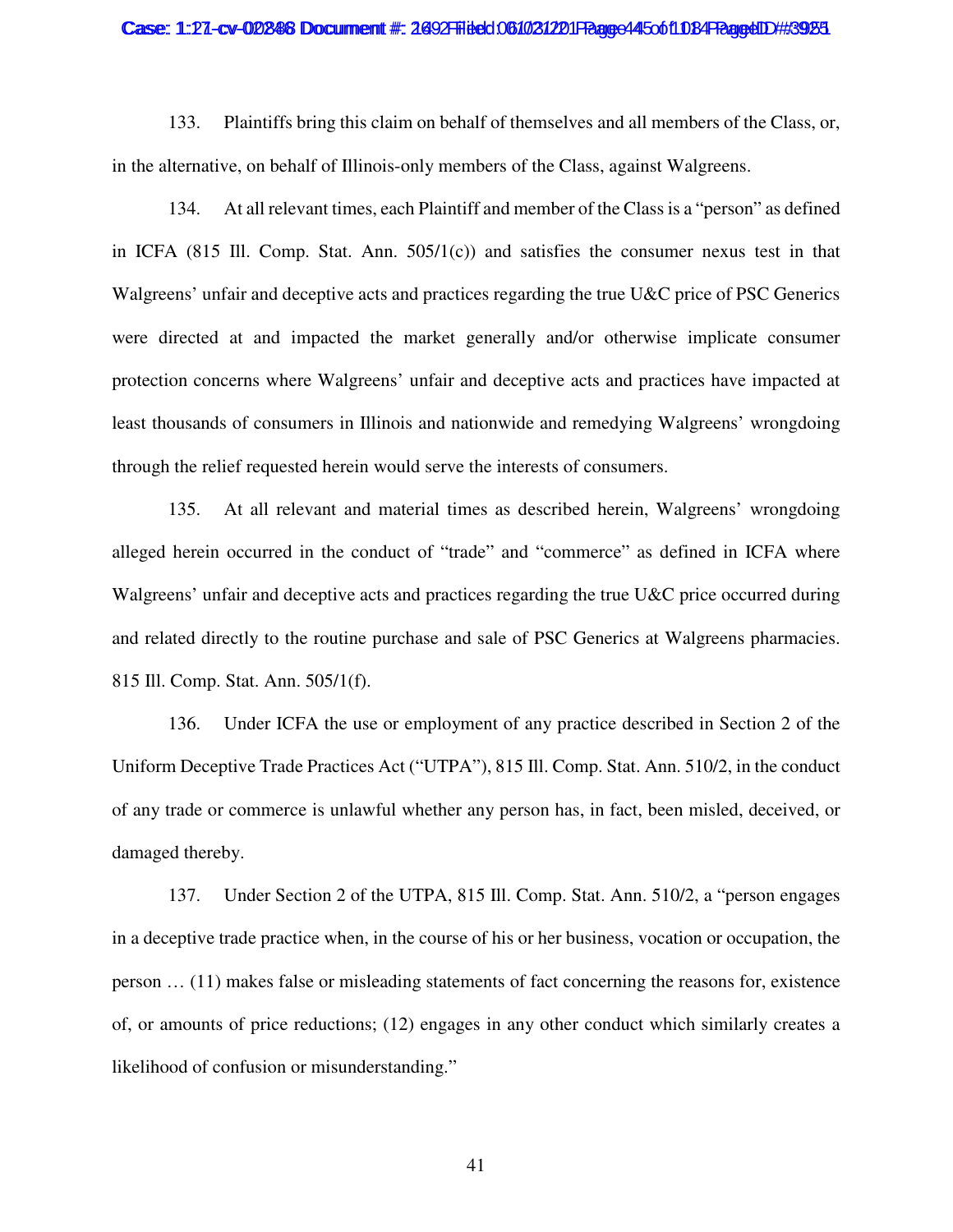#### Case: 1:27-cv-02246 Document #: 2492 Filed: 061031221 Page 45 Cob1 084 PageUD #:3952

138. Plaintiffs and the members of the Class have suffered losses because of Walgreens' employment of unfair or deceptive acts and practices, including (i) through deception, fraud, false pretense, false promise, misrepresentation, or concealment, suppression or omission of material fact; and/or (ii) in making false or misleading statements of fact concerning the reasons for, existence of, or amounts of price reductions, or engaging in any other conduct which similarly creates a likelihood of confusion or misunderstanding, in the conduct of trade or commerce by, among other things:

(a) reporting to and charging Plaintiff IBEW Local 38, Plaintiff IUOE Local 295, Plaintiff Steamfitters Local 439, and the Class fraudulently inflated U&C prices for the PSC Generics;

(b) communicating to and charging the beneficiaries of Plaintiff IBEW Local 38, Plaintiff IUOE Local 295, Plaintiff Steamfitters Local 439, Consumer Plaintiffs, and the Class (or its beneficiaries) fraudulently inflated copayment, coinsurance, or deductible amounts that exceeded Walgreens' true U&C price;

(c) concealing from Plaintiffs and the Class the true U&C prices of the PSC Generics, and the proper amounts Walgreens should have reported to and charged Plaintiffs and the Class; and

(d) wrongfully obtaining monies from Plaintiffs and the Class as a result of its deception.

139. Walgreens willfully engaged in the unfair and deceptive acts and practices described above and knew or should have known that those acts and practices were unfair and deceptive and in violation of ICFA. 815 Ill. Comp. Stat. Ann. 505, *et seq*.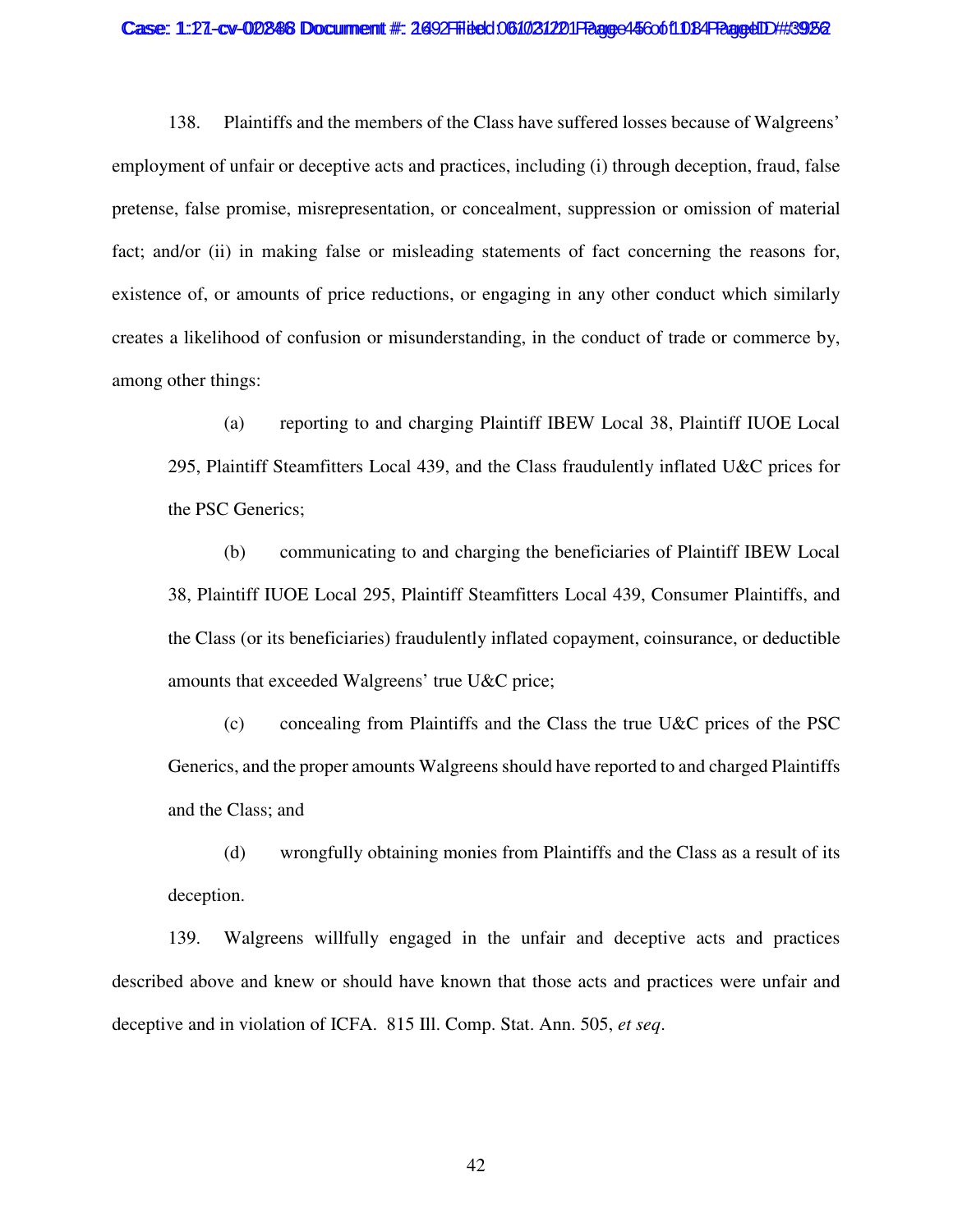#### Case: 1:27-cv-02246 Document #: 2492 Filed: 061031221 Page 447 of 1084 Page4ID #:3953

140. The facts that Walgreens misrepresented and concealed were material to the decisions of the Plaintiffs and the members of the Class about whether to pay for Walgreens' PSC Generics, in that they would not have proceeded with the transaction but for Walgreens' unfair and deceptive acts and practices.

141. This deception alleged herein occurred in connection with Walgreens' conduct of trade and commerce in Illinois.

142. Walgreens intended for Plaintiffs and the members of the Class to purchase PSC Generics from Walgreens in reliance upon Walgreens' unfair and deceptive acts and practices.

143. Walgreens' conduct offends public policy as set forth in 225 Ill. Comp. Stat. Ann. 85/1 & 41 and Ill. Admin. Code tit. 89, §§140.445, 140.447(b), and is immoral, unethical, oppressive, or unscrupulous as described herein and caused substantial injury to consumers, competitors, or other business. Walgreens' unjustified, inflated pricing of PSC Generics is oppressive because it overcharges consumers and third-party payors. The pricing of PSC Generics is unethical and unscrupulous because it is the result of Walgreens' desire to achieve maximum financial gain for medically necessary drugs prescribed to consumers whose medical conditions do not allow them to decline to purchase PSC Generics.

144. As a direct and proximate result of Walgreens' unfair and deceptive acts and practices, Plaintiffs and the members of the Class were deceived into paying artificially inflated prices for PSC Generics and have been damaged thereby.

145. Walgreens is therefore liable to Plaintiffs and the members of the Class for the damages they sustained, plus statutory damages, penalties, costs, and reasonable attorneys' fees to the extent provided by law.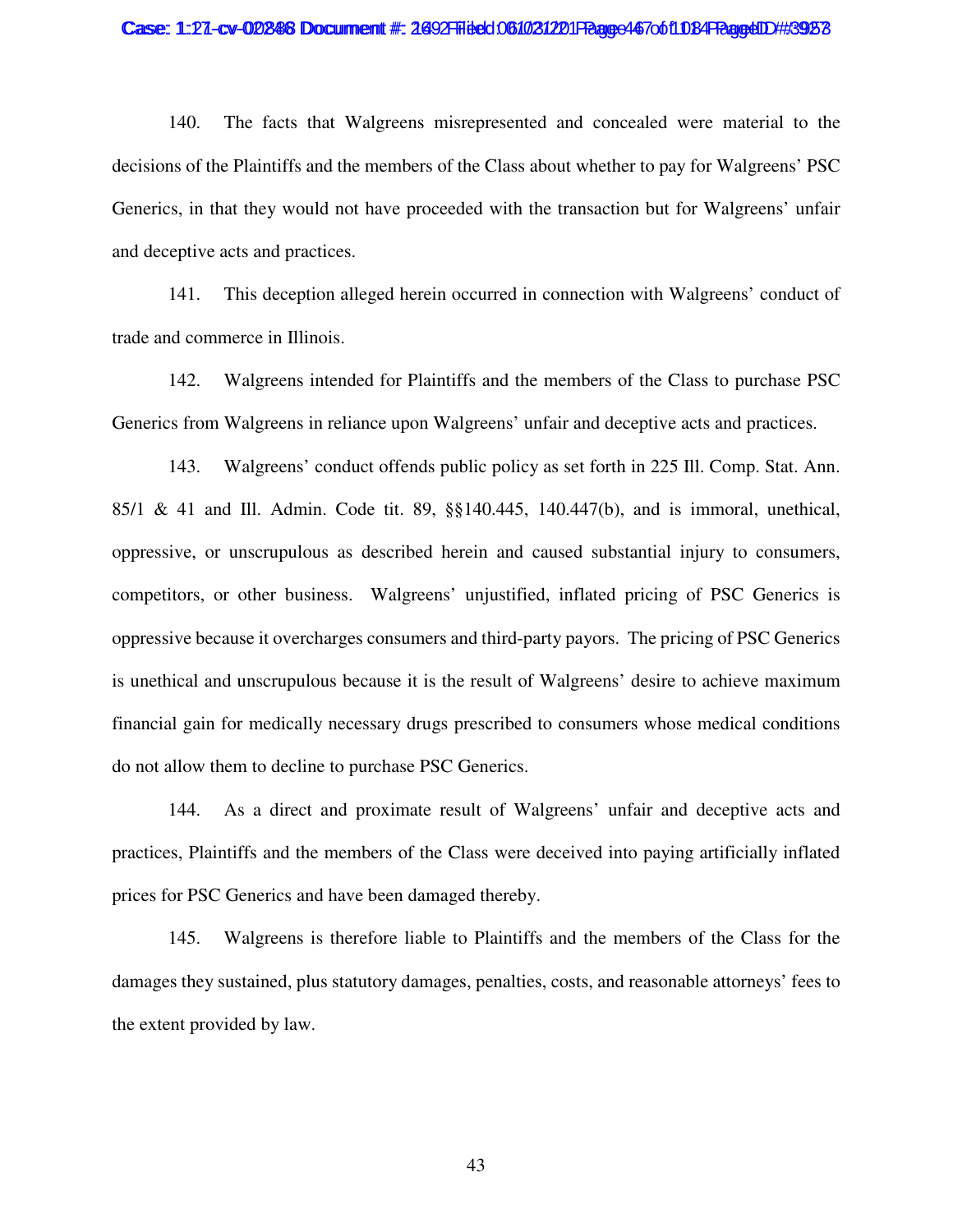### **FOURTH CLAIM FOR RELIEF**

### **Violation of the Arizona Consumer Fraud Act Asserted by Plaintiff IBEW Local 38 on Behalf of the Arizona Members of the Class ("Arizona Class")**

146. Plaintiff IBEW Local 38 repeats each and every allegation contained in paragraphs above and incorporates such allegations by reference herein.

147. Plaintiff IBEW Local 38 brings this claim on behalf of itself and the members of the Arizona Class against Walgreens.

148. At all relevant times, Plaintiff IBEW Local 38, the Arizona Class, and Walgreens were "persons" within the meaning of Ariz. Rev. Stat. §44-1521(6).

149. At all relevant and material times as described herein, Walgreens engaged in the sale of "merchandise" within the meaning of Ariz. Rev. Stat. §44-1521(5) when it sold PSC Generics to beneficiaries of Plaintiff IBEW Local 38 and the Arizona Class.

150. Plaintiff IBEW Local 38 and the Arizona Class have suffered losses because of Walgreens' employment of deception, deceptive, or unfair act or practice, fraud, false pretense, false promise, misrepresentation, or concealment, suppression, or omission of material fact with intent that others rely on such concealment, suppression, or omission, in connection with the sale or advertisement of any merchandise by, among other things:

(a) reporting to and charging Plaintiff IBEW Local 38 and the Arizona Class fraudulently inflated U&C prices for the PSC Generics;

(b) communicating to and charging beneficiaries of Plaintiff IBEW Local 38 and the Arizona Class (or its beneficiaries) fraudulently inflated copayment, coinsurance, or deductible amounts that exceeded Walgreens' true U&C price;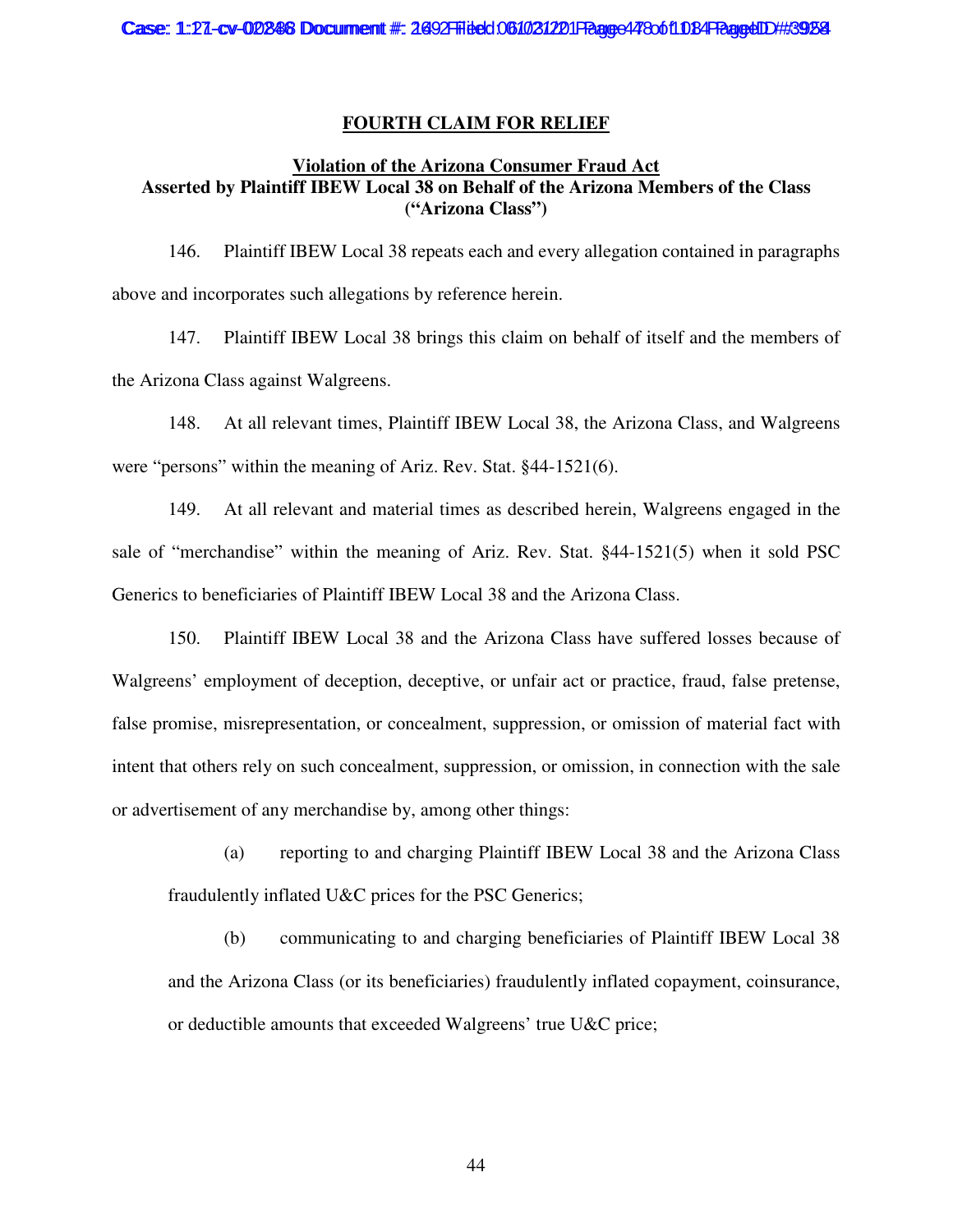(c) concealing from Plaintiff IBEW Local 38 and the Arizona Class the true U&C prices of the PSC Generics, and the proper reimbursement amount Plaintiff IBEW Local 38 and the Arizona Class should have paid; and

(d) wrongfully obtaining monies from Plaintiff IBEW Local 38 and the Arizona Class as a result of its deception.

151. Walgreens willfully and knowingly engaged in the deceptive, fraudulent, false, and unfair acts and practices described above and knew or should have known that those acts and practices were unconscionable, fraudulent, false and unfair, and thus in violation of Arizona's Consumer Fraud Act, Ariz. Rev. Stat. §§44-1521, *et seq*.

152. The facts that Walgreens misrepresented and concealed were material to the decisions of Plaintiff IBEW Local 38 and the members of the Arizona Class about whether to pay for Walgreens' PSC Generics, in that they would not have proceeded with the transaction but for Walgreens' deceptive, fraudulent, false, and unfair acts and practices.

153. Walgreens intended for Plaintiff IBEW Local 38 and the members of the Arizona Class to pay for PSC Generics in reliance upon Walgreens' deceptive, fraudulent, false, and unfair acts and practices.

154. As a direct and proximate result of Walgreens' deceptive, fraudulent, false, and unfair acts and practices, Plaintiff IBEW Local 38 and the members of the Arizona Class were deceived into paying artificially inflated prices for PSC Generics and have been damaged thereby.

155. Walgreens is therefore liable to Plaintiff IBEW Local 38 and the members of the Arizona Class for the damages they sustained, plus statutory damages, penalties, injunctive relief, costs, and reasonable attorneys' fees to the extent provided by law.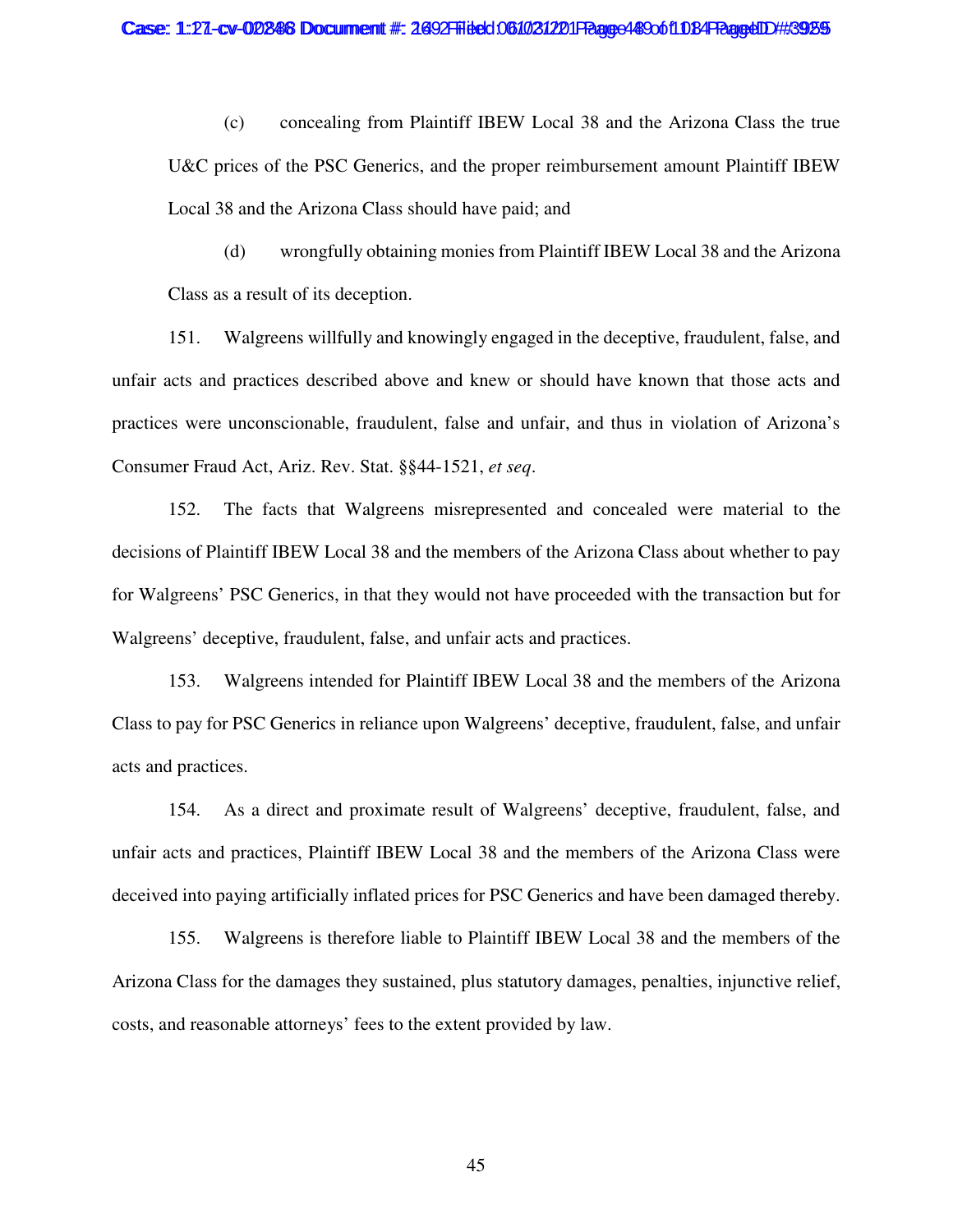## **FIFTH CLAIM FOR RELIEF**

## **Violation of the California Unfair Competition Law (Based on Fraudulent Acts and Practices) Asserted by Plaintiff IBEW Local 38 on Behalf of the California Members of the Class ("California Class")**

156. Plaintiff IBEW Local 38 repeats each and every allegation contained in paragraphs above and incorporates such allegations by reference herein.

157. Plaintiff IBEW Local 38 brings this claim on behalf of itself and the members of the California Class against Walgreens.

158. At all relevant times, Walgreens, Plaintiff IBEW Local 38, and the California Class were "persons" within the meaning of Cal. Bus. Prof. Code §17204.

159. Under Business and Professions Code §17200, any business act or practice that is likely to deceive members of the public constitutes a fraudulent business act or practice.

160. Plaintiff IBEW Local 38 and the California Class have suffered losses because of Walgreens' employment of fraudulent business acts or practices in connection with the sale of PSC Generics to Plaintiff IBEW Local 38 and the California Class, by, among other things:

(a) reporting to and charging Plaintiff IBEW Local 38 and the California Class fraudulently inflated U&C prices for the PSC Generics;

(b) communicating to and charging the beneficiaries of Plaintiff IBEW Local 38 and the California Class (or its beneficiaries) fraudulently inflated copayment, coinsurance, or deductible amounts that exceeded Walgreens' true U&C price;

(c) concealing from Plaintiff IBEW Local 38 and the California Class the true U&C prices of the PSC Generics, and the proper reimbursement amount Plaintiff IBEW Local 38 and the California Class should have paid; and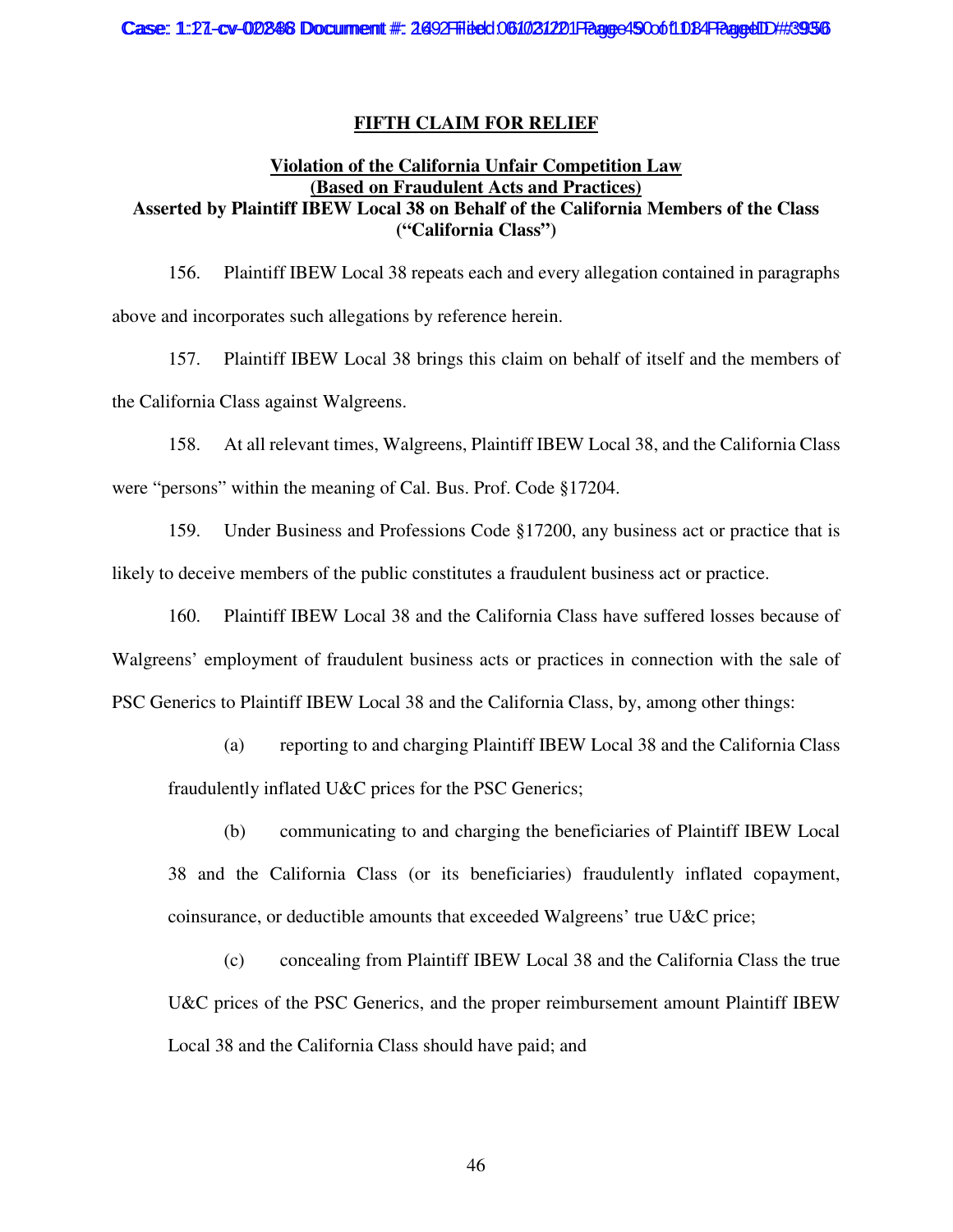(d) wrongfully obtaining monies from Plaintiff IBEW Local 38 and the California Class as a result of its deception.

161. Walgreens willfully and knowingly engaged in the deceptive and unfair acts and practices described above and knew or should have known that those acts and practices were fraudulent and thus in violation of California's Unfair Competition Law, Cal. Bus. Prof. Code §17200, *et seq*.

162. The facts that Walgreens misrepresented and concealed were material to the decisions of Plaintiff IBEW Local 38 and the members of the California Class about whether to pay for Walgreens' PSC Generics, in that they would not have proceeded with the transaction but for Walgreens' deceptive, fraudulent, false, and unfair acts and practices.

163. Walgreens intended for Plaintiff IBEW Local 38 and the members of the California Class to pay for PSC Generics in reliance upon Walgreens' deceptive, fraudulent, false, and unfair acts and practices.

164. As a direct and proximate result of Walgreens' deceptive, fraudulent, false, and unfair acts and practices, Plaintiff IBEW Local 38 and the California Class were deceived into paying artificially inflated prices for PSC Generics and have been damaged thereby.

165. Walgreens is therefore liable to Plaintiff IBEW Local 38 and the California Class for restitution, injunctive relief, costs, and reasonable attorneys' fees to the extent provided by law.

### **SIXTH CLAIM FOR RELIEF**

## **Violation of the California Unfair Competition Law (Based on Unfair Acts and Practices) Asserted by Plaintiff IBEW Local 38 on Behalf of the California Class**

166. Plaintiff IBEW Local 38 repeats each and every allegation contained in paragraphs above and incorporates such allegations by reference herein.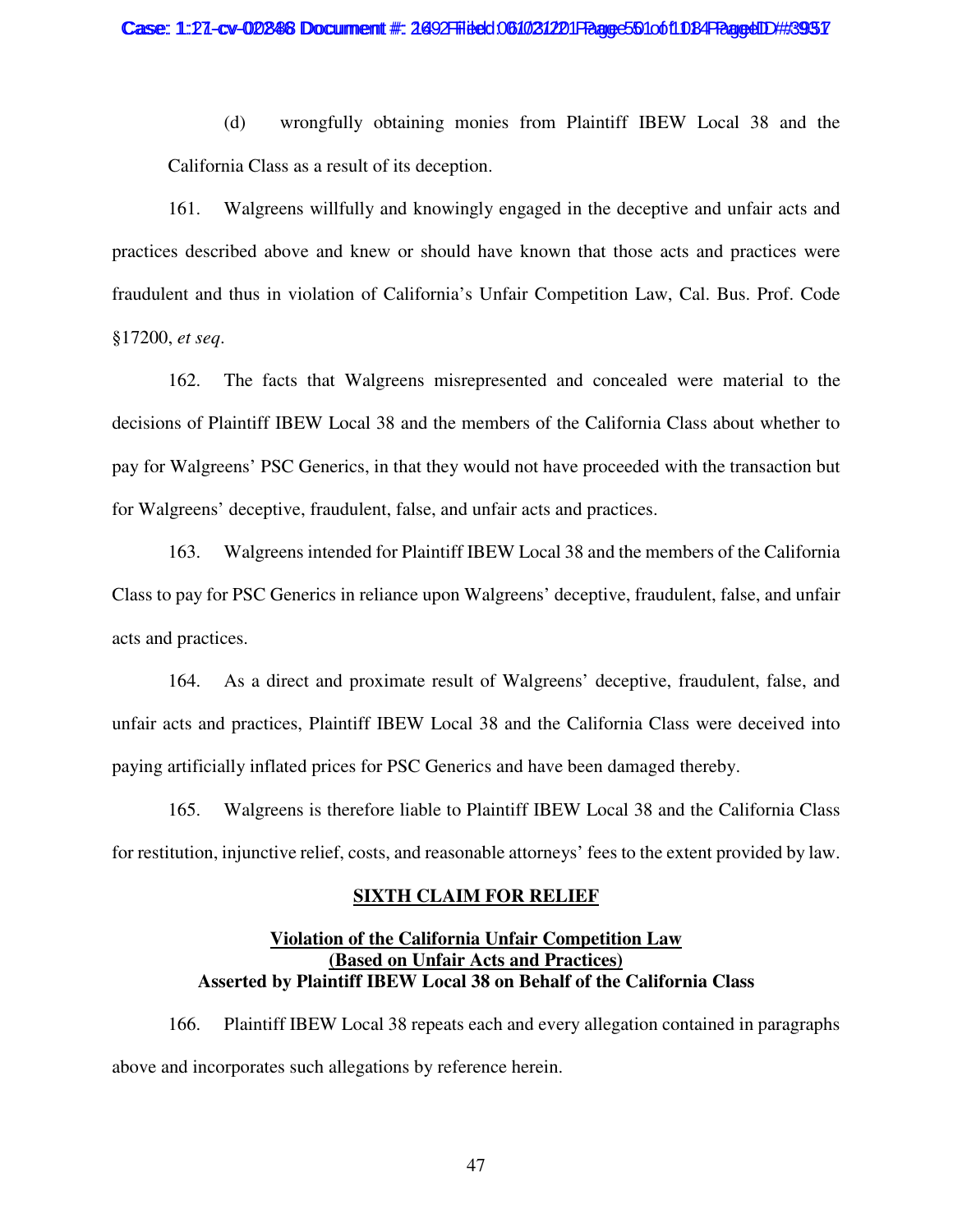#### Case: 1:27-cv-02246 Document #: 2492 Filed: 061031221 Page 552 of 1084 Page4ID #:3952

167. Plaintiff IBEW Local 38 brings this claim on behalf of itself and the members of the California Class against Walgreens.

168. At all relevant times, Walgreens, Plaintiff IBEW Local 38, and the California Class were "persons" within the meaning of Cal. Bus. Prof. Code §17204.

169. Under Business and Professions Code §17200, any business act or practice that is unethical, oppressive, unscrupulous, and/or substantially injurious to consumers, or that violates a legislatively declared policy, constitutes an unfair business act or practice. Walgreens' unjustified, inflated pricing of PSC Generics is oppressive because it overcharges consumers and third-party payors. The pricing of PSC Generics is unethical and unscrupulous because it is the result of Walgreens' desire to achieve maximum financial gain for medically-necessary drugs prescribed to consumers whose medical conditions do not allow them to decline to purchase PSC Generics.

170. Plaintiff IBEW Local 38 and the California Class have suffered losses because of Walgreens' employment of unfair business acts or practices in connection with the sale of PSC Generics to Plaintiff IBEW Local 38 and the California Class, by, among other things:

(a) reporting to and charging Plaintiff IBEW Local 38 and the California Class fraudulently inflated U&C prices for the PSC Generics;

(b) communicating to and charging beneficiaries of Plaintiff IBEW Local 38 and the California Class (or its beneficiaries) fraudulently inflated copayment, coinsurance, or deductible amounts that exceeded Walgreens' true U&C price;

(c) concealing from Plaintiff IBEW Local 38 and the California Class the true U&C prices of the PSC Generics, and the proper reimbursement amount Plaintiff IBEW Local 38 and the California Class should have paid; and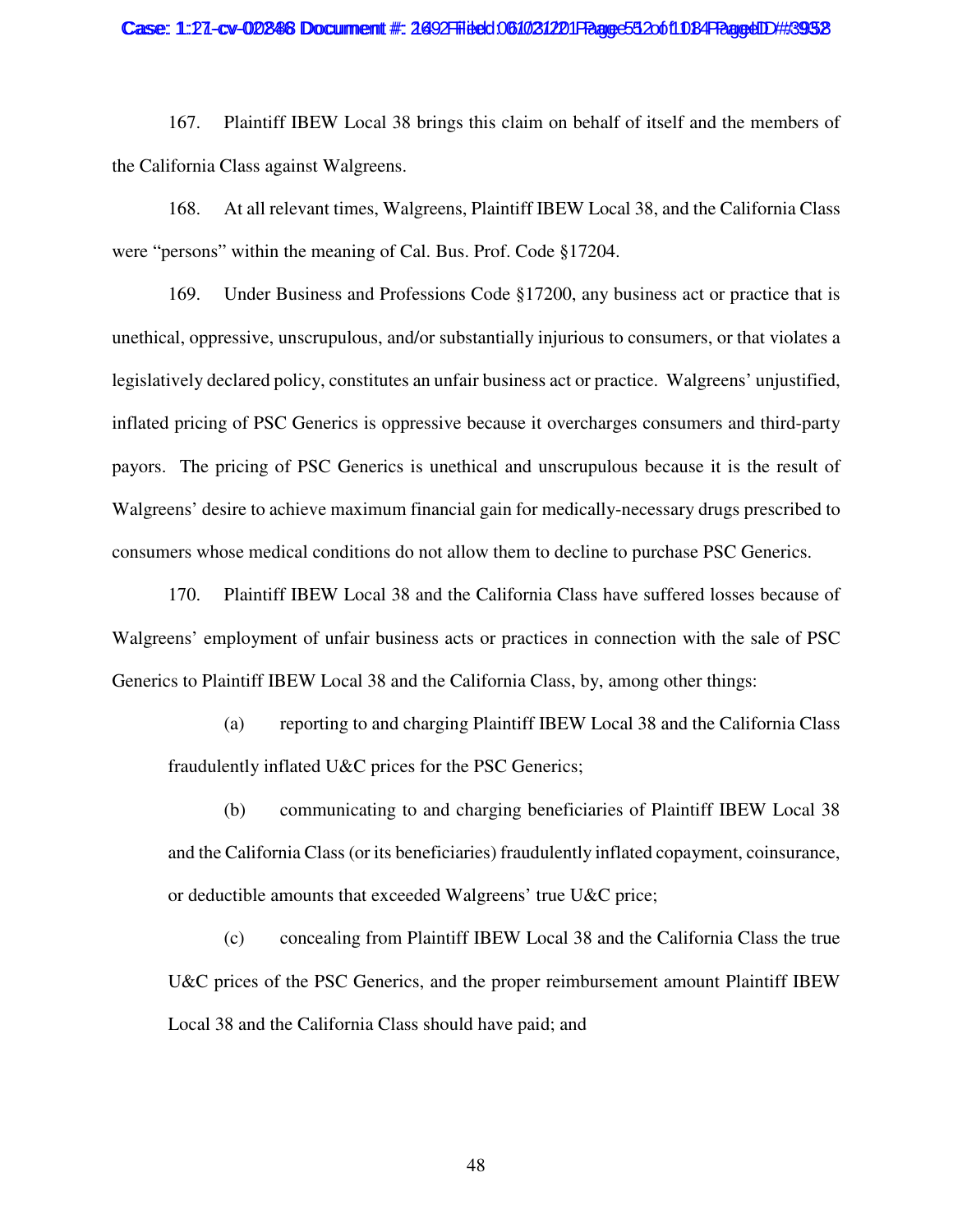(d) wrongfully obtaining monies from Plaintiff IBEW Local 38 and the California Class as a result of its deception.

171. Walgreens has engaged, and continues to engage, in conduct that violates the legislatively declared policies of: (1) California Civil Code §§1572, 1573, 1709, 1710, 1711 against committing fraud and deceit; (2) California Civil Code §1770 against committing acts and practices intended to deceive consumers regarding the representation of goods in certain particulars; (3) the FTCA, 15 U.S.C. §45(a)(1), against unfair or deceptive practices; (4) Cal. Penal Code §550 against making false, misleading, or fraudulent claims related to health or other insurance benefits; (5) 42 C.F.R. §447.512(b), requiring pharmacies to not seek reimbursement from Medicare Part D that exceeds the providers' "usual and customary charges to the general public"; (6) Federal False Claims Act, 31 U.S.C. §§3729, *et seq*. and California False Claims Act, Cal. Gov't Code §§12650, *et seq*., against submitting false or fraudulent claims for payment to governmental entities; and (7) Cal. Welf. & Inst. Code §14105.455, requiring pharmacy providers to submit their usual and customary charge when billing the Medi-Cal program for prescribed drugs. Walgreens gains an unfair advantage over their competitors, whose practices relating to other similar products must comply with these laws.

172. Walgreens' conduct, including misrepresenting the U&C price of PSC Generics, is substantially injurious to consumers. Such conduct has caused, and continues to cause, substantial injury to consumers because consumers would not have continued with the transaction but for Walgreens' deceptive, fraudulent, false, and unfair acts and practices. Consumers have thus overpaid for PSC Generics. Such injury is not outweighed by any countervailing benefits to consumers or competition. Indeed, no benefit to consumers or competition results from Walgreens' conduct. Since consumers reasonably rely on Walgreens' representations of their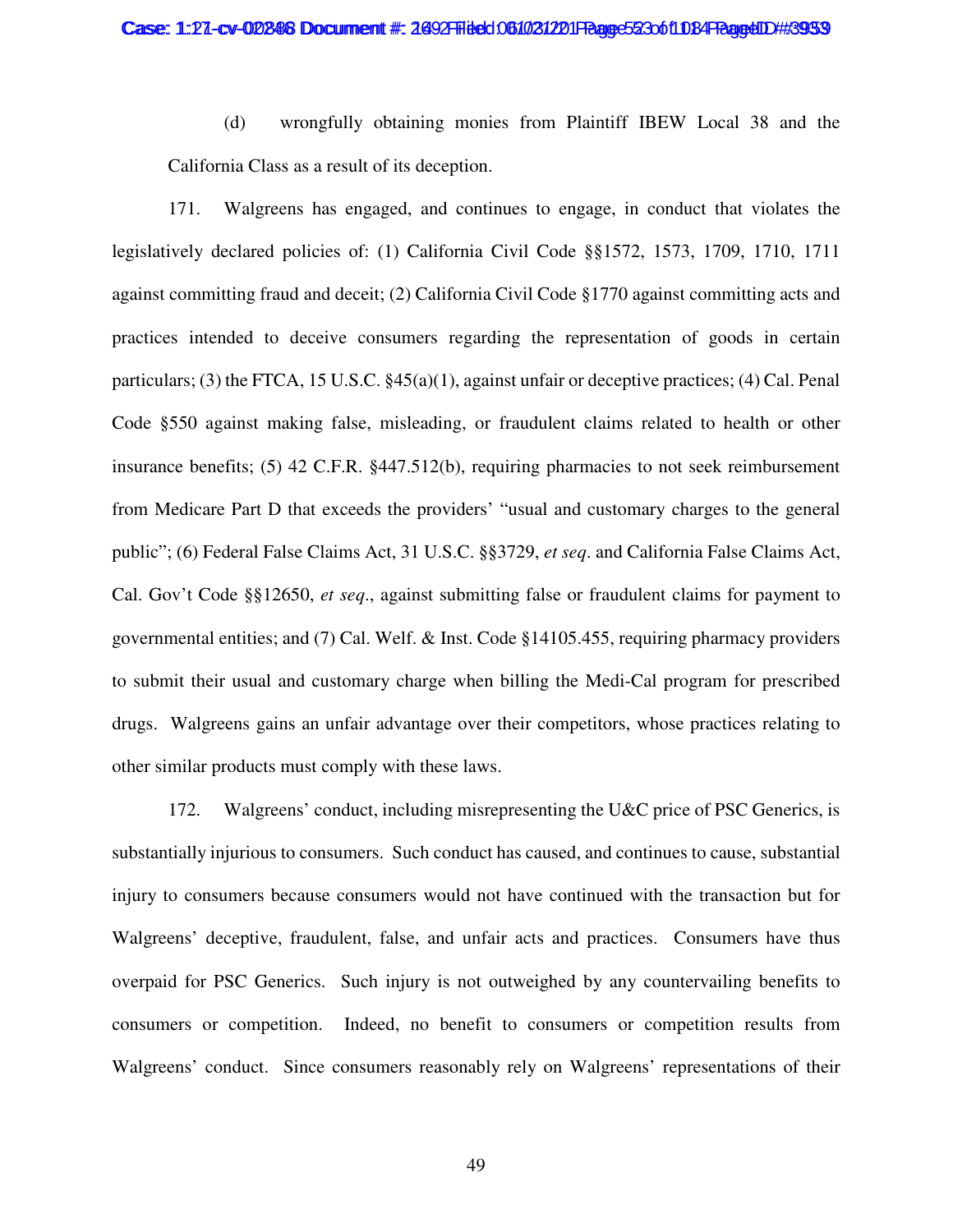#### Case: 1:27-cv-02246 Document #: 2492 Filed: 061031221 Page 534 of 1084 PageUD #:3964

merchandise and injury results from ordinary use of their merchandise, consumers could not have reasonably avoided such injury. *Davis v. Ford Motor Credit Co*., 179 Cal. App. 4th 581, 597-98 (2009); *see also Drum v. San Fernando Valley Bar Ass'n*, 182 Cal. App. 4th 247, 257 (2010) (outlining the third test based on the definition of "unfair" in Section 5 of the FTC Act).

173. Walgreens willfully and knowingly engaged in the deceptive and unfair acts and practices described above and knew or should have known that those acts and practices were unlawful and thus in violation of California's Unfair Competition Law, Cal. Bus. Prof. Code §17200, *et seq*.

174. The facts that Walgreens misrepresented and concealed were material to the decisions of Plaintiff IBEW Local 38 and the members of the California Class about whether to pay for Walgreens' PSC Generics, in that they would not have proceeded with the transaction but for Walgreens' deceptive, fraudulent, false, and unfair acts and practices.

175. Walgreens intended for Plaintiff IBEW Local 38 and the members of the California Class to pay for PSC Generics in reliance upon Walgreens' deceptive, fraudulent, false, and unfair acts and practices.

176. As a direct and proximate result of Walgreens' deceptive, fraudulent, false, and unfair acts and practices, Plaintiff IBEW Local 38 and the members of the California Class were deceived into paying artificially inflated prices for PSC Generics and have been damaged thereby.

177. Walgreens is therefore liable to Plaintiff IBEW Local 38 and the members of the California Class for restitution, injunctive relief, costs, and reasonable attorneys' fees to the extent provided by law.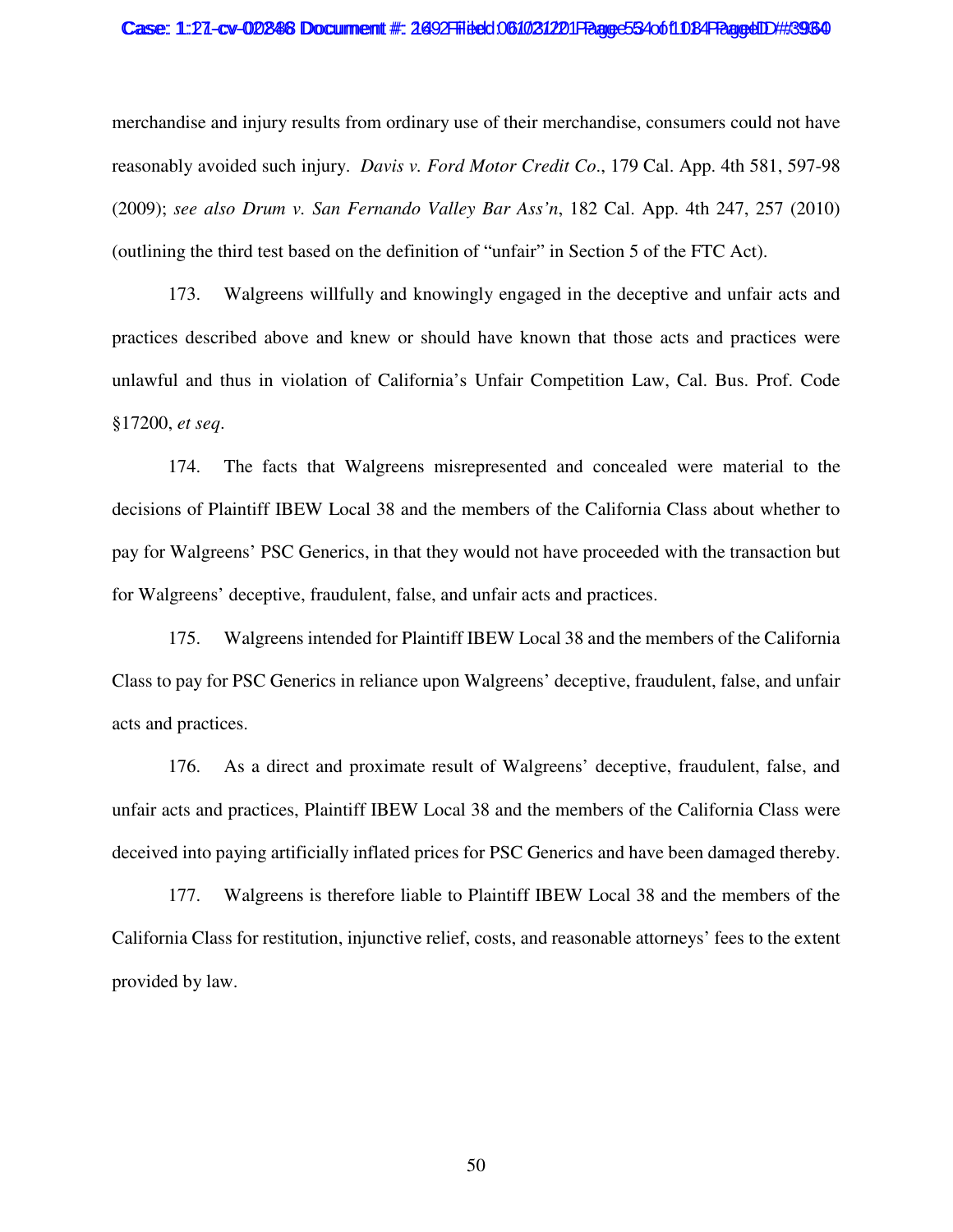### **SEVENTH CLAIM FOR RELIEF**

## **Violation of the California Unfair Competition Law (Based on Unlawful Acts and Practices) Asserted by Plaintiff IBEW Local 38 on Behalf of the California Class**

178. Plaintiff IBEW Local 38 repeats each and every allegation contained in paragraphs above and incorporates such allegations by reference herein.

179. Plaintiff IBEW Local 38 brings this claim on behalf of itself and the members of the California Class against Walgreens.

180. At all relevant times, Walgreens, Plaintiff IBEW Local 38, and the California Class were "persons" within the meaning of Cal. Bus. Prof. Code §17204.

181. The violation of any law constitutes an unlawful business practice under Business and Professions Code §17200.

182. Walgreens violated §17200's prohibition against engaging in unlawful acts and practices by, inter alia, making the representations and omissions of material facts, as set forth more fully herein, and violating California Civil Code §§1572, 1573, 1709, 1710, 1711, 1770, California Business & Professions Code §17200, *et seq*., the Federal Trade Commission Act ("FTCA"), 15 U.S.C. §45(a)(1), Cal. Penal Code §550, 42 C.F.R. §447.512(b)(2), Cal. Welf. & Inst. Code §14105.455, and by violating the common law. By violating these laws, Walgreens has engaged in unlawful business acts and practices which constitute unfair competition within the meaning of Business & Professions Code §17200.

183. Walgreens willfully and knowingly engaged in the unlawful acts and practices alleged herein above and knew or should have known that those acts and practices were unlawful and thus in violation of California's Unfair Competition Law, Cal. Bus. Prof. Code §17200, *et seq*.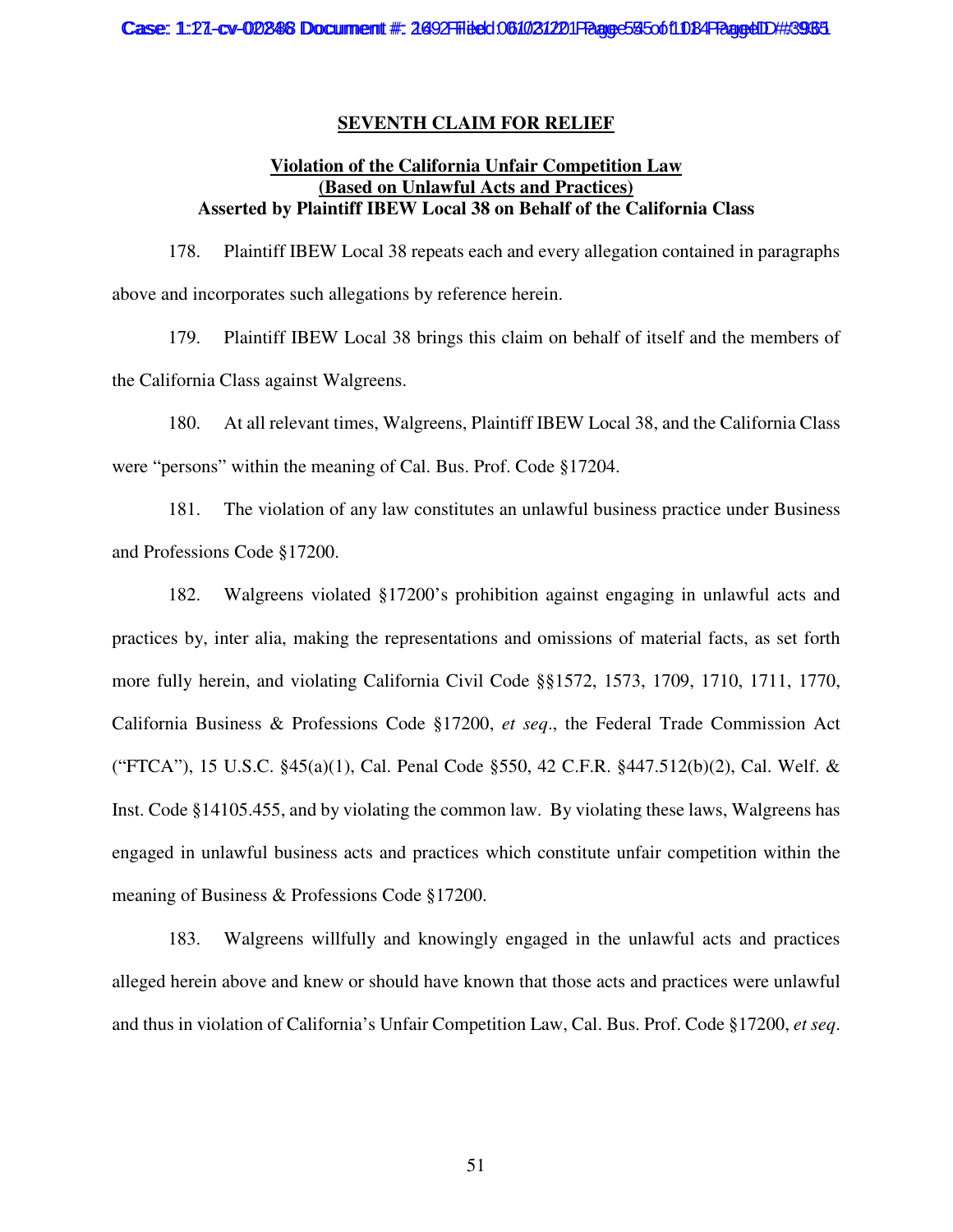#### Case: 1:27-cv-02246 Document #: 2492 Filed: 061031221 Page 55 cot 1084 PageID #:396 2

184. The facts that Walgreens misrepresented and concealed were material to the decisions of Plaintiff IBEW Local 38 and the members of the California Class about whether to pay for Walgreens' PSC Generics, in that they would not have proceeded with the transactions but for Walgreens' unlawful, deceptive, fraudulent, false, and unfair acts and practices.

185. Walgreens intended for Plaintiff IBEW Local 38 and the members of the California Class to pay for PSC Generics in reliance upon Walgreens' unlawful, deceptive, fraudulent, false, and unfair acts and practices.

186. As a direct and proximate result of Walgreens' unlawful, deceptive, fraudulent, false, and unfair acts and practices, Plaintiff IBEW Local 38 and the members of the California Class were deceived into paying artificially inflated prices for PSC Generics and have been damaged thereby.

187. Walgreens is therefore liable to Plaintiff IBEW Local 38 and the members of the California Class for restitution, injunctive relief, costs, and reasonable attorneys' fees to the extent provided by law.

### **EIGHTH CLAIM FOR RELIEF**

## **Violation of the Colorado Consumer Protection Act Asserted by Plaintiff IBEW Local 38 on Behalf of the Colorado Members of the Class ("Colorado Class")**

188. Plaintiff IBEW Local 38 repeats each and every allegation contained in paragraphs above and incorporates such allegations by reference herein.

189. Plaintiff IBEW Local 38 brings this claim on behalf of itself and the members of the Colorado Class against Walgreens.

190. At all relevant times, Walgreens, Plaintiff IBEW Local 38, and the Colorado Class were "persons" within the meaning of Colo. Rev. Stat. §§6-1-102(6).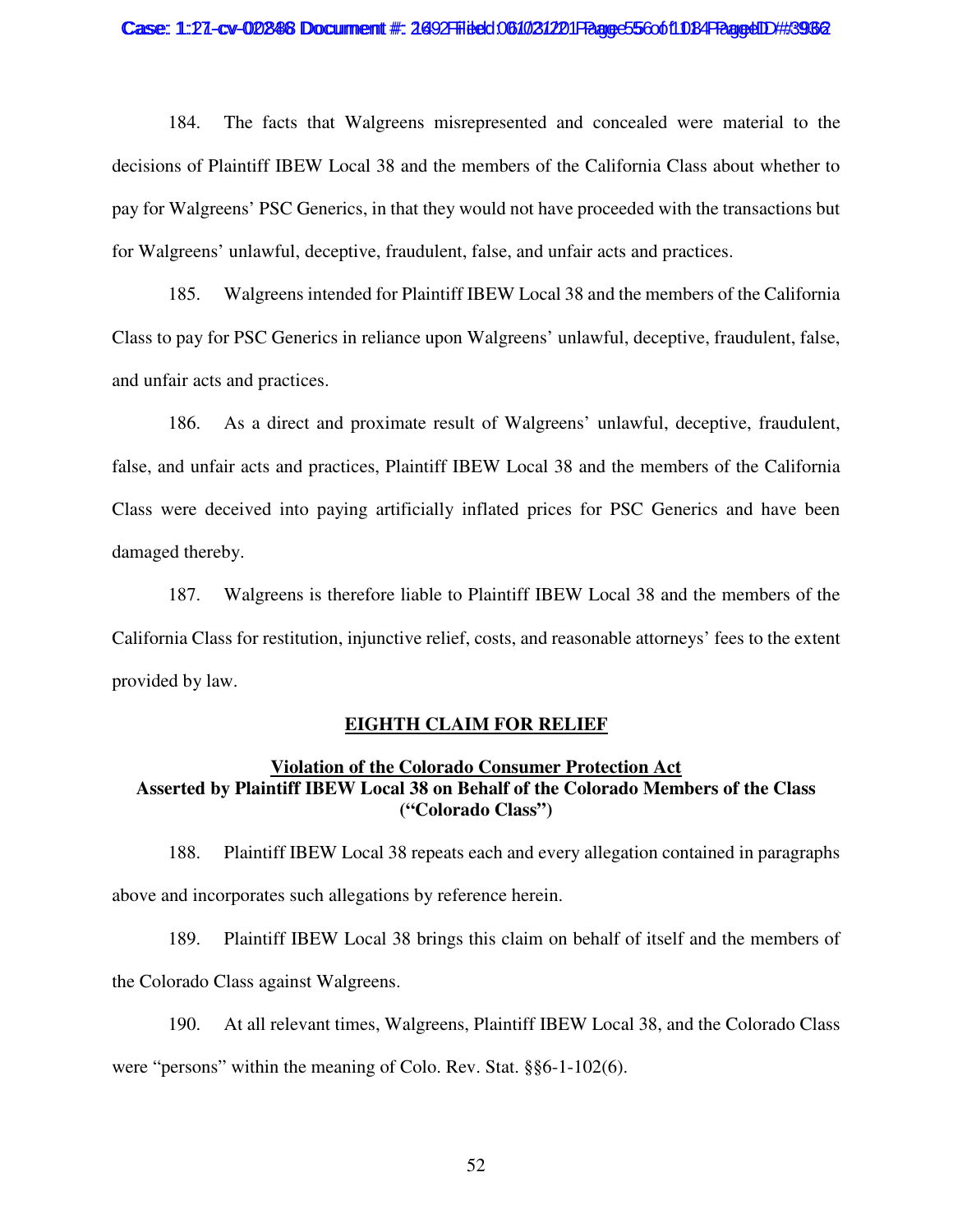#### Case: 1:27-cv-02246 Document #: 2492 Filed: 061031221 Page 567 of 1084 Page4ID #:3963

191. At all relevant and material times as described herein, Walgreens was engaged "in the course of [its] business" within the meaning of Colo. Rev. Stat. §6-1-105 when it sold PSC Generics to beneficiaries of Plaintiff IBEW Local 38 and the Colorado Class.

192. Plaintiff IBEW Local 38 and the Colorado Class have suffered losses because of Walgreens' knowing and intentional use and employment of deceptive or unfair acts or practices in the course of its business, as defined in Colo. Rev. Stat. §6-1-105(l) in "[m]ak[ing] false or misleading statements of fact concerning the price of goods [or] services," and in Colo. Rev. Stat. §6-1-105(u) in "[f]ail[ing] to disclose material information concerning goods, services, or property which information was known at the time of an advertisement or sale if such failure to disclose such information was intended to induce the consumer to enter into a transaction," in connection with the sale of PSC Generics to Plaintiff IBEW Local 38 and the Colorado Class:

(a) reporting to and charging Plaintiff IBEW Local 38 and the Class fraudulently inflated U&C prices for the PSC Generics;

(b) communicating to and charging beneficiaries of Plaintiff IBEW Local 38 and the Colorado Class (or its beneficiaries) fraudulently inflated copayment, coinsurance, or deductible amounts that exceeded Walgreens' true U&C price;

(c) concealing from Plaintiff IBEW Local 38 and the Colorado Class the true U&C prices of the PSC Generics, and the proper reimbursement amount Plaintiff IBEW Local 38 and the Colorado Class should have paid; and

(d) wrongfully obtaining monies from Plaintiff IBEW Local 38 and the Colorado Class as a result of its deception.

193. Walgreens willfully and knowingly engaged in the deceptive and unfair acts and practices described above and knew or should have known that those acts and practices were unfair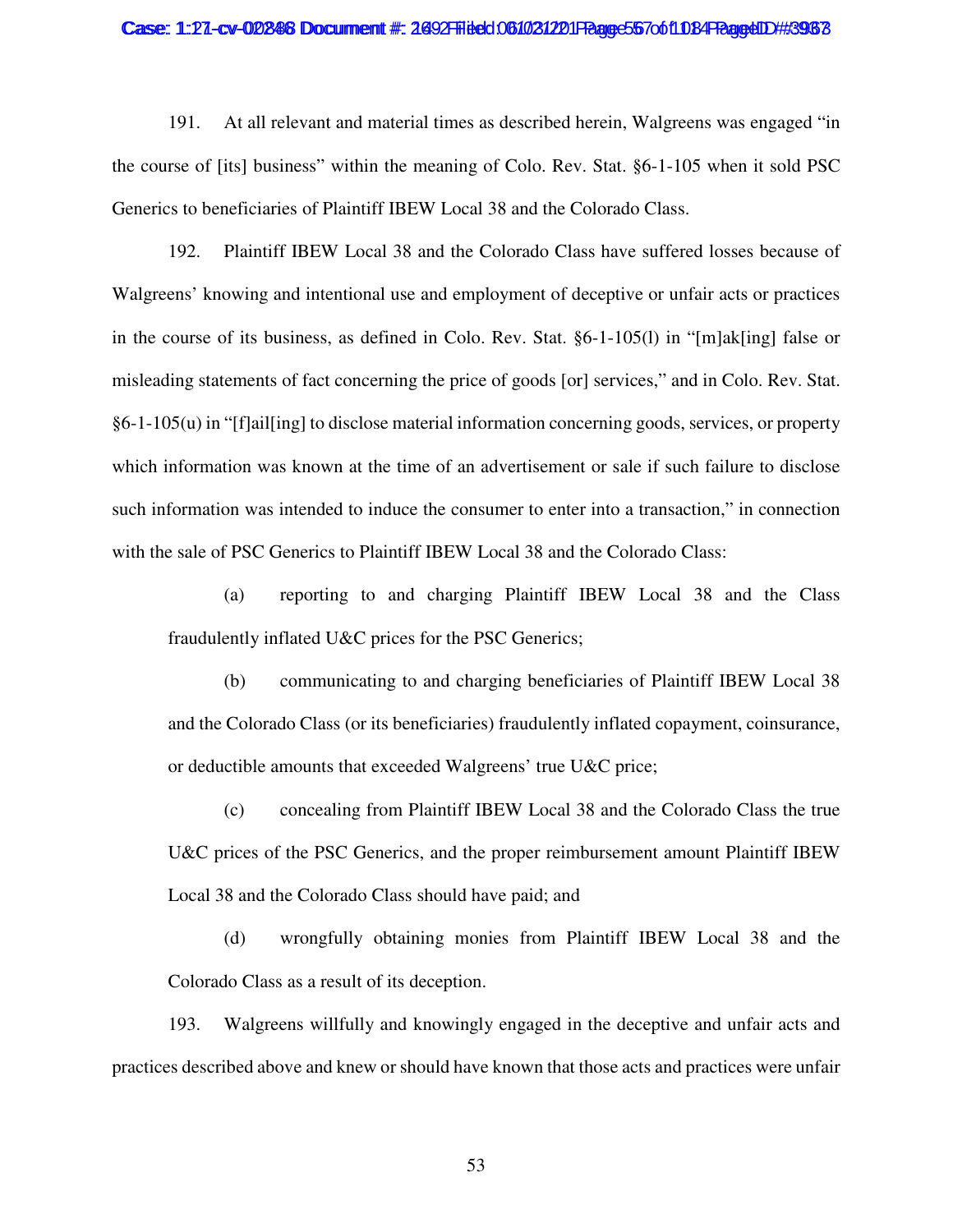#### Case: 1:27-cv-02246 Document #: 2492 Filed: 061031221 Page 578 of 1084 PageID #:3968

and deceptive and thus in violation of Colorado's Consumer Protection Act, Colo. Rev. Stat. §§6- 1-101, *et seq*.

194. The facts that Walgreens misrepresented and concealed were material to the decisions of Plaintiff IBEW Local 38 and the members of the Colorado Class about whether to pay for Walgreens' PSC Generics, in that they would not have proceeded with the transaction but for Walgreens' deceptive, fraudulent, false, and unfair acts and practices.

195. Walgreens intended for Plaintiff IBEW Local 38 and the members of the Colorado Class to pay for PSC Generics in reliance upon Walgreens' deceptive, fraudulent, false, and unfair acts and practices.

196. Walgreens' unfair and deceptive trade practices significantly impact the public as actual or potential consumers of Walgreens' goods and services in that the actions and transactions alleged herein substantially affected the people of Colorado, with thousands of TPPs and consumers in Colorado paying substantially higher prices for PSC Generics at Colorado Walgreens pharmacies.

197. As a direct and proximate result of Walgreens' deceptive, fraudulent, false, and unfair acts and practices, Plaintiff IBEW Local 38 and the members of the Colorado Class were deceived into paying artificially inflated prices for PSC Generics and have been damaged thereby.

198. Walgreens is therefore liable to Plaintiff IBEW Local 38 and the members of the Colorado Class for the damages they sustained, plus statutory damages, penalties, injunctive relief, costs, and reasonable attorneys' fees to the extent provided by law.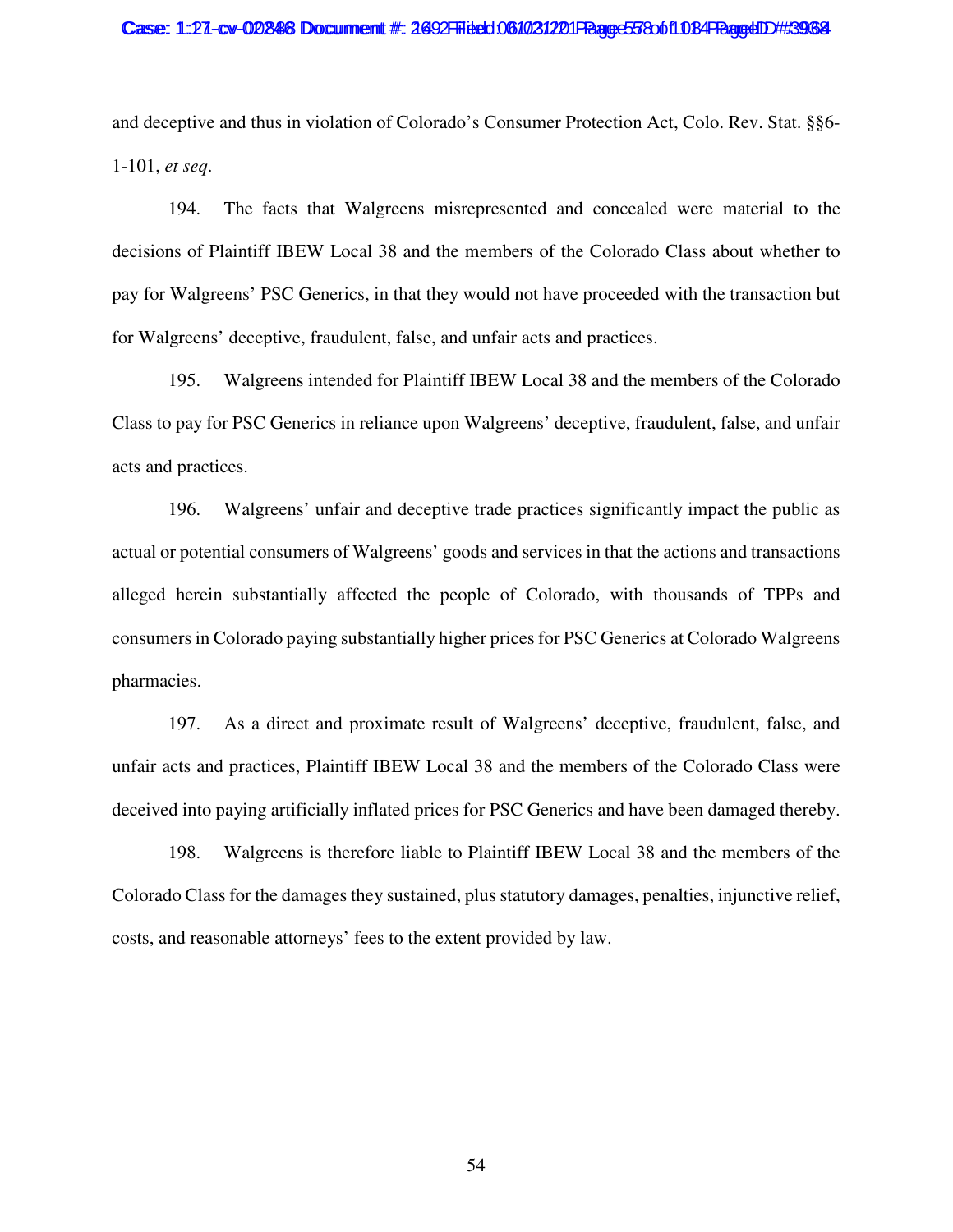### **NINTH CLAIM FOR RELIEF**

## **Violation of the Connecticut Unfair Trade Practices Act Asserted by Plaintiff IUOE Local 295 on Behalf of the Connecticut Members of the Class ("Connecticut Class")**

199. Plaintiff IUOE Local 295 repeats each and every allegation contained in paragraphs above and incorporates such allegations by reference herein.

200. Plaintiff IUOE Local 295 brings this claim on behalf of itself and the members of the Connecticut Class against Walgreens.

201. Walgreens, Plaintiff IUOE Local 295, and the Connecticut Class were "persons" within the meaning of Conn. Gen. Stat. Ann. §42-110a(3).

202. Walgreens' transactions with Plaintiff IUOE Local 295 and the Connecticut Class were "trade" or "commerce" within the meaning of Conn. Gen. Stat. Ann. §42-110a(4).

203. Plaintiff IUOE Local 295 and the Connecticut Class have been damaged by Walgreens' unfair and/or deceptive practices in the conduct of trade or commerce, in violation of Conn. Gen. Stat. Ann. §42-110a, *et. seq*. in connection with the sale of PSC Generics to Plaintiff IUOE Local 295 and the Connecticut Class. These unfair and/or deceptive practices, included, among other things:

(a) reporting to and charging Plaintiff IUOE Local 295 and the Connecticut Class fraudulently inflated U&C prices for the PSC Generics;

(b) communicating to and charging the beneficiaries of Plaintiff IUOE Local 295 and the Connecticut Class (or its beneficiaries) fraudulently inflated copayments, coinsurance, or deductible amounts that exceeded Walgreens' true U&C price;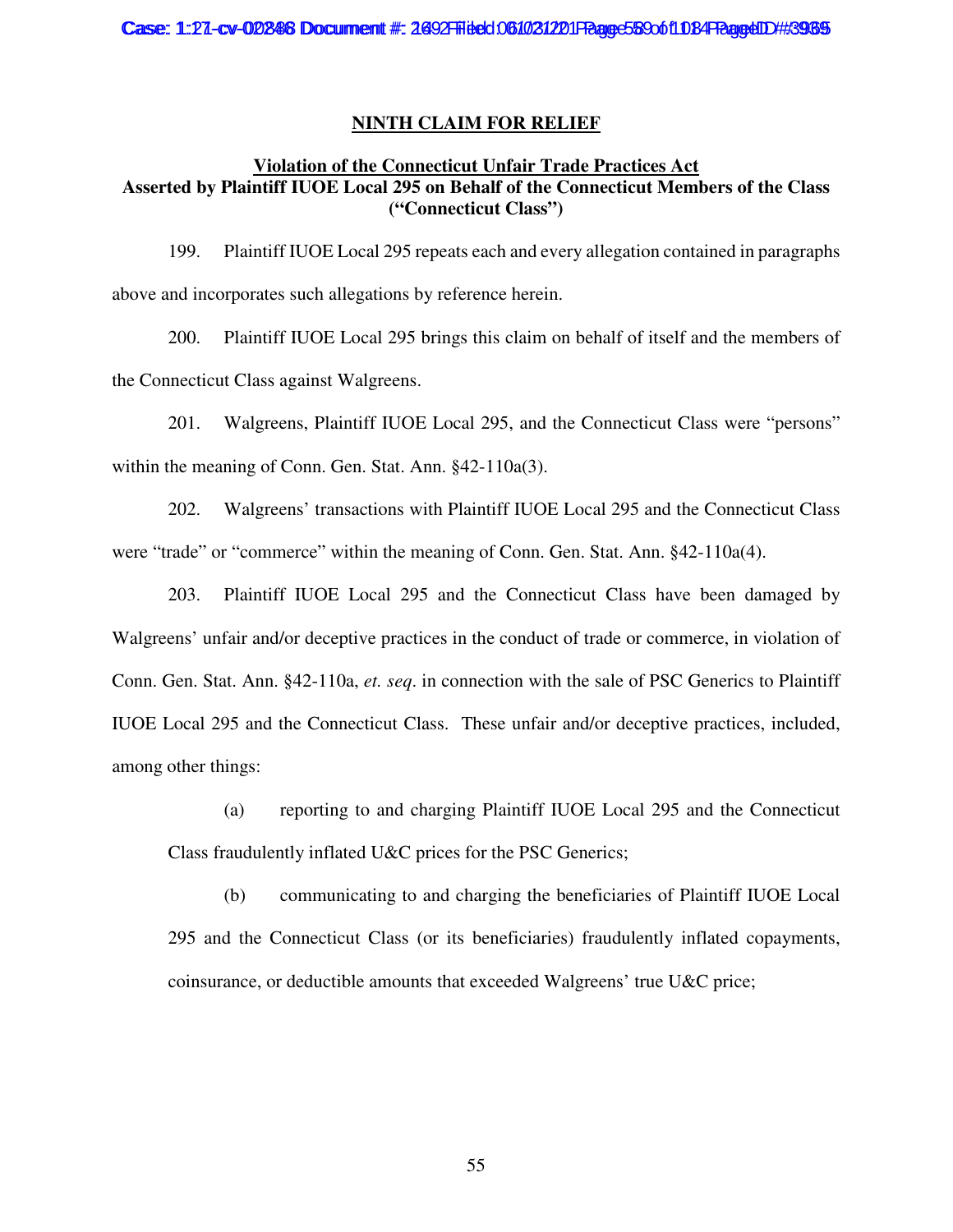(c) concealing from Plaintiff IUOE Local 295 and the Connecticut Class the true U&C prices of PSC Generics, and the proper reimbursement amount Plaintiff IUOE Local 295 and the Connecticut Class should have paid; and

(d) wrongfully obtaining monies from Plaintiff IUOE Local 295 and the Connecticut Class as a result of Walgreens' deception.

204. Walgreens willfully engaged in the unfair and/or deceptive practices described above and knew or should have known that those practices were unfair and/or deceptive.

205. The facts which Walgreens misrepresented and/or concealed, as alleged in the preceding paragraphs, were material to Plaintiff IUOE Local 295 and the Connecticut Class' decisions about whether to purchase or pay for Walgreens' PSC Generics, in that Plaintiff IUOE Local 295 and the Connecticut Class would not have purchased or paid for PSC Generics from Walgreens for more than the PSC Prices but for Walgreens' unfair and/or deceptive acts and/or practices.

206. As a direct and proximate result of Walgreens' unfair and deceptive acts and/or practices, Plaintiff IUOE Local 295 and the Connecticut Class were deceived into paying falsely inflated prices for PSC Generics and have been damaged thereby. Plaintiff IUOE Local 295 and the other members of the Connecticut Class therefore seek injunctive relief pursuant to Conn. Gen. Stat. Ann. §42-110g(d), to enjoin Walgreens' ongoing wrongful acts described herein.

207. Walgreens is therefore liable to Plaintiff IUOE Local 295 and the Connecticut Class for the damages they sustained, plus statutory damages, penalties, costs, and reasonable attorneys' fees to the extent provided by law.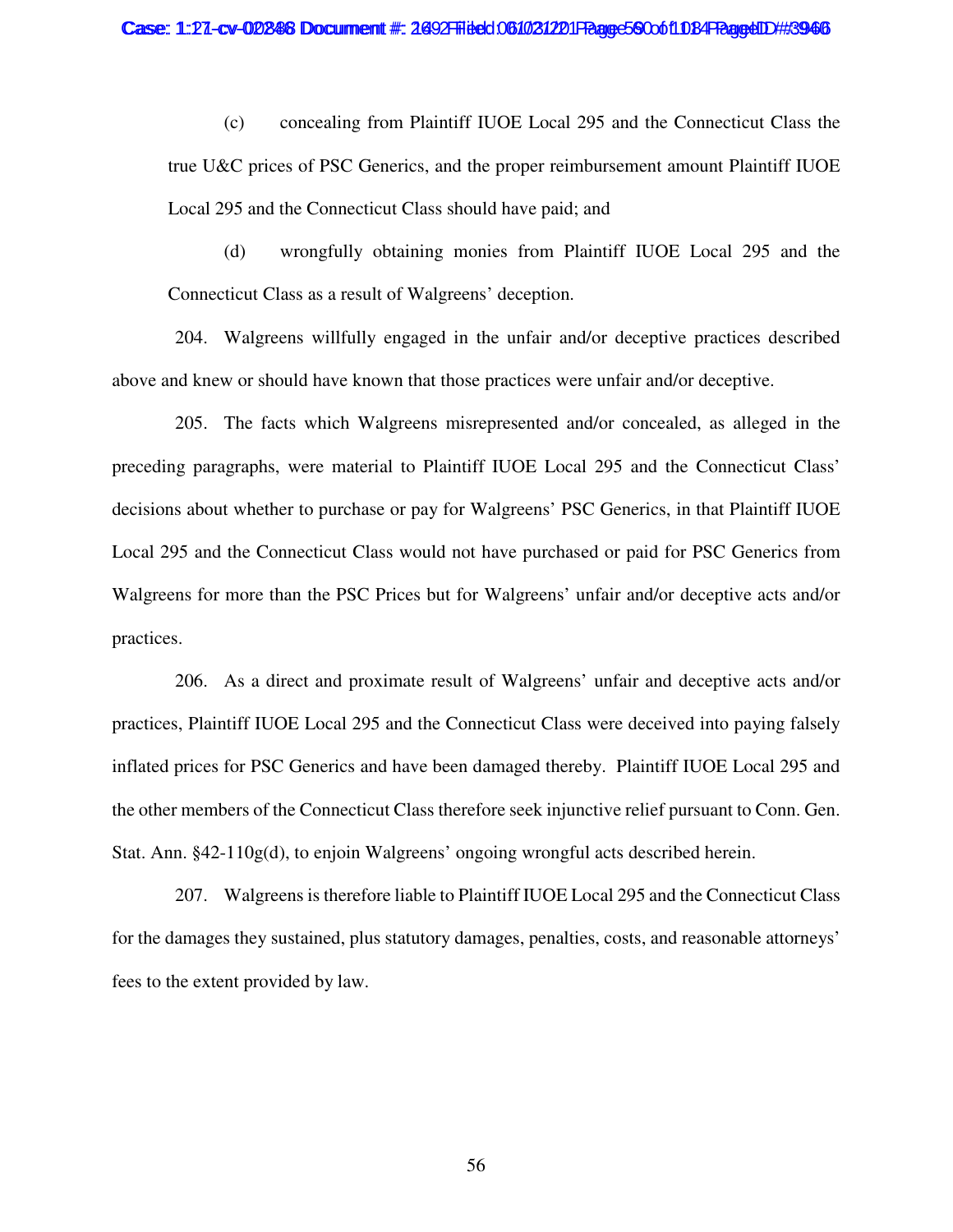### **TENTH CLAIM FOR RELIEF**

### **Violation of the Delaware Consumer Fraud Act Asserted by Plaintiff IUOE Local 295 on Behalf of the Delaware Members of the Class ("Delaware Class")**

208. Plaintiff IUOE Local 295 repeats each and every allegation contained in paragraphs above and incorporates such allegations by reference herein.

209. Plaintiff IUOE Local 295 brings this claim on behalf of itself and the members of the Delaware Class against Walgreens.

210. Walgreens, Plaintiff IUOE Local 295, and other members of the Delaware Class are "persons" within the meaning of 6 Del. C. §2511(7).

211. The PSC Generics that Plaintiff IUOE Local 295 and the Delaware Class purchased are "merchandise" within the meaning 6 Del. C. §2511(6).

212. Walgreens' transactions with Plaintiff IUOE Local 295 and the Delaware Class were "sales" within the meaning of 6 Del. C. §2511(8).

213. Plaintiff IUOE Local 295 and the Delaware Class have been damaged by Walgreens' act, use, and/or employment of deception, fraud, false pretense, false promise, misrepresentation, and/or the concealment, suppression, or omission of material facts, in violation of 6 Del. C. §2511, *et seq*., in connection with the sale of PSC Generics to Plaintiff IUOE Local 295 and the Delaware Class, including, among other things:

(a) reporting to and charging Plaintiff IUOE Local 295 and the Delaware Class fraudulently inflated U&C prices for PSC Generics;

(b) communicating to and charging the beneficiaries of Plaintiff IUOE Local 295 and the Delaware Class (or its beneficiaries) fraudulently inflated copayments, coinsurance, or deductible amounts that exceeded Walgreens' true U&C price;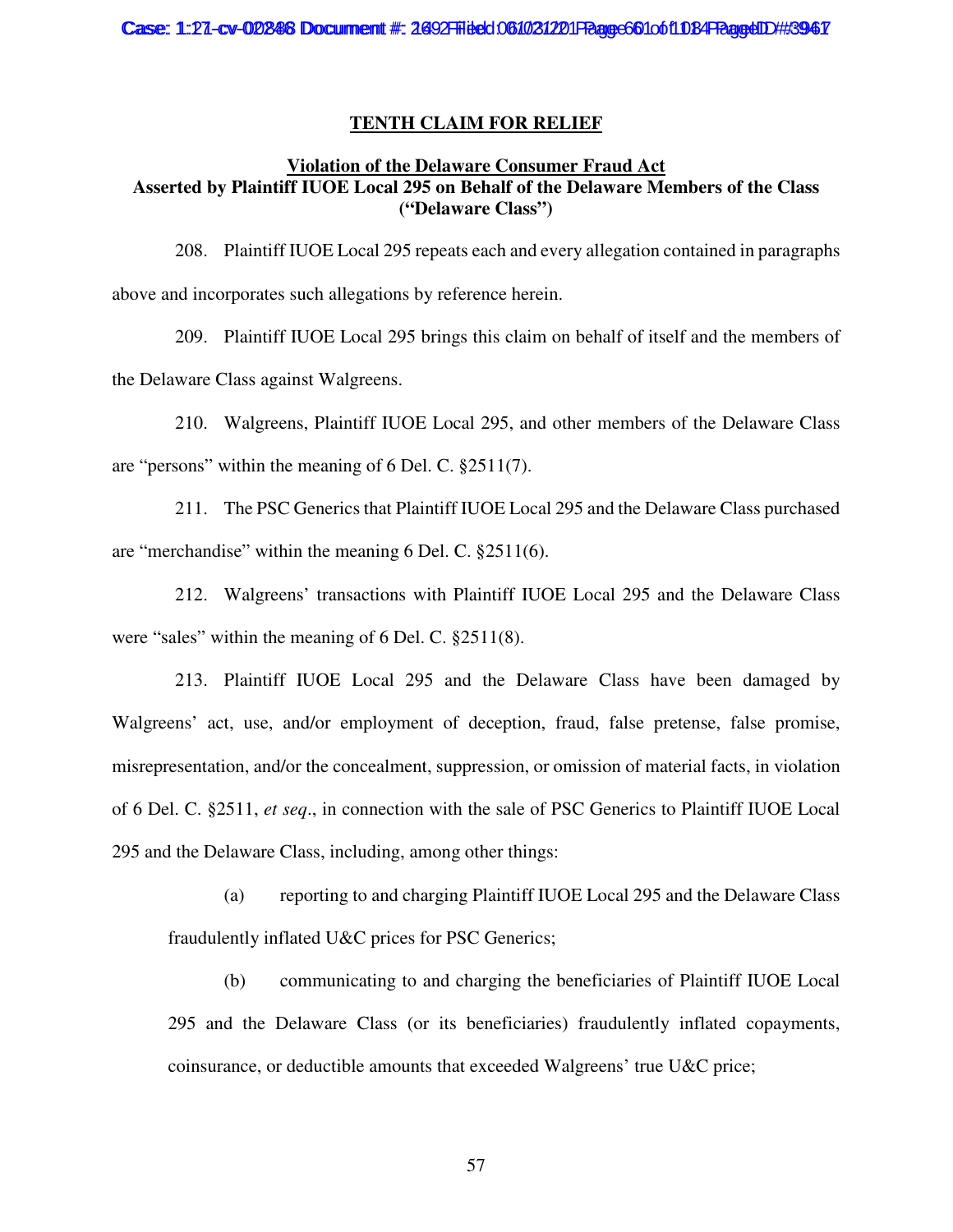(c) concealing from Plaintiff IUOE Local 295 and the Delaware Class the true U&C prices of PSC Generics, and the proper reimbursement amount Plaintiff IUOE Local 295 and the Delaware Class should have paid; and

(d) wrongfully obtaining monies from Plaintiff IUOE Local 295 and the Delaware Class as a result of Walgreens' deception.

214. Walgreens made these misrepresentations and omissions knowingly, given that Walgreens knew the prices it reported to third-party payors and charged to plan participants were substantially (and unjustifiably) higher than the prices Walgreens charged under its PSC program to the cash-paying public.

215. The facts which Walgreens misrepresented and/or concealed, as alleged in the preceding paragraphs, were material to Plaintiff IUOE Local 295 and the Delaware Class' decisions about whether to purchase or pay for PSC Generics, in that Plaintiff IUOE Local 295 and the Delaware Class would not have purchased or paid for PSC Generics from Walgreens for more than the PSC Prices but for Walgreens' improper practices.

216. Further, Walgreens intended to induce Plaintiff IUOE Local 295 and the Delaware Class to rely on its misconduct. Walgreens knew that Plaintiff IUOE Local 295 and the Delaware Class would rely on the accuracy of the prices Walgreens reported to and charged them, and that, as a result, Plaintiff IUOE Local 295 and the Delaware Class would pay higher than the true U&C prices for its PSC Generics. Plaintiff IUOE Local 295 and the Delaware Class did in fact justifiably rely on Walgreens' misconduct in that Plaintiff and the Delaware Class would not have purchased or paid for PSC Generics from Walgreens at falsely inflated amounts but for Walgreens' misconduct. Thus, Plaintiff and the Delaware Class' reliance on Walgreens' misconduct was to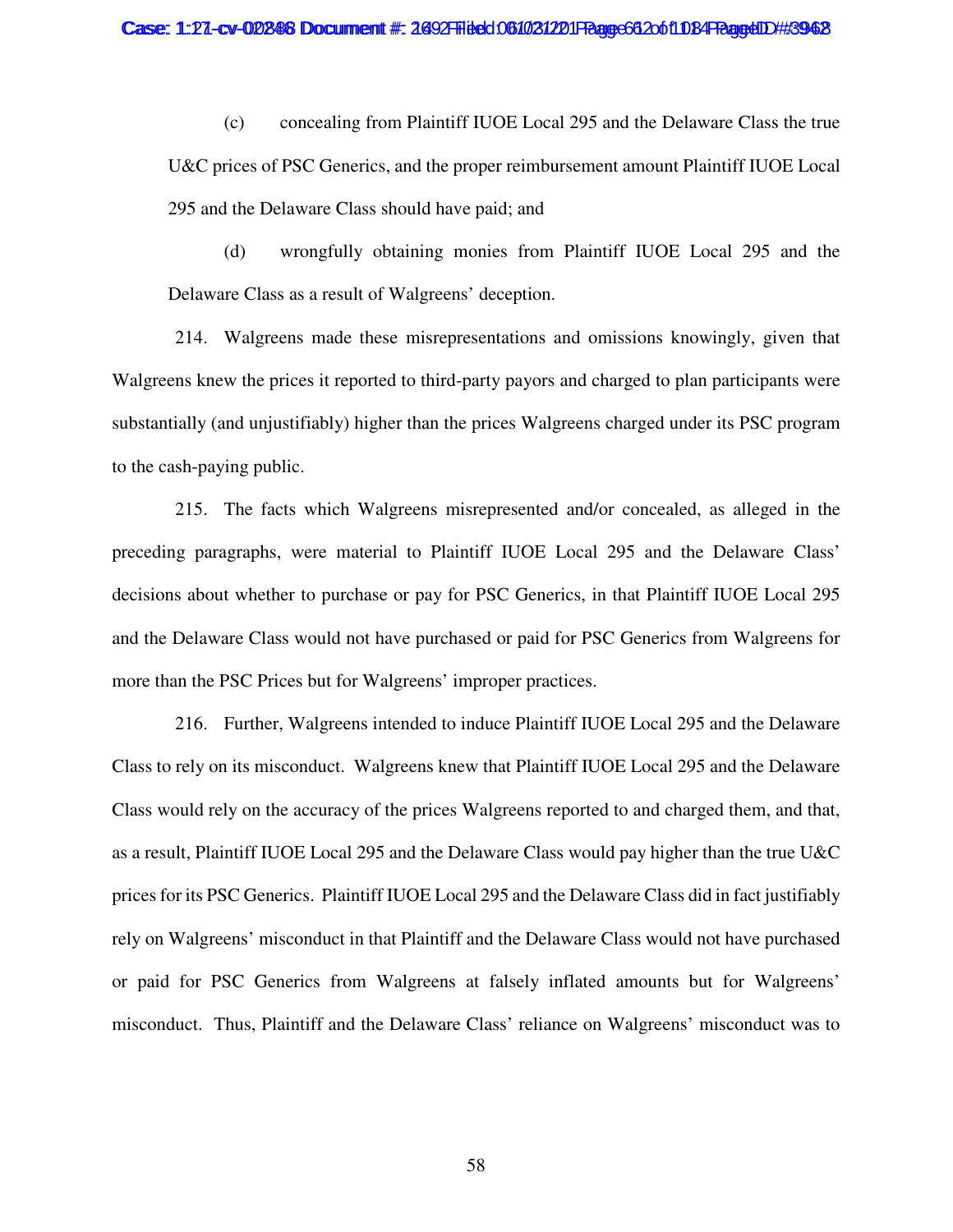#### Case: 1:27-cv-02246 Document #: 2492 Filed: 061021221 Page 623061 084 Page 40D #:3943

their detriment. Therefore, Walgreens engaged in unlawful practices within the meaning of 6 Del. C. §2513(a).

217. As a proximate result of Walgreens' conduct, Plaintiff IUOE Local 295 and the Delaware Class have been damaged because they paid for PSC Generics at amounts that were far higher than the prices they would have paid but for Walgreens' misconduct.

218. Walgreens is therefore liable to Plaintiff IUOE Local 295 and the Delaware Class for the damages they sustained, plus statutory damages, penalties, costs, and reasonable attorneys' fees to the extent provided by law.

### **ELEVENTH CLAIM FOR RELIEF**

## **Violation of the Florida Deceptive and Unfair Trade Practices Act Asserted by Plaintiff Russo, Plaintiff IUOE Local 295, and Plaintiff IBEW Local 38 on Behalf of Florida Members of the Class ("Florida Class")**

219. Plaintiff Russo, Plaintiff IUOE Local 295, and Plaintiff IBEW Local 38 repeat each and every allegation contained in paragraphs above and incorporate such allegations by reference herein.

220. Plaintiff Russo, Plaintiff IUOE Local 295, and Plaintiff IBEW Local 38 bring this claim individually and on behalf of the Florida Class members against Walgreens.

221. Plaintiff Russo, Plaintiff IUOE Local 295, Plaintiff IBEW Local 38, and the Florida Class are "consumers" within the meaning of Fla. Stat. §501.203(7).

222. Walgreens' transactions with Plaintiff Russo, Plaintiff IUOE Local 295, Plaintiff IBEW Local 38, and the Florida Class as described herein occurred "in the conduct of any trade or commerce" within the meaning of Fla. Stat. §§501.202 and 501.203(8).

223. Plaintiff Russo, Plaintiff IUOE Local 295, Plaintiff IBEW Local 38, and the Florida Class suffered damages as a consequence of Walgreens' knowing and intentional use and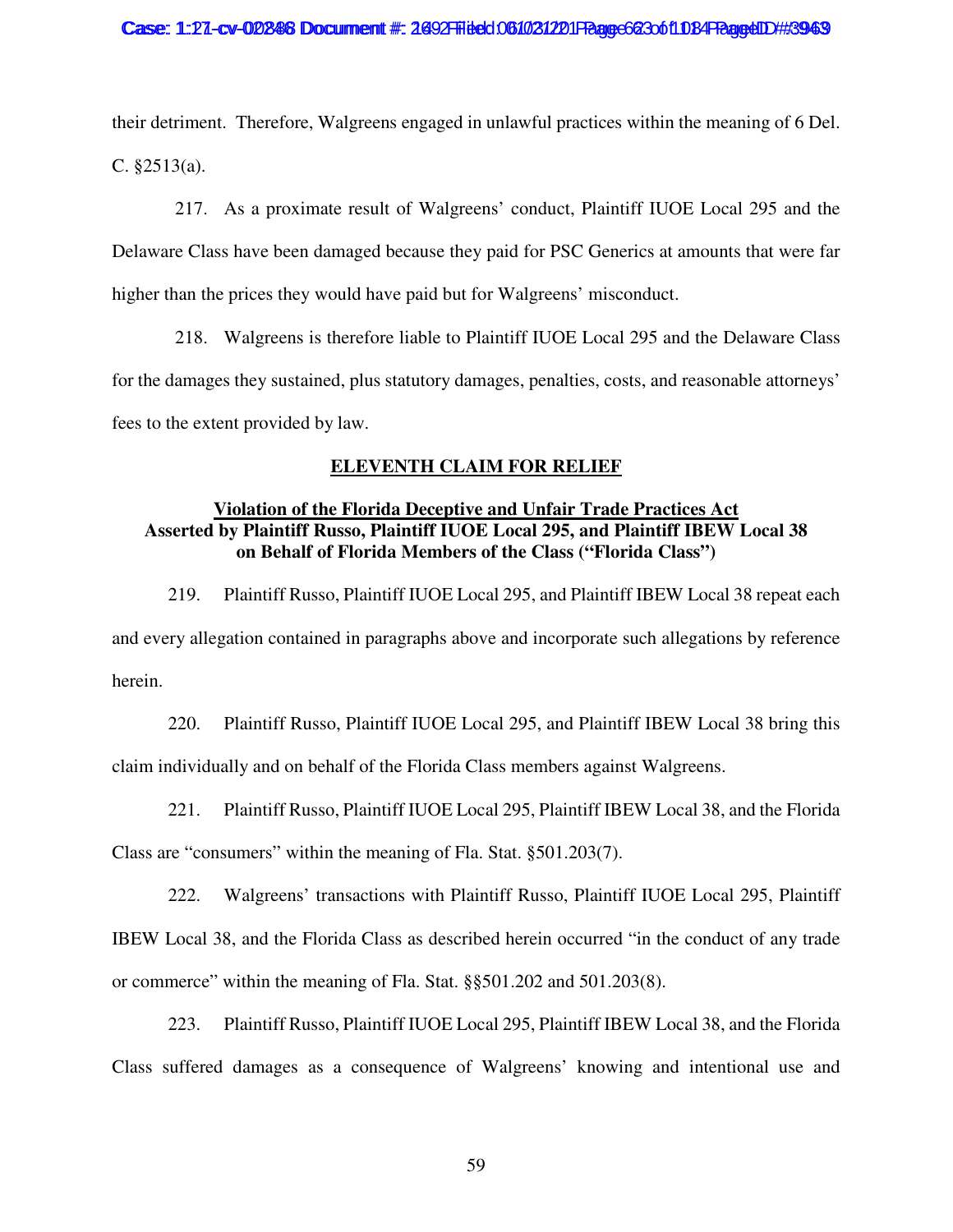#### Case: 1:27-cv-02246 Documment #: 2492 Filed: 061031221 Page 664 of 1084 Page 1D #:394 0

employment of unconscionable, deceptive, or unfair acts or practices in the conduct of any trade or commerce in connection with the sale of PSC Generics to Plaintiff Russo, Plaintiff IUOE Local 295, Plaintiff IBEW Local 38, and the Florida Class, including, among other things:

(a) reporting to and charging Plaintiff IBEW Local 38, Plaintiff IUOE Local 295, Plaintiff Russo, and the Florida Class fraudulently inflated U&C prices for the PSC Generics;

(b) communicating to and charging beneficiaries of Plaintiff IBEW Local 38, Plaintiff IUOE Local 295, Plaintiff Russo, and the Florida Class (or its beneficiaries) fraudulently inflated copayment, coinsurance, or deductible amounts that exceeded Walgreens' true U&C price;

(c) concealing from Plaintiff IBEW Local 38, Plaintiff IUOE Local 295, Plaintiff Russo, and the Florida Class the true U&C prices of the PSC Generics, and the proper copayment, coinsurance, or deductible amount Walgreens should have reported to and charged Plaintiffs and the Florida Class; and

(d) wrongfully obtaining monies from Plaintiff IBEW Local 38, Plaintiff IUOE Local 295, Plaintiff Russo, and the Florida Class as a result of its deception.

224. Walgreens willfully engaged in the unfair and/or deceptive acts and/or practices described above and knew or should have known that those acts and/or practices were unconscionable, unfair and/or deceptive and in violation of Florida's Deceptive and Unfair Trade Practices Act, Fla. Stat. §501.201, *et seq*.

225. As a direct and proximate result of Walgreens' unfair and deceptive acts and practices, Plaintiff Russo, Plaintiff IUOE Local 295, Plaintiff IBEW Local 38, and the Florida Class members have paid falsely inflated prices for PSC Generics and have been damaged thereby.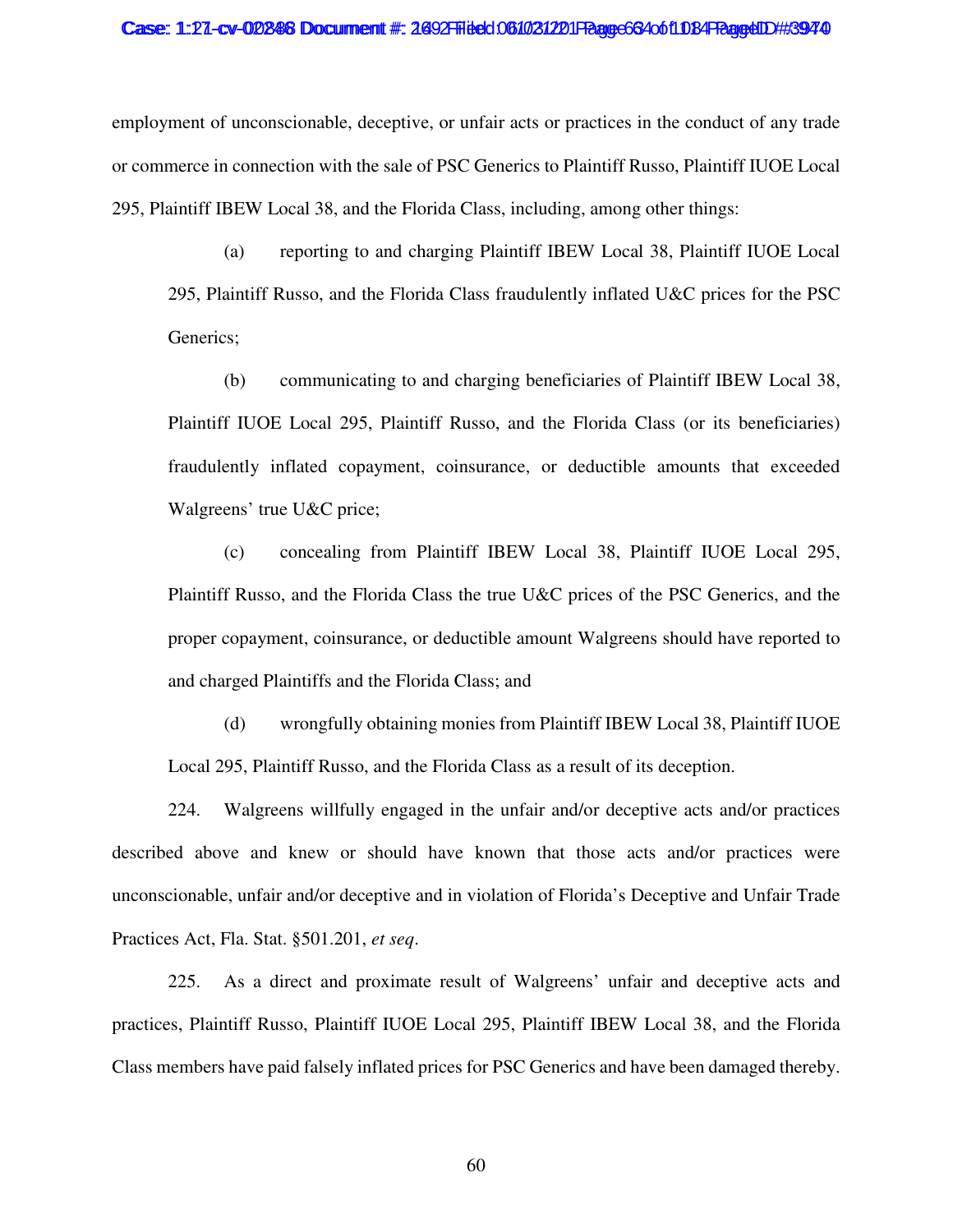226. Walgreens therefore is liable to Plaintiff Russo, Plaintiff IUOE Local 295, Plaintiff IBEW Local 38, and the Florida Class for the damages they sustained, plus statutory damages (including treble damages), penalties, injunctive relief, costs, and reasonable attorneys' fees to the extent provided by law.

### **TWELFTH CLAIM FOR RELIEF**

## **Violation of the Georgia Uniform Deceptive Trade Practices Act Asserted by Plaintiff IBEW Local 38 on Behalf of Georgia Members of the Class ("Georgia Class")**

227. Plaintiff IBEW Local 38 repeats each and every allegation contained in paragraphs above and incorporates such allegations by reference herein.

228. Plaintiff IBEW Local 38 brings this claim on behalf of itself and the members of the Georgia Class against Walgreens.

229. At all relevant times, Plaintiff IBEW Local 38 and the Georgia Class are "persons" within the meaning of Ga. Code Ann. §10-1-371(5).

230. Walgreens' transactions with Plaintiff IBEW Local 38 and the Georgia Class as described herein occurred in the course of Walgreens' "business" within the meaning of Ga. Code Ann. §10-1-370, *et seq*.

231. The Georgia Uniform Deceptive Trade Practices Act, Ga. Code Ann. §10-1-372, prohibits "deceptive trade practices," which include "(11) Mak[ing] false or misleading statements concerning the reasons for, existence of, or amounts of price reductions; or (12) Engag[ing] in any other conduct which similarly creates a likelihood of confusion or of misunderstanding."

232. Plaintiff IBEW Local 38 and the Georgia Class have suffered losses because of Walgreens' employment of unfair or deceptive acts or practices in the course of its business in omitting the existence of a price reduction in the sale of PSC Generics, by, among other things: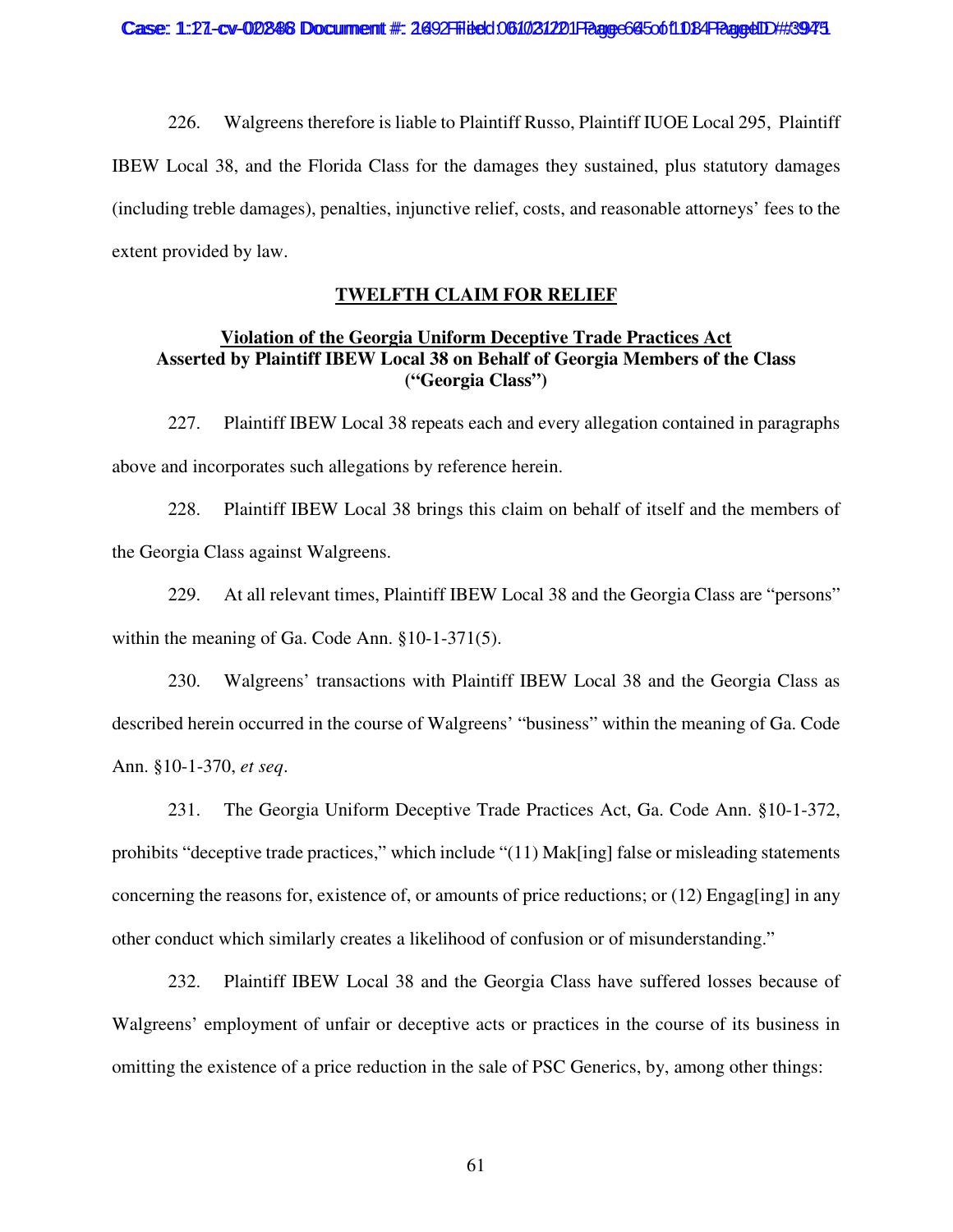(a) reporting to and charging Plaintiff IBEW Local 38 and the Georgia Class fraudulently inflated U&C prices for the PSC Generics;

(b) communicating to and charging beneficiaries of Plaintiff IBEW Local 38 and the Georgia Class (or its beneficiaries) fraudulently inflated copayment, coinsurance, or deductible amounts that exceeded Walgreens' true U&C price;

(c) concealing from Plaintiff IBEW Local 38 and the Georgia Class the true U&C prices of the PSC Generics, and the proper reimbursement amount Plaintiff IBEW Local 38 and the Georgia Class should have paid; and

(d) wrongfully obtaining monies from Plaintiff IBEW Local 38 and the Georgia Class as a result of its deception.

233. Walgreens willfully and knowingly engaged in the deceptive trade practices described above and knew or should have known that those practices were deceptive in violation of the Georgia Uniform Deceptive Trade Practices Act, Ga. Code Ann. §10-1-370, *et seq*.

234. The facts that Walgreens misrepresented and concealed were material to the decisions of Plaintiff IBEW Local 38 and the members of the Georgia Class about whether to pay for Walgreens' PSC Generics, in that they would not have proceeded with the transaction but for Walgreens' deceptive, fraudulent, false, and unfair acts and practices.

235. Walgreens intended for Plaintiff IBEW Local 38 and the members of the Georgia Class to pay for PSC Generics in reliance upon Walgreens' deceptive, fraudulent, false, and unfair acts and practices.

236. As a direct and proximate result of Walgreens' deceptive, fraudulent, false, and unfair acts and practices, Plaintiff IBEW Local 38 and the members of the Georgia Class were deceived into paying artificially inflated prices for PSC Generics and have been damaged thereby.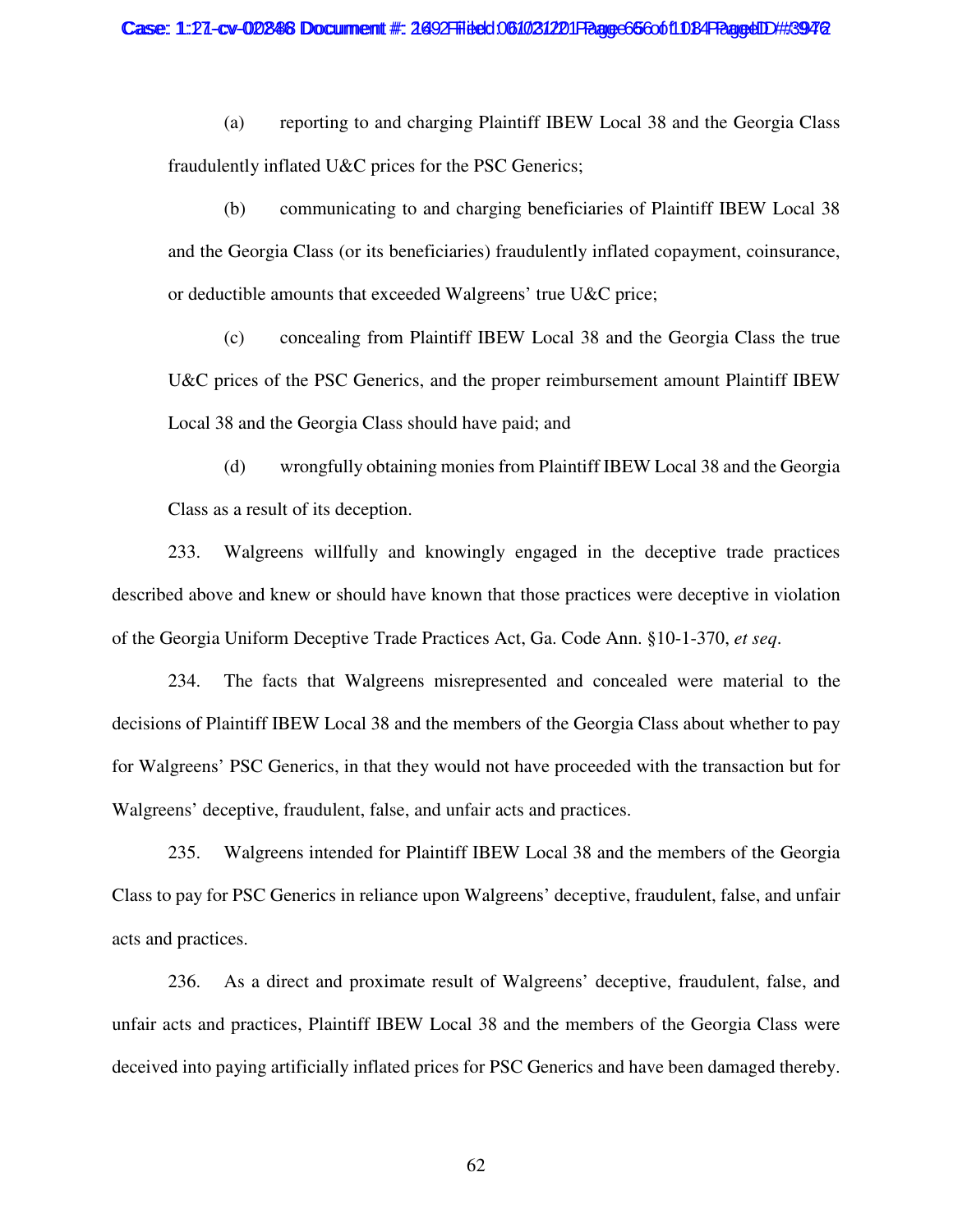237. Walgreens is therefore liable to Plaintiff IBEW Local 38 and the members of the Georgia Class for the damages they sustained, plus statutory damages, penalties, injunctive relief, costs, and reasonable attorneys' fees to the extent provided by law.

## **THIRTEENTH CLAIM FOR RELIEF**

## **Violation of the Georgia Fair Business Practices Act Asserted by Plaintiff IBEW Local 38 on Behalf of the Georgia Class**

238. Plaintiff IBEW Local 38 repeats each and every allegation contained in paragraphs above and incorporates such allegations by reference herein.

239. Plaintiff IBEW Local 38 brings this claim on behalf of itself and the members of the Georgia Class against Walgreens.

240. At all relevant times, Plaintiff IBEW Local 38 and the Georgia Class are "persons" within the meaning of Ga. Code Ann. §10-1-392(24).

241. At all relevant and material times as described herein, Walgreens was engaged "in the conduct of consumer transactions and consumer acts or practices in trade or commerce" within the meaning of Ga. Code Ann. §10-1-393(a) with respect to the acts alleged herein.

242. The Georgia Fair Business Practices Act declares "[u]fair or deceptive acts or practices in the conduct of consumer transactions and consumer acts or practices in trade or commerce" to be unlawful, Ga. Code Ann. §10-1-393(a), including but not limited to "(11) Making false or misleading statements concerning the reasons for, existence of, or amounts of price reductions[.]"

243. Plaintiff IBEW Local 38 and the Georgia Class have suffered losses because of Walgreens' employment of unfair or deceptive acts or practices in the course of its business in omitting the existence of a price reduction in the sale of PSC Generics, by, among other things: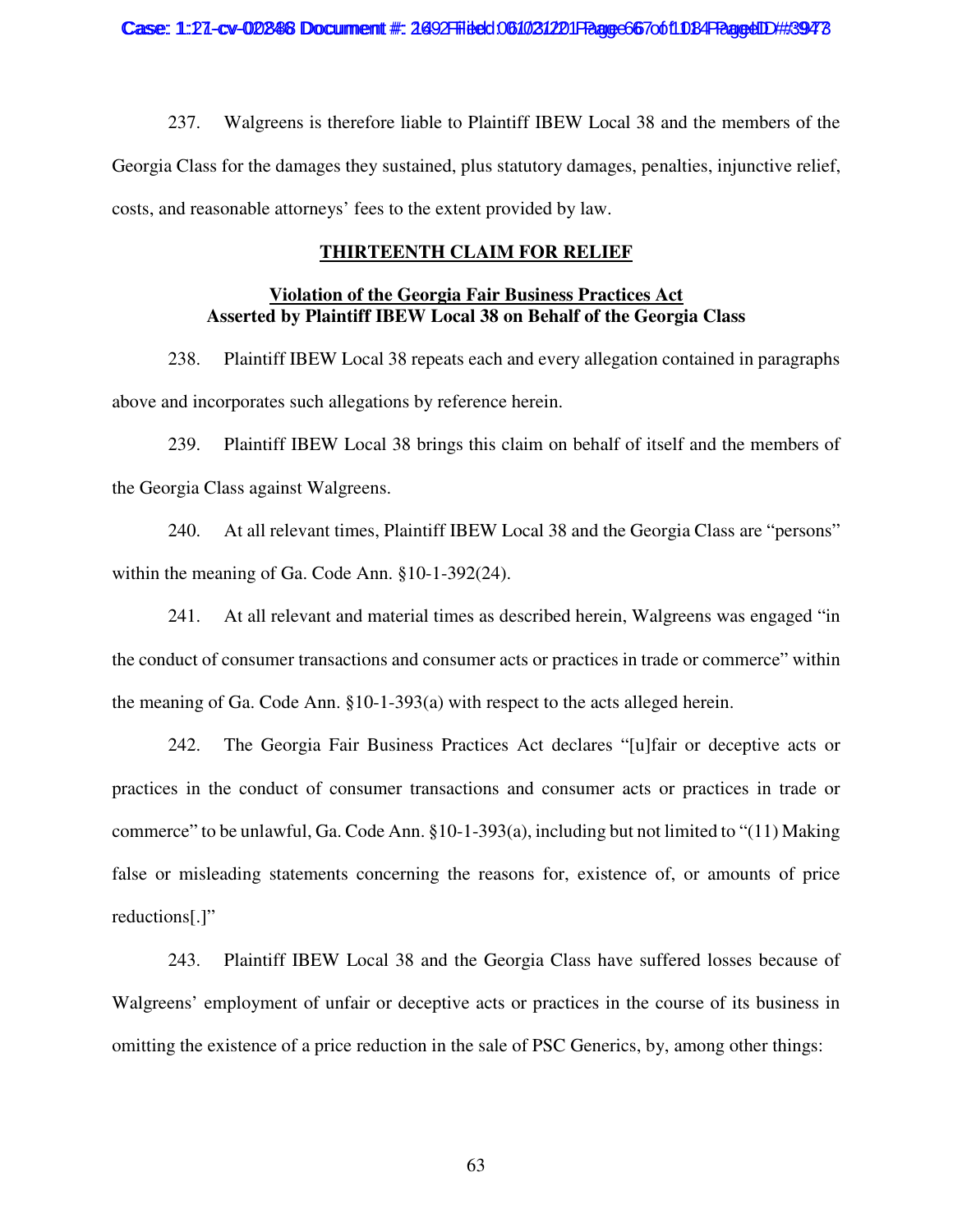(a) reporting to and charging Plaintiff IBEW Local 38 and the Georgia Class fraudulently inflated U&C prices for the PSC Generics;

(b) communicating to and charging beneficiaries of Plaintiff IBEW Local 38 and the Georgia Class (or its beneficiaries) fraudulently inflated copayment, coinsurance, or deductible amounts that exceeded Walgreens' true U&C price;

(c) concealing from Plaintiff IBEW Local 38 and the Georgia Class the true U&C prices of the PSC Generics, and the proper reimbursement amount Plaintiff IBEW Local 38 and the Georgia Class members should have paid; and

(d) wrongfully obtaining monies from Plaintiff IBEW Local 38 and the Georgia Class as a result of its deception.

244. Walgreens willfully and knowingly engaged in the deceptive trade practices described above and knew or should have known that those practices were deceptive in violation of the Georgia Fair Business Practices Act, Ga. Code Ann. §10-1-390, *et seq*.

245. The facts that Walgreens misrepresented and concealed were material to the decisions of Plaintiff IBEW Local 38 and the members of the Georgia Class about whether to pay for Walgreens' PSC Generics, in that they would not have proceeded with the transactions but for Walgreens' deceptive, fraudulent, false, and unfair acts and practices.

246. Walgreens intended for Plaintiff IBEW Local 38 and the members of the Georgia Class to pay for PSC Generics in reliance upon Walgreens' deceptive, fraudulent, false, and unfair acts and practices.

247. As a direct and proximate result of Walgreens' deceptive, fraudulent, false, and unfair acts and practices, Plaintiff IBEW Local 38 and the members of the Georgia Class were deceived into paying artificially inflated prices for PSC Generics and have been damaged thereby.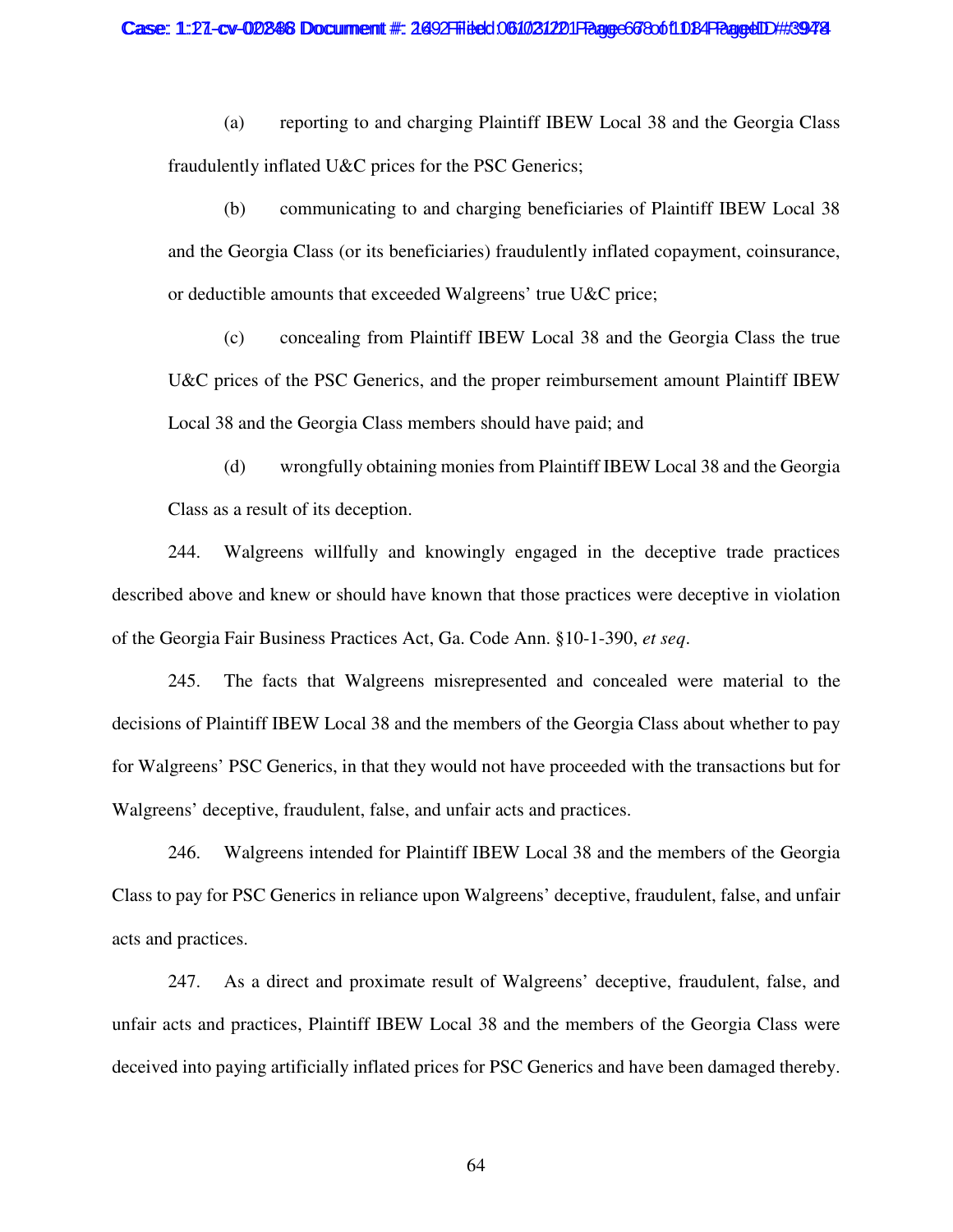248. Walgreens is therefore liable to Plaintiff IBEW Local 38 and the members of the Georgia Class for the damages they sustained, plus statutory damages, penalties, injunctive relief, costs, and reasonable attorneys' fees to the extent provided by law.

## **FOURTEENTH CLAIM FOR RELIEF**

## **Violation of the Louisiana Unfair Trade Practices and Consumer Protection Law Asserted by Plaintiff IBEW Local 38 on Behalf of Louisiana Members of the Class ("Louisiana Class")**

249. Plaintiff IBEW Local 38 repeats each and every allegation contained in paragraphs above and incorporate such allegations by reference herein.

250. Plaintiff IBEW Local 38 brings this claim individually and on behalf of the Louisiana Class members against Walgreens.

251. Plaintiff IBEW Local 38 and the Louisiana Class are "consumers" within the meaning of La. Rev. Stat. §51:1402(1).

252. Walgreens' transactions with Plaintiff IBEW Local 38 and the Louisiana Class as described were done "in the conduct of any trade or commerce" within the meaning of La. Rev. Stat. §51:1405.

253. Plaintiff IBEW Local 38 and the Louisiana Class suffered injury and ascertainable losses of money and property as a consequence of Walgreens' knowing and intentional use and employment of false, misleading, and deceptive acts or practices in connection with the sale of PSC Generics to Plaintiff IBEW Local 38 and the Louisiana Class, including, among other things:

(a) reporting to and charging Plaintiff IBEW Local 38 and the Louisiana Class fraudulently inflated U&C prices for the PSC Generics;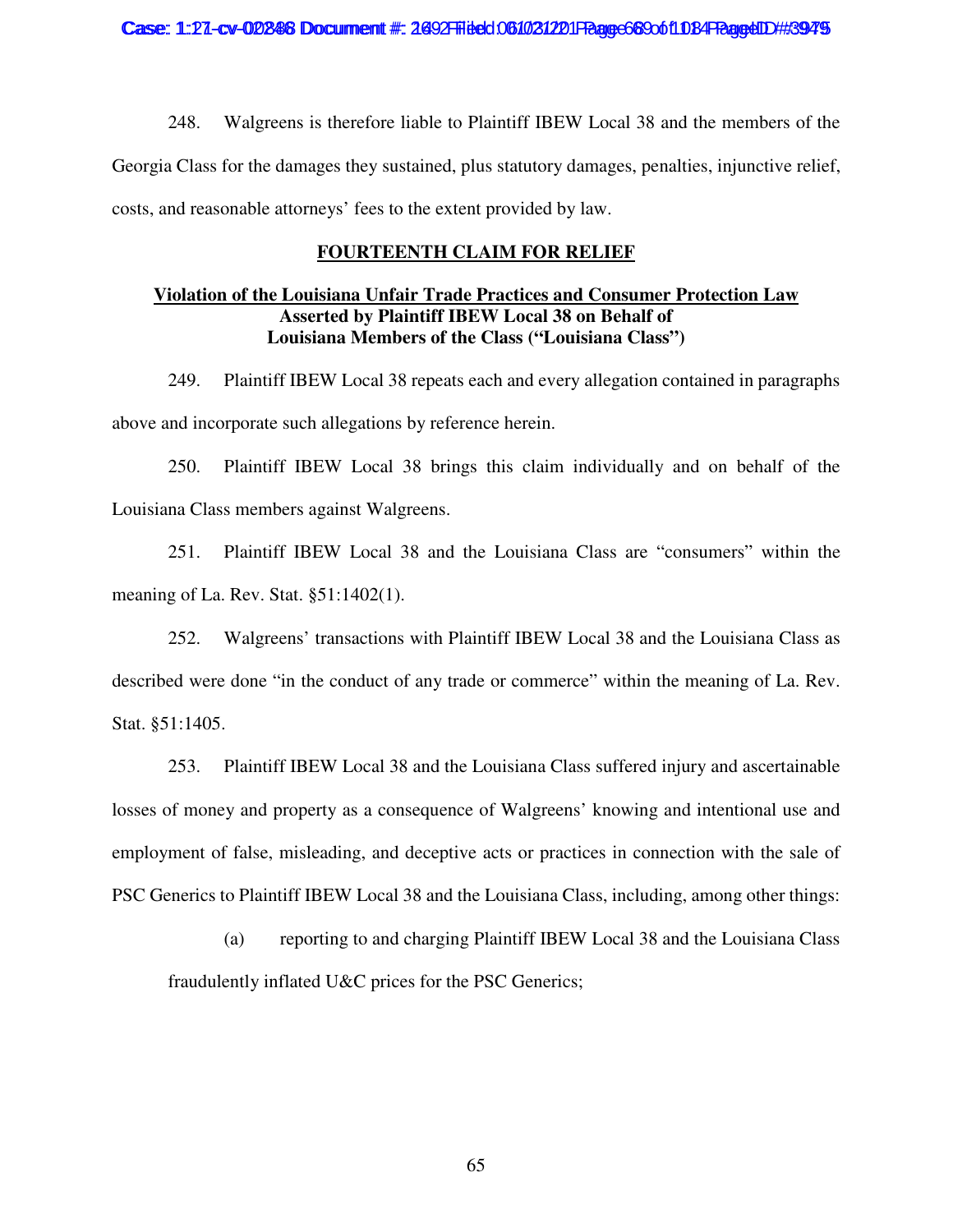#### Case: 1:27-cv-02246 Document #: 2492 Filed: 061031221 Page 620061 034 PageID #:3976

(b) communicating to and charging the beneficiaries of Plaintiff IBEW Local 38 and the members of the Louisiana Class (or its beneficiaries) fraudulently inflated copayment, coinsurance, or deductible amounts that exceeded Walgreens' true U&C price;

(c) concealing from Plaintiff IBEW Local 38 and the Louisiana Class the true U&C prices of the PSC Generics, and the proper amounts Walgreens should have reported to and charged Plaintiff IBEW Local 38 and the Louisiana Class; and

(d) wrongfully obtaining monies from Plaintiff IBEW Local 38 and the Louisiana Class as a result of its deception.

254. Walgreens willfully engaged in the unfair and/or deceptive acts and/or practices described above and knew or should have known that those acts and/or practices were unfair and/or deceptive and in violation of the Louisiana Unfair Trade Practices and Consumer Protection Law, La. Rev. Stat. §51:1401, *et seq*. Such conduct offends established public policy and is immoral, unethical, oppressive, unscrupulous, or substantially injurious. Walgreens' unjustified, inflated pricing of PSC Generics is oppressive because it overcharges consumers and third-party payors. The pricing of PSC Generics is unethical and unscrupulous because it is the result of Walgreens' desire to achieve maximum financial gain for medically-necessary drugs prescribed to consumers whose medical conditions do not allow them to decline to purchase PSC Generics.

255. As a direct and proximate result of Walgreens' unfair and deceptive acts and practices, Plaintiff IBEW Local 38 and the Louisiana Class have paid falsely inflated prices for PSC Generics and have suffered injury and ascertainable losses of money and property thereby.

256. Walgreens therefore is liable to Plaintiff IBEW Local 38 and the Louisiana Class for the damages they sustained, plus statutory damages (including treble damages), penalties, injunctive relief, costs, and reasonable attorneys' fees to the extent provided by law.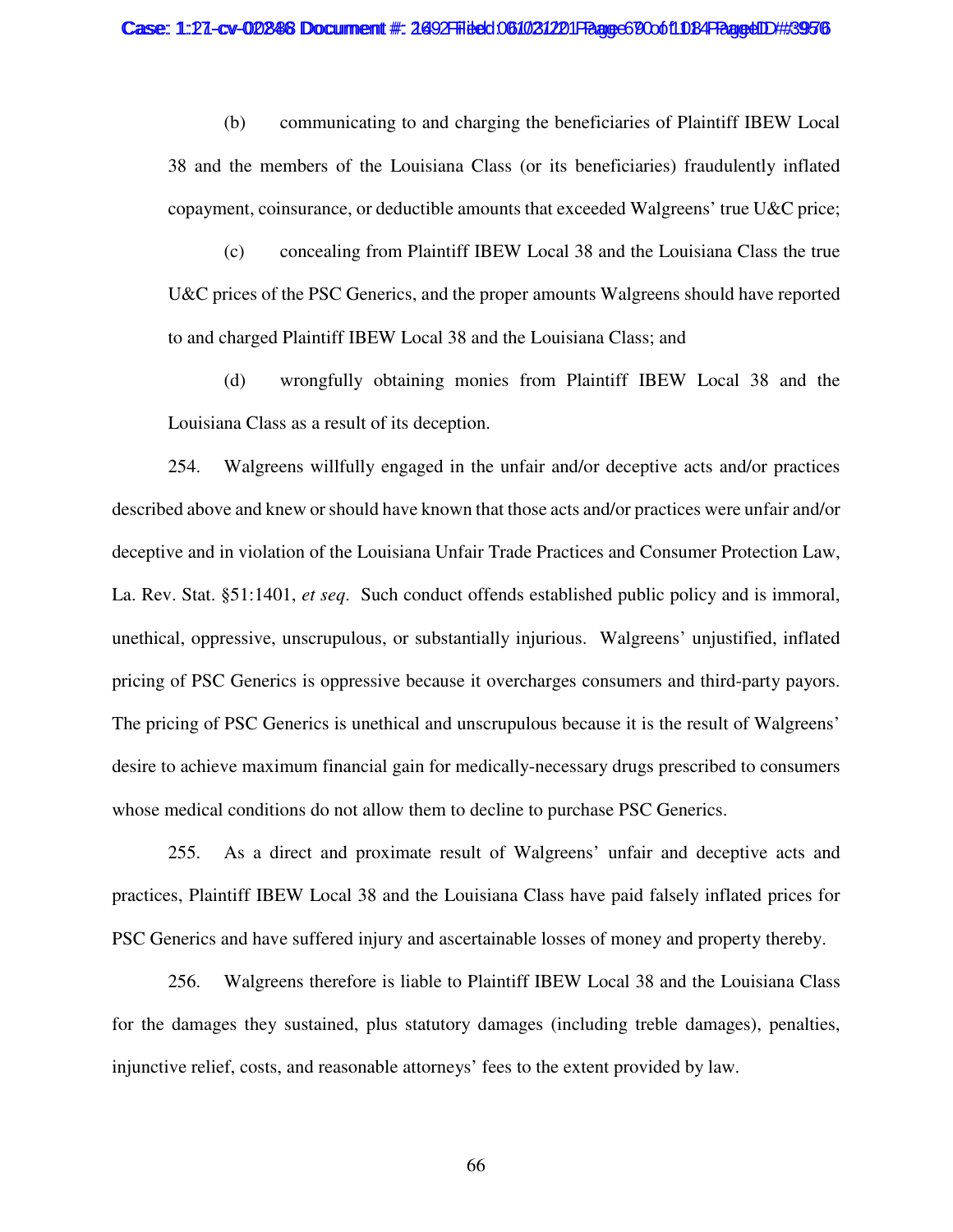### **FIFTEENTH CLAIM FOR RELIEF**

## **Violation of the Massachusetts Consumer Protection Law Asserted by Plaintiff Bullard on Behalf of Massachusetts Members of the Class ("Massachusetts Class")**

257. Plaintiff Bullard repeats each and every allegation contained in paragraphs above and incorporates such allegations by reference herein.

258. Plaintiff Bullard brings this claim on behalf of herself and the members of the Massachusetts Class against Walgreens.

259. At all relevant times, Plaintiff Bullard and the Massachusetts Class are "persons" within the meaning of Mass. Gen. Laws. Ch. 93A, §§1, 9.

260. At all relevant and material times as described herein, Walgreens was engaged in "the conduct of any trade or commerce" within the meaning of Mass. Gen. Laws. Ch. 93A, §§1, 2, 9 with respect to the acts alleged herein.

261. The Massachusetts Consumer Protection Act, Mass. Gen. Laws. Ch. 93A, *et seq.*, makes it unlawful to engage in any "[u]nfair methods of competition and unfair or deceptive acts or practices in the conduct of any trade or commerce."

262. Plaintiff Bullard and the Massachusetts Class have suffered losses because of Walgreens' employment of unfair or deceptive acts or practices in the course of its business, by, among other things:

(a) reporting to and charging third-party payors, Plaintiff Bullard, and the Massachusetts Class fraudulently inflated U&C prices for the PSC Generics;

(b) communicating to and charging third-party payor beneficiaries, Plaintiff Bullard, and the Massachusetts Class fraudulently inflated copayment, coinsurance, or deductible amounts that exceeded Walgreens' true U&C price;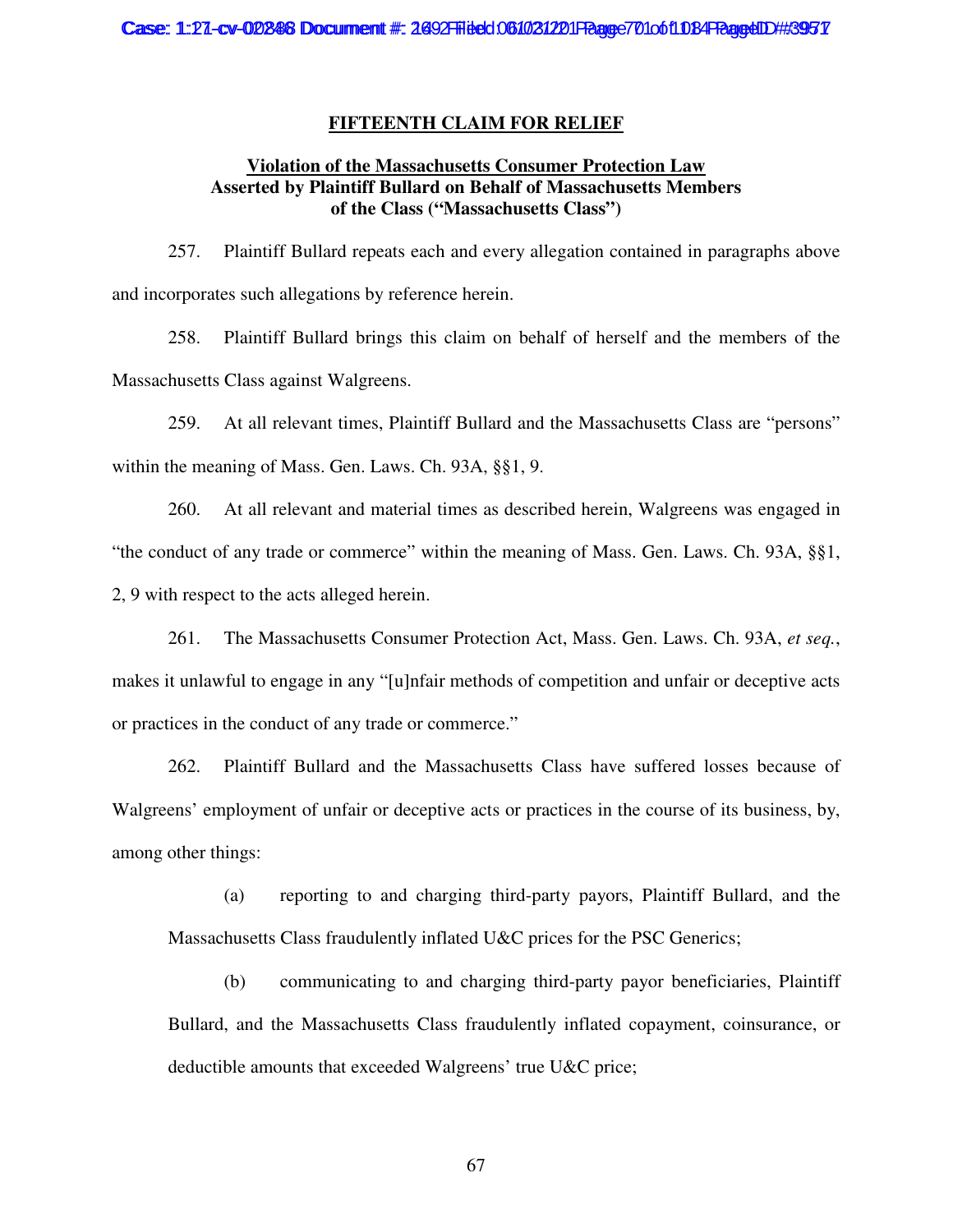(c) concealing from third-party payors, Plaintiff Bullard and the Massachusetts Class the true U&C prices of the PSC Generics, and the proper copayment, coinsurance, or deductible amount Walgreens should have charged Plaintiff Bullard and the Massachusetts Class; and

(d) wrongfully obtaining monies from Plaintiff Bullard and the Massachusetts Class as a result of its deception.

263. Walgreens willfully and knowingly engaged in the deceptive trade practices described above and knew or should have known that those practices were deceptive in violation of the Mass. Gen. Laws. Ch. 93A, *et seq*.

264. Walgreens' conduct constitutes an unfair practice in that Walgreens sells PSC Generics for a price that is unconscionable and unethical, oppressive, and unscrupulous. Walgreens' unjustified, inflated pricing of PSC Generics is oppressive because it overcharges consumers and third-party payors. The pricing of PSC Generics is unconscionable and unethical and unscrupulous because it is the result of Walgreens' desire to achieve maximum financial gain for medically-necessary drugs prescribed to consumers whose medical conditions do not allow them to decline to purchase PSC Generics.

265. Walgreens' submission of inflated U&C prices also violates public policy, specifically 101 Mass. Code Regs. 331.04, which states that reimbursement for prescriptions shall not exceed the lesser of the pharmacy provider's usual and customary charge for that prescription or the state allowable for that prescription when billing the state's medical assistance program.

266. The facts that Walgreens misrepresented and concealed were material to the decisions of Plaintiff Bullard and the members of the Massachusetts Class about whether to pay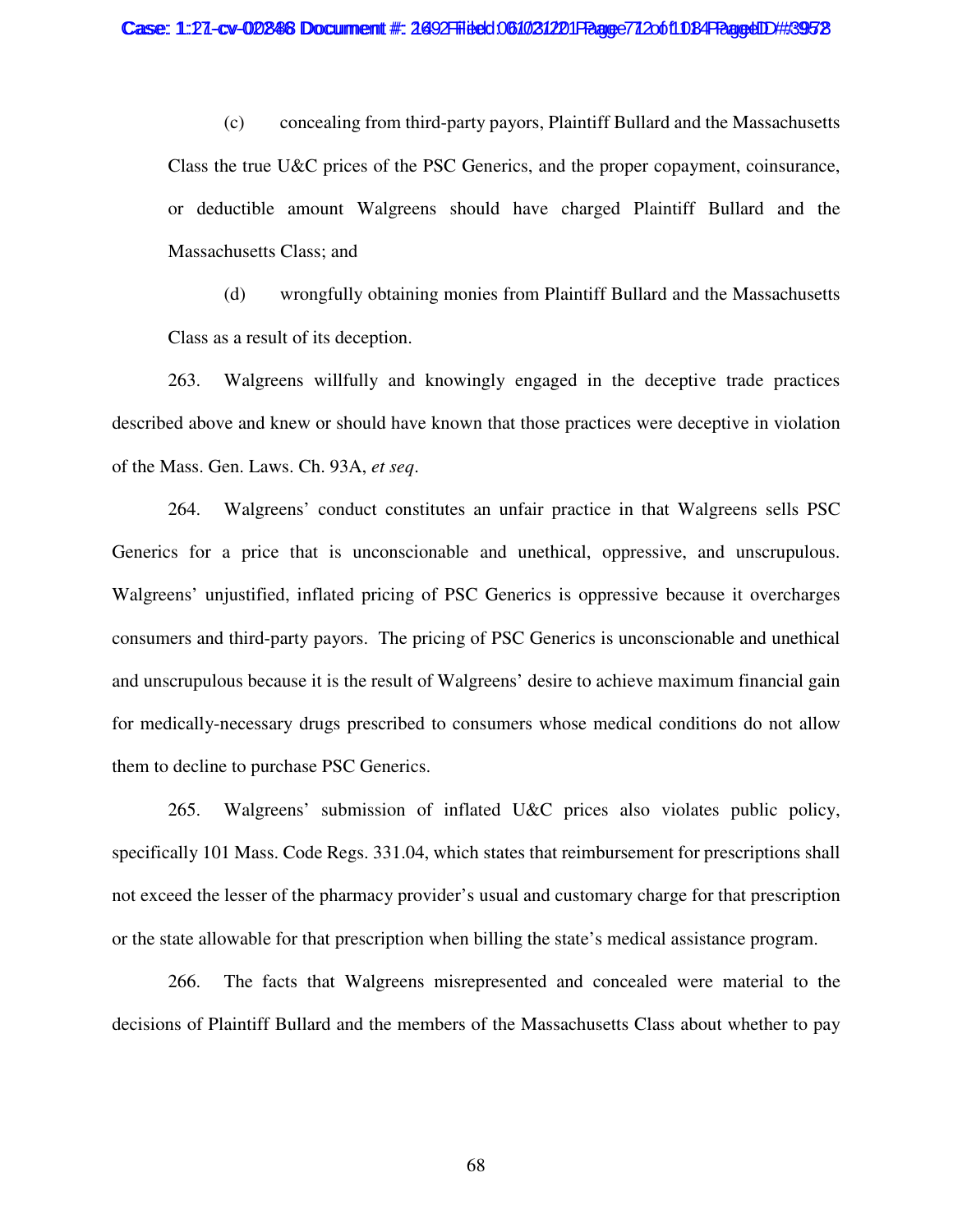#### Case: 1:27-cv-02246 Document #: 2492 Filed: 061031221 Page 723 of 1084 PageUD #:3953

for Walgreens' PSC Generics, in that they would not have proceeded with the transaction but for Walgreens' deceptive, fraudulent, false, and unfair acts and practices.

267. Walgreens intended for Plaintiff Bullard and the members of the Massachusetts Class to pay for PSC Generics in reliance upon Walgreens' deceptive, fraudulent, false, and unfair acts and practices.

268. As a direct and proximate result of Walgreens' deceptive, fraudulent, false, and unfair acts and practices, Plaintiff Bullard and the members of the Massachusetts Class were deceived into paying artificially inflated prices for PSC Generics and have been damaged thereby.

269. On June 19, 2017, Plaintiff Bullard sent Walgreens a pre-suit notice demand letter, pursuant to Mass. Gen. Laws Ch. 93A, §9.

270. Walgreens is therefore liable to Plaintiff Bullard and the members of the Massachusetts Class for the damages they sustained, plus statutory damages, penalties, injunctive relief, costs, and reasonable attorneys' fees to the extent provided by law.

### **SIXTEENTH CLAIM FOR RELIEF**

# **Violation of the Minnesota Prevention of Consumer Fraud Act Minn. Stat. §325F.68,** *et seq***. Asserted by Plaintiff IBEW Local 38 on Behalf of Minnesota Members of the Class ("Minnesota Class")**

271. Plaintiff IBEW Local 38 repeats each and every allegation contained in paragraphs above and incorporates such allegations by reference herein.

272. Plaintiff IBEW Local 38 brings this claim on behalf of itself and the members of the Minnesota Class against Walgreens.

273. Plaintiff IBEW Local 38 paid for PSC Generics, which were purchased by their members for their own personal use.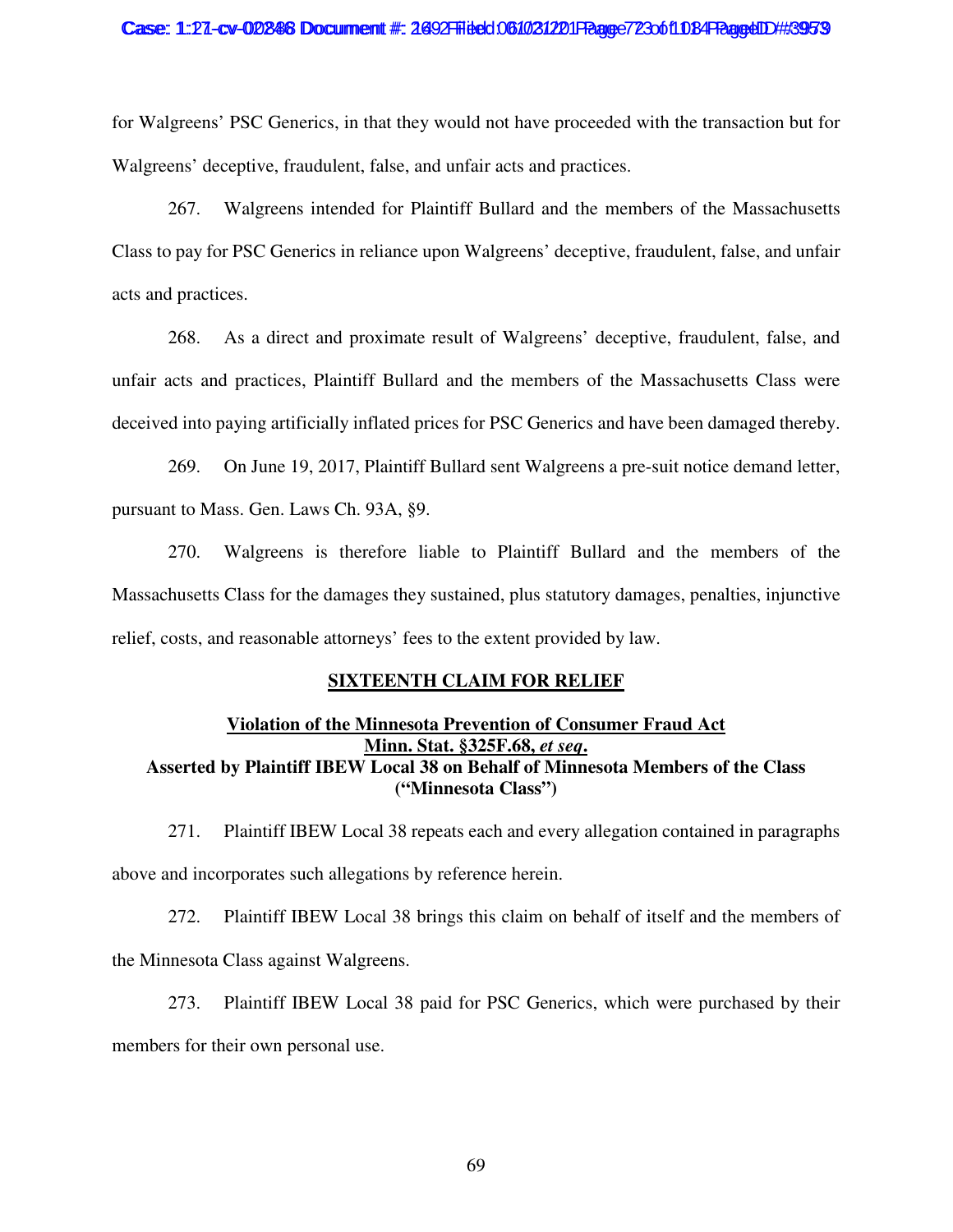#### Case: 1:27-cv-02246 Document #: 2492 Filed: 061031221 Page 734 of 1084 Page4ID #:3954

274. The Minnesota Prevention of Consumer Fraud Act ("MPCFA") makes illegal "[t]he act, use, or employment by any person of any fraud, false pretense, false promise, misrepresentation, misleading statement or deceptive practice, with the intent that others rely thereon in connection with the sale of any merchandise." Minn. Stat. §325F.69.

275. The MPCFA does not require a showing of damage, and provides for liability "whether or not any person has in fact been misled, deceived, or damaged." *Id*.

276. Plaintiff IBEW Local 38 and the Minnesota Class have suffered losses because of Walgreens' employment of unfair or deceptive acts or practices by, among other things:

(a) reporting to and charging Plaintiff IBEW Local 38 and the Minnesota Class fraudulently inflated U&C prices for the PSC Generics;

(b) communicating to and charging beneficiaries of Plaintiff IBEW Local 38, consumers, and the Minnesota Class (or its beneficiaries) fraudulently inflated copayment, coinsurance, or deductible amounts that exceeded Walgreens' true U&C price;

(c) concealing from Plaintiff IBEW Local 38 and the Minnesota Class the true U&C prices of the PSC Generics, and the proper reimbursement amount Plaintiff IBEW Local 38 and the Minnesota Class should have paid; and

(d) wrongfully obtaining monies from Plaintiff IBEW Local 38 and the Minnesota Class as a result of its deception.

277. Walgreens willfully and knowingly engaged in the deceptive trade practices described above and knew or should have known that those practices were deceptive in violation of MPCFA, Minn. Stat. §325F.68, *et seq*.

278. The facts that Walgreens misrepresented and concealed were material to the decisions of Plaintiff IBEW Local 38 and the members of the Minnesota Class about whether to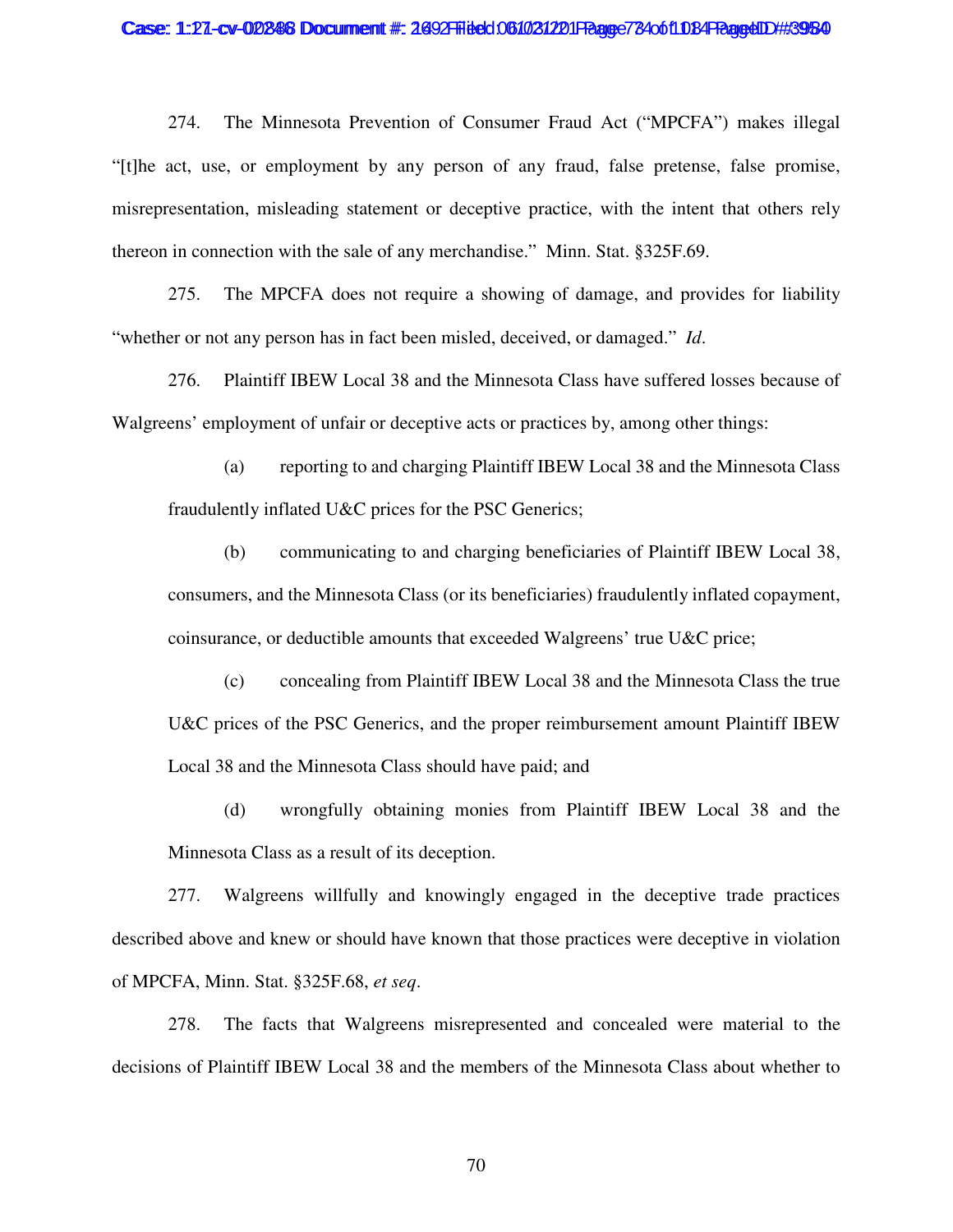#### Case: 1:27-cv-02246 Document #: 2492 Filed: 061031221 Page 745 of 1084 PageUD #:3985

pay for Walgreens' PSC Generics, in that they would not have proceeded with the transaction but for Walgreens' deceptive, fraudulent, false, and unfair acts and practices.

279. Walgreens intended for Plaintiff IBEW Local 38 and the members of the Minnesota Class to pay for PSC Generics in reliance upon Walgreens' deceptive, fraudulent, false, and unfair acts and practices.

280. As a direct and proximate result of Walgreens' deceptive, fraudulent, false, and unfair acts and practices, Plaintiff IBEW Local 38 and the members of the Minnesota Class were deceived into paying artificially inflated prices for PSC Generics and have been damaged thereby.

281. Where, as here, Plaintiff IBEW Local 38's claims inure to the public benefit as a result of Walgreens' acts described herein to the public at large, Minnesota's private attorney general statute, Minn. Stat. §8.31, subd. 3a, allows parties injured through a violation of the consumer protection statutes to bring a civil action and recover damages, together with costs and disbursements, including reasonable attorneys' fees.

282. Walgreens is therefore liable to Plaintiff IBEW Local 38 and the members of the Minnesota Class for the damages they sustained, plus statutory damages, penalties, injunctive relief, costs, and reasonable attorneys' fees to the extent provided by law, in accordance with Minn. Stat. §325F.70 and as authorized by Minn. Stat. §8.31, subd. 3a.

## **SEVENTEENTH CLAIM FOR RELIEF**

# **Violation of the Minnesota Unlawful Trade Practices Act Minn. Stat. §325D.09,** *et seq***. Asserted by Plaintiff IBEW Local 38 on Behalf of the Minnesota Class**

283. Plaintiff IBEW Local 38 repeats each and every allegation contained in paragraphs above and incorporates such allegations by reference herein.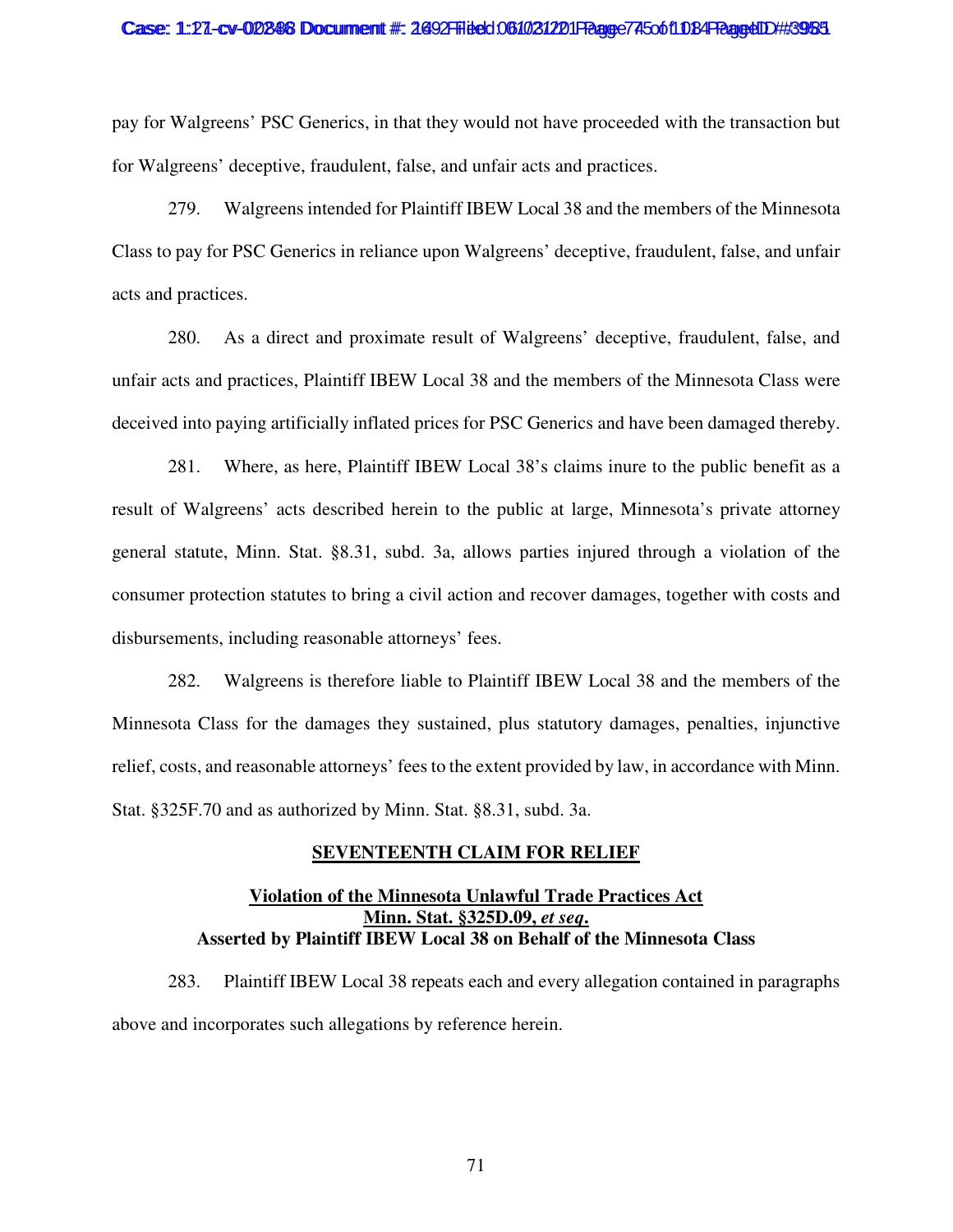#### Case: 1:27-cv-02246 Document #: 2492 Filed: 061031221 Page 75 coof 108 PageUD #:3956

284. Plaintiff IBEW Local 38 brings this claim on behalf of itself and the members of the Minnesota Class against Walgreens.

285. Plaintiff IBEW Local 38 paid for PSC Generics, which were purchased by their members for their own personal use.

286. The Minnesota Unlawful Trade Practices Act ("MUTPA") provides that "[n]o person shall, in connection with the sale of merchandise at retail, or in, or in connection with the use of, samples, catalogs, or other forms of advertising listing merchandise for sale at retail, display price tags or price quotations in any form showing prices which are fictitiously in excess of the actual prices at which such merchandise is regularly and customarily sold at retail by such person or by the person issuing such samples, catalogs, or other forms of advertising." Minn. Stat. §325D.12(3).

287. The Minnesota legislature has found that such practices "mislead consumers into believing that they are buying merchandise at prices substantially below regular retail prices, when in fact they are not" and "that they constitute unfair and fraudulent competition and unsound and uneconomic methods of distribution." Minn. Stat. §325D.09.

288. Plaintiff IBEW Local 38 and the Minnesota Class have suffered losses because of Walgreens' employment of unfair or deceptive acts or practices by, among other things:

(a) reporting to and charging Plaintiff IBEW Local 38 and the Minnesota Class fraudulently inflated U&C prices for the PSC Generics;

(b) communicating to and charging beneficiaries of Plaintiff IBEW Local 38, consumers, and the Minnesota Class (or its beneficiaries) fraudulently inflated copayment, coinsurance, or deductible amounts that exceeded Walgreens' true U&C price;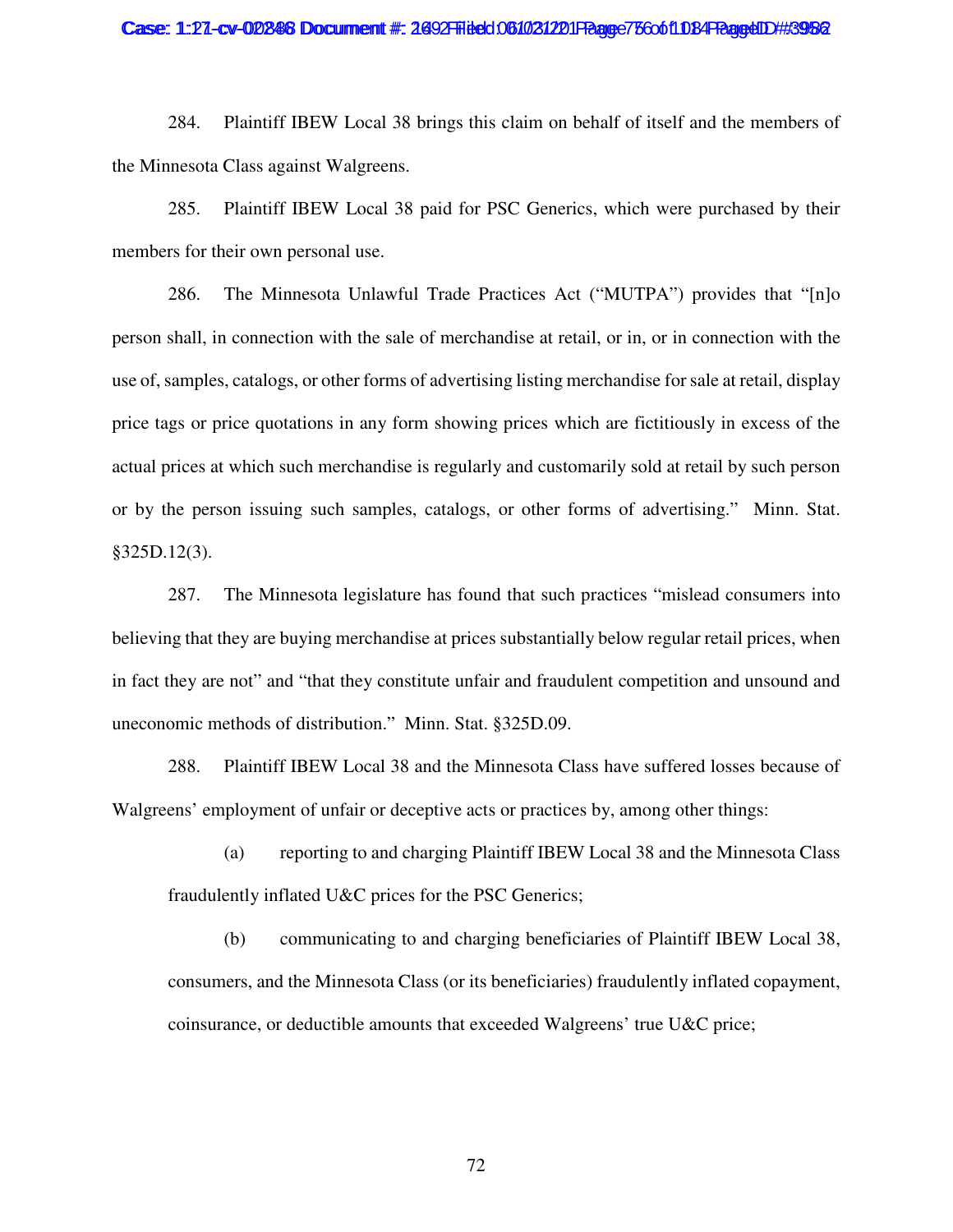(c) concealing from Plaintiff IBEW Local 38 and the Minnesota Class the true U&C prices of the PSC Generics, and the proper reimbursement amount Plaintiff IBEW Local 38 and the Minnesota Class should have paid; and

(d) wrongfully obtaining monies from Plaintiff IBEW Local 38 and the Minnesota Class as a result of its deception.

289. The fraudulently inflated U&C prices for the PSC Generics reported to and charged to Plaintiff IBEW Local 38 and the Minnesota Class and the fraudulently inflated copayment, coinsurance, or deductible amounts that exceeded Walgreens' true U&C prices communicated to and charged to beneficiaries of Plaintiff IBEW Local 38, consumers, and the Minnesota Class (or its beneficiaries) constitute "price quotations" within the meaning of Minn. Stat. §325D.12.

290. Walgreens willfully and knowingly engaged in the deceptive trade practices described above and knew or should have known that those practices were deceptive in violation of MUTPA, Minn. Stat. §325D.09, *et seq*.

291. The facts that Walgreens misrepresented and concealed were material to the decisions of Plaintiff IBEW Local 38 and the members of the Minnesota Class about whether to pay for Walgreens' PSC Generics, in that they would not have proceeded with the transaction but for Walgreens' deceptive, fraudulent, false, and unfair acts and practices.

292. Walgreens intended for Plaintiff IBEW Local 38 and the members of the Minnesota Class to pay for PSC Generics in reliance upon Walgreens' deceptive, fraudulent, false, and unfair acts and practices.

293. As a direct and proximate result of Walgreens' deceptive, fraudulent, false, and unfair acts and practices, Plaintiff IBEW Local 38 and the members of the Minnesota Class were deceived into paying artificially inflated prices for PSC Generics and have been damaged thereby.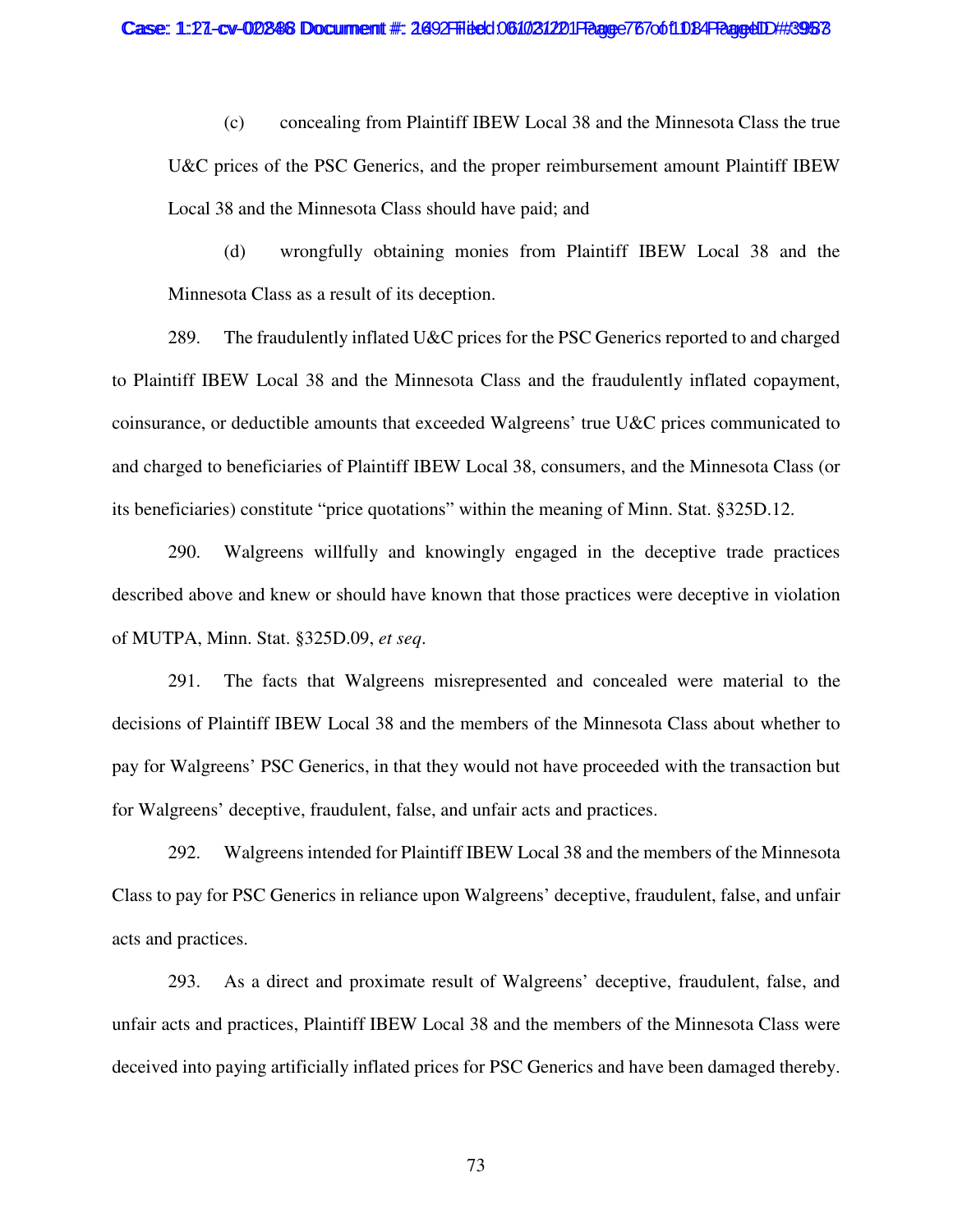294. Where, as here, Plaintiff IBEW Local 38's claims inure to the public benefit as a result of Walgreens' acts described herein to the public at large, Minnesota's private attorney general statute, Minn. Stat. §8.31, subd. 3a, allows parties injured through a violation of the consumer protection statutes to bring a civil action and recover damages, together with costs and disbursements, including reasonable attorneys' fees.

295. Walgreens is therefore liable to Plaintiff IBEW Local 38 and the members of the Minnesota Class for the damages they sustained, plus statutory damages, penalties, injunctive relief, costs, and reasonable attorneys' fees to the extent provided by law, in accordance with Minn. Stat. §325D.15 and as authorized by Minn. Stat. §8.31, subd. 3a.

### **EIGHTEENTH CLAIM FOR RELIEF**

# **Violation of the Minnesota Uniform Deceptive Trade Practices Act Minn. Stat. §325D.43,** *et seq***. Asserted by Plaintiff IBEW Local 38 on Behalf of the Minnesota Class**

296. Plaintiff IBEW Local 38 repeats each and every allegation contained in paragraphs above and incorporates such allegations by reference herein.

297. Plaintiff IBEW Local 38 brings this claim on behalf of itself and the members of the Minnesota Class against Walgreens.

298. Plaintiff IBEW Local 38 paid for PSC Generics, which were purchased by their members for their own personal use.

299. The MUDTPA provides that "[a] person engages in a deceptive trade practice when, in the course of business, vocation, or occupation, the person: [. . .] makes false or misleading statements of fact concerning the reasons for, existence of, or amounts of price reductions." Minn. Stat. §325D.44, subd.1(11).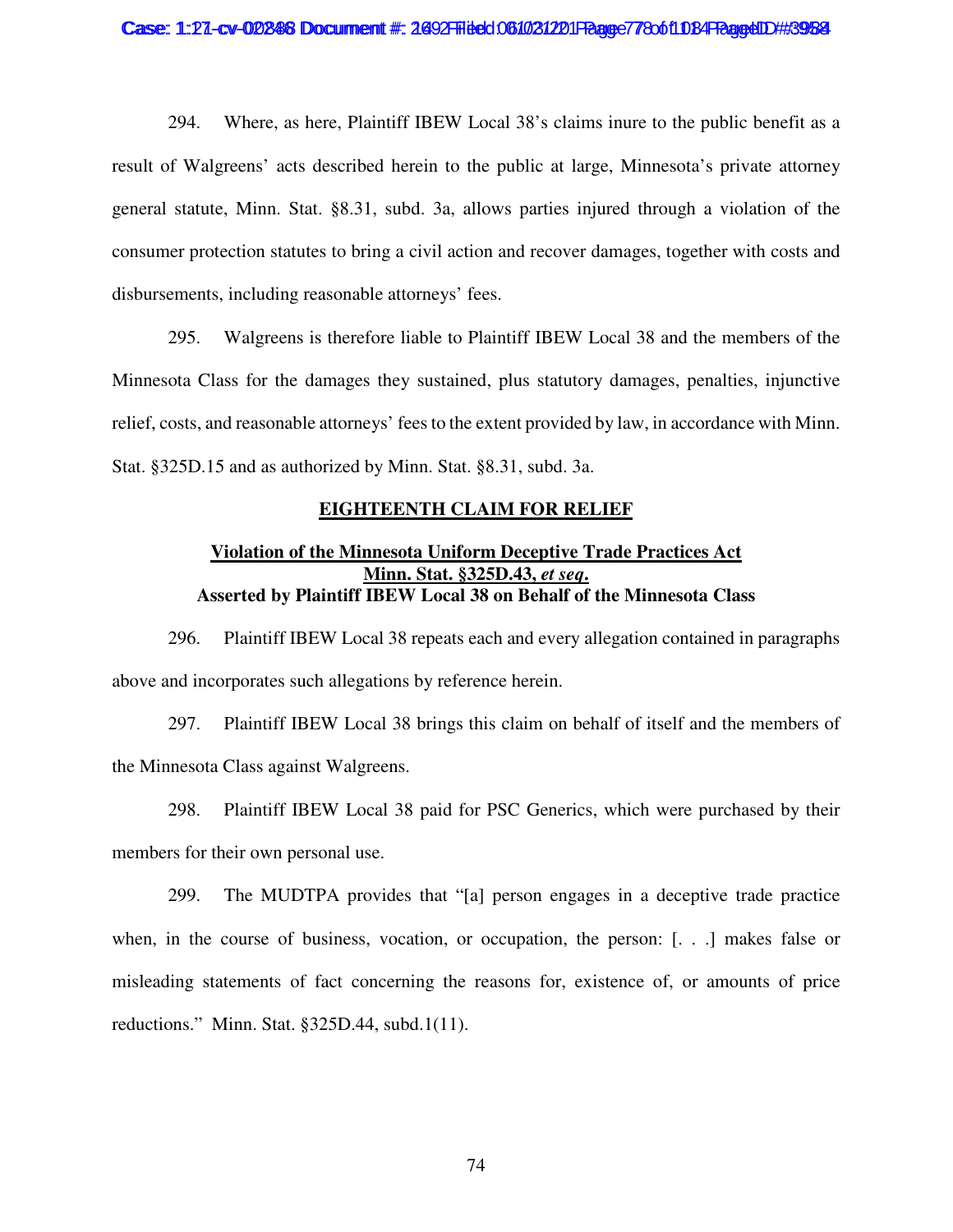300. Plaintiff IBEW Local 38 and the Minnesota Class have suffered losses because of Walgreens' employment of unfair or deceptive acts or practices by, among other things:

(a) reporting to and charging Plaintiff IBEW Local 38 and the Minnesota Class fraudulently inflated U&C prices for the PSC Generics;

(b) communicating to and charging beneficiaries of Plaintiff IBEW Local 38, consumers, and the Minnesota Class (or its beneficiaries) fraudulently inflated copayment, coinsurance, or deductible amounts that exceeded Walgreens' true U&C price;

(c) concealing from Plaintiff IBEW Local 38 and the Minnesota Class the true U&C prices of the PSC Generics, and the proper reimbursement amount Plaintiff IBEW Local 38 and the Minnesota Class should have paid; and

(d) wrongfully obtaining monies from Plaintiff IBEW Local 38 and the Minnesota Class as a result of its deception.

301. Walgreens willfully and knowingly engaged in the deceptive trade practices described above and knew or should have known that those practices were deceptive in violation of the MUDTPA.

302. The facts that Walgreens misrepresented and concealed were material to the decisions of Plaintiff IBEW Local 38 and the members of the Minnesota Class about whether to pay for Walgreens' PSC Generics, in that they would not have proceeded with the transaction but for Walgreens' deceptive, fraudulent, false, and unfair acts and practices.

303. Walgreens intended for Plaintiff IBEW Local 38 and the members of the Minnesota Class to pay for PSC Generics in reliance upon Walgreens' deceptive, fraudulent, false, and unfair acts and practices.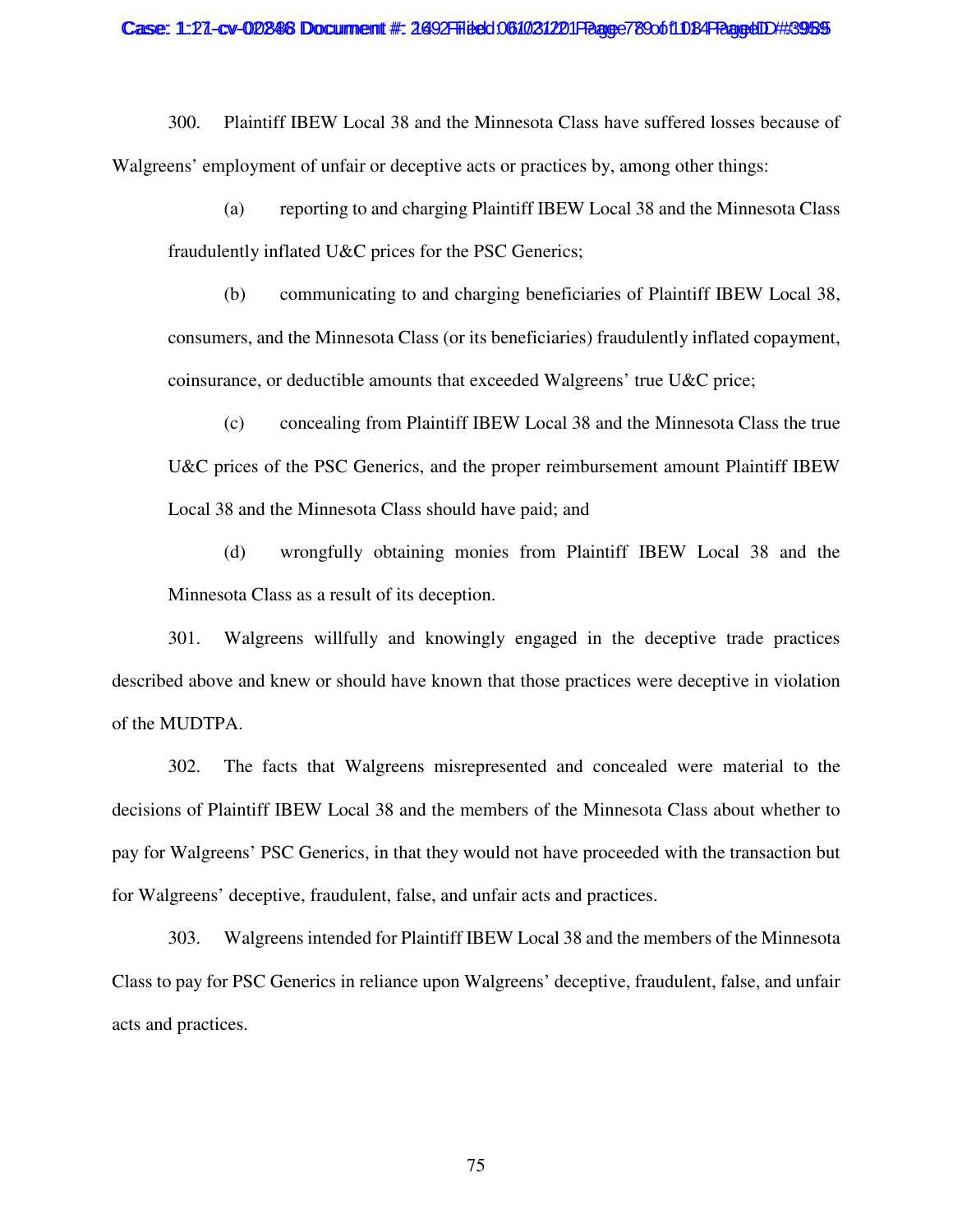#### Case: 1:27-cv-02246 Document #: 2492 Filed: 061031221 Page 78 Oot 1084 Page4ID #:3966

304. As a direct and proximate result of Walgreens' deceptive, fraudulent, false, and unfair acts and practices, Plaintiff IBEW Local 38 and the members of the Minnesota Class were deceived into paying artificially inflated prices for PSC Generics and have been damaged thereby.

305. Where, as here, Plaintiff IBEW Local 38's claims inure to the public benefit as a result of Walgreens' acts described herein to the public at large, Minnesota's private attorney general statute, Minn. Stat. §8.31, subd. 3a, allows parties injured through a violation of the consumer protection statutes to bring a civil action and recover damages, together with costs and disbursements, including reasonable attorneys' fees.

306. Walgreens is therefore liable to Plaintiff IBEW Local 38 and the members of the Minnesota Class for the damages they sustained, plus statutory damages, penalties, injunctive relief, costs, and reasonable attorneys' fees to the extent provided by law, in accordance with Minn. Stat. §325D.45 and as authorized by Minn. Stat. §8.31, subd. 3a.

## **NINETEENTH CLAIM FOR RELIEF**

# **Violation of the Nevada Deceptive Trade Practices Act Asserted by Plaintiff IBEW Local 38 on Behalf of Nevada Members of the Class ("Nevada Class")**

307. Plaintiff IBEW Local 38 repeats each and every allegation contained in paragraphs above and incorporates such allegations by reference herein.

308. Plaintiff IBEW Local 38 brings this claim on behalf of itself and the members of the Nevada Class against Walgreens.

309. At all relevant times, Plaintiff IBEW Local 38 and Walgreens were persons within the meaning of Nev. Rev. Stat. §41.600.

310. At all relevant times, Plaintiff IBEW Local 38 and the Nevada Class were "victim[s] of consumer fraud" within the meaning of Nev. Rev. Stat. §41.600.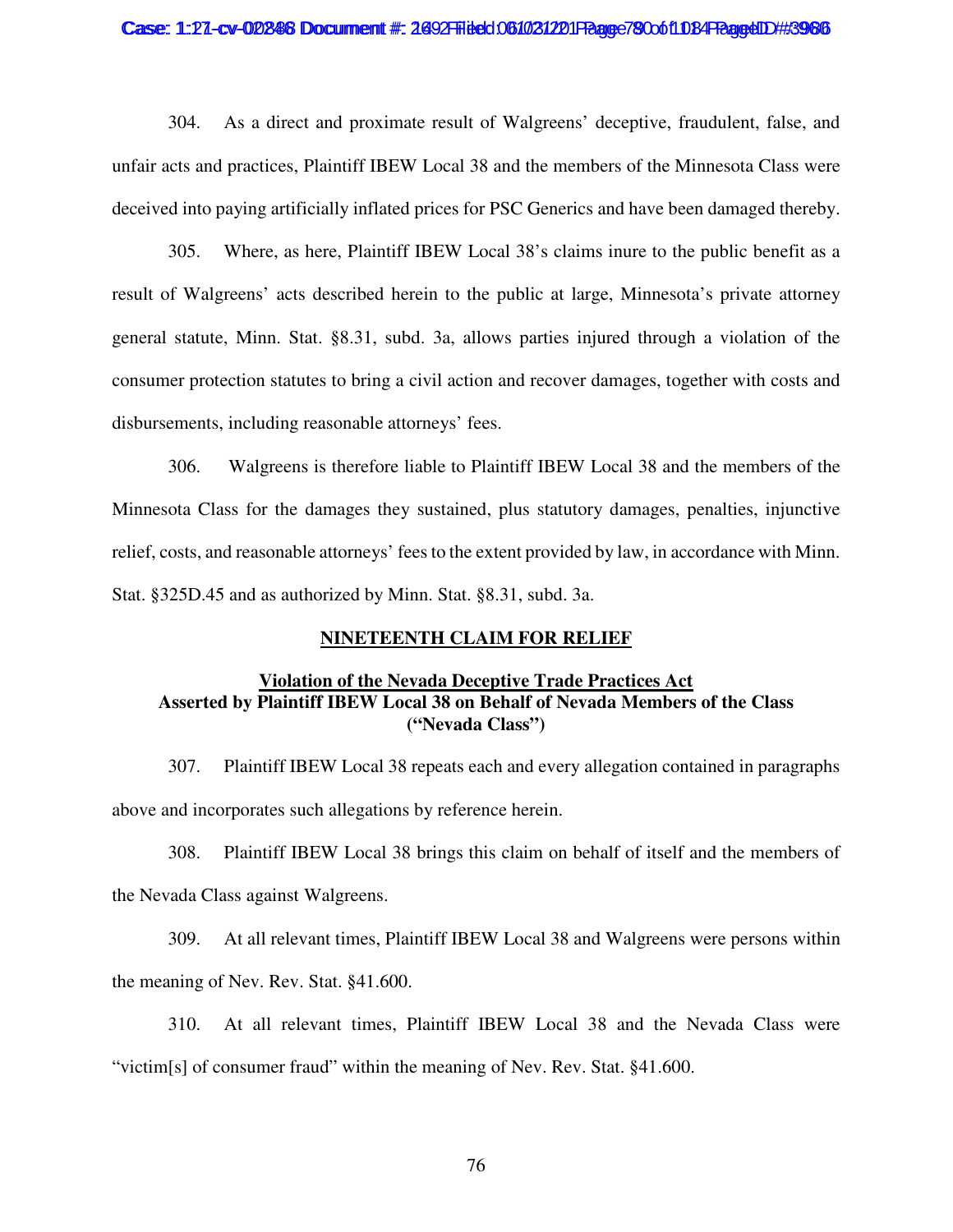#### Case: 1:27-cv-02246 Document #: 2492 Filed: 061031221 Page 801 of 1084 Page4ID #:3967

311. Plaintiff IBEW Local 38 and the Nevada Class have suffered losses because of Walgreens' employment of deceptive trade practices in the course of its business or occupation, as defined in Nev. Rev. Stat. §598.0915(13), in "[m]ak[ing] false or misleading statements of fact concerning the price of goods or services for sale," and in Nev. Rev. Stat. §598.0915(15), in "[k]nowingly mak[ing] any other false representation in a transaction," in connection with the sale of PSC Generics to Plaintiff IBEW Local 38 and the Nevada Class by, among other things:

(a) reporting to and charging Plaintiff IBEW Local 38 and the Nevada Class fraudulently inflated U&C prices for the PSC Generics;

(b) communicating to and charging beneficiaries of Plaintiff IBEW Local 38, consumers, and the Nevada Class (or its beneficiaries) fraudulently inflated copayment, coinsurance, or deductible amounts that exceeded Walgreens' true U&C prices;

(c) concealing from Plaintiff IBEW Local 38 and the Nevada Class the true U&C prices of the PSC Generics, and the proper reimbursement amount Plaintiff IBEW Local 38 and the Nevada Class should have paid; and

(d) wrongfully obtaining monies from Plaintiff IBEW Local 38 and the Nevada Class as a result of its deception.

312. Walgreens willfully and knowingly engaged in the deceptive trade practices described above and knew or should have known that those practices were deceptive in violation of Nevada's Deceptive Trade Practices Act, Nev. Rev. Stat. §§41.600, 598.0915.

313. The facts that Walgreens misrepresented and concealed were material to the decisions of Plaintiff IBEW Local 38 and the members of the Nevada Class about whether to pay for Walgreens' PSC Generics, in that they would not have proceeded with the transactions but for Walgreens' deceptive, fraudulent, false, and unfair acts and practices.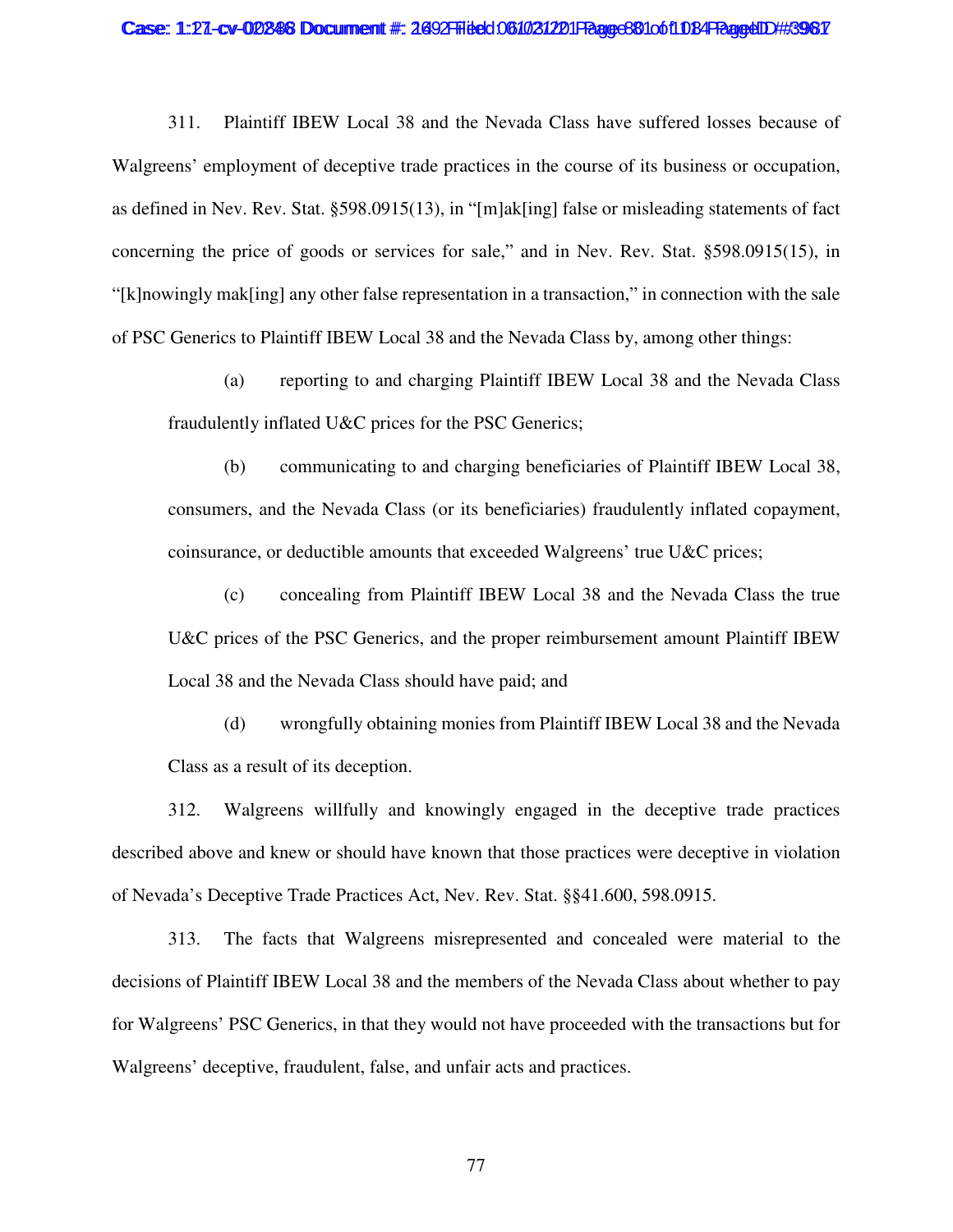#### Case: 1:27-cv-02246 Document #: 2492 Filed: 061031221 Page 832 of 1084 Page4ID #:3962

314. Walgreens intended for Plaintiff IBEW Local 38 and the members of the Nevada Class to pay for PSC Generics in reliance upon Walgreens' deceptive, fraudulent, false, and unfair acts and practices.

315. As a direct and proximate result of Walgreens' deceptive, fraudulent, false, and unfair acts and practices, Plaintiff IBEW Local 38 and the members of the Nevada Class were deceived into paying artificially inflated prices for PSC Generics and have been damaged thereby.

316. Walgreens is therefore liable to Plaintiff IBEW Local 38 and the members of the Nevada Class for the damages they sustained, plus statutory damages, penalties, any additional remedy available for persons over the age of 65, injunctive relief, costs, and reasonable attorneys' fees to the extent provided by law.

### **TWENTIETH CLAIM FOR RELIEF**

# **Violation of the New Mexico Unfair Practices Act Asserted by Plaintiff Gonzales on Behalf of New Mexico Members of the Class ("New Mexico Class")**

317. Plaintiff Gonzales repeats each and every allegation contained in paragraphs above and incorporates such allegations by reference herein.

318. Plaintiff Gonzales brings this claim on behalf of himself and the members of the New Mexico Class against Walgreens.

319. At all relevant times, Plaintiff Gonzales and the New Mexico Class are "persons" within the meaning of N.M. Stat. Ann. §57-12-2.

320. At all relevant and material times as described herein, Walgreens was engaged in "in the conduct of any trade or commerce" involving the sale of goods or services within the meaning of N.M. Stat. Ann. §57-12-2, -3 with respect to the acts alleged herein that directly affects the people of New Mexico.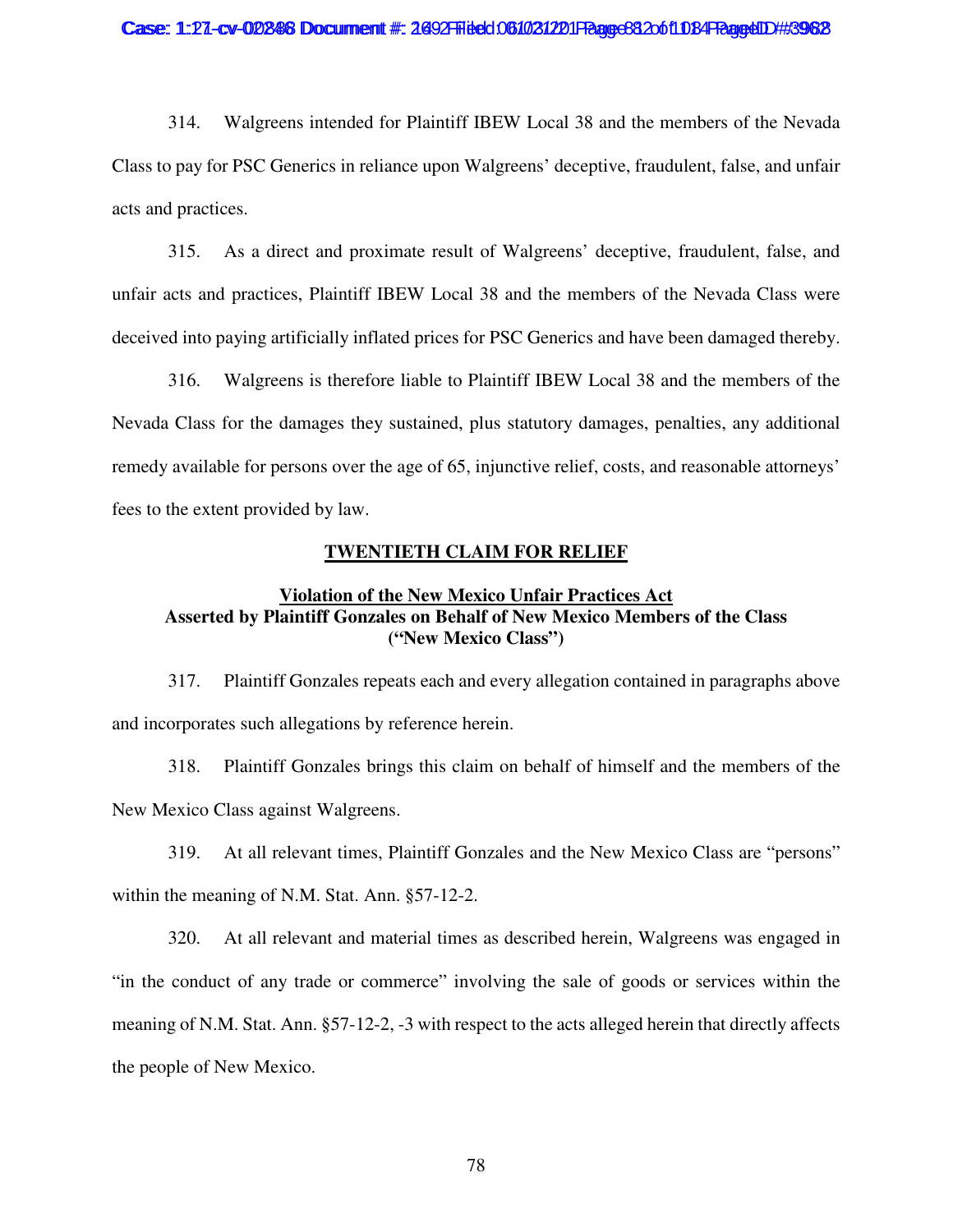#### Case: 1:27-cv-02246 Document #: 2492 Filed: 061031221 Page 823 of 1084 Page4ID #:3963

321. The New Mexico Unfair Practices Act, N.M. Stat. Ann. §57-12-2 defines a false or misleading oral or written statement to include: "(11) making false or misleading statements of fact concerning the price of goods or services . . . ."

322. Plaintiff Gonzales and the New Mexico Class have suffered losses because of Walgreens' employment of unfair or deceptive acts or practices in the course of its business, by, among other things, knowingly:

(a) reporting to and charging third-party payors, Plaintiff Gonzales, and the New Mexico Class fraudulently inflated U&C prices for the PSC Generics;

(b) communicating to and charging third-party payor beneficiaries, Plaintiff Gonzales, and the New Mexico Class fraudulently inflated copayment, coinsurance, or deductible amounts that exceeded Walgreens' true U&C price;

(c) concealing from third-party payors, Plaintiff Gonzales, and the New Mexico Class the true U&C prices of the PSC Generics, and the proper copayment, coinsurance, or deductible amount Walgreens should have charged Plaintiff Gonzales and the New Mexico Class; and

(d) wrongfully obtaining monies from Plaintiff Gonzales and the New Mexico Class as a result of its deception.

323. Walgreens willfully and knowingly engaged in the deceptive trade practices described above and knew or should have known that those practices were deceptive in violation of the N.M. Stat. Ann. §57-12-1, *et seq*.

324. Walgreens takes advantage of the lack of knowledge, ability, experience, and/or capacity of a person to a grossly unfair degree in that a consumer has no way of knowing Walgreens' true U&C prices for the PSC Generics. Walgreens' submission of inflated U&C prices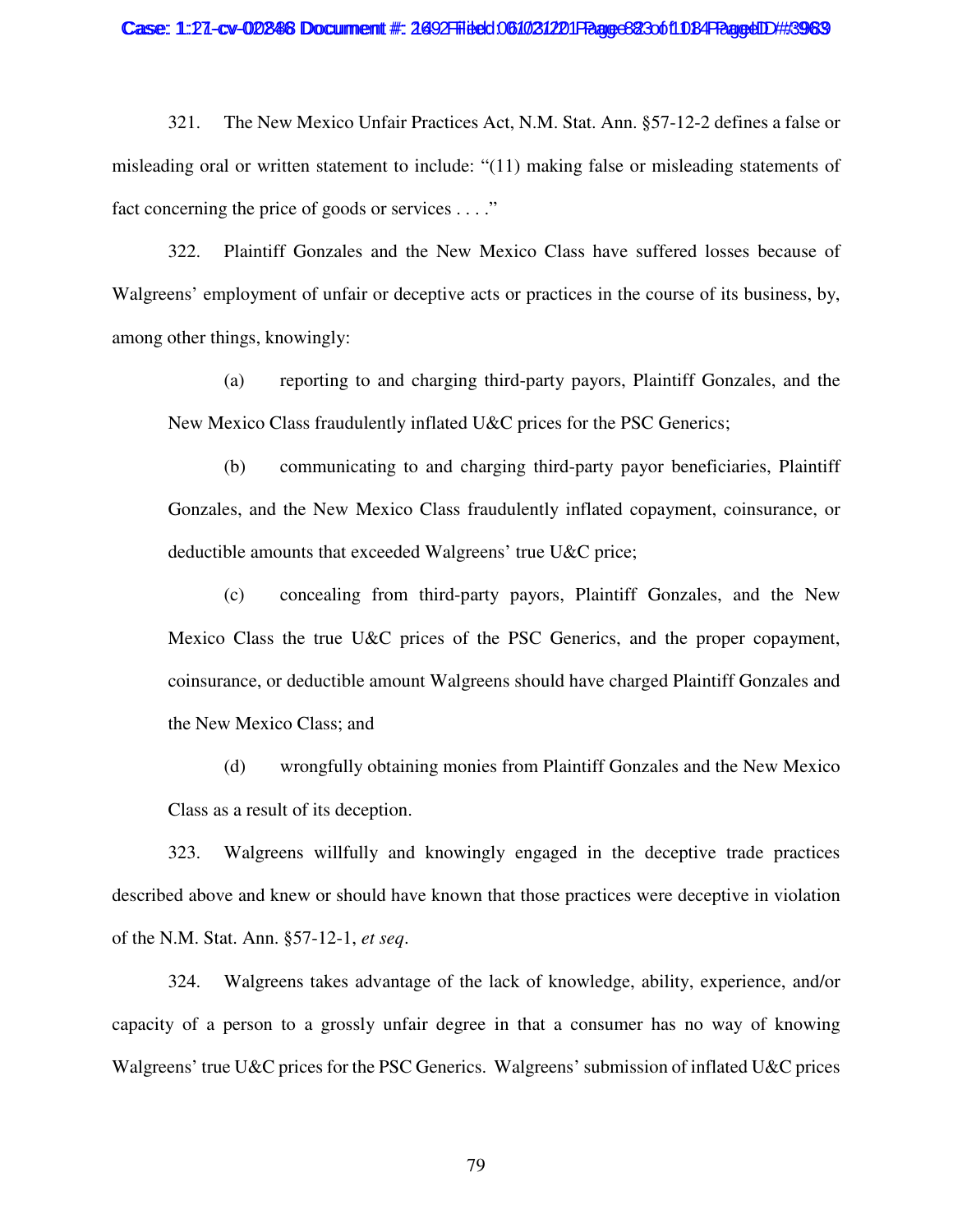#### Case: 1:27-cv-02246 Document #: 2492 Filed: 061031221 Page 834 of 1084 PageID #:3994

also violates public policy, specifically N.M. Admin. Code 8.324.4.16(5), which states that the amount billed to the state's medical assistance program must be the providers' U&C charge. Thus, the acts alleged herein are grossly unreasonable and against public policy under the circumstances.

325. The facts that Walgreens misrepresented and concealed were material to the decisions of Plaintiff Gonzales and the members of the New Mexico Class about whether to pay for Walgreens' PSC Generics, in that they would not have proceeded with the transaction but for Walgreens' deceptive, unconscionable, fraudulent, false, and unfair acts and practices.

326. Walgreens intended for Plaintiff Gonzales and the members of the New Mexico Class to pay for PSC Generics in reliance upon Walgreens' deceptive, unconscionable, fraudulent, false, and unfair acts and practices.

327. As a direct and proximate result of Walgreens' deceptive, fraudulent, false, and unfair acts and practices, Plaintiff Gonzales and the members of the New Mexico Class were deceived into paying artificially inflated prices for PSC Generics and have been damaged thereby.

328. Walgreens is therefore liable to Plaintiff Gonzales and the members of the New Mexico Class for the damages they sustained, plus statutory damages, penalties, injunctive relief, costs, and reasonable attorneys' fees to the extent provided by law.

### **TWENTY-FIRST CLAIM FOR RELIEF**

# **Violation of New York GBL §349 Asserted by Plaintiff Bullard and Plaintiff IUOE Local 295 on Behalf of New York Members of the Class ("New York Class")**

329. Plaintiff Bullard and Plaintiff IUOE Local 295 repeat each and every allegation contained in paragraphs above and incorporates such allegations by reference herein.

330. Plaintiff Bullard and Plaintiff IUOE Local 295 bring this claim on behalf of themselves and the members of the New York Class against Walgreens.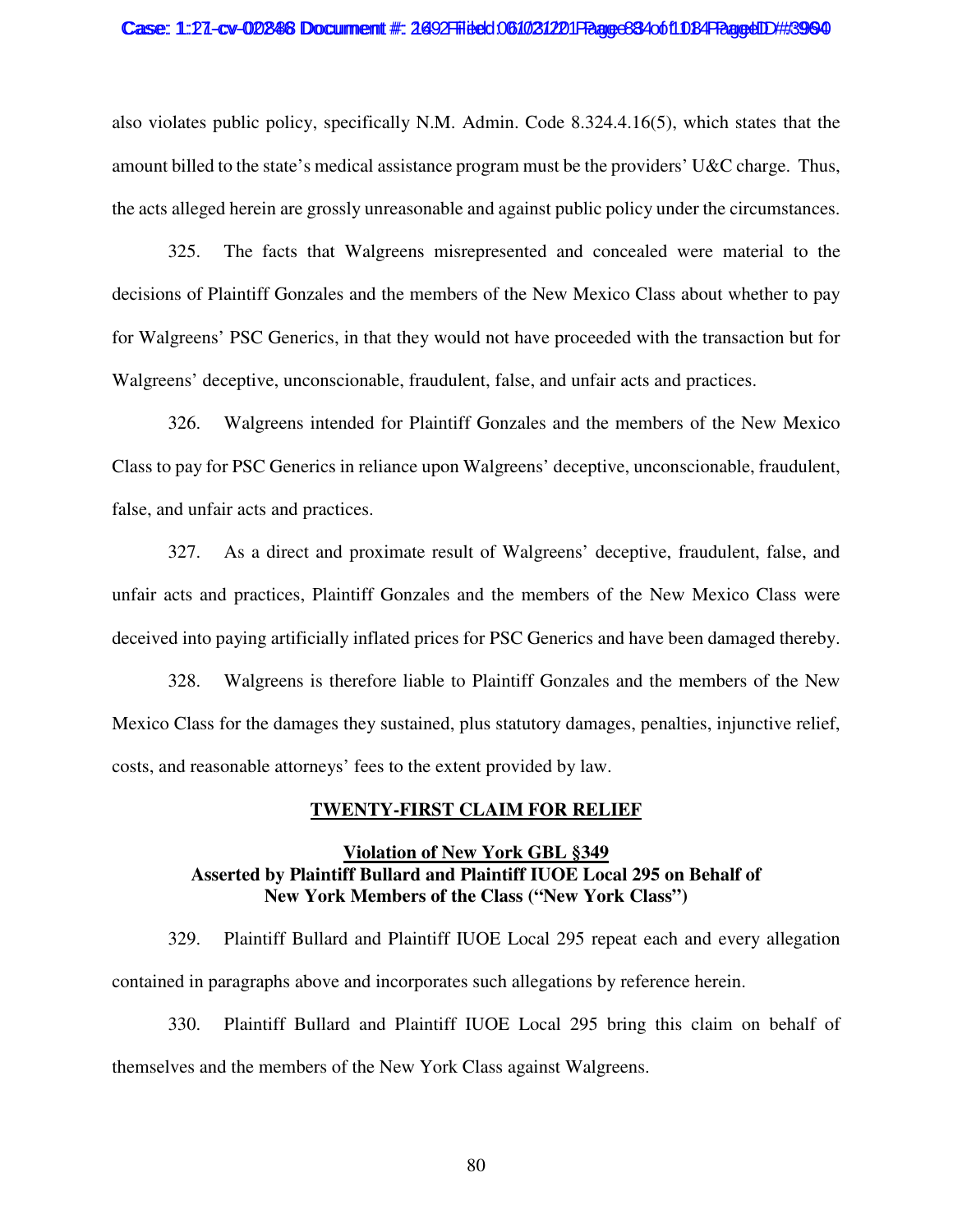#### Case: 1:27-cv-02246 Document #: 2492 Filed: 061031221 Page 845 of 1084 PageUD #:3995

331. At all relevant times, Plaintiff Bullard, Plaintiff IUOE Local 295, and the New York Class are "persons" within the meaning of New York GBL §349(h).

332. At all relevant times, Plaintiff Bullard, Plaintiff IUOE Local 295, and the New York Class are members of the public, with respect to purchases of PSC Generics in New York by members of the New York Class, in that the actions and transactions alleged herein substantially affected the people of New York, with thousands of beneficiaries and consumers in New York paying substantially higher prices for PSC Generics at New York Walgreens pharmacies.

333. Plaintiff Bullard, Plaintiff IUOE Local 295, and the New York Class paid for or purchased PSC Generics in New York and thus the deceptive transactions alleged herein occurred in New York.

334. At all relevant and material times as described herein, Walgreens was engaged in "the conduct of any business, trade or commerce" in New York within the meaning of New York GBL §349 with respect to the acts alleged herein.

335. GBL §349 provides: "Deceptive acts or practices in the conduct of any business, trade or commerce or in the furnishing of any service in this state are hereby declared unlawful."

336. Plaintiff Bullard, Plaintiff IUOE Local 295, and the New York Class have suffered losses as a direct, foreseeable, and proximate result of Walgreens' employment of unfair or deceptive acts or practices in the course of its business, by, among other things:

(a) reporting to and charging Plaintiff IUOE Local 295, Plaintiff Bullard, and the New York Class fraudulently inflated U&C prices for the PSC Generics;

(b) communicating to and charging Plaintiff IUOE Local 295's beneficiaries, Plaintiff Bullard, and the New York Class fraudulently inflated copayment, coinsurance, or deductible amounts that exceeded Walgreens' true U&C price;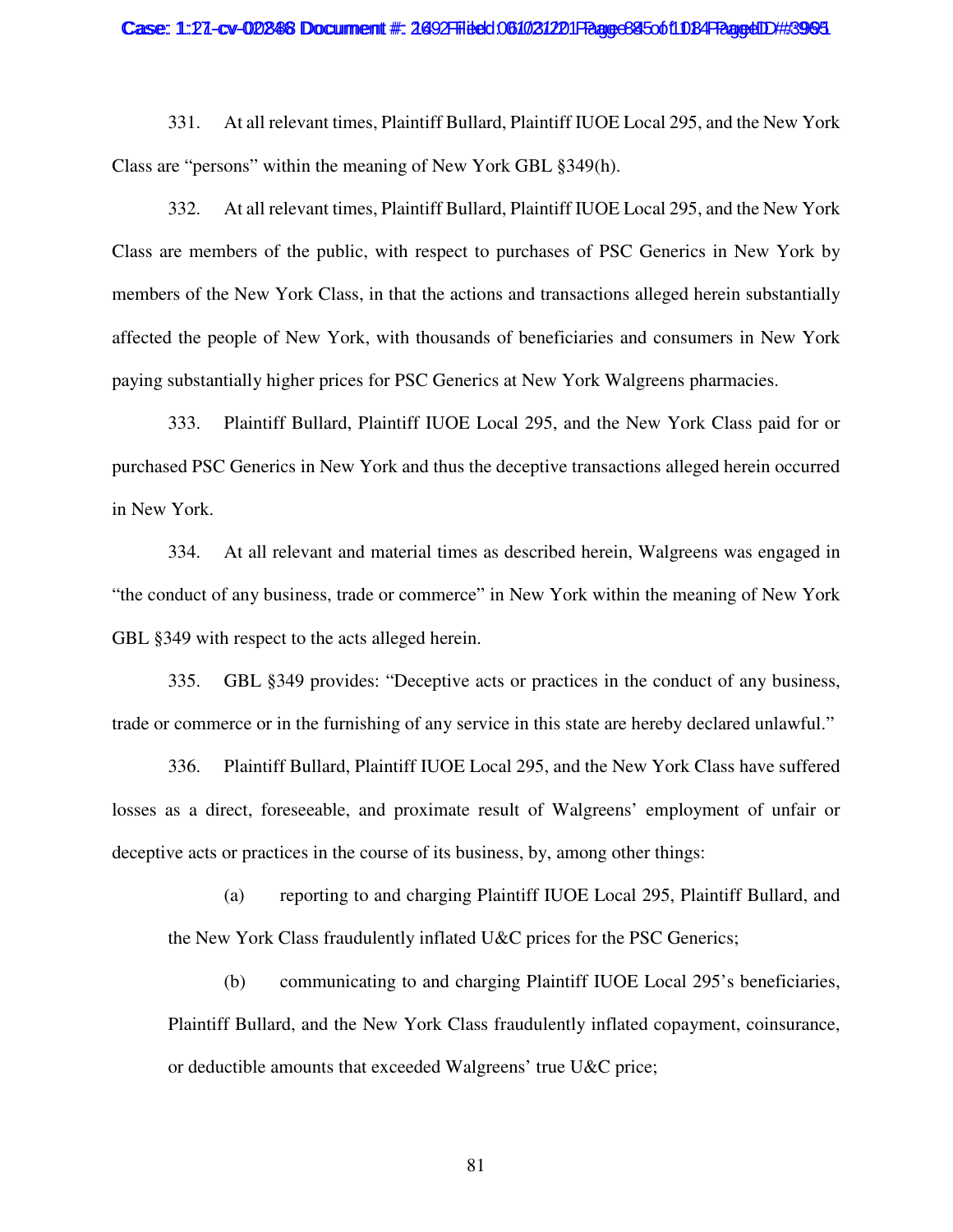(c) concealing from Plaintiff IUOE Local 295, Plaintiff Bullard, and the New York Class the true U&C prices of the PSC Generics, and the proper copayment, coinsurance, or deductible amount Walgreens should have charged Plaintiff IUOE Local 295, Plaintiff Bullard, and the New York Class; and

(d) wrongfully obtaining monies from Plaintiff IUOE Local 295, Plaintiff Bullard, and the New York Class as a result of its deception.

337. Walgreens willfully and knowingly engaged in the deceptive trade practices described above and knew or should have known that those practices were deceptive in violation of New York GBL §349.

338. The facts that Walgreens misrepresented and concealed were material to the decisions of Plaintiff Bullard, Plaintiff IUOE Local 295, and the members of the New York Class about whether to pay for Walgreens' PSC Generics, in that they would not have proceeded with the transaction but for Walgreens' false, deceptive, and fraudulent acts and practices, misrepresentations, and material omissions.

339. Walgreens intended for Plaintiff Bullard, Plaintiff IUOE Local 295, and the members of the New York Class to pay for PSC Generics in reliance upon Walgreens' false, deceptive, and fraudulent acts and practices, misrepresentations, and material omissions.

340. Walgreens' misleading and deceptive acts and practices adversely impacted Plaintiff Bullard, Plaintiff IUOE Local 295, and the New York Class, who are consumers of prescription drugs purchased at Walgreens, and therefore constitute consumer-oriented conduct under GBL §349 that resulted in actual and direct harm to Plaintiff Bullard, Plaintiff IUOE Local 295, and the New York Class.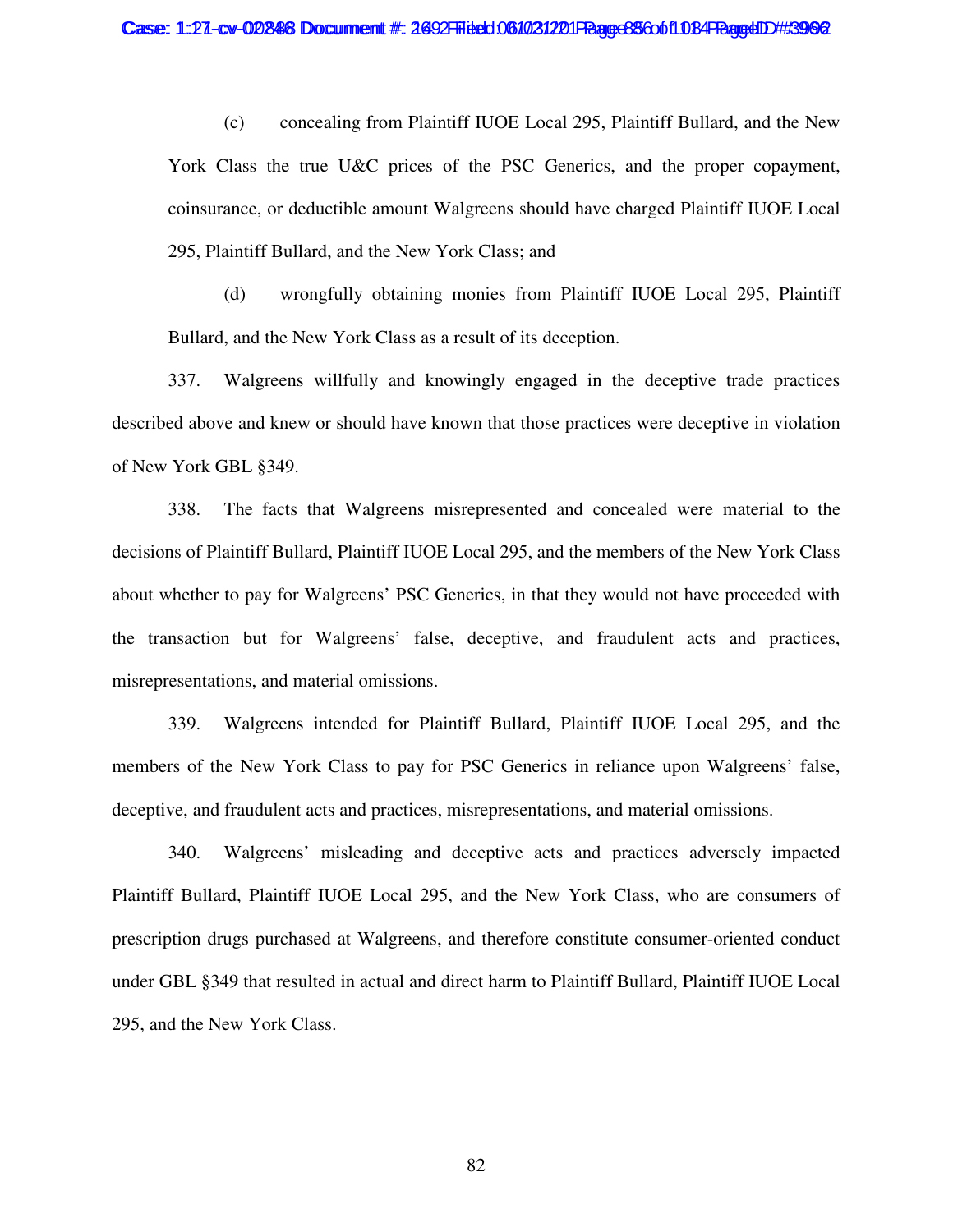#### Case: 1:27-cv-02246 Documment #: 2492 Filed: 061021221 Page 867 of 1084 Page 41D #:399 8

341. As a direct and proximate result of Walgreens' false, deceptive, and fraudulent acts and practices, misrepresentations, and material omissions, Plaintiff Bullard, Plaintiff IUOE Local 295, and the members of the New York Class were deceived into paying artificially inflated prices for PSC Generics and have been damaged thereby.

342. Walgreens is additionally liable under New York GBL §349 for supplemental civil penalties as it has engaged in deceptive conduct against Plaintiff Bullard, Plaintiff IUOE Local 295, and other persons who are over 65 years of age. New York GBL §349-c provides that a person or entity who engages in any conduct prohibited by New York GBL §349, and whose conduct is perpetrated against one or more elderly persons, may be liable for an additional civil penalty not to exceed ten thousand dollars.

343. Walgreens is therefore liable to Plaintiff Bullard, Plaintiff IUOE Local 295, and the members of the New York Class for the damages they sustained, plus statutory damages, penalties, injunctive relief, costs, and reasonable attorneys' fees to the extent provided by law.

### **TWENTY-SECOND CLAIM FOR RELIEF**

# **Violation of the North Carolina Unfair and Deceptive Trade Practices Act Asserted by Plaintiff IBEW Local 38 on Behalf of North Carolina Members of the Class ("North Carolina Class")**

344. Plaintiff IBEW Local 38 repeats each and every allegation contained in paragraphs above and incorporates such allegations by reference herein.

345. Plaintiff IBEW Local 38 brings this claim on behalf of itself and the members of the North Carolina Class against Walgreens.

346. At all relevant times, Plaintiff IBEW Local 38 and the North Carolina Class are businesses injured by reason of Walgreens' unfair and deceptive acts and practices within the meaning of N.C. Gen. Stat. §75-16.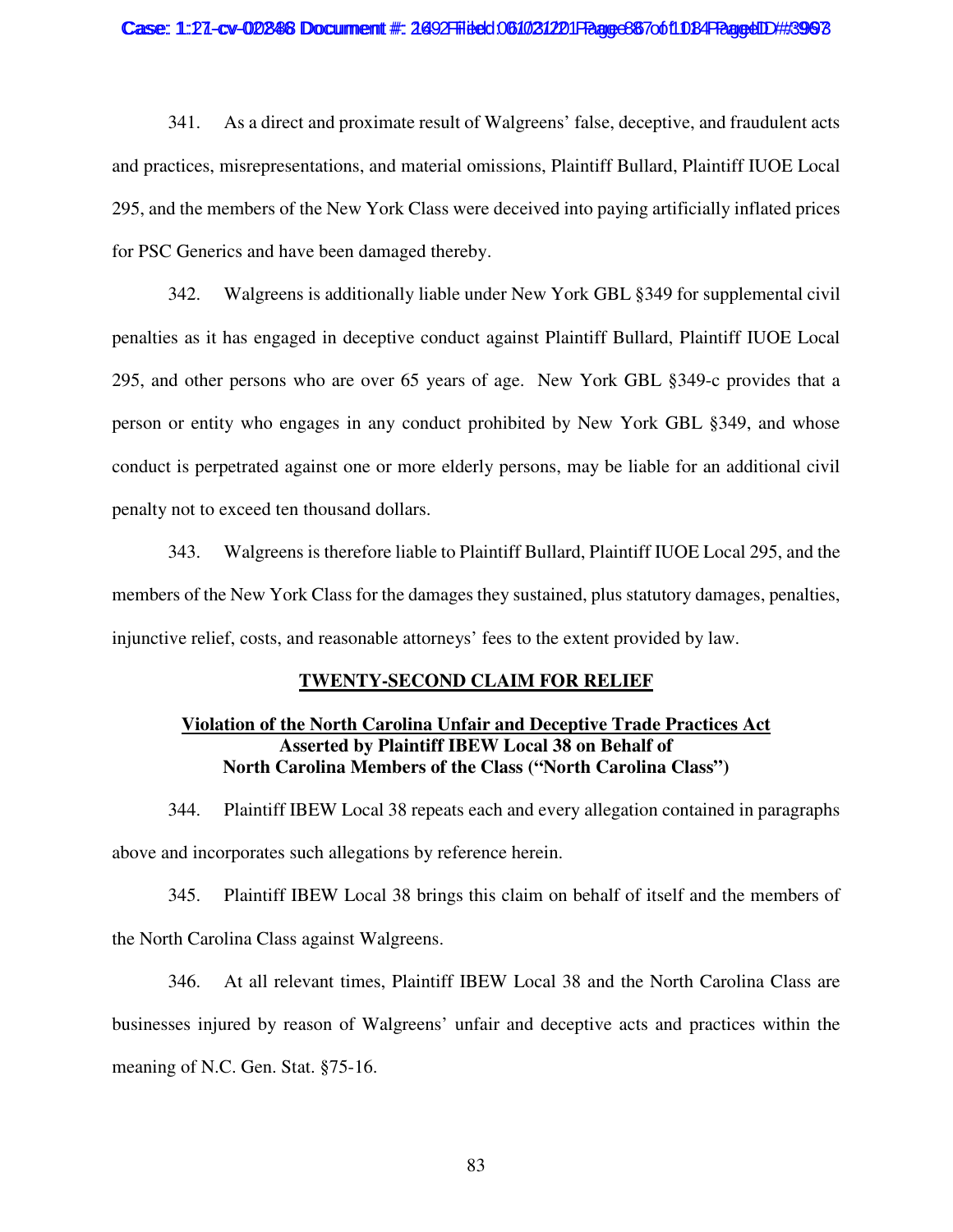#### Case: 1:27-cv-02246 Document #: 2492 Filed: 061031221 Page 88 806 108 PageUD #:3964

347. At all relevant and material times as described herein, Walgreens conducted commerce within the meaning of N.C. Gen. Stat. §75-1.1, and Walgreens' unfair or deceptive acts or practices occur in and affect commerce.

348. Plaintiff IBEW Local 38 and the North Carolina Class have suffered losses because of Walgreens' employment of unfair or deceptive acts or practices in or affecting commerce, by, among other things:

(a) reporting to and charging Plaintiff IBEW Local 38 and the North Carolina Class fraudulently inflated U&C prices for the PSC Generics;

(b) communicating to and charging beneficiaries of Plaintiff IBEW Local 38, consumers, and the North Carolina Class (or its beneficiaries) fraudulently inflated copayment, coinsurance, or deductible amounts that exceeded Walgreens' true U&C price;

(c) concealing from Plaintiff IBEW Local 38 and the North Carolina Class the true U&C prices of the PSC Generics, and the proper reimbursement amount Plaintiff IBEW Local 38 and the North Carolina Class should have paid; and

(d) wrongfully obtaining monies from Plaintiff IBEW Local 38 and the North Carolina Class as a result of its deception.

349. Walgreens willfully and knowingly engaged in the deceptive trade practices described above and knew or should have known that those practices were deceptive in violation of North Carolina's Unfair and Deceptive Trade Practices Act, N.C. Gen. Stat. §75-1.1, *et seq*.

350. The facts that Walgreens misrepresented and concealed were material to the decisions of Plaintiff IBEW Local 38 and the members of the North Carolina Class about whether to pay for Walgreens' PSC Generics, in that they would not have proceeded with the transaction but for Walgreens' deceptive, fraudulent, false, and unfair acts and practices.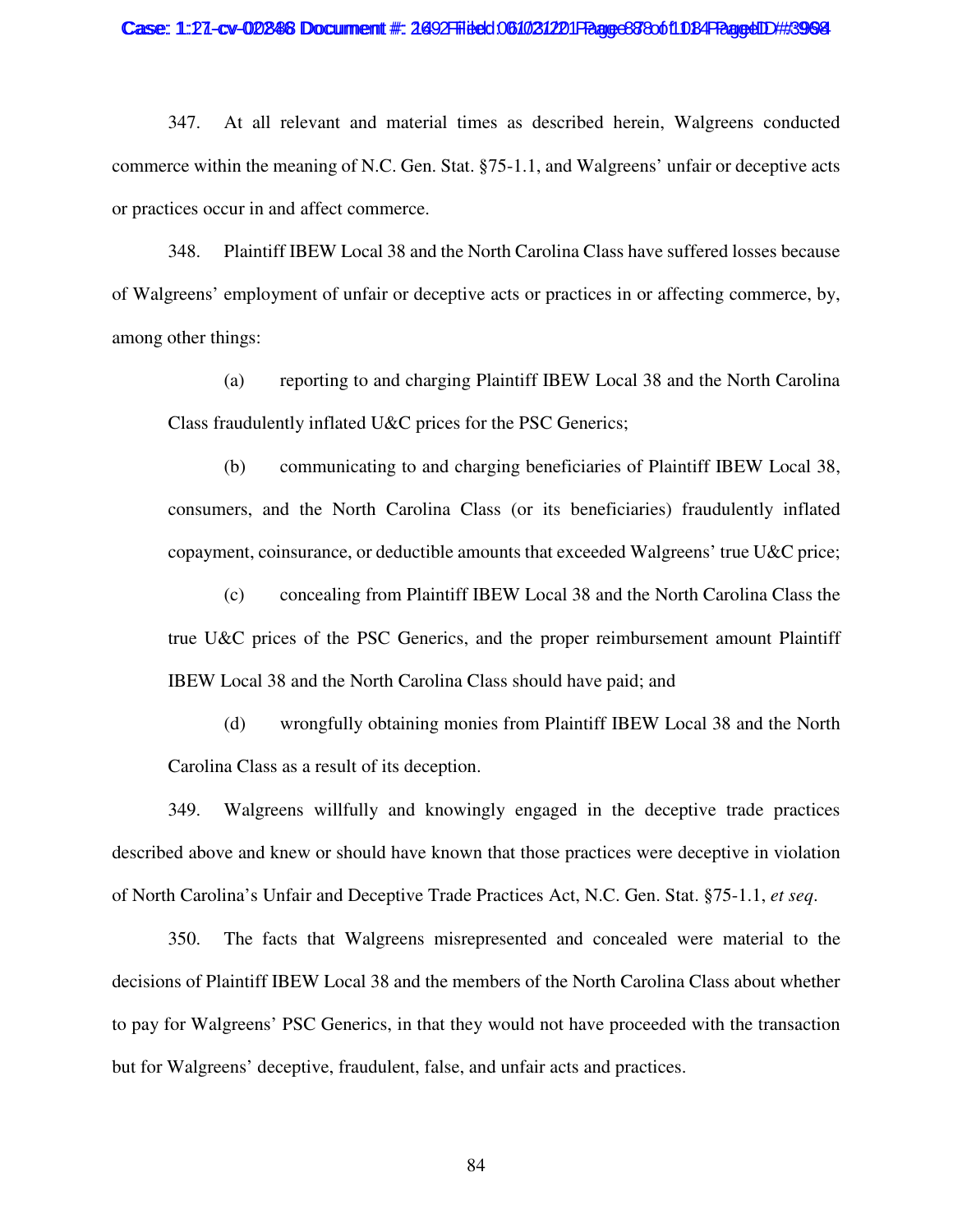#### Case: 1:27-cv-02246 Document #: 2492 Filed: 061031221 Page 88 90 ft 034 PageUD #:3995

351. Walgreens intended for Plaintiff IBEW Local 38 and the members of the North Carolina Class to pay for PSC Generics in reliance upon Walgreens' deceptive, fraudulent, false, and unfair acts and practices.

352. As a direct and proximate result of Walgreens' deceptive, fraudulent, false, and unfair acts and practices, Plaintiff IBEW Local 38 and the members of the North Carolina Class were deceived into paying artificially inflated prices for PSC Generics and have been damaged thereby.

353. Walgreens is therefore liable to Plaintiff IBEW Local 38 and the members of the North Carolina Class for the damages they sustained, plus statutory damages, penalties, injunctive relief, costs, and reasonable attorneys' fees to the extent provided by law.

### **TWENTY-THIRD CLAIM FOR RELIEF**

# **Violation of the Ohio Deceptive Trade Practices Act Asserted by Plaintiff IBEW Local 38 on Behalf of the Ohio Members of the Class ("Ohio Class")**

354. Plaintiff IBEW Local 38 repeats each and every allegation contained in paragraphs above and incorporates such allegations by reference herein.

355. Plaintiff IBEW Local 38 brings this claim on behalf of itself and the members of the Ohio Class against Walgreens.

356. At all relevant times, Plaintiff IBEW Local 38 and the Ohio Class are "persons" within the meaning of Ohio Rev. Code Ann. §4165.01(D).

357. At all relevant and material times as described herein, Walgreens was engaged in "the course of [its] business" within the meaning of Ohio Rev. Code Ann. §4165.02(A) with respect to the acts alleged herein.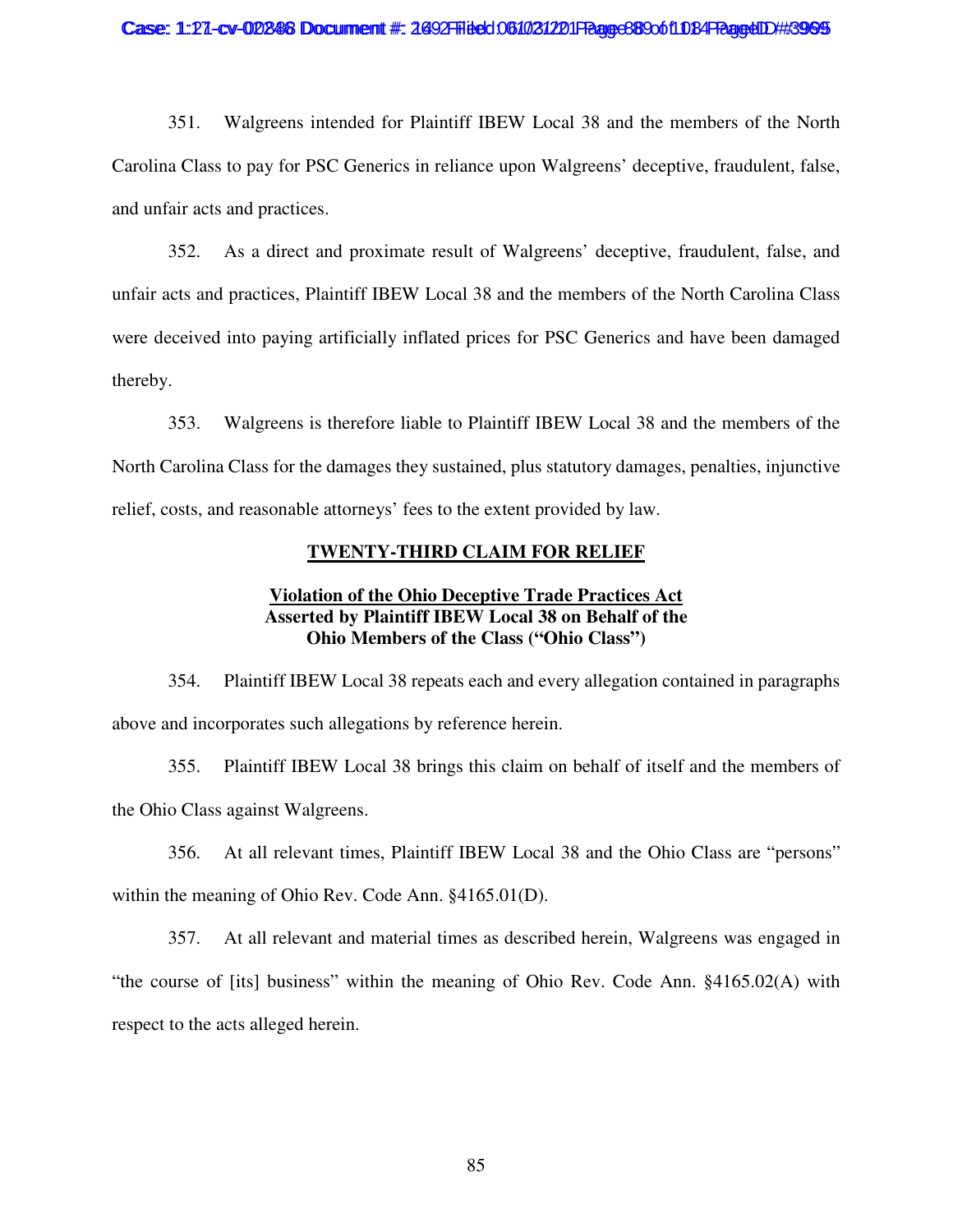#### Case: 1:27-cv-02246 Document #: 2492 Filed: 061031221 Page 89 Oot 1084 PageID #:3996

358. Ohio Rev. Code Ann. §4165.02(A) provides that a "person engages in a deceptive trade practice when, in the course of the person's business, vocation, or occupation, the person does any of the following: . . . (12) Makes false statements of fact concerning the reasons for, existence of, or amounts of price reductions[.]"

359. Plaintiff IBEW Local 38 and the Ohio Class have suffered losses because of Walgreens' employment of unfair or deceptive acts or practices in the course of its business in omitting the existence of a price reduction in the sale of PSC Generics, by, among other things:

(a) reporting to and charging Plaintiff IBEW Local 38 and the Ohio Class fraudulently inflated U&C prices for the PSC Generics;

(b) communicating to and charging beneficiaries of Plaintiff IBEW Local 38, consumers, and the Ohio Class (or its beneficiaries) fraudulently inflated copayment, coinsurance, or deductible amounts that exceeded Walgreens' true U&C price;

(c) concealing from Plaintiff IBEW Local 38 and the Ohio Class the true U&C prices of the PSC Generics, and the proper reimbursement amount Plaintiff IBEW Local 38 and the Ohio Class should have paid; and

(d) wrongfully obtaining monies from Plaintiff IBEW Local 38 and the Ohio Class as a result of its deception.

360. Walgreens willfully and knowingly engaged in the deceptive trade practices described above and knew or should have known that those practices were deceptive in violation of Ohio Deceptive Trade Practices Act, Ohio Rev. Code Ann. §4165.02(A).

361. The facts that Walgreens misrepresented and concealed were material to the decisions of Plaintiff IBEW Local 38 and the members of the Ohio Class about whether to pay for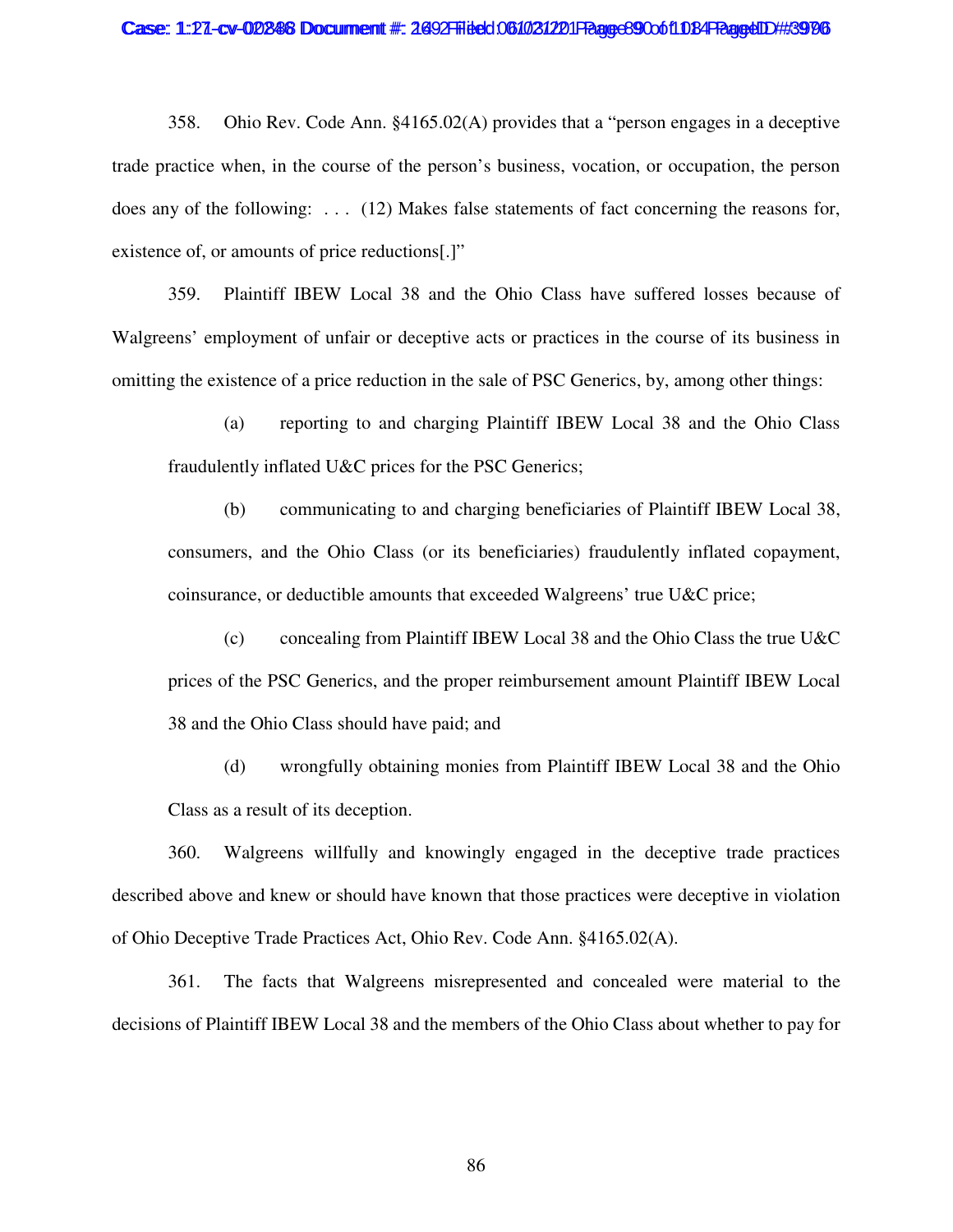#### Case: 1:27-cv-02246 Document #: 2492 Filed: 061031221 Page 901 of 1084 Page4ID #:3997

Walgreens' PSC Generics, in that they would not have proceeded with the transaction but for Walgreens' deceptive, fraudulent, false, and unfair acts and practices.

362. Walgreens intended for Plaintiff IBEW Local 38 and the members of the Ohio Class to pay for PSC Generics in reliance upon Walgreens' deceptive, fraudulent, false, and unfair acts and practices.

363. As a direct and proximate result of Walgreens' deceptive, fraudulent, false, and unfair acts and practices, Plaintiff IBEW Local 38 and the members of the Ohio Class were deceived into paying artificially inflated prices for PSC Generics and have been damaged thereby.

364. Walgreens is therefore liable to Plaintiff IBEW Local 38 and the members of the Ohio Class for the damages they sustained, plus statutory damages, penalties, injunctive relief, costs, and reasonable attorneys' fees to the extent provided by law.

### **TWENTY-FOURTH CLAIM FOR RELIEF**

# **Violation of the Pennsylvania Unfair Trade Practices and Consumer Protection Law Asserted by Plaintiff IUOE Local 295 on Behalf of the Pennsylvania Members of the Class ("Pennsylvania Class")**

365. Plaintiff IUOE Local 295 repeats each and every allegation contained in paragraphs above and incorporates such allegations by reference herein.

366. Plaintiff IUOE Local 295 brings this claim on behalf of itself and the members of the Pennsylvania Class against Walgreens.

367. Walgreens, Plaintiff IUOE Local 295, and the Pennsylvania Class are "persons" within the meaning of 73 Pa. Stat. §201-2(2).

368. Walgreens' transactions with Plaintiff IUOE Local 295 and other members of the Pennsylvania Class were "trade" or "commerce" within the meaning of 73 Pa. Stat. §201-2(2).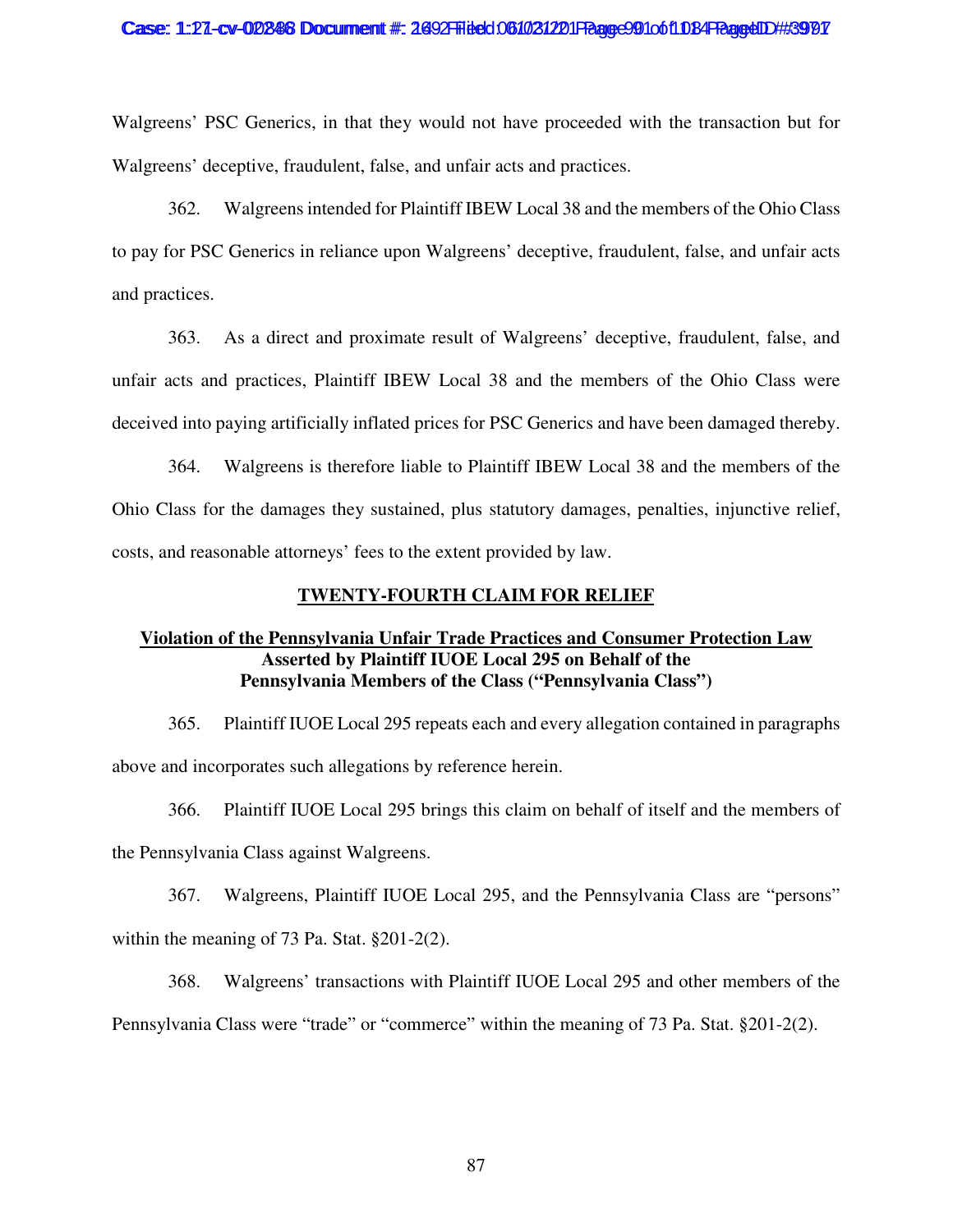369. Plaintiff IUOE Local 295 and the other members of the Pennsylvania Class have been damaged by Walgreens' "unfair or deceptive acts or practices" in violation of 73 Pa. Stat. §201-2, *et seq*. in connection with the sale of PSC Generics to Plaintiff IUOE Local 295 and the Pennsylvania Class. These "unfair or deceptive acts or practices" included, among other things:

(a) reporting to and charging Plaintiff IUOE Local 295 and the Pennsylvania Class fraudulently inflated U&C prices for PSC Generics;

(b) communicating to and charging the beneficiaries of Plaintiff IUOE Local 295 and the Pennsylvania Class fraudulently inflated copayments that exceeded Walgreens' true U&C price;

(c) concealing from Plaintiff IUOE Local 295 and the Pennsylvania Class the true U&C prices of PSC Generics, and the proper reimbursement amount Plaintiff IUOE Local 295 and the Pennsylvania Class should have paid; and

(d) wrongfully obtaining monies from Plaintiff IUOE Local 295 and the Pennsylvania Class as a result of Walgreens' deception.

370. Walgreens willfully engaged in the unfair and/or deceptive acts and/or practices described above and knew or should have known that those acts and/or practices were unfair and/or deceptive.

371. The facts which Walgreens misrepresented and/or concealed, as alleged in the preceding paragraphs, were material to Plaintiff IUOE Local 295 and the Pennsylvania Class' decisions about whether to purchase or pay for PSC Generics, in that Plaintiff IUOE Local 295 and the Pennsylvania Class would not have purchased or paid for PSC Generics from Walgreens for more than the PSC Prices but for Walgreens' unfair and/or deceptive acts and/or practices.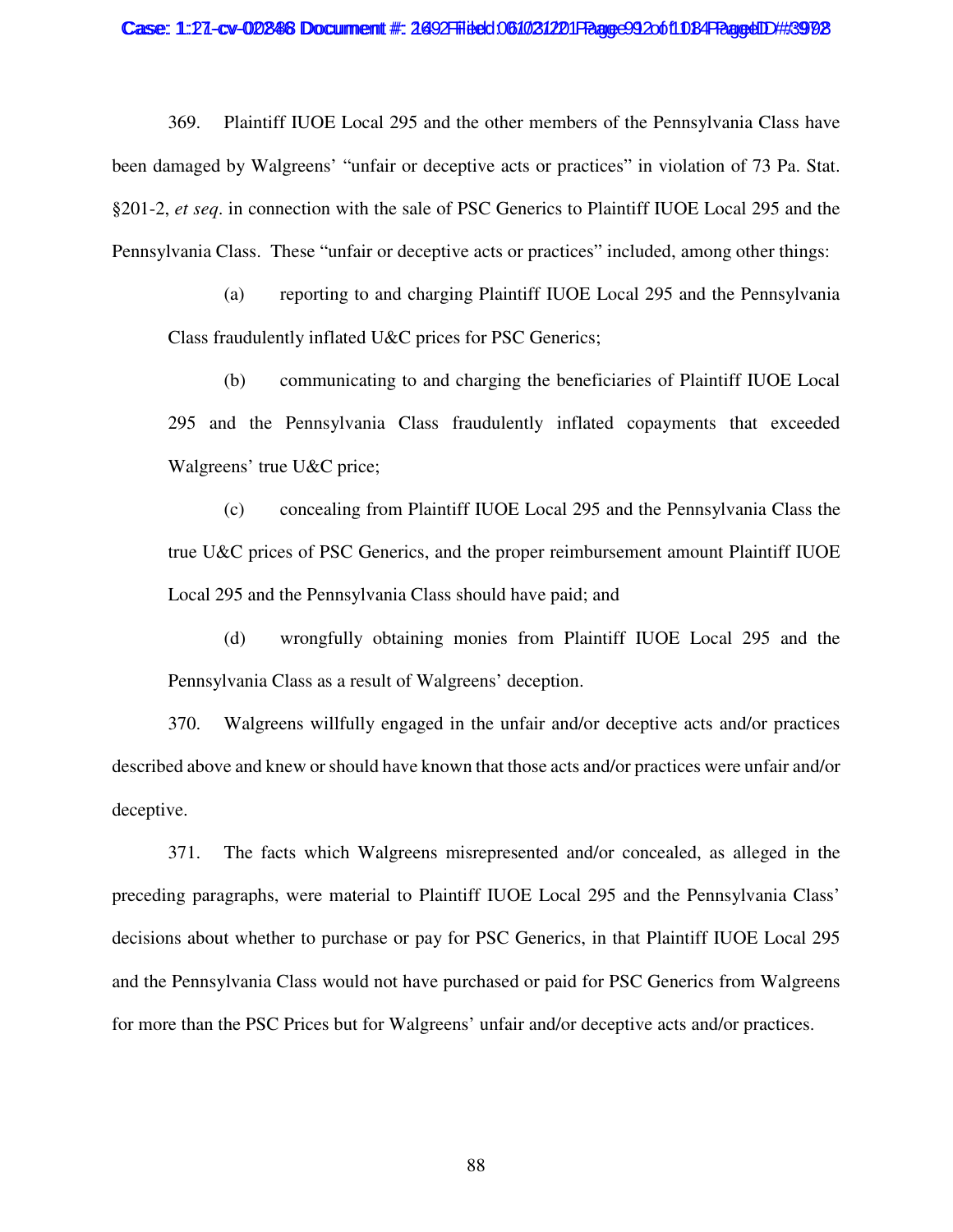#### Case: 1:27-cv-02246 Document #: 2492 Filed: 061021221 Page 923 of 1084 Page 1D #:3993

372. As a direct and proximate result of Walgreens' unfair and deceptive acts and/or practices, Plaintiff IUOE Local 295 and the Pennsylvania Class were deceived into paying falsely inflated prices for PSC Generics and have been damaged thereby.

373. As described above, Walgreens engaged in fraudulent and/or deceptive conduct that created a likelihood of confusion or of misunderstanding by consumers, such as Plaintiff IUOE Local 295 and the Pennsylvania Class, and it therefore engaged in unfair or deceptive acts or practices within the meaning of 73 Pa. Stat. §201-2(4)(xxi).

374. Walgreens is therefore liable to Plaintiff IUOE Local 295 and the Pennsylvania Class for the damages they sustained, plus statutory damages, penalties, costs, and reasonable attorneys' fees to the extent provided by law.

### **TWENTY-FIFTH CLAIM FOR RELIEF**

# **Violation of the South Carolina Unfair Trade Practices Act ("SCUTPA") Asserted by Plaintiff Gonzales and Plaintiff IBEW Local 38 on Behalf of South Carolina Members of the Class ("South Carolina Class")**

375. Plaintiff Gonzales and Plaintiff IBEW Local 38 repeat each and every allegation contained in paragraphs above and incorporate such allegations by reference herein.

376. Plaintiff Gonzales and Plaintiff IBEW Local 38 bring this claim on behalf of themselves and the members of the South Carolina Class against Walgreens.

377. Plaintiff Gonzales, Plaintiff IBEW Local 38, and the South Carolina Class are "persons" under the SCUTPA entitled to bring the action, which includes "natural persons, corporations, trusts, partnerships, incorporated or unincorporated associations and any other legal entity." S.C. Code Ann. §39-5-10(a).

378. At all relevant times, Plaintiff Gonzales, Plaintiff IBEW Local 38, and the South Carolina Class are members of the public, with respect to purchases of PSC Generics in South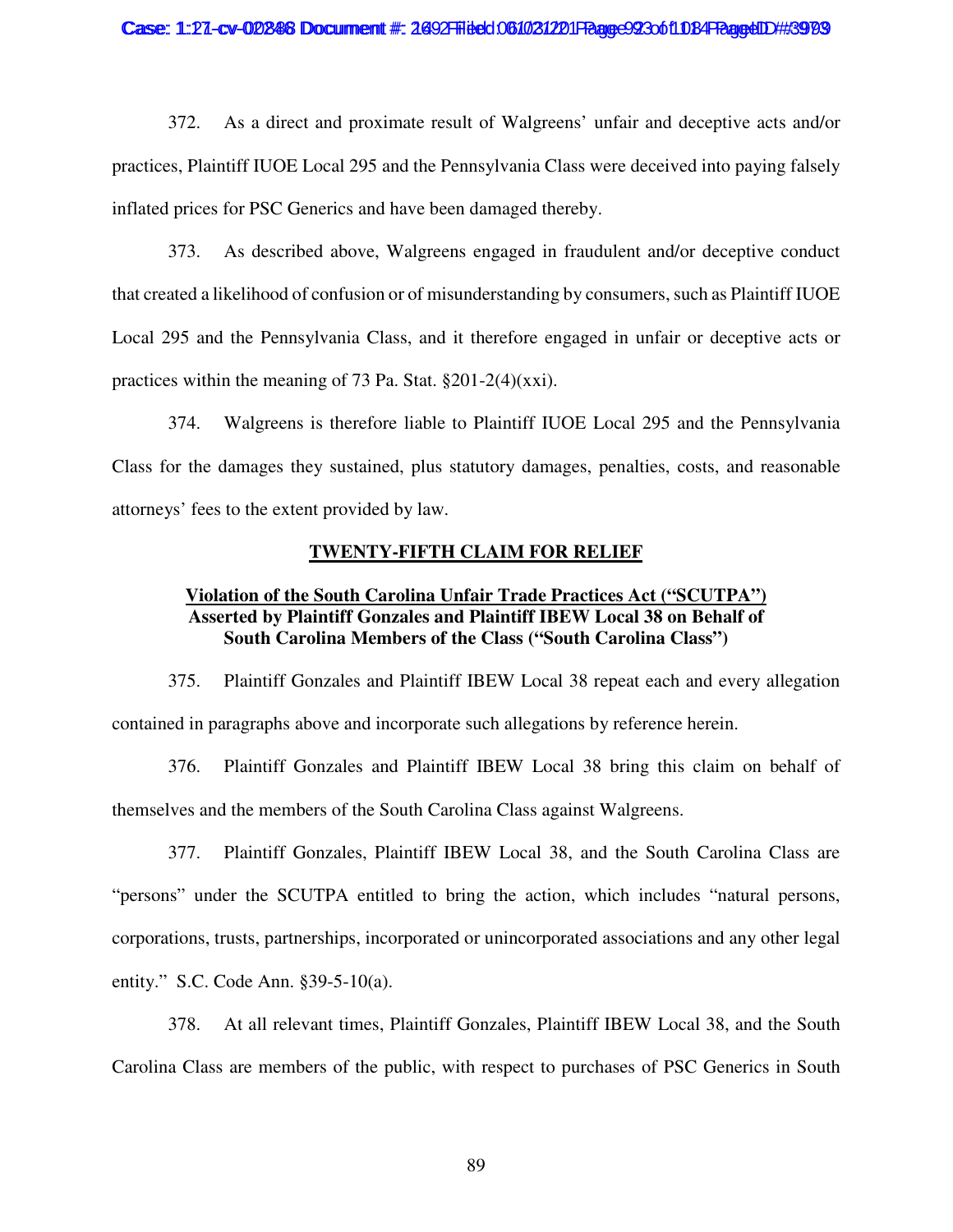#### Case: 1:27-cv-02246 Document #: 2492 Filed: 061031221 Page 934 of 1084 Page 1D #:49 04

Carolina by members of the South Carolina Class, in that the actions and transactions alleged herein substantially affected the people of South Carolina, with thousands of beneficiaries and consumers in South Carolina paying substantially higher prices for PSC Generics at South Carolina Walgreens pharmacies.

379. Walgreens' transactions with Plaintiff Gonzales, Plaintiff IBEW Local 38, and the South Carolina Class as described were done "in the conduct of any trade or commerce" within the meaning of S.C. Code Ann. §39-5-20(a).

380. S.C. Code Ann. §39-5-140(a) states: "Any person who suffers any ascertainable loss of money or property, real or personal, as a result of the use or employment by another person of an unfair or deceptive method, act or practice declared unlawful by Section 39-5-20 may bring an action . . . ."

381. S.C. Code Ann. §39-5-20 defines unfair or deceptive conduct to include:

(a) Unfair methods of competition and unfair or deceptive acts or practices in the conduct of any trade or commerce are hereby declared unlawful.

382. Plaintiff IBEW Local 38 and South Carolina consumers paid for PSC Generics and suffered injury and ascertainable losses of money and property because of Walgreens' employment of unfair or deceptive acts or practices by, among other things:

(a) reporting to and charging Plaintiff IBEW Local 38 and the South Carolina

Class fraudulently inflated U&C prices for the PSC Generics;

(b) communicating to and charging beneficiaries of Plaintiff IBEW Local 38, Plaintiff Gonzales, and the South Carolina Class (or its beneficiaries) fraudulently inflated copayment, coinsurance, or deductible amounts that exceeded Walgreens' true U&C price;

(c) concealing from Plaintiff IBEW Local 38, Plaintiff Gonzales, and the South Carolina Class the true U&C prices of the PSC Generics, and the proper amounts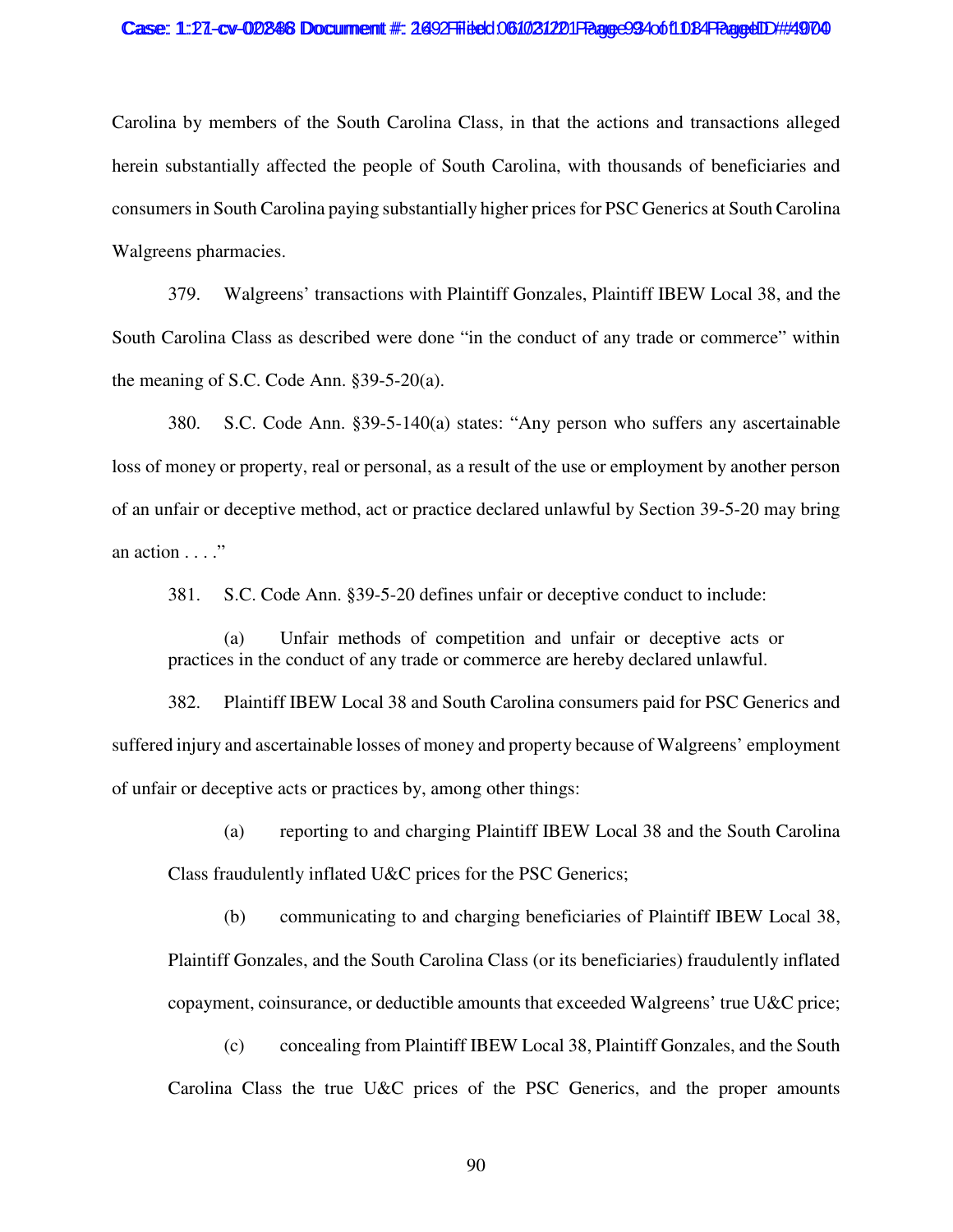Walgreens should have reported to and charged Plaintiffs and the South Carolina Class; and

(d) wrongfully obtaining monies from Plaintiff IBEW Local 38, Plaintiff Gonzales, and the South Carolina Class as a result of its deception.

383. Walgreens willfully and knowingly engaged in employment of the unfair or deceptive methods, acts or practices that were willful or knowing violations of S.C. Code Ann. §39-5-20.

384. The facts that Walgreens misrepresented and concealed were material to the decisions of Plaintiff IBEW Local 38, Plaintiff Gonzales, and the South Carolina Class about whether to pay for Walgreens' PSC Generics, in that they would not have proceeded with the transaction but for Walgreens' unfair and deceptive practices.

385. As a direct and proximate result of Walgreens' deceptive, fraudulent, false, and unfair acts and practices, Plaintiff IBEW Local 38, Plaintiff Gonzales, and the South Carolina Class were deceived into paying artificially inflated prices for PSC Generics and have been damaged thereby.

386. Walgreens is therefore liable to Plaintiff IBEW Local 38, Plaintiff Gonzales, and the South Carolina Class for the damages they sustained, including treble damages and other relief as deemed necessary resulting from Walgreens' willful or knowing violations of S.C. Code Ann. §39-5-20. Walgreens is also liable for costs, and reasonable attorneys' fees to the extent provided by law, in accordance with S.C. Code Ann. §39-5-140.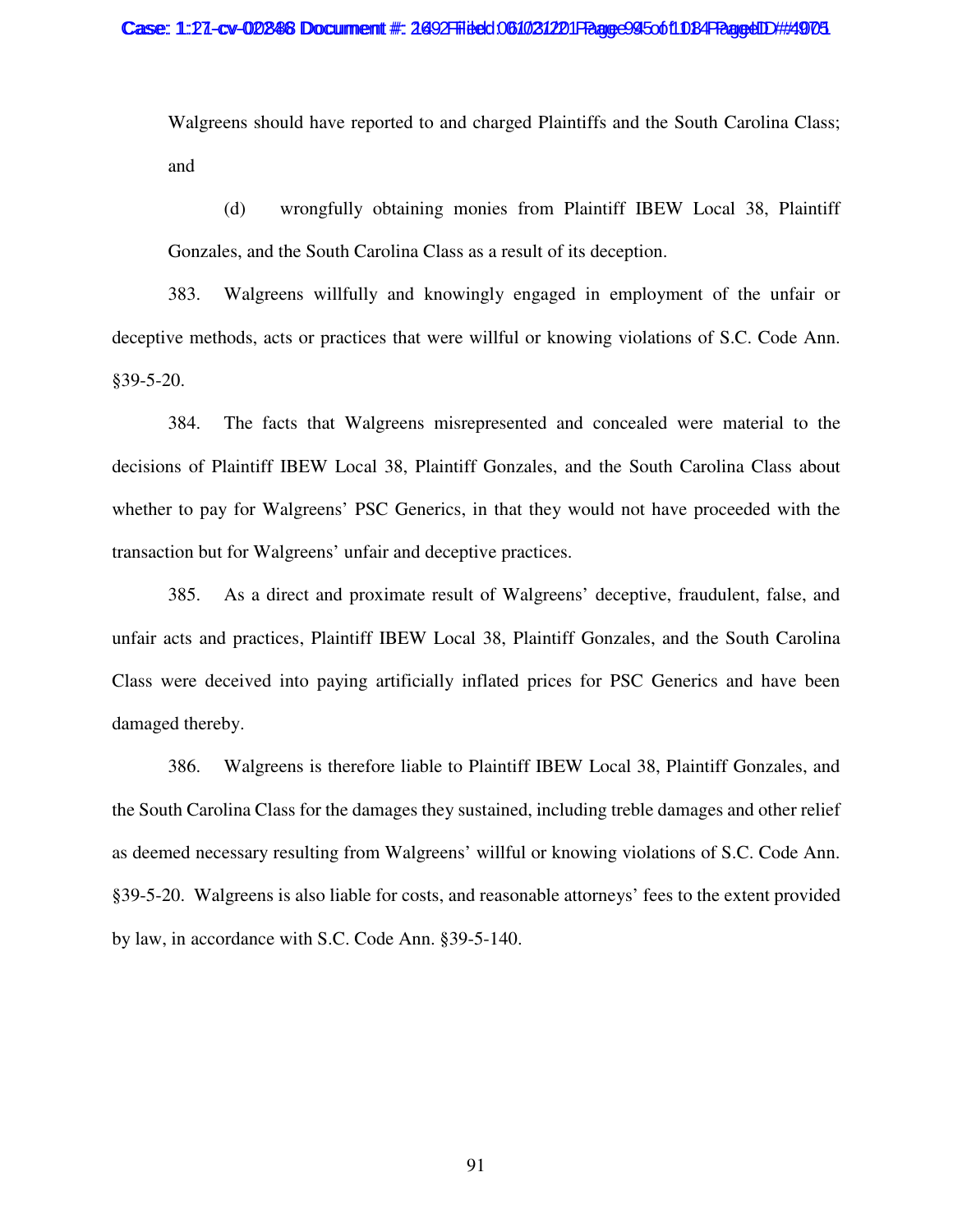### **TWENTY-SIXTH CLAIM FOR RELIEF**

# **Violation of the Texas Deceptive Trade Practices Consumer Protection Act Asserted by Plaintiff Forth on Behalf of Texas Members of the Class ("Texas Class")**

387. Plaintiff Forth repeats each and every allegation contained in paragraphs above and incorporates such allegations by reference herein.

388. Plaintiff Forth brings this claim individually and on behalf of the Texas Class members against Walgreens.

389. Plaintiff Forth and the Texas Class are "consumers" within the meaning of Texas Business and Commerce Code §§17.50(a), 17.45(4).

390. Walgreens' transactions with Plaintiff Forth and the Texas Class as described herein occurred "in the conduct of any trade or commerce" within the meaning of Texas Business and Commerce Code §17.45(6).

391. Plaintiff Forth and the Texas Class suffered economic and mental anguish damages as a consequence of Walgreens' knowing and intentional use and employment of false, misleading, and deceptive acts or practices, or unconscionable actions and courses of action in connection with the sale of PSC Generics to Plaintiff Forth and the Texas Class, including, among other things:

(a) reporting to and charging third-party payors, Plaintiff Forth, and the Texas Class fraudulently inflated U&C prices for the PSC Generics;

(b) communicating to and charging third-party payor beneficiaries, Plaintiff Forth, and the Texas Class fraudulently inflated copayment, coinsurance, or deductible amounts that exceeded Walgreens' true U&C price;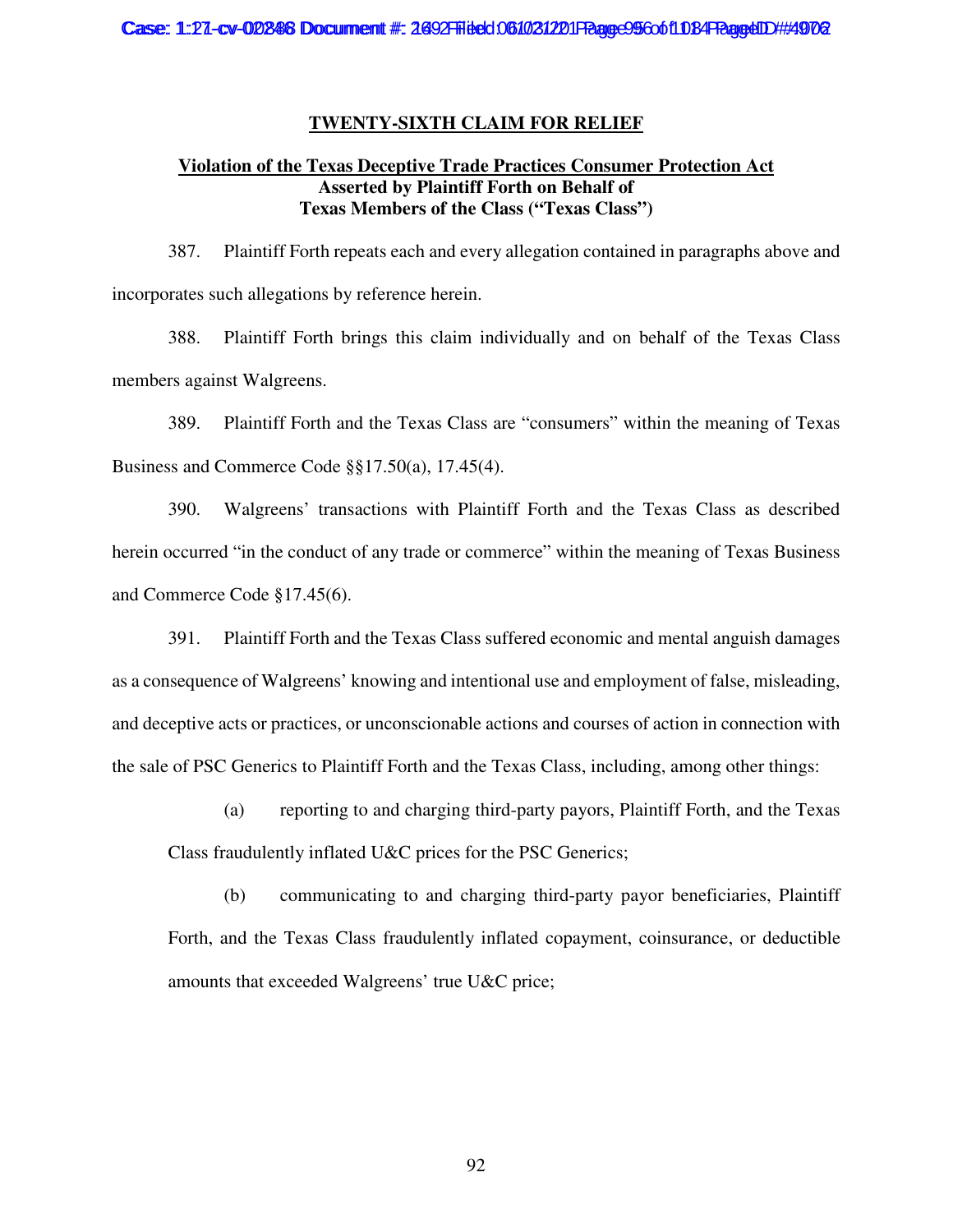(c) concealing from third-party payors, Plaintiff Forth, and the Texas Class the true U&C price of PSC Generics, and the proper copayment, coinsurance, or deductible amount Walgreens should have charged Plaintiff Forth and the Texas Class; and

(d) wrongfully obtaining monies from Plaintiff Forth and the Texas Class as a result of its deception.

392. Walgreens knowingly and intentionally engaged in the above-described acts and practices in connection with the sale of PSC Generics to Plaintiff Forth and the Texas Class, with the intent of inducing, and did induce, them to pay fraudulently inflated copayment, coinsurance, or deductible amounts for purchases of PSC Generics, which they would not have paid had Walgreens not engaged in its deceptive conduct. Plaintiff Forth and the Texas Class thus relied on Walgreens' deceptive conduct to their detriment.

393. The foregoing conduct by Walgreens in connection with the sale of PSC Generics to Plaintiff Forth and the Texas Class constituted failures by Walgreens "to disclose information concerning goods or services which was known at the time of the transaction if such failure to disclose such information was intended to induce the consumer into a transaction into which the consumer would not have entered had the information been disclosed," under Texas Business and Commerce Code  $\S17.46(b)(24)$ . Thus, Walgreens is liable to Plaintiff Forth and the Texas Consumer Class members under Texas Business and Commerce Code §17.50(a)(1) and (b).

394. In addition, Plaintiff Forth and the Texas Class lacked knowledge, ability, experience, or capacity with respect to at least the following:

(a) Walgreens' internal and nonpublic business practices of determining its U&C price, including that it purposefully excluded its PSC price from such determinations;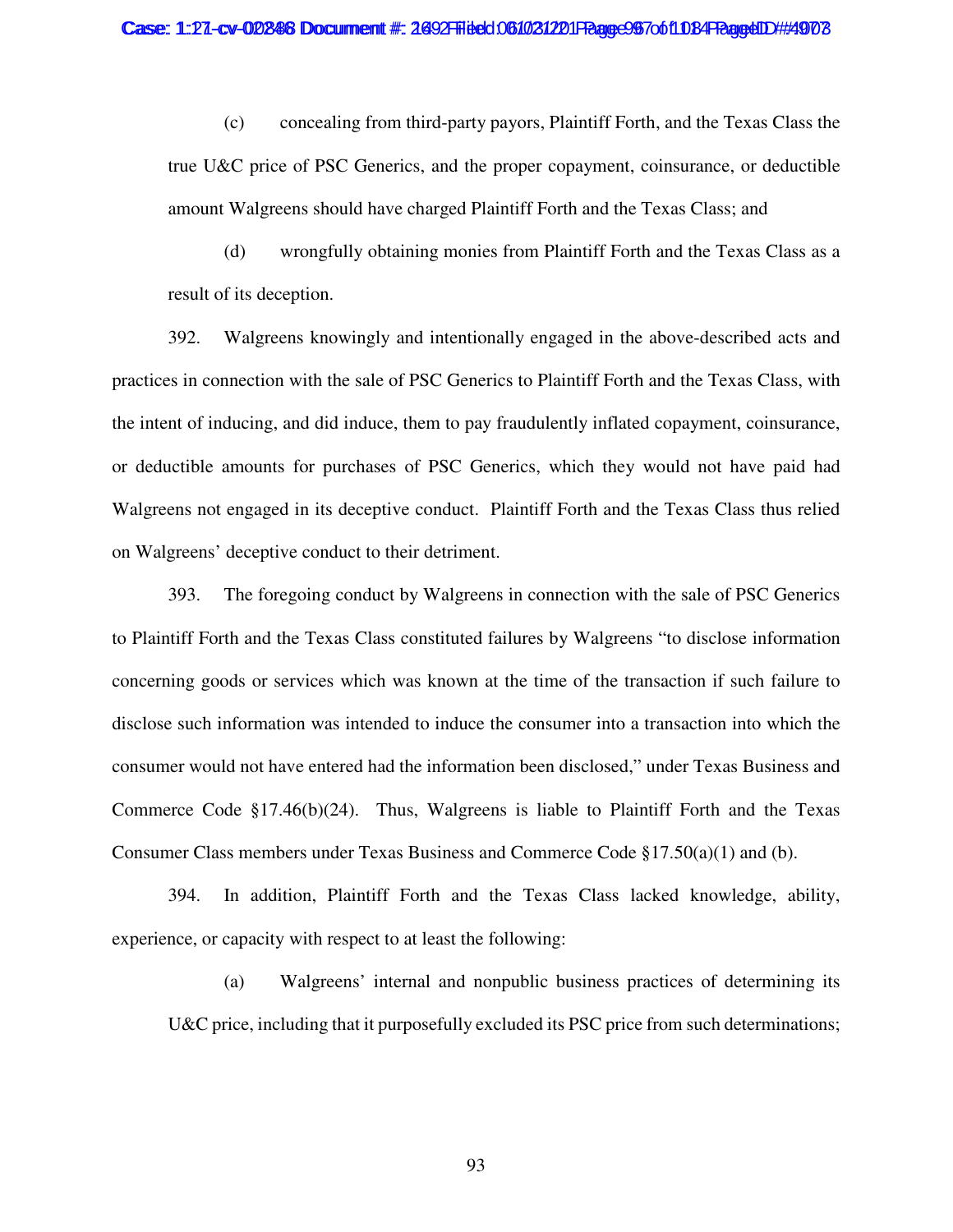(b) the fact that, as reflected in Walgreens' internal and nonpublic data, Walgreens' PSC price is the most common price Walgreens charges cash-paying customers and therefore is Walgreens' true U&C price;

(c) the fact that Walgreens does not report, and has not reported, its PSC price as its U&C price in submitting claims for adjudication to third-party payors, including when it made such reports in connection with respect to Plaintiff Forth and the Texas Class members' claims; and

(d) the fact that Walgreens was required to, but did not, charge Plaintiff Forth and the Texas Class an amount that did not exceed Walgreens' true U&C price.

395. Walgreens took advantage of Plaintiff Forth and the Texas Class members' lack of knowledge, ability, experience, or capacity in connection with the sale of generic prescription drugs by reporting inflated U&C prices, instead of Walgreens' PSC price, and by communicating to and charging Plaintiff Forth and the Texas Class inflated copayment, coinsurance, or deductible amounts on their purchases of PSC Generics, within the meaning of Texas Business and Commerce Code §17.45(5). Walgreens' submission of inflated U&C prices also violates public policy, specifically 1 Tex. Admin. Code §355.8544(a), which states "(2) When a discount is given (including, but not limited to, cash rebate, monetary price discount, coupon of value) or advertised for any segment of the general public, the discount must be included in the usual and customary price determination for Medicaid prescriptions if the Medicaid recipient would otherwise have qualified as a member of that same segment of the general public." Walgreens therefore has engaged in unconscionable acts and practices against Plaintiff Forth and the Texas Class in violation of Texas Business and Commerce Code §17.50(a)(3).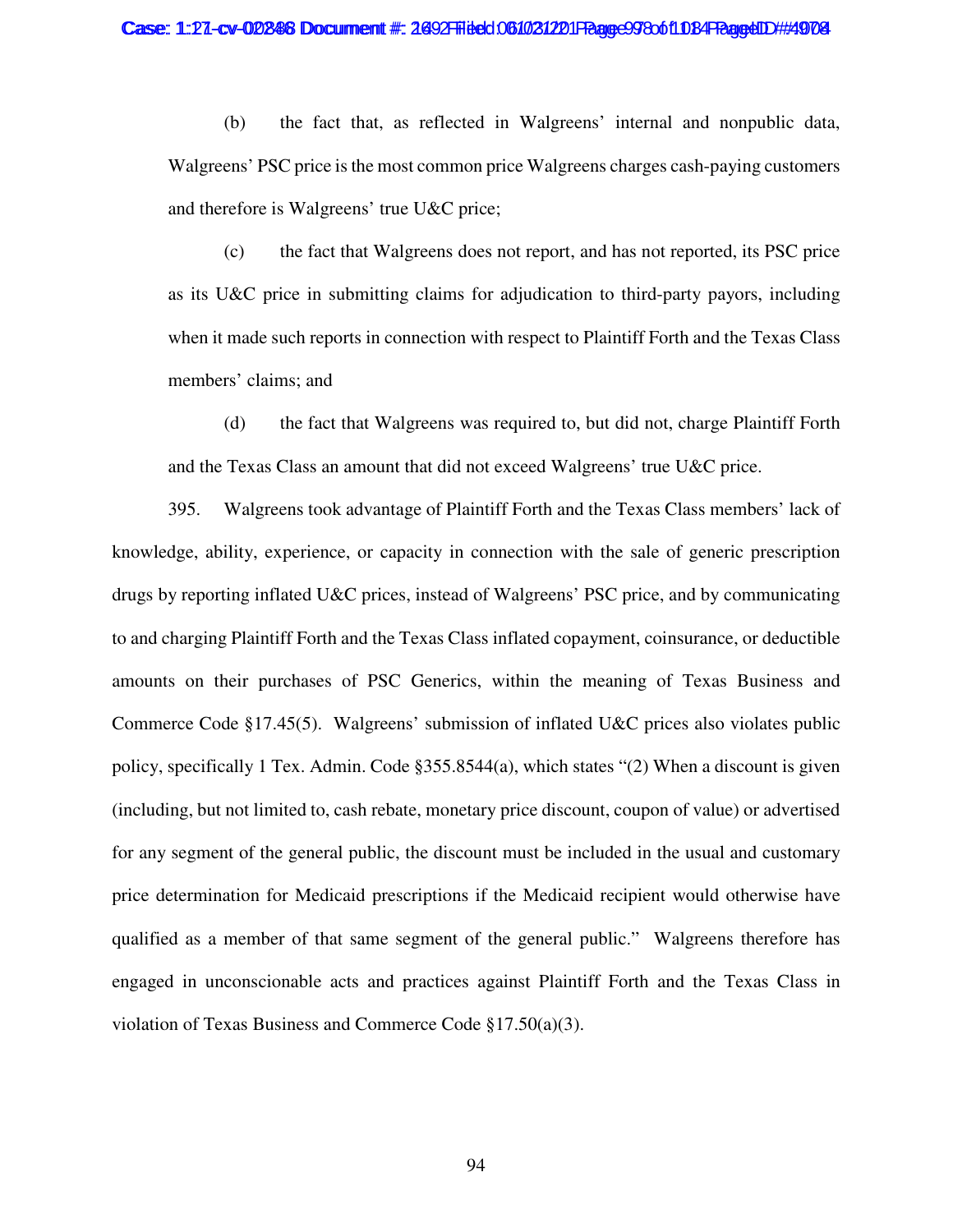#### Case: 1:27-cv-02246 Document #: 2492 Filed: 061021221 Page 99 90 610 B4 Page 10 H4 979

396. As a direct and proximate result of Walgreens' unfair, unconscionable, and deceptive acts and practices, Plaintiff Forth and the Texas Class have paid falsely inflated prices for PSC Generics and have been damaged thereby.

397. Walgreens therefore is liable to Plaintiff Forth and the Texas Class for the economic damages and mental anguish damages they sustained, plus statutory damages (including treble damages), penalties, costs, and reasonable attorneys' fees to the extent provided by law.

398. Plaintiff Forth complied with Texas Business and Commerce Code §17.505 and, by letter dated March 24, 2017, gave Walgreens at least 60 days' notice before filing this suit.

### **TWENTY-SEVENTH CLAIM FOR RELIEF**

# **Violation of the Wisconsin Deceptive Trade Practices Act Asserted by Plaintiff IBEW Local 38 and Plaintiff Gonzales on Behalf of Wisconsin Members of the Class ("Wisconsin Class")**

399. Plaintiff IBEW Local 38 and Plaintiff Gonzales repeat each and every allegation contained in paragraphs above and incorporate such allegations by reference herein.

400. Plaintiff IBEW Local 38 and Plaintiff Gonzales bring this claim on behalf of themselves and the members of the Wisconsin Class against Walgreens.

401. At all relevant times, Plaintiff IBEW Local 38, Plaintiff Gonzales, and the Wisconsin Class are members of the public, with respect to purchases of PSC Generics in Wisconsin by members of the Class, in that the actions and transactions alleged herein substantially affected the people of Wisconsin, with thousands of TPPs and consumers in Wisconsin paying substantially higher price for PSC Generics at Wisconsin Walgreens pharmacies.

402. Plaintiff IBEW Local 38, Plaintiff Gonzales, and the Wisconsin Class have suffered pecuniary losses because of Walgreens' employment of untrue, misleading, or deceptive acts or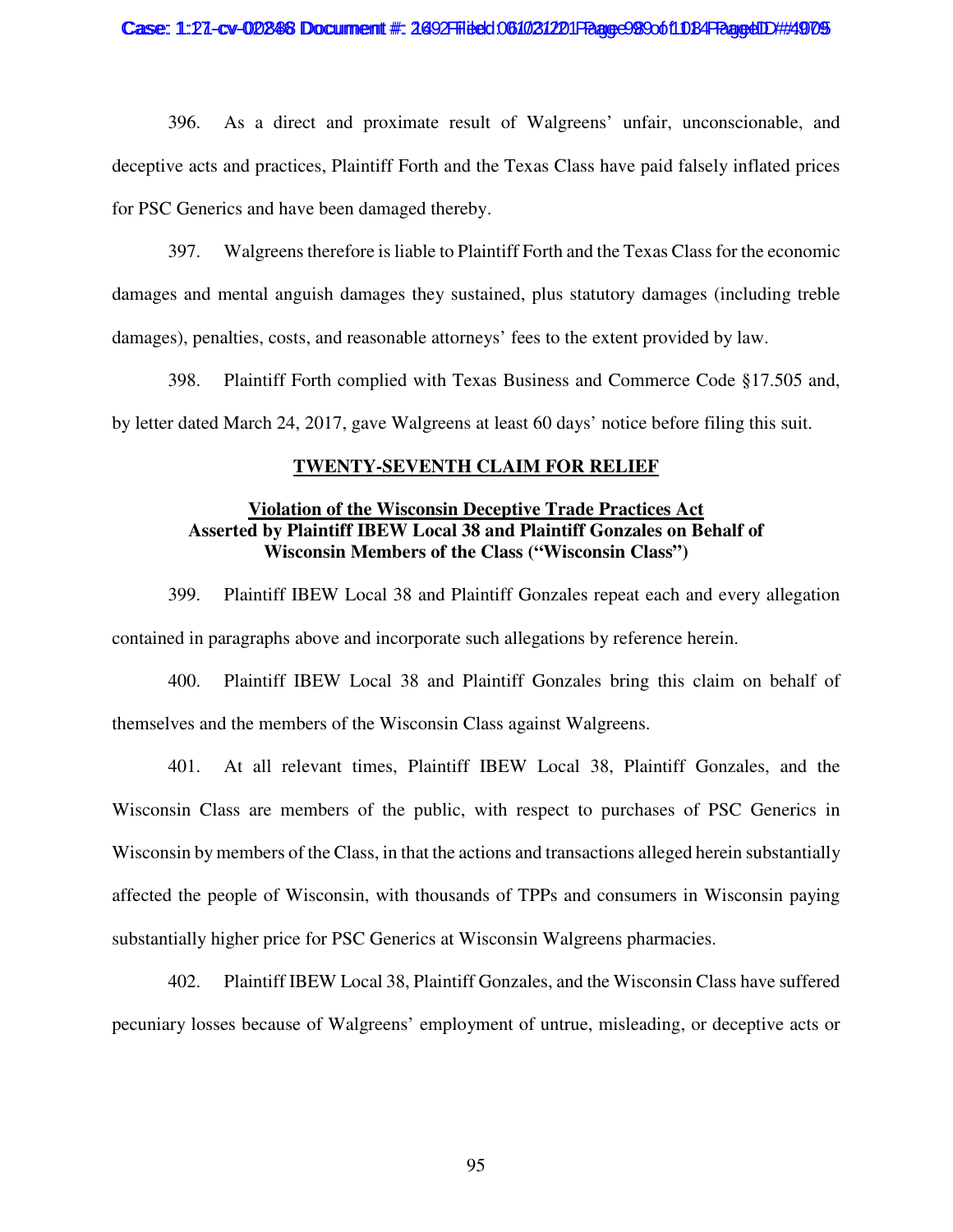#### Case: 1:217-cv-0022246 Document #: 24-2 Filed: 03/03/21 Page 990 tot 08 PageID #:4986

practices with the intent to induce the public in making untrue, misleading, or deceptive statements or representations, by, among other things:

(a) reporting to and charging Plaintiff IBEW Local 38, Plaintiff Gonzales, and the Wisconsin Class fraudulently inflated U&C prices for the PSC Generics;

(b) communicating to and charging beneficiaries of Plaintiff IBEW Local 38, Plaintiff Gonzales, and the Wisconsin Class (or its beneficiaries) fraudulently inflated copayment, coinsurance, or deductible amounts that exceeded Walgreens' true U&C price;

(c) concealing from Plaintiff IBEW Local 38, Plaintiff Gonzales, and the Wisconsin Class the true U&C prices of the PSC Generics, and the proper reimbursement amounts Walgreens should have reported to and charged Plaintiffs and the Wisconsin Class; and

(d) wrongfully obtaining monies from Plaintiff IBEW Local 38, Plaintiff Gonzales, and the Wisconsin Class as a result of its deception.

403. Walgreens willfully and knowingly engaged in the untrue, misleading, and deceptive trade practices described above and knew or should have known that those practices were untrue, misleading, and deceptive in violation of Wisconsin Deceptive Trade Practices Act, Wis. Stat. §100.18(1).

404. The facts that Walgreens misrepresented and concealed were material to the decisions of Plaintiff IBEW Local 38, Plaintiff Gonzales, and the members of the Wisconsin Class about whether to pay for Walgreens' PSC Generics, in that they would not have proceeded with the transaction but for Walgreens' untrue, misleading, and deceptive acts and practices.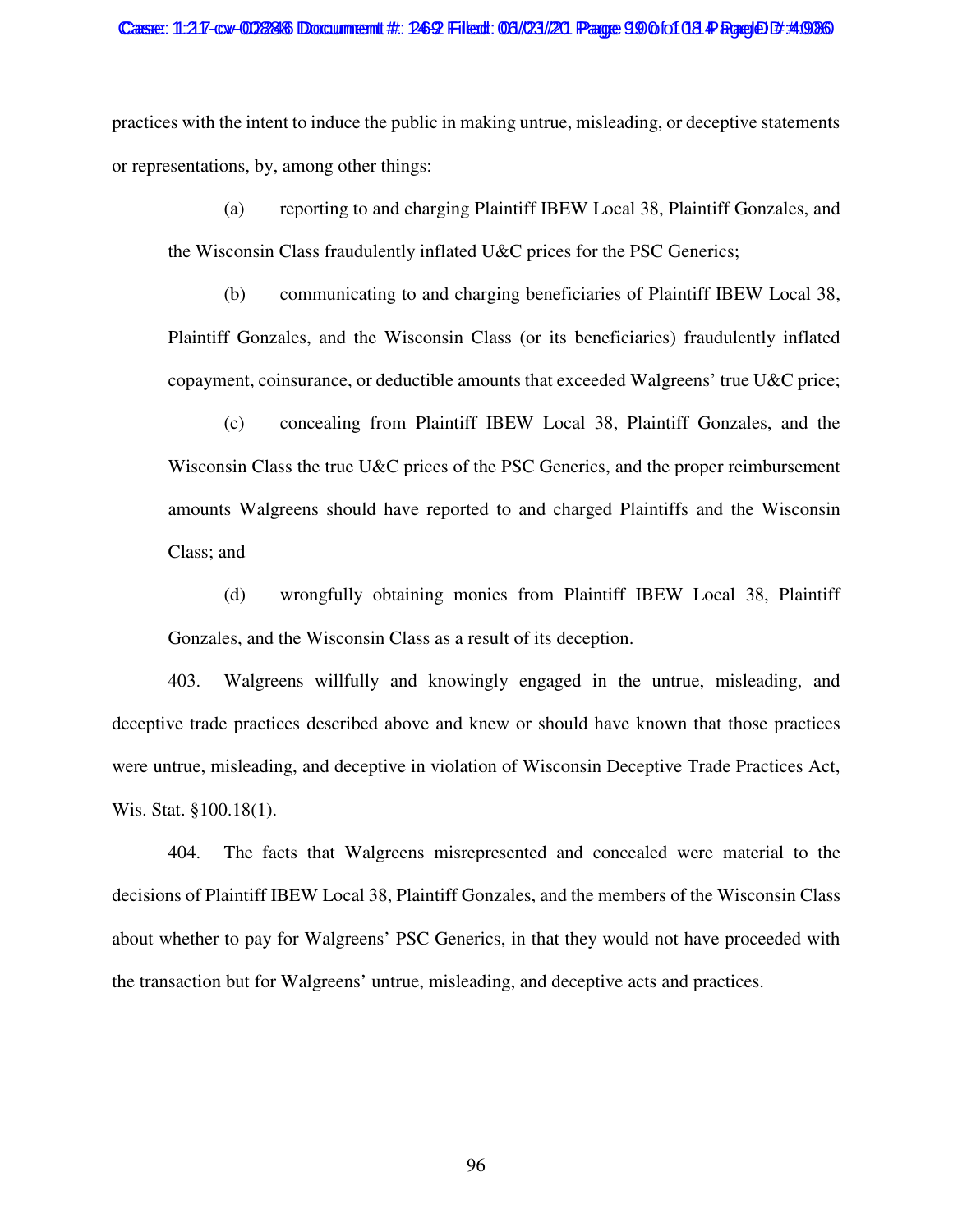#### Case: 1:27-cv-02246 Document #: 2492 Filed: 061031221 Page 1001 of 1084 Fage 101/21

405. Walgreens intended for Plaintiff IBEW Local 38, Plaintiff Gonzales, and the members of the Wisconsin Class to pay for PSC Generics in reliance upon Walgreens' untrue, misleading, deceptive acts and practices.

406. As a direct and proximate result of Walgreens' untrue, misleading, and deceptive acts and practices, Plaintiff IBEW Local 38, Plaintiff Gonzales, and the members of the Wisconsin Class were deceived into paying artificially inflated prices for PSC Generics and have been damaged thereby.

407. Walgreens is therefore liable to Plaintiff IBEW Local 38, Plaintiff Gonzales, and the members of the Wisconsin Class for the damages they sustained, plus statutory damages, penalties, costs, and reasonable attorneys' fees to the extent provided by law.

# **TWENTY-EIGHTH CLAIM FOR RELIEF**

#### **Declaratory and Injunctive Relief**

# **Asserted by Plaintiff IBEW Local 38, Plaintiff IUOE Local 295, Plaintiff Steamfitters Local 439, and Plaintiffs Forth, Russo, and Bullard on Behalf of the Classes**

408. Plaintiffs IBEW Local 38, Plaintiff IUOE Local 295, Plaintiff Steamfitters Local 439, and Plaintiffs Forth, Russo, and Bullard reallege each and every allegation contained above as if fully set forth herein.

409. Under the Declaratory Judgment Act, 28 U.S.C. §2201, *et seq*., this Court is authorized to enter a judgment declaring the rights and legal relations of the parties and grant further necessary relief based upon such a judgment. Furthermore, the Court has broad authority to restrain acts, such as here, which are tortious and which violate the terms of the state statutes described in this complaint.

410. During the Class Period, Walgreens' deceptive inflated U&C pricing scheme has been uniformly implemented as part of a concerted, years-long, pervasive campaign to mislead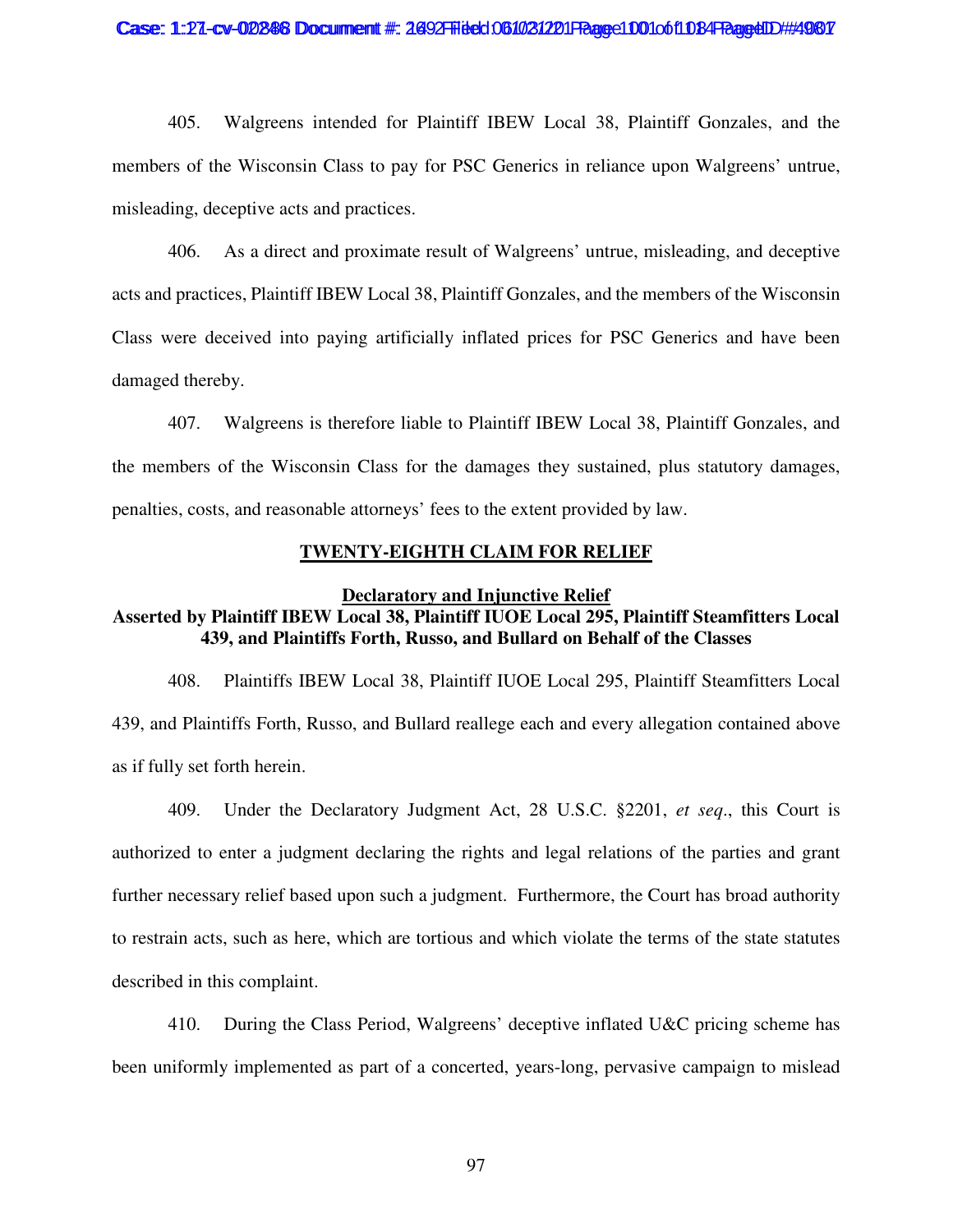#### Case: 1:27-cv-00246 Document #: 2692 Filed: 061021201 Page 1012 of 1084 Page 101 #:4982

consumers and third-party payors that is ongoing and continues to this day. Therefore, Plaintiffs IBEW Local 38, Plaintiff IUOE Local 295, Plaintiff Steamfitters Local 439, and Plaintiffs Forth, Russo, and Bullard face a substantial and imminent risk of future harm and will be injured in the future.

411. Pursuant to its authority under the Declaratory Judgment Act, this Court should enter a judgment declaring that Walgreens' conduct continues to violate the statutes and laws referenced herein.

412. The Court also should issue corresponding injunctive relief enjoining Walgreens from conducting business through the unlawful, unfair, misleading, or deceptive business acts or practices, and other violations of law described in this Complaint; and requiring Defendant to implement whatever measures are necessary to remedy the unfair, misleading, or deceptive business acts or practices, and other violations of law described in this Complaint.

413. Legal remedies are inadequate to address the substantial likelihood of future harm Plaintiffs IBEW Local 38, Plaintiff IUOE Local 295, and Plaintiff Steamfitters Local 439, and Plaintiffs Forth, Russo, and Bullard will sustain in making purchases of PSC Generics. While monetary damages will compensate Plaintiffs IBEW Local 38, Plaintiff IUOE Local 295, and Plaintiff Steamfitters Local 439, and Plaintiffs Forth, Russo, and Bullard for Walgreens' past misconduct, monetary damages will not prevent future misconduct, which Plaintiffs IBEW Local 38, Plaintiff IUOE Local 295, and Plaintiff Steamfitters Local 439, and Plaintiffs Forth, Russo, and Bullard have alleged is likely to occur.

414. The hardship to Plaintiffs IBEW Local 38, Plaintiff IUOE Local 295, and Plaintiff Steamfitters Local 439, and Plaintiffs Forth, Russo, and Bullard if an injunction is not issued exceeds the hardship to Walgreens if an injunction is issued. Plaintiffs IBEW Local 38, Plaintiff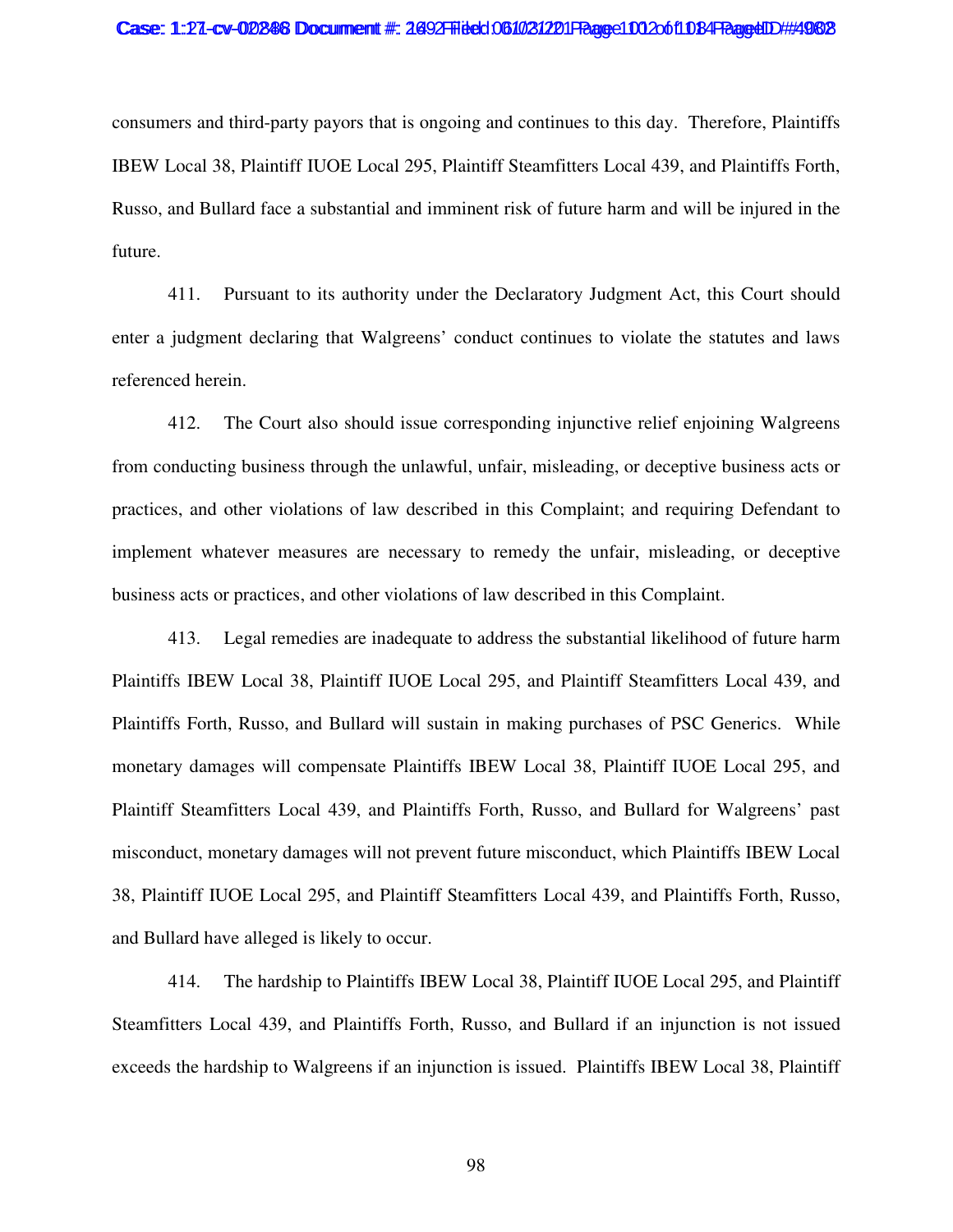IUOE Local 295, and Plaintiff Steamfitters Local 439, and Plaintiffs Forth, Russo, and Bullard and members of the Class will likely incur damages. On the other hand, the cost to Walgreens of complying with an injunction is relatively minimal, especially given its pre-existing obligation to do so.

415. Issuance of the requested injunction will not disserve the public interest. To the contrary, such an injunction would benefit the public by controlling skyrocketing prescription drug costs for hundreds of thousands, if not millions, of consumers and the third-party payors that pay for prescription benefit coverage for those individuals.

#### **NOTICE TO STATE ATTORNEYS GENERAL**

416. Pursuant to applicable statutory provisions, a copy of the complaint filed on March 23, 2017 was mailed to the Attorneys General of Illinois and Louisiana with the filing of the complaint. *See* 815 Ill. Comp. Stat. Ann. 505/10a(d); La. Rev. Stat. §51:1409(b).

417. A copy of the amended complaint filed on June 22, 2017 was mailed to the Texas Consumer Protection Division pursuant to Texas Business and Commerce Code §17.501 and to the Attorneys General of Georgia, Massachusetts, and South Carolina. *See* Ga. Code Ann. §10-1- 399(g); Mass. Gen. Laws Ch. 93A, §10; S.C. Code Ann. §39-5-140(b).

### **PRAYER FOR RELIEF**

**WHEREFORE**, Plaintiffs on behalf of themselves and the members of the Class seek judgment in an amount to be determined at trial, as follows:

A. That all members of the Class are owed at least the difference between the amount they paid and the U&C offered to the general public for all PSC Generics purchased during the applicable liability period of the PSC program;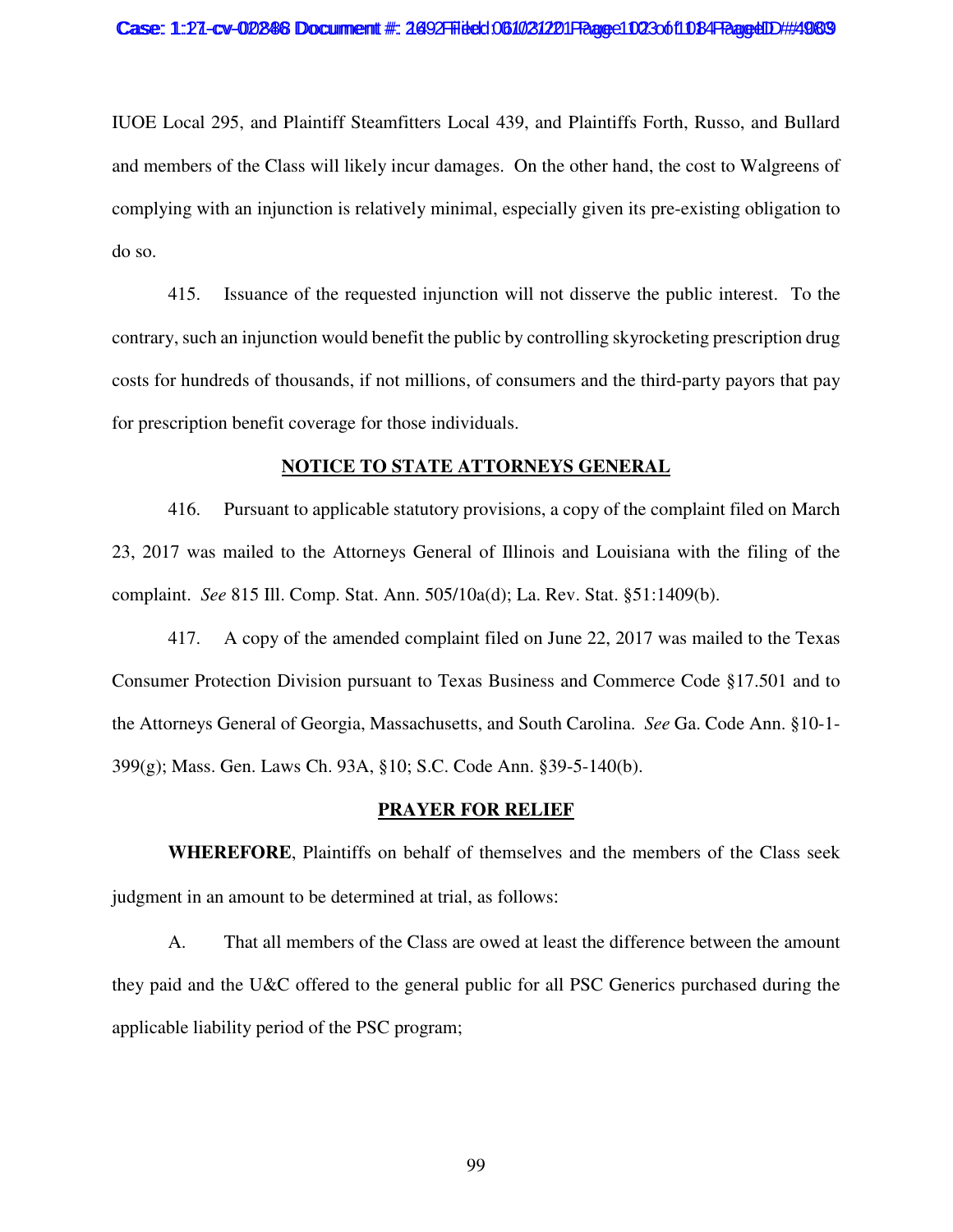#### Case: 1:27-cv-02248 Document #: 2492 Filed: 061021221 Page 1034 of 1084 Page 101 #:4984

B. That the Court certify this action as a class action, proper and maintainable pursuant to Rule 23 of the Federal Rules of Civil Procedure, and declare that Plaintiffs are proper Class representatives;

C. That the Court grant permanent injunctive relief to prohibit Walgreens from continuing to engage in the unlawful acts, omissions, and practices described herein;

D. That the Court award compensatory, consequential, and general damages in an amount to be determined at trial;

E. That the Court order disgorgement and restitution of all earnings, profits, compensation, and benefits received by Walgreens as a result of its unlawful acts, omissions, and practices;

F. That the Court award statutory treble damages, and punitive or exemplary damages, to the extent permitted by law;

G. That the unlawful acts alleged in this Complaint be adjudged and decreed to be a violation of the unfair and deceptive business acts and practices in violation of the consumer protection statutes alleged herein;

H. That the Court enter a declaratory judgment in favor of Plaintiffs, as described above;

I. That the Court award to Plaintiffs the cost and disbursements of the action, along with reasonable attorneys' fees;

J. That the Court award pre- and post-judgment interest at the maximum legal rate; and

K. That the Court grant all such other relief as it deems just and proper.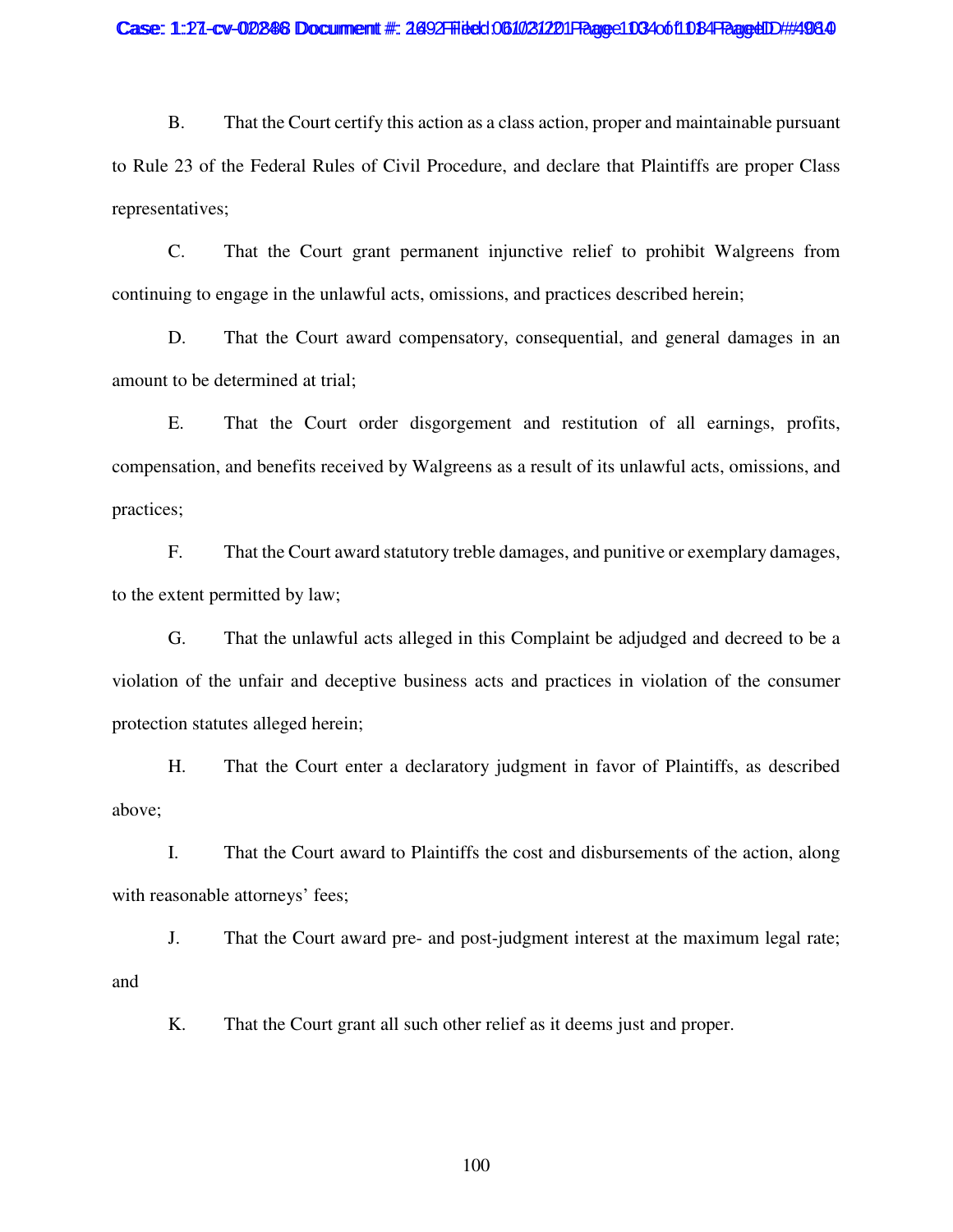Case: 1:27-cv-02246 Document #: 2492 Filed: 061021221 Page 1045 of 1084 Page 101 #:4985

### **JURY DEMAND**

Plaintiffs and the members of the Class hereby demand a jury trial on all claims so triable.

# Dated: June 3, 2020 **SCOTT+SCOTT ATTORNEYS AT LAW LLP**

s/ Joseph P. Guglielmo Joseph P. Guglielmo (IL Bar #2759819) Carey Alexander (IL Bar #5188461) The Helmsley Building 230 Park Avenue, 17th Floor New York, NY 10169 Telephone: 212-223-4478 Facsimile: 212-223-6334 *jguglielmo@scott-scott.com calexander@scott-scott.com* 

Erin Green Comite (IL Bar #420630) **SCOTT+SCOTT ATTORNEYS AT LAW LLP**  156 S. Main Street P.O. Box 192 Colchester, CT 06415 Telephone: 860-531-2632 Facsimile: 860-537-4432 *ecomite@scott-scott.com* 

Jason H. Alperstein (IL Bar #0064205) Mark J. Dearman (*pro hac vice to be filed)*  Stuart A. Davidson (*pro hac vice to be filed)* **ROBBINS GELLER RUDMAN & DOWD LLP** 

120 East Palmetto Park Road, Suite 500 Boca Raton, FL 33432 Telephone: 561-750-3000 Facsimile: 561-750-3364 *jalperstein@rgrdlaw.com mdearman@rgrdlaw.com sdavidson@rgrdlaw.com* 

*Interim Co-Lead Counsel* 

James E. Barz (IL Bar #6255605) Frank A. Richter (IL Bar #6310011) **ROBBINS GELLER RUDMAN**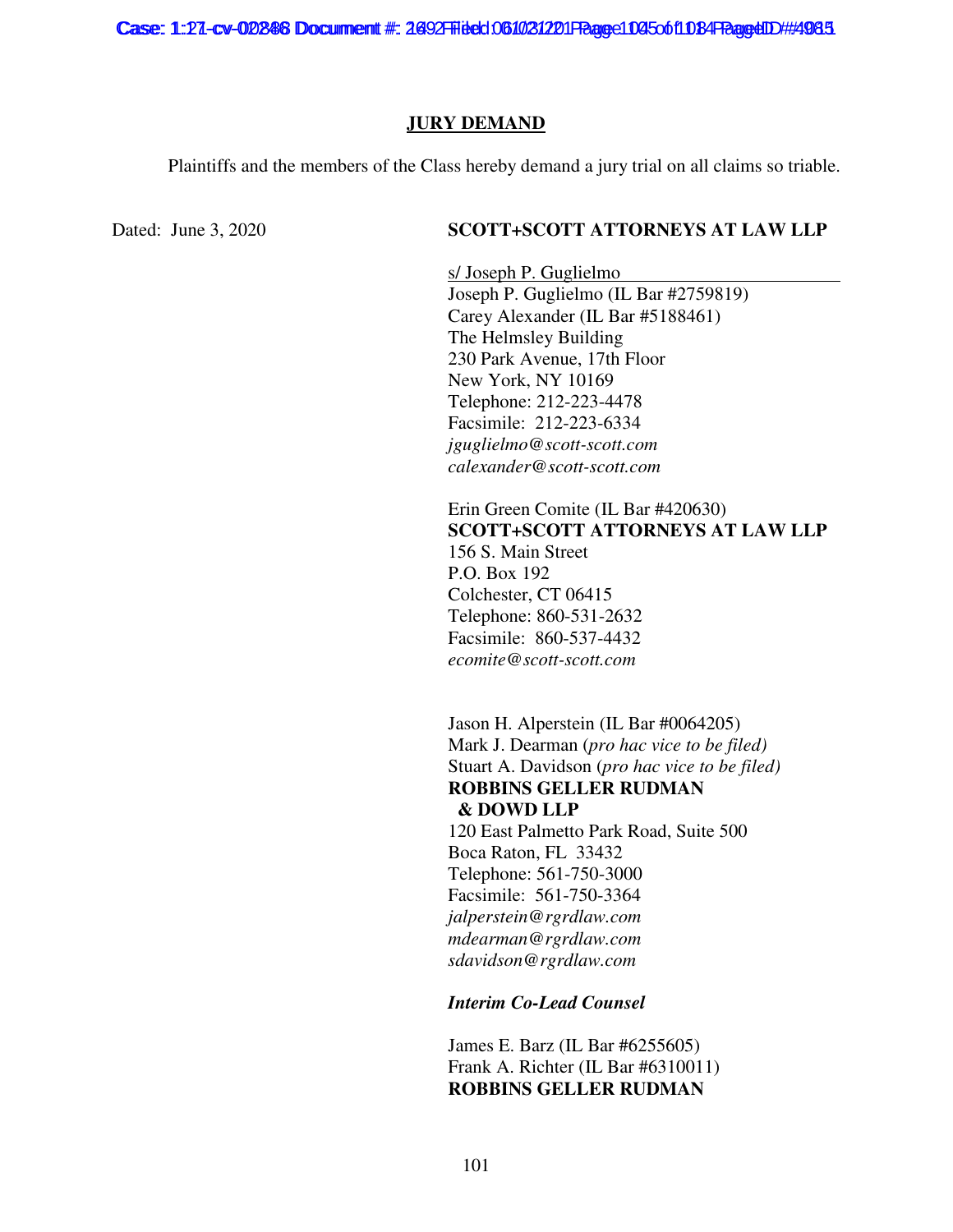Case: 1:27-cv-02246 Document #: 2492 Filed: 061021221 Page 1096 of 1084 Page 101/21 #4988

### **& DOWD LLP**

200 South Wacker Drive, 31st Floor Chicago, IL 60606 Telephone: 312-674-4674 Facsimile: 312-674-4676 *jbarz@rgrdlaw.com frichter@rgrdlaw.com* 

*Local Counsel* 

Mario Alba, Jr. (*pro hac vice to be filed)* **ROBBINS GELLER RUDMAN & DOWD LLP**

58 South Service Road, Suite 200 Melville, NY 11747 Telephone: 631-367-7100 Facsimile: 631-367-1173 *malba@rgrdlaw.com* 

George C. Aguilar *(pro hac vice to be filed)*  Gregory E. Del Gaizo *(pro hac vice to be filed)*  Steven M. McKany *(pro hac vice to be filed)*  **ROBBINS LLP**  600 B Street, Suite 1900 San Diego, CA 92101 Telephone: (619) 525-3990 Facsimile: (619) 525-3991 *gaguilar@robbinsllpo.com gdelgaizo@robbinsllp.com smckany@robbinsllp.com* 

Melissa S. Weiner (*pro hac vice*) Amy E. Boyle Susan M. Coler **HALUNEN LAW**  1650 IDS Center 80 S. 8th Street, Suite 1650 Minneapolis, MN 55402 Telephone: 612-605-4098 Facsimile: 612-605-4099 *weiner@halunenlaw.com boyle@halunenlaw.com* 

Andrew A. Lemmon **LEMMON LAW FIRM LLC**  P.O. Box 904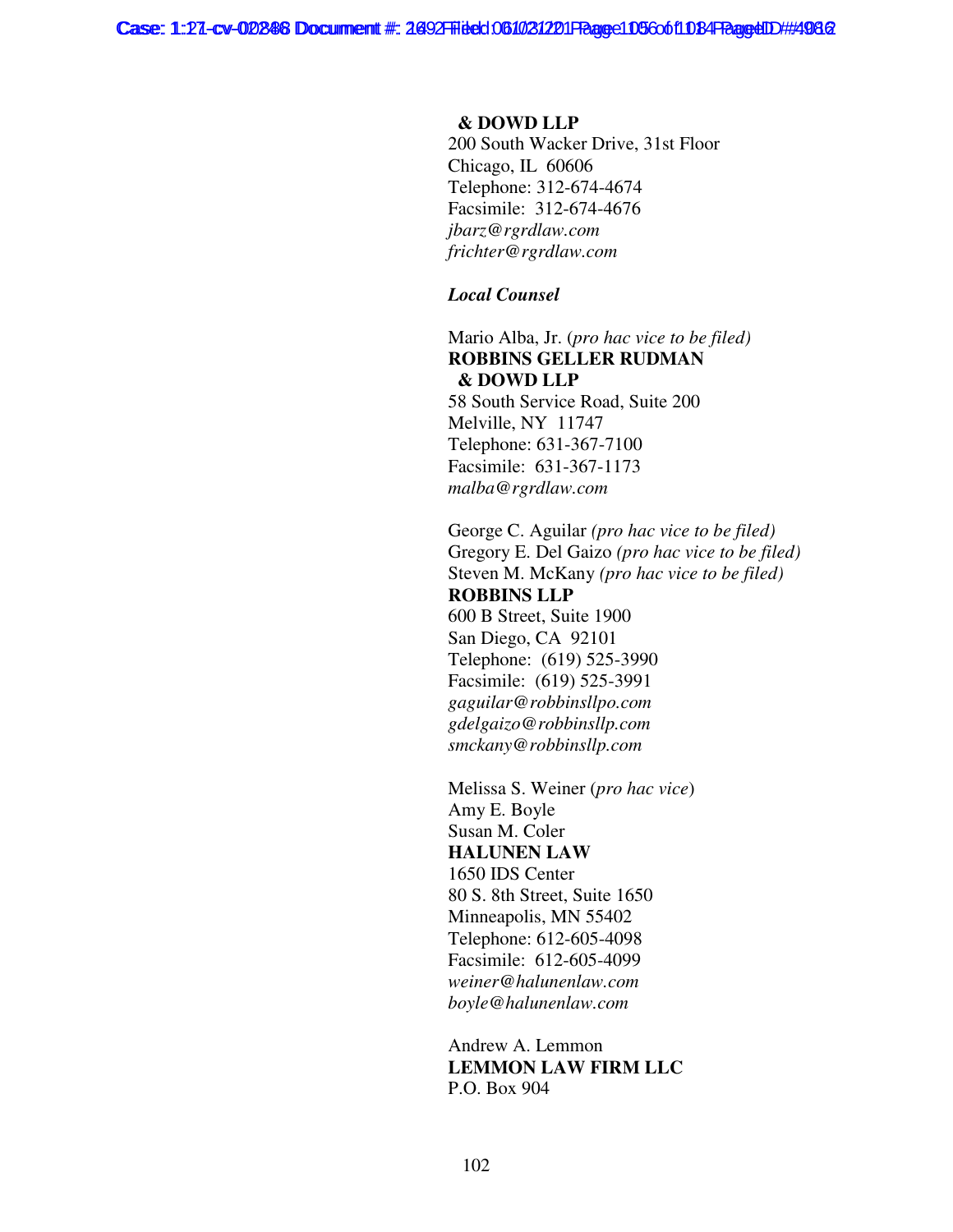15058 River Road Hahnville, LA 70057 Telephone: 985-783-6789 Facsimile: 985-783-1333 *andrew@lemmonlawfirm.com* 

Daniel K. Bryson (*pro hac vice*) Jeremy R. Williams (*pro hac vice*) **WHITFIELD, BRYSON & MASON, LLP**  900 W. Morgan Street Raleigh, NC 27603 Telephone: 919-600-5000 Facsimile: 919-600-5035 *Dan@wbmllp.com Jeremy@wbmllp.com* 

Michael S. Brandner, Jr. **BRANDNER LAW FIRM, LLC**  1100 Poydras St., Suite 1502 New Orleans, LA 70163 Telephone: 504-552-5000 Facsimile: 504-521-7550 *Michael@BrandnerLawFirm.com* 

Joseph S. Tusa, Esq. (*pro hac vice*) **TUSA P.C.**  P.O. Box 566 Southold, NY 11971 Telephone: 631-407-5100 Facsimile: 516-706-1373 *joseph.tusapc@gmail.com* 

Charles E. Schaffer Daniel C. Levin **LEVIN SEDRAN & BERMAN, LLP**  510 Walnut Street – Suite 500 Philadelphia, PA 19106 Telephone: (215) 592-1500 Facsimile: (215) 592-4663 *cschaffer@lfsblaw.com dlevin@lfsblaw.com* 

David Cates (IL Bar #6289198) **CATES MAHONEY, LLC**  216 West Pointe Drive, Suite A Swansea, IL 62226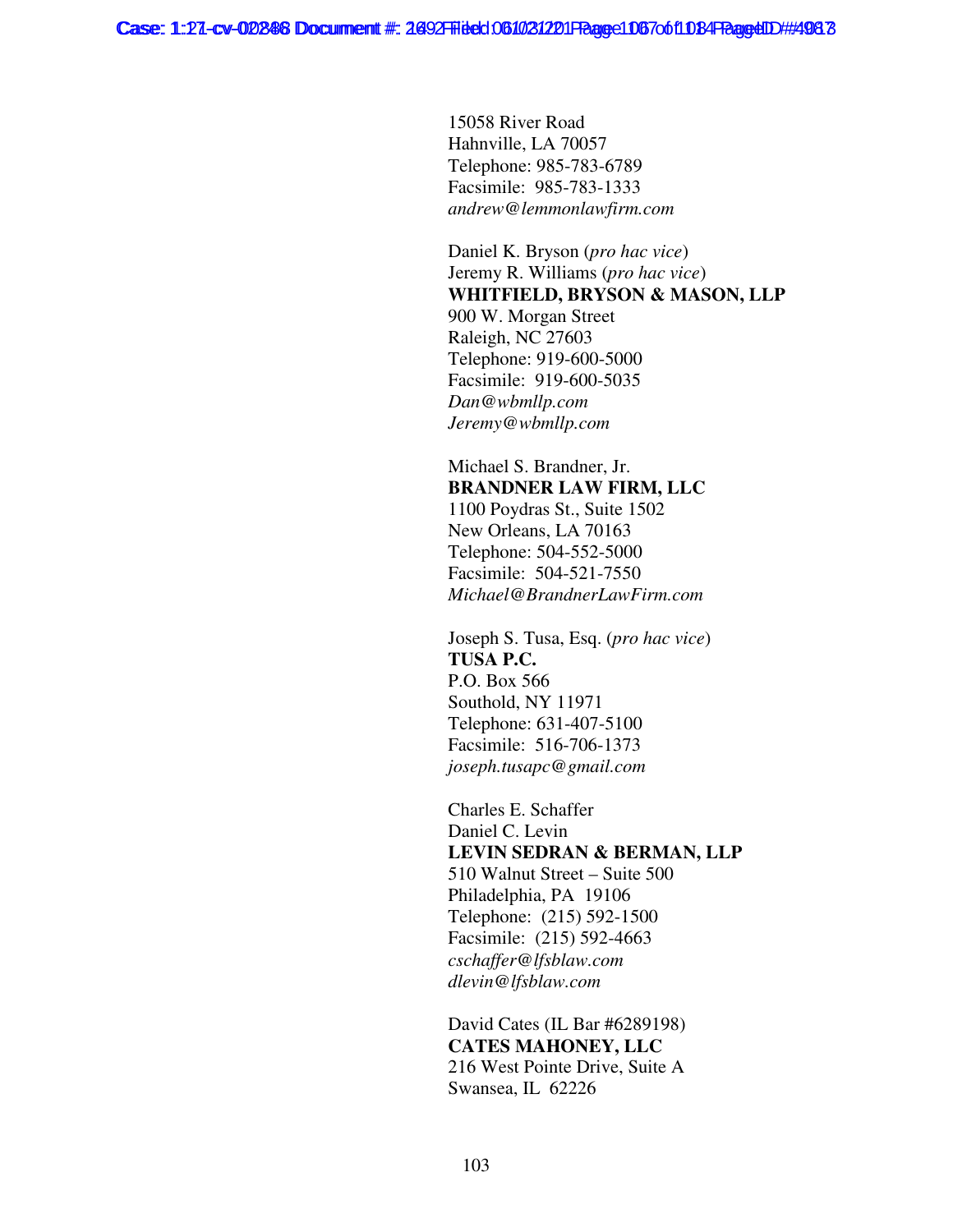Telephone: (618) 277-3644 Facsimile: (618) 277-7882 *dcates@cateslaw.com* 

# *Additional Counsel for Plaintiffs*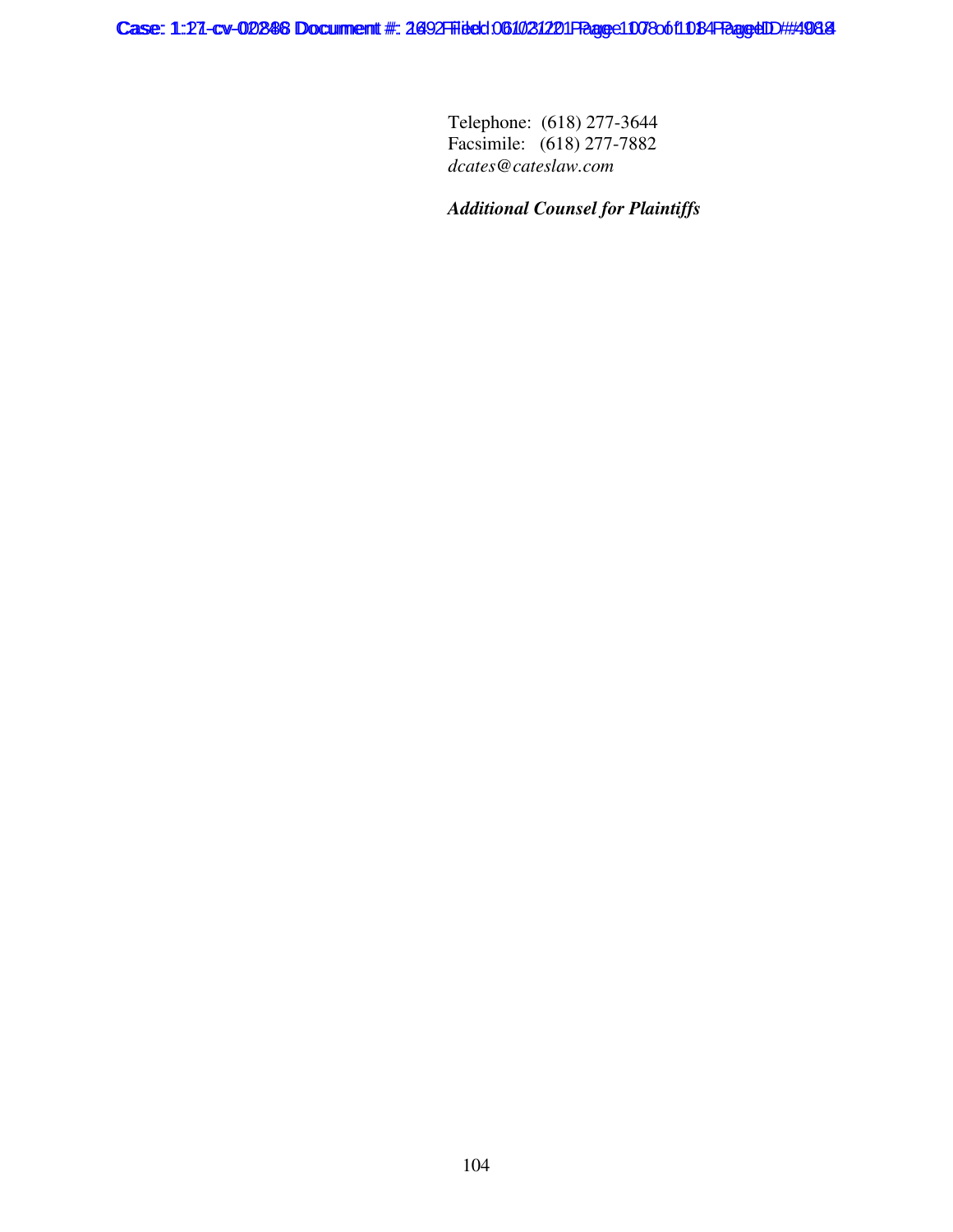# **CERTIFICATE OF SERVICE**

I, Joseph P. Guglielmo, an attorney, hereby certify that the foregoing **THIRD AMENDED CONSOLIDATED CLASS ACTION COMPLAINT AND JURY DEMAND** was electronically filed on June 3, 2020, and will be served electronically via the Court's ECF Notice system upon the registered parties of record.

> /s Joseph P. Guglielmo Joseph P. Guglielmo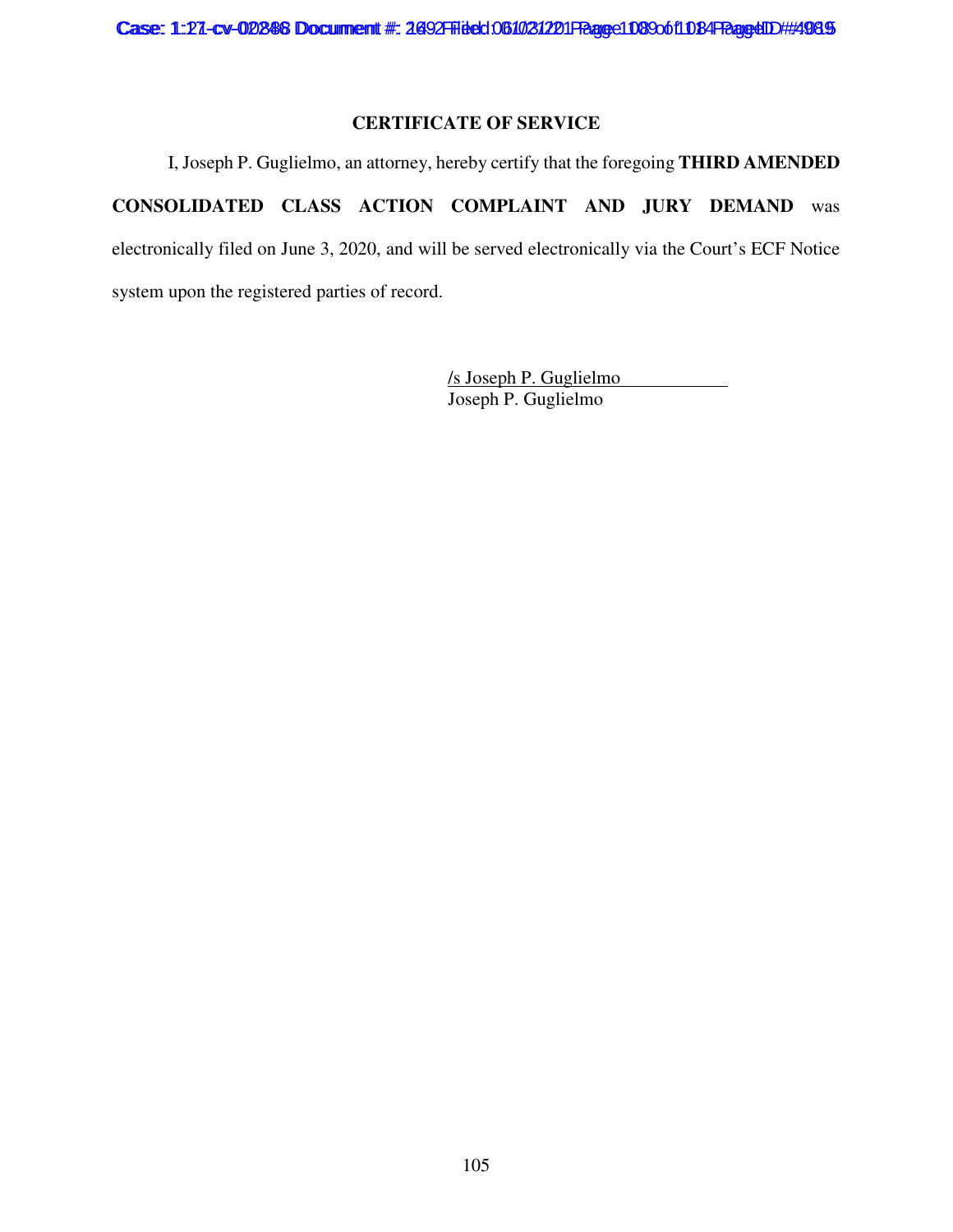# **EXHIBIT A**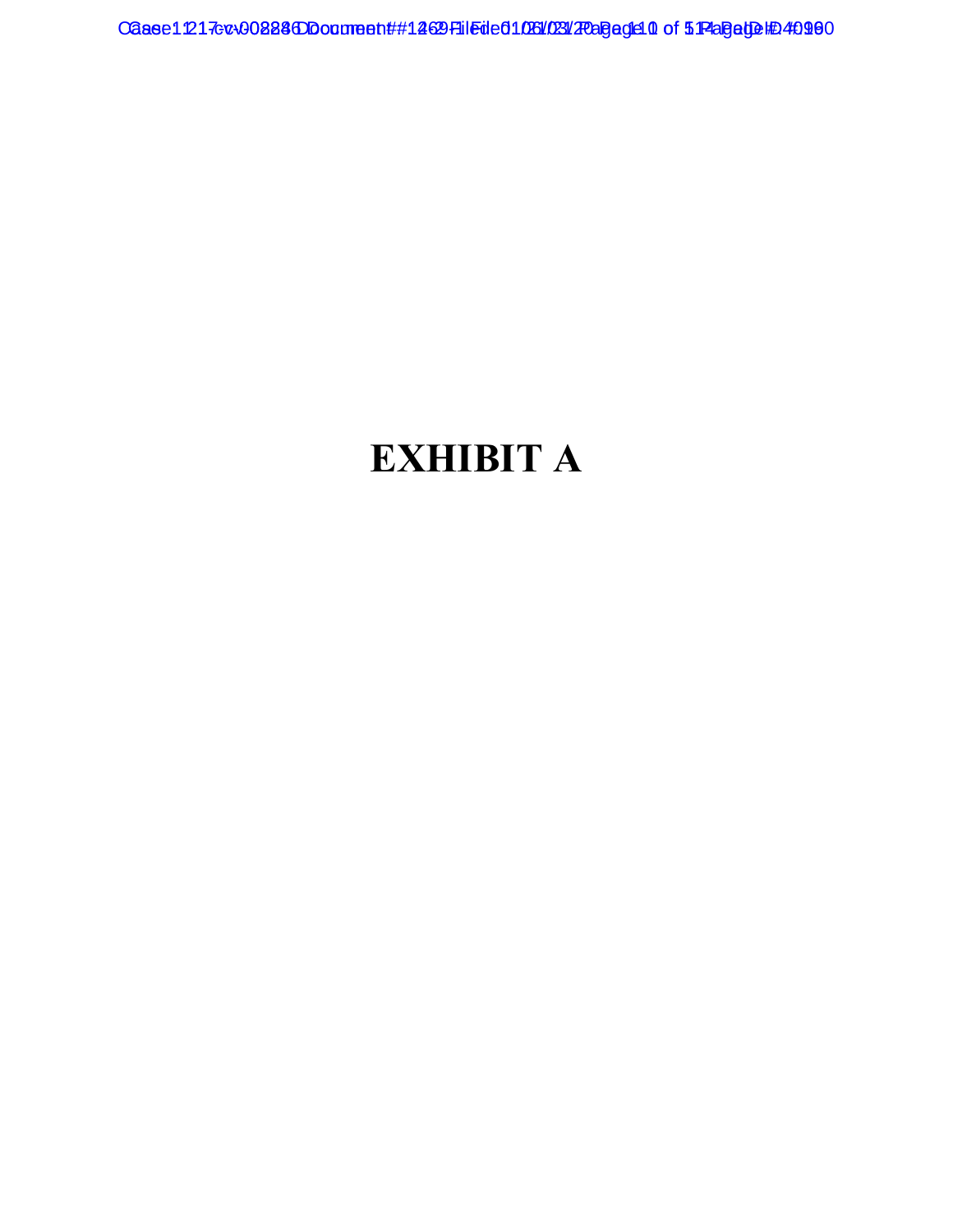# **Value-Priced Medication List**

In addition to the discounts on thousands of brand-name and most other generic medications that Walgreens Prescription Savings Club members enjoy, club members receive greater discounts on three-tiers of value priced generics.\*

The price for a generic drug is based on its tier and whether it is a 30-day or 90-day supply.† The price may be as low as:

- 30-day-supply drugs cost \$5 (tier 1), \$10 (tier 2) or \$15 (tier 3)
- 90-day-supply drugs cost \$10 (tier 1), \$20 (tier 2) or \$30 (tier 3)

| <b>VALUE GENERICS</b>                                                                                                                                                                                                                                                                                                                                                                                                                                                                                                                                                                                                                                                                                                              |                                                                                                                                                                                                                                                        |                                                                                                                                                           |                                                                                                                                                                           |
|------------------------------------------------------------------------------------------------------------------------------------------------------------------------------------------------------------------------------------------------------------------------------------------------------------------------------------------------------------------------------------------------------------------------------------------------------------------------------------------------------------------------------------------------------------------------------------------------------------------------------------------------------------------------------------------------------------------------------------|--------------------------------------------------------------------------------------------------------------------------------------------------------------------------------------------------------------------------------------------------------|-----------------------------------------------------------------------------------------------------------------------------------------------------------|---------------------------------------------------------------------------------------------------------------------------------------------------------------------------|
| Antifungal                                                                                                                                                                                                                                                                                                                                                                                                                                                                                                                                                                                                                                                                                                                         |                                                                                                                                                                                                                                                        |                                                                                                                                                           |                                                                                                                                                                           |
| Drug Name<br>FLUCONAZOLE 150MG TAB<br>TERBINAFINE 250MG TAB                                                                                                                                                                                                                                                                                                                                                                                                                                                                                                                                                                                                                                                                        | Tier<br>2<br>$\overline{2}$                                                                                                                                                                                                                            | 30<br>1<br>30                                                                                                                                             | Quantity<br>90<br>3<br>90                                                                                                                                                 |
| <b>Antiviral</b>                                                                                                                                                                                                                                                                                                                                                                                                                                                                                                                                                                                                                                                                                                                   |                                                                                                                                                                                                                                                        |                                                                                                                                                           |                                                                                                                                                                           |
| <b>Drug Name</b><br><b>ACYCLOVIR 200MG TAB</b>                                                                                                                                                                                                                                                                                                                                                                                                                                                                                                                                                                                                                                                                                     | Tier<br>2                                                                                                                                                                                                                                              | 30<br>60                                                                                                                                                  | Quantity<br>90<br>180                                                                                                                                                     |
| Arthritis or Pain                                                                                                                                                                                                                                                                                                                                                                                                                                                                                                                                                                                                                                                                                                                  |                                                                                                                                                                                                                                                        |                                                                                                                                                           | Quantity                                                                                                                                                                  |
| Drug Name<br><b>BACLOFEN 10MG TAB</b><br><b>CYCLOBENZAPRINE 5MG TAB</b><br>CYCLOBENZAPRINE 10MG TAB<br>DICLOFENAC SODIUM 50MG TAB<br>DICLOFENAC SODIUM 75MG EC TAB<br>DICLOFENAC SODIUM 100MG ER TAB<br>FLURBIPROFEN 100MG TAB<br><b>IBUPROFEN 100MG/5ML ORAL SUSP</b><br><b>IBUPROFEN 400MG TAB</b><br><b>IBUPROFEN 600MG TAB</b><br><b>IBUPROFEN 800MG TAB</b><br>INDOMETHACIN 25MG CAP<br>INDOMETHACIN 50MG CAP<br>KETOPROFEN 50MG CAP<br>KETOPROFEN 75MG CAP<br>KETOROLAC 30MG/ML INJ, 2ML<br><b>MELOXICAM 7.5MG TAB</b><br><b>MELOXICAM 15MG TAB</b><br>NABUMETONE 500MG TAB<br>NAPROXEN 250MG TAB<br>NAPROXEN 500MG TAB<br>NAPROXEN 375MG DR TAB<br>NAPROXEN DR 500MG TAB<br>SULINDAC 150MG TAB<br><b>TIZANIDINE 2MG TAB</b> | Tier<br>3<br>$\overline{2}$<br>$\overline{2}$<br>3<br>3<br>3<br>3<br>$\overline{2}$<br>$\overline{c}$<br>$\overline{2}$<br>$\overline{2}$<br>$\overline{c}$<br>1<br>3<br>3<br>3<br>$\overline{c}$<br>$\overline{2}$<br>3<br>1<br>1<br>3<br>3<br>3<br>3 | 30<br>30<br>30<br>30<br>60<br>60<br>30<br>60<br>120<br>90<br>60<br>60<br>60<br>30<br>90<br>60<br>15<br>30<br>30<br>60<br>60<br>60<br>60<br>60<br>60<br>60 | 90<br>90<br>90<br>90<br>180<br>180<br>90<br>180<br>360<br>270<br>180<br>180<br>180<br>90<br>270<br>180<br>45<br>90<br>90<br>180<br>180<br>180<br>180<br>180<br>180<br>180 |
| <b>Asthma</b>                                                                                                                                                                                                                                                                                                                                                                                                                                                                                                                                                                                                                                                                                                                      |                                                                                                                                                                                                                                                        |                                                                                                                                                           |                                                                                                                                                                           |
| <b>Drug Name</b><br>ALBUTEROL 0.083% INH SOLN 25X3ML<br>ALBUTEROL 0.5% INH SOL 20ML<br>ALBUTEROL SULF INH SOLN 1.25MG/3ML<br>ALBUTEROL SULFATE SYRUP (2MG/5ML)<br>AMINOPHYLLINE 100MG TAB                                                                                                                                                                                                                                                                                                                                                                                                                                                                                                                                          | Tier<br>2<br>$\overline{2}$<br>3<br>1<br>$\overline{2}$                                                                                                                                                                                                | 30<br>75<br>20<br>90<br>120<br>60                                                                                                                         | Quantity<br>90<br>225<br>60<br>270<br>360<br>180                                                                                                                          |

| Quantity<br>Tier<br>Drug Name<br>30<br>90<br>AMINOPHYLLINE 200MG TAB<br>2<br>60<br>180<br>$\overline{2}$<br>DYPHYLLINE-GG 100-100 ELIXIR<br>240<br>720<br>3<br>DYPHYLLIN-GG TAB<br>90<br>30<br>IPRATROPIUM INHAL SOLN 60 X 2.5ML<br>$\overline{2}$<br>75<br>225<br><b>Blood Pressure/Heart Health</b><br>Quantity<br>Drug Name<br>Tier<br>30<br>90<br>AMILORIDE 5MG / HCTZ 50MG TAB<br>$\overline{2}$<br>30<br>90<br>1<br>AMIODARONE 200MG TAB<br>30<br>90<br>$\overline{2}$<br>AMLODIPINE BESYLATE 2.5MG TAB<br>30<br>90<br>$\overline{2}$<br>AMLODIPINE BESYLATE 5MG TAB<br>30<br>90<br>$\overline{c}$<br>AMLODIPINE BESYLATE 10MG TAB<br>30<br>90<br>3<br>AMLODIPINE-BENAZ 2.5/10MG CAP<br>30<br>90<br>3<br>AMLODIPINE-BENAZ 5/10MG CAP<br>30<br>90<br>3<br>AMLODIPINE-BENAZ 5/20MG CAP<br>90<br>30<br>3<br>AMLODIPINE-BENAZ 10/20MG CAP<br>30<br>90<br>1<br>ATENOLOL 100MG TAB<br>30<br>90<br>$\overline{2}$<br>ATENOLOL 25MG TAB<br>60<br>180<br>$\overline{2}$<br>ATENOLOL 50MG TAB<br>180<br>60<br>3<br>ATENOLOL/CHLORTHALIDONE 50/25 TAB<br>30<br>90<br>2<br><b>BENAZEPRIL 5MG TAB</b><br>30<br>90<br>$\overline{2}$<br>BENAZEPRIL 10MG TAB<br>30<br>90<br>$\overline{2}$<br>BENAZEPRIL 20MG TAB<br>90<br>30<br>$\overline{2}$<br>BENAZEPRIL 40MG TAB<br>30<br>90<br>BISOPROLOL FUMARATE 5MG TAB<br>$\overline{2}$<br>30<br>90<br>$\overline{2}$<br>BISOPROLOL/HCTZ 2.5MG/6.25MG TAB<br>30<br>90<br>$\overline{2}$<br>BISOPROLOL/HCTZ 5MG/6.25MG TAB<br>90<br>30<br>BISOPROLOL/HCTZ 10MG/6.25MG TAB<br>$\overline{2}$<br>30<br>90<br>3<br>CARTIA 120MG XT CAP<br>30<br>90<br>$\overline{2}$<br>CARVEDILOL 3.125MG TAB<br>180<br>60<br>$\overline{2}$<br>CARVEDILOL 6.25MG TAB<br>180<br>60<br>$\overline{2}$<br>CARVEDILOL 12.5MG TAB<br>180<br>60<br>$\overline{2}$<br>CARVEDILOL 25MG TAB<br>60<br>180<br>3<br>CILOSTAZOL 50MG TAB<br>180<br>60<br>3<br>CILOSTAZOL 100MG TAB<br>180<br>60<br>$\overline{2}$<br>CLONIDINE 0.1MG TAB<br>60<br>180<br>$\overline{2}$<br><b>CLONIDINE 0.2MG TAB</b><br>60<br>180<br>$\overline{2}$<br><b>CLONIDINE 0.3MG TAB</b><br>60<br>180<br>$\overline{2}$<br>DILTIAZEM 30MG TAB<br>60<br>180<br>3<br>DILTIAZEM 60MG TAB<br>180<br>60<br>3<br>DILTIAZEM 90MG TAB<br>180<br>60<br>$\overline{2}$<br>DILTIAZEM 120MG TAB<br>30<br>90<br>3<br>DILTIAZEM ER 120MG CAP<br>30<br>90<br>3<br>180<br>DIPYRIDAMOLE 50MG TAB<br>60<br>3<br>DOXAZOSIN 1MG TAB<br>30<br>90<br>3<br>DOXAZOSIN 2MG TAB<br>30<br>90<br>3<br>DOXAZOSIN 4MG TAB<br>90<br>30<br>$\overline{2}$<br>ENALAPRIL 2.5MG TAB<br>180<br>60<br>$\overline{2}$<br><b>ENALAPRIL 5MG TAB</b><br>60<br>180<br>3<br><b>ENALAPRIL 10MG TAB</b><br>60<br>180<br>$\overline{2}$<br>ENALAPRIL-HCTZ 5-12.5MG TAB<br>60<br>180 | Asthma (cont.) |  |  |
|---------------------------------------------------------------------------------------------------------------------------------------------------------------------------------------------------------------------------------------------------------------------------------------------------------------------------------------------------------------------------------------------------------------------------------------------------------------------------------------------------------------------------------------------------------------------------------------------------------------------------------------------------------------------------------------------------------------------------------------------------------------------------------------------------------------------------------------------------------------------------------------------------------------------------------------------------------------------------------------------------------------------------------------------------------------------------------------------------------------------------------------------------------------------------------------------------------------------------------------------------------------------------------------------------------------------------------------------------------------------------------------------------------------------------------------------------------------------------------------------------------------------------------------------------------------------------------------------------------------------------------------------------------------------------------------------------------------------------------------------------------------------------------------------------------------------------------------------------------------------------------------------------------------------------------------------------------------------------------------------------------------------------------------------------------------------------------------------------------------------------------------------------------------------------------------------------------------------------------------------------------------------------------------------------------------------------------------------------------------------------------------------------------------------------------------------------------------------------------------------------------------------------------------------------------------------------------------------------------------------------------------------------------------------------------------------------------------------|----------------|--|--|
|                                                                                                                                                                                                                                                                                                                                                                                                                                                                                                                                                                                                                                                                                                                                                                                                                                                                                                                                                                                                                                                                                                                                                                                                                                                                                                                                                                                                                                                                                                                                                                                                                                                                                                                                                                                                                                                                                                                                                                                                                                                                                                                                                                                                                                                                                                                                                                                                                                                                                                                                                                                                                                                                                                                     |                |  |  |
|                                                                                                                                                                                                                                                                                                                                                                                                                                                                                                                                                                                                                                                                                                                                                                                                                                                                                                                                                                                                                                                                                                                                                                                                                                                                                                                                                                                                                                                                                                                                                                                                                                                                                                                                                                                                                                                                                                                                                                                                                                                                                                                                                                                                                                                                                                                                                                                                                                                                                                                                                                                                                                                                                                                     |                |  |  |
|                                                                                                                                                                                                                                                                                                                                                                                                                                                                                                                                                                                                                                                                                                                                                                                                                                                                                                                                                                                                                                                                                                                                                                                                                                                                                                                                                                                                                                                                                                                                                                                                                                                                                                                                                                                                                                                                                                                                                                                                                                                                                                                                                                                                                                                                                                                                                                                                                                                                                                                                                                                                                                                                                                                     |                |  |  |
|                                                                                                                                                                                                                                                                                                                                                                                                                                                                                                                                                                                                                                                                                                                                                                                                                                                                                                                                                                                                                                                                                                                                                                                                                                                                                                                                                                                                                                                                                                                                                                                                                                                                                                                                                                                                                                                                                                                                                                                                                                                                                                                                                                                                                                                                                                                                                                                                                                                                                                                                                                                                                                                                                                                     |                |  |  |
|                                                                                                                                                                                                                                                                                                                                                                                                                                                                                                                                                                                                                                                                                                                                                                                                                                                                                                                                                                                                                                                                                                                                                                                                                                                                                                                                                                                                                                                                                                                                                                                                                                                                                                                                                                                                                                                                                                                                                                                                                                                                                                                                                                                                                                                                                                                                                                                                                                                                                                                                                                                                                                                                                                                     |                |  |  |
|                                                                                                                                                                                                                                                                                                                                                                                                                                                                                                                                                                                                                                                                                                                                                                                                                                                                                                                                                                                                                                                                                                                                                                                                                                                                                                                                                                                                                                                                                                                                                                                                                                                                                                                                                                                                                                                                                                                                                                                                                                                                                                                                                                                                                                                                                                                                                                                                                                                                                                                                                                                                                                                                                                                     |                |  |  |
|                                                                                                                                                                                                                                                                                                                                                                                                                                                                                                                                                                                                                                                                                                                                                                                                                                                                                                                                                                                                                                                                                                                                                                                                                                                                                                                                                                                                                                                                                                                                                                                                                                                                                                                                                                                                                                                                                                                                                                                                                                                                                                                                                                                                                                                                                                                                                                                                                                                                                                                                                                                                                                                                                                                     |                |  |  |
|                                                                                                                                                                                                                                                                                                                                                                                                                                                                                                                                                                                                                                                                                                                                                                                                                                                                                                                                                                                                                                                                                                                                                                                                                                                                                                                                                                                                                                                                                                                                                                                                                                                                                                                                                                                                                                                                                                                                                                                                                                                                                                                                                                                                                                                                                                                                                                                                                                                                                                                                                                                                                                                                                                                     |                |  |  |
|                                                                                                                                                                                                                                                                                                                                                                                                                                                                                                                                                                                                                                                                                                                                                                                                                                                                                                                                                                                                                                                                                                                                                                                                                                                                                                                                                                                                                                                                                                                                                                                                                                                                                                                                                                                                                                                                                                                                                                                                                                                                                                                                                                                                                                                                                                                                                                                                                                                                                                                                                                                                                                                                                                                     |                |  |  |
|                                                                                                                                                                                                                                                                                                                                                                                                                                                                                                                                                                                                                                                                                                                                                                                                                                                                                                                                                                                                                                                                                                                                                                                                                                                                                                                                                                                                                                                                                                                                                                                                                                                                                                                                                                                                                                                                                                                                                                                                                                                                                                                                                                                                                                                                                                                                                                                                                                                                                                                                                                                                                                                                                                                     |                |  |  |
|                                                                                                                                                                                                                                                                                                                                                                                                                                                                                                                                                                                                                                                                                                                                                                                                                                                                                                                                                                                                                                                                                                                                                                                                                                                                                                                                                                                                                                                                                                                                                                                                                                                                                                                                                                                                                                                                                                                                                                                                                                                                                                                                                                                                                                                                                                                                                                                                                                                                                                                                                                                                                                                                                                                     |                |  |  |
|                                                                                                                                                                                                                                                                                                                                                                                                                                                                                                                                                                                                                                                                                                                                                                                                                                                                                                                                                                                                                                                                                                                                                                                                                                                                                                                                                                                                                                                                                                                                                                                                                                                                                                                                                                                                                                                                                                                                                                                                                                                                                                                                                                                                                                                                                                                                                                                                                                                                                                                                                                                                                                                                                                                     |                |  |  |
|                                                                                                                                                                                                                                                                                                                                                                                                                                                                                                                                                                                                                                                                                                                                                                                                                                                                                                                                                                                                                                                                                                                                                                                                                                                                                                                                                                                                                                                                                                                                                                                                                                                                                                                                                                                                                                                                                                                                                                                                                                                                                                                                                                                                                                                                                                                                                                                                                                                                                                                                                                                                                                                                                                                     |                |  |  |
|                                                                                                                                                                                                                                                                                                                                                                                                                                                                                                                                                                                                                                                                                                                                                                                                                                                                                                                                                                                                                                                                                                                                                                                                                                                                                                                                                                                                                                                                                                                                                                                                                                                                                                                                                                                                                                                                                                                                                                                                                                                                                                                                                                                                                                                                                                                                                                                                                                                                                                                                                                                                                                                                                                                     |                |  |  |
|                                                                                                                                                                                                                                                                                                                                                                                                                                                                                                                                                                                                                                                                                                                                                                                                                                                                                                                                                                                                                                                                                                                                                                                                                                                                                                                                                                                                                                                                                                                                                                                                                                                                                                                                                                                                                                                                                                                                                                                                                                                                                                                                                                                                                                                                                                                                                                                                                                                                                                                                                                                                                                                                                                                     |                |  |  |
|                                                                                                                                                                                                                                                                                                                                                                                                                                                                                                                                                                                                                                                                                                                                                                                                                                                                                                                                                                                                                                                                                                                                                                                                                                                                                                                                                                                                                                                                                                                                                                                                                                                                                                                                                                                                                                                                                                                                                                                                                                                                                                                                                                                                                                                                                                                                                                                                                                                                                                                                                                                                                                                                                                                     |                |  |  |
|                                                                                                                                                                                                                                                                                                                                                                                                                                                                                                                                                                                                                                                                                                                                                                                                                                                                                                                                                                                                                                                                                                                                                                                                                                                                                                                                                                                                                                                                                                                                                                                                                                                                                                                                                                                                                                                                                                                                                                                                                                                                                                                                                                                                                                                                                                                                                                                                                                                                                                                                                                                                                                                                                                                     |                |  |  |
|                                                                                                                                                                                                                                                                                                                                                                                                                                                                                                                                                                                                                                                                                                                                                                                                                                                                                                                                                                                                                                                                                                                                                                                                                                                                                                                                                                                                                                                                                                                                                                                                                                                                                                                                                                                                                                                                                                                                                                                                                                                                                                                                                                                                                                                                                                                                                                                                                                                                                                                                                                                                                                                                                                                     |                |  |  |
|                                                                                                                                                                                                                                                                                                                                                                                                                                                                                                                                                                                                                                                                                                                                                                                                                                                                                                                                                                                                                                                                                                                                                                                                                                                                                                                                                                                                                                                                                                                                                                                                                                                                                                                                                                                                                                                                                                                                                                                                                                                                                                                                                                                                                                                                                                                                                                                                                                                                                                                                                                                                                                                                                                                     |                |  |  |
|                                                                                                                                                                                                                                                                                                                                                                                                                                                                                                                                                                                                                                                                                                                                                                                                                                                                                                                                                                                                                                                                                                                                                                                                                                                                                                                                                                                                                                                                                                                                                                                                                                                                                                                                                                                                                                                                                                                                                                                                                                                                                                                                                                                                                                                                                                                                                                                                                                                                                                                                                                                                                                                                                                                     |                |  |  |
|                                                                                                                                                                                                                                                                                                                                                                                                                                                                                                                                                                                                                                                                                                                                                                                                                                                                                                                                                                                                                                                                                                                                                                                                                                                                                                                                                                                                                                                                                                                                                                                                                                                                                                                                                                                                                                                                                                                                                                                                                                                                                                                                                                                                                                                                                                                                                                                                                                                                                                                                                                                                                                                                                                                     |                |  |  |
|                                                                                                                                                                                                                                                                                                                                                                                                                                                                                                                                                                                                                                                                                                                                                                                                                                                                                                                                                                                                                                                                                                                                                                                                                                                                                                                                                                                                                                                                                                                                                                                                                                                                                                                                                                                                                                                                                                                                                                                                                                                                                                                                                                                                                                                                                                                                                                                                                                                                                                                                                                                                                                                                                                                     |                |  |  |
|                                                                                                                                                                                                                                                                                                                                                                                                                                                                                                                                                                                                                                                                                                                                                                                                                                                                                                                                                                                                                                                                                                                                                                                                                                                                                                                                                                                                                                                                                                                                                                                                                                                                                                                                                                                                                                                                                                                                                                                                                                                                                                                                                                                                                                                                                                                                                                                                                                                                                                                                                                                                                                                                                                                     |                |  |  |
|                                                                                                                                                                                                                                                                                                                                                                                                                                                                                                                                                                                                                                                                                                                                                                                                                                                                                                                                                                                                                                                                                                                                                                                                                                                                                                                                                                                                                                                                                                                                                                                                                                                                                                                                                                                                                                                                                                                                                                                                                                                                                                                                                                                                                                                                                                                                                                                                                                                                                                                                                                                                                                                                                                                     |                |  |  |
|                                                                                                                                                                                                                                                                                                                                                                                                                                                                                                                                                                                                                                                                                                                                                                                                                                                                                                                                                                                                                                                                                                                                                                                                                                                                                                                                                                                                                                                                                                                                                                                                                                                                                                                                                                                                                                                                                                                                                                                                                                                                                                                                                                                                                                                                                                                                                                                                                                                                                                                                                                                                                                                                                                                     |                |  |  |
|                                                                                                                                                                                                                                                                                                                                                                                                                                                                                                                                                                                                                                                                                                                                                                                                                                                                                                                                                                                                                                                                                                                                                                                                                                                                                                                                                                                                                                                                                                                                                                                                                                                                                                                                                                                                                                                                                                                                                                                                                                                                                                                                                                                                                                                                                                                                                                                                                                                                                                                                                                                                                                                                                                                     |                |  |  |
|                                                                                                                                                                                                                                                                                                                                                                                                                                                                                                                                                                                                                                                                                                                                                                                                                                                                                                                                                                                                                                                                                                                                                                                                                                                                                                                                                                                                                                                                                                                                                                                                                                                                                                                                                                                                                                                                                                                                                                                                                                                                                                                                                                                                                                                                                                                                                                                                                                                                                                                                                                                                                                                                                                                     |                |  |  |
|                                                                                                                                                                                                                                                                                                                                                                                                                                                                                                                                                                                                                                                                                                                                                                                                                                                                                                                                                                                                                                                                                                                                                                                                                                                                                                                                                                                                                                                                                                                                                                                                                                                                                                                                                                                                                                                                                                                                                                                                                                                                                                                                                                                                                                                                                                                                                                                                                                                                                                                                                                                                                                                                                                                     |                |  |  |
|                                                                                                                                                                                                                                                                                                                                                                                                                                                                                                                                                                                                                                                                                                                                                                                                                                                                                                                                                                                                                                                                                                                                                                                                                                                                                                                                                                                                                                                                                                                                                                                                                                                                                                                                                                                                                                                                                                                                                                                                                                                                                                                                                                                                                                                                                                                                                                                                                                                                                                                                                                                                                                                                                                                     |                |  |  |
|                                                                                                                                                                                                                                                                                                                                                                                                                                                                                                                                                                                                                                                                                                                                                                                                                                                                                                                                                                                                                                                                                                                                                                                                                                                                                                                                                                                                                                                                                                                                                                                                                                                                                                                                                                                                                                                                                                                                                                                                                                                                                                                                                                                                                                                                                                                                                                                                                                                                                                                                                                                                                                                                                                                     |                |  |  |
|                                                                                                                                                                                                                                                                                                                                                                                                                                                                                                                                                                                                                                                                                                                                                                                                                                                                                                                                                                                                                                                                                                                                                                                                                                                                                                                                                                                                                                                                                                                                                                                                                                                                                                                                                                                                                                                                                                                                                                                                                                                                                                                                                                                                                                                                                                                                                                                                                                                                                                                                                                                                                                                                                                                     |                |  |  |
|                                                                                                                                                                                                                                                                                                                                                                                                                                                                                                                                                                                                                                                                                                                                                                                                                                                                                                                                                                                                                                                                                                                                                                                                                                                                                                                                                                                                                                                                                                                                                                                                                                                                                                                                                                                                                                                                                                                                                                                                                                                                                                                                                                                                                                                                                                                                                                                                                                                                                                                                                                                                                                                                                                                     |                |  |  |
|                                                                                                                                                                                                                                                                                                                                                                                                                                                                                                                                                                                                                                                                                                                                                                                                                                                                                                                                                                                                                                                                                                                                                                                                                                                                                                                                                                                                                                                                                                                                                                                                                                                                                                                                                                                                                                                                                                                                                                                                                                                                                                                                                                                                                                                                                                                                                                                                                                                                                                                                                                                                                                                                                                                     |                |  |  |
|                                                                                                                                                                                                                                                                                                                                                                                                                                                                                                                                                                                                                                                                                                                                                                                                                                                                                                                                                                                                                                                                                                                                                                                                                                                                                                                                                                                                                                                                                                                                                                                                                                                                                                                                                                                                                                                                                                                                                                                                                                                                                                                                                                                                                                                                                                                                                                                                                                                                                                                                                                                                                                                                                                                     |                |  |  |
|                                                                                                                                                                                                                                                                                                                                                                                                                                                                                                                                                                                                                                                                                                                                                                                                                                                                                                                                                                                                                                                                                                                                                                                                                                                                                                                                                                                                                                                                                                                                                                                                                                                                                                                                                                                                                                                                                                                                                                                                                                                                                                                                                                                                                                                                                                                                                                                                                                                                                                                                                                                                                                                                                                                     |                |  |  |
|                                                                                                                                                                                                                                                                                                                                                                                                                                                                                                                                                                                                                                                                                                                                                                                                                                                                                                                                                                                                                                                                                                                                                                                                                                                                                                                                                                                                                                                                                                                                                                                                                                                                                                                                                                                                                                                                                                                                                                                                                                                                                                                                                                                                                                                                                                                                                                                                                                                                                                                                                                                                                                                                                                                     |                |  |  |
|                                                                                                                                                                                                                                                                                                                                                                                                                                                                                                                                                                                                                                                                                                                                                                                                                                                                                                                                                                                                                                                                                                                                                                                                                                                                                                                                                                                                                                                                                                                                                                                                                                                                                                                                                                                                                                                                                                                                                                                                                                                                                                                                                                                                                                                                                                                                                                                                                                                                                                                                                                                                                                                                                                                     |                |  |  |
|                                                                                                                                                                                                                                                                                                                                                                                                                                                                                                                                                                                                                                                                                                                                                                                                                                                                                                                                                                                                                                                                                                                                                                                                                                                                                                                                                                                                                                                                                                                                                                                                                                                                                                                                                                                                                                                                                                                                                                                                                                                                                                                                                                                                                                                                                                                                                                                                                                                                                                                                                                                                                                                                                                                     |                |  |  |
|                                                                                                                                                                                                                                                                                                                                                                                                                                                                                                                                                                                                                                                                                                                                                                                                                                                                                                                                                                                                                                                                                                                                                                                                                                                                                                                                                                                                                                                                                                                                                                                                                                                                                                                                                                                                                                                                                                                                                                                                                                                                                                                                                                                                                                                                                                                                                                                                                                                                                                                                                                                                                                                                                                                     |                |  |  |
|                                                                                                                                                                                                                                                                                                                                                                                                                                                                                                                                                                                                                                                                                                                                                                                                                                                                                                                                                                                                                                                                                                                                                                                                                                                                                                                                                                                                                                                                                                                                                                                                                                                                                                                                                                                                                                                                                                                                                                                                                                                                                                                                                                                                                                                                                                                                                                                                                                                                                                                                                                                                                                                                                                                     |                |  |  |
|                                                                                                                                                                                                                                                                                                                                                                                                                                                                                                                                                                                                                                                                                                                                                                                                                                                                                                                                                                                                                                                                                                                                                                                                                                                                                                                                                                                                                                                                                                                                                                                                                                                                                                                                                                                                                                                                                                                                                                                                                                                                                                                                                                                                                                                                                                                                                                                                                                                                                                                                                                                                                                                                                                                     |                |  |  |
|                                                                                                                                                                                                                                                                                                                                                                                                                                                                                                                                                                                                                                                                                                                                                                                                                                                                                                                                                                                                                                                                                                                                                                                                                                                                                                                                                                                                                                                                                                                                                                                                                                                                                                                                                                                                                                                                                                                                                                                                                                                                                                                                                                                                                                                                                                                                                                                                                                                                                                                                                                                                                                                                                                                     |                |  |  |
|                                                                                                                                                                                                                                                                                                                                                                                                                                                                                                                                                                                                                                                                                                                                                                                                                                                                                                                                                                                                                                                                                                                                                                                                                                                                                                                                                                                                                                                                                                                                                                                                                                                                                                                                                                                                                                                                                                                                                                                                                                                                                                                                                                                                                                                                                                                                                                                                                                                                                                                                                                                                                                                                                                                     |                |  |  |
|                                                                                                                                                                                                                                                                                                                                                                                                                                                                                                                                                                                                                                                                                                                                                                                                                                                                                                                                                                                                                                                                                                                                                                                                                                                                                                                                                                                                                                                                                                                                                                                                                                                                                                                                                                                                                                                                                                                                                                                                                                                                                                                                                                                                                                                                                                                                                                                                                                                                                                                                                                                                                                                                                                                     |                |  |  |
|                                                                                                                                                                                                                                                                                                                                                                                                                                                                                                                                                                                                                                                                                                                                                                                                                                                                                                                                                                                                                                                                                                                                                                                                                                                                                                                                                                                                                                                                                                                                                                                                                                                                                                                                                                                                                                                                                                                                                                                                                                                                                                                                                                                                                                                                                                                                                                                                                                                                                                                                                                                                                                                                                                                     |                |  |  |
|                                                                                                                                                                                                                                                                                                                                                                                                                                                                                                                                                                                                                                                                                                                                                                                                                                                                                                                                                                                                                                                                                                                                                                                                                                                                                                                                                                                                                                                                                                                                                                                                                                                                                                                                                                                                                                                                                                                                                                                                                                                                                                                                                                                                                                                                                                                                                                                                                                                                                                                                                                                                                                                                                                                     |                |  |  |
|                                                                                                                                                                                                                                                                                                                                                                                                                                                                                                                                                                                                                                                                                                                                                                                                                                                                                                                                                                                                                                                                                                                                                                                                                                                                                                                                                                                                                                                                                                                                                                                                                                                                                                                                                                                                                                                                                                                                                                                                                                                                                                                                                                                                                                                                                                                                                                                                                                                                                                                                                                                                                                                                                                                     |                |  |  |
|                                                                                                                                                                                                                                                                                                                                                                                                                                                                                                                                                                                                                                                                                                                                                                                                                                                                                                                                                                                                                                                                                                                                                                                                                                                                                                                                                                                                                                                                                                                                                                                                                                                                                                                                                                                                                                                                                                                                                                                                                                                                                                                                                                                                                                                                                                                                                                                                                                                                                                                                                                                                                                                                                                                     |                |  |  |
|                                                                                                                                                                                                                                                                                                                                                                                                                                                                                                                                                                                                                                                                                                                                                                                                                                                                                                                                                                                                                                                                                                                                                                                                                                                                                                                                                                                                                                                                                                                                                                                                                                                                                                                                                                                                                                                                                                                                                                                                                                                                                                                                                                                                                                                                                                                                                                                                                                                                                                                                                                                                                                                                                                                     |                |  |  |
|                                                                                                                                                                                                                                                                                                                                                                                                                                                                                                                                                                                                                                                                                                                                                                                                                                                                                                                                                                                                                                                                                                                                                                                                                                                                                                                                                                                                                                                                                                                                                                                                                                                                                                                                                                                                                                                                                                                                                                                                                                                                                                                                                                                                                                                                                                                                                                                                                                                                                                                                                                                                                                                                                                                     |                |  |  |

| <b>Blood Pressure/Heart Health (cont.)</b>                                       |                                  |          |            |
|----------------------------------------------------------------------------------|----------------------------------|----------|------------|
|                                                                                  |                                  |          | Quantity   |
| Drug Name                                                                        | Tier                             | 30       | 90         |
| ENALAPRIL-HCTZ 10-25MG TAB                                                       | 2                                | 30       | 90         |
| FELODIPINE 2.5MG TAB                                                             | 3                                | 30       | 90         |
| <b>FOSINOPRIL 10MG TAB</b>                                                       | $\overline{2}$                   | 30       | 90         |
| FOSINOPRIL 20MG TAB                                                              | $\overline{2}$                   | 30       | 90         |
| FOSINOPRIL 40MG TAB                                                              | $\overline{2}$                   | 30       | 90         |
| FUROSEMIDE 8MG/ML SOLN                                                           | 3                                | 120      | 360        |
| FUROSEMIDE 10MG/ML ORAL SOLN 60ML                                                | 3                                | 90       | 270        |
| <b>FUROSEMIDE 20MG TAB</b>                                                       | 1                                | 60       | 180        |
| FUROSEMIDE 40MG TAB                                                              | 1                                | 60       | 180        |
| FUROSEMIDE 80MG TAB                                                              | $\overline{1}$                   | 30       | 90         |
| <b>GUANFACINE 1MG TAB</b>                                                        | $\overline{2}$                   | 30       | 90         |
| <b>GUANFACINE 2MG TAB</b>                                                        | $\overline{2}$                   | 30       | 90         |
| HYDRALAZINE 10MG TAB                                                             | $\overline{1}$                   | 60       | 180        |
| <b>HYDRALAZINE 25MG TAB</b>                                                      | $\overline{2}$                   | 60       | 180        |
| <b>HYDRALAZINE 50MG TAB</b>                                                      | 3                                | 90       | 270        |
| HYDROCHLOROTHIAZIDE 12.5MG CAP                                                   | $\overline{2}$                   | 30       | 90         |
| HYDROCHLOROTHIAZIDE 12.5MG TAB                                                   | 3                                | 30       | 90         |
| <b>HYDROCHLOROTHIAZIDE 25MG TAB</b>                                              | 1                                | 30       | 90         |
| <b>HYDROCHLOROTHIAZIDE 50MG TAB</b>                                              | 1                                | 30       | 90         |
| INDAPAMIDE 1.25MG TAB                                                            | $\overline{2}$                   | 30       | 90         |
| INDAPAMIDE 2.5MG TAB                                                             | $\overline{2}$                   | 30       | 90         |
| <b>ISOSORBIDE DINITRATE 2.5MG SL TAB</b>                                         | $\overline{2}$                   | 30       | 90         |
| <b>ISOSORBIDE DINITRATE 5MG SUBL TAB</b>                                         | 3                                |          |            |
|                                                                                  | 3                                | 120      | 360        |
| <b>ISOSORBIDE MONONITRATE 10MG TAB</b><br><b>ISOSORBIDE MONONITRATE 20MG TAB</b> | 3                                | 60<br>60 | 180<br>180 |
| <b>ISOSORBIDE MONONITRATE 30MG ER TAB</b>                                        | 2                                | 30       |            |
|                                                                                  |                                  |          | 90         |
| <b>ISOSORBIDE MONONITRATE 60MG ER TAB</b>                                        | $\overline{2}$<br>$\overline{2}$ | 30       | 90         |
| LISINOPRIL 2.5MG TAB                                                             | $\overline{2}$                   | 30       | 90         |
| <b>LISINOPRIL 5MG TAB</b>                                                        |                                  | 30       | 90         |
| LISINOPRIL 10MG TAB                                                              | 1                                | 30       | 90         |
| LISINOPRIL 20MG TAB                                                              | 1                                | 30       | 90         |
| LISINOPRIL 30MG TAB                                                              | $\overline{2}$                   | 30       | 90         |
| <b>LISINOPRIL 40MG TAB</b>                                                       | $\overline{2}$                   | 30       | 90         |
| LISINOPRIL-HCTZ 10/12.5MG TAB                                                    | $\overline{2}$                   | 30       | 90         |
| LISINOPRIL-HCTZ 20/12.5MG TAB                                                    | $\overline{c}$                   | 30       | 90         |
| LISINOPRIL-HCTZ 20/25MG TAB                                                      | $\overline{2}$                   | 30       | 90         |
| LOSARTAN/HCTZ 100/12.5MG TAB                                                     | 3                                | 30       | 90         |
| METHYLDOPA 250MG TAB                                                             | 3                                | 60       | 180        |
| METHYLDOPA 500MG TAB                                                             | 3                                | 60       | 180        |
| METOPROLOL TARTRATE 25MG TAB                                                     | $\overline{c}$                   | 60       | 180        |
| METOPROLOL TARTRATE 50MG TAB                                                     | $\overline{2}$                   | 60       | 180        |
| METOPROLOL TARTRATE 100MG TAB                                                    | $\overline{2}$                   | 60       | 180        |
| PENTOXIFYLLINE 400MG ER TAB                                                      | 3                                | 60       | 180        |
| PRAZOSIN 1MG CAP                                                                 | 3                                | 30       | 90         |
| PROPAFENONE 150MG TAB                                                            | 3                                | 90       | 270        |
| PROPRANOLOL 60MG TAB                                                             | 3                                | 60       | 180        |
| QUINAPRIL 5MG TAB                                                                | $\overline{2}$                   | 30       | 90         |
| QUINAPRIL 10MG TAB                                                               | $\overline{2}$                   | 30       | 90         |
| QUINAPRIL 20MG TAB                                                               | $\overline{c}$                   | 30       | 90         |
| QUINAPRIL 40MG TAB                                                               | $\overline{2}$                   | 30       | 90         |
| QUINAPRIL/HCTZ 10-12.5MG TAB                                                     | 3                                | 30       | 90         |
| RAMIPRIL 1.25MG CAP                                                              | 3                                | 30       | 90         |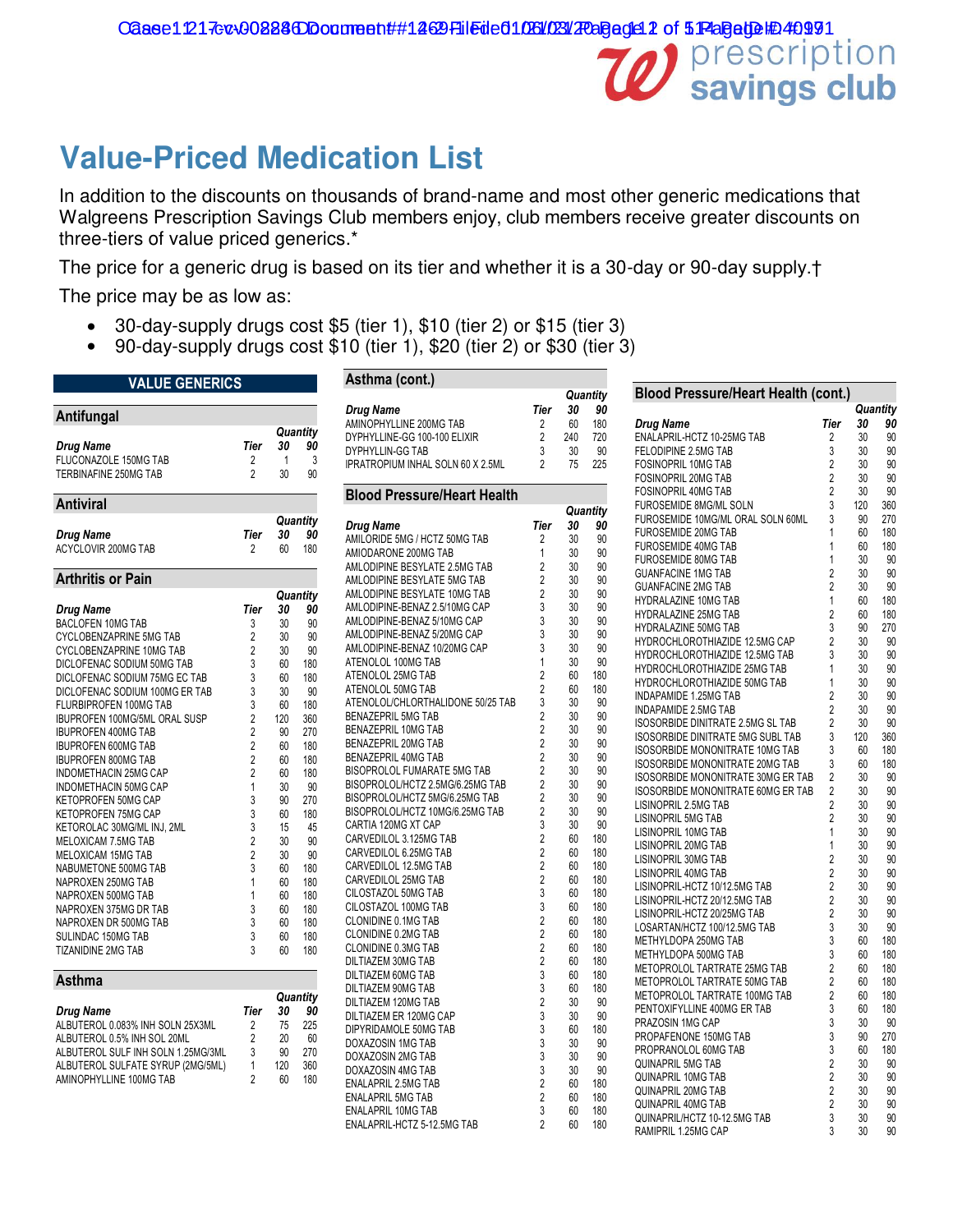# Case: 1:217cv-008886DDocument ##12629 Filed: 01061/031/2208 add 3 of 51Page 102 #:0992

#### **Blood Pressure/Heart Health (cont.)**

|                                   |                |    | Quantity |
|-----------------------------------|----------------|----|----------|
| <b>Drug Name</b>                  | Tier           | 30 | 90       |
| SOTALOL 120MG TAB                 | $\overline{2}$ | 60 | 180      |
| SOTALOL 160MG TAB                 | 3              | 60 | 180      |
| SPIRONOLACTONE 25MG TAB           | $\overline{2}$ | 30 | 90       |
| SPIRONOLACTONE 50MG TAB           | $\overline{c}$ | 30 | 90       |
| <b>TERAZOSIN 1MG CAP</b>          | $\overline{2}$ | 30 | 90       |
| TERAZOSIN 2MG CAP                 | $\overline{c}$ | 30 | 90       |
| <b>TERAZOSIN 5MG CAP</b>          | $\overline{2}$ | 30 | 90       |
| TERAZOSIN 10MG CAP                | $\overline{c}$ | 30 | 90       |
| TICLOPIDINE 250MG TAB             | 3              | 60 | 180      |
| <b>TORSEMIDE 5MG TAB</b>          | 3              | 30 | 90       |
| TORSEMIDE 10MG TAB                | 3              | 30 | 90       |
| TORSEMIDE 20MG TAB                | 3              | 30 | 90       |
| TORSEMIDE 100MG** TAB             | 3              | 30 | 90       |
| <b>TRANDOLAPRIL 1MG TAB</b>       | $\overline{2}$ | 30 | 90       |
| TRANDOLAPRIL 2MG TAB              | $\overline{1}$ | 30 | 90       |
| TRANDOLAPRIL 4MG TAB              | $\overline{2}$ | 30 | 90       |
| TRIAMTERENE 37.5MG/ HCTZ 25MG CAP | $\overline{2}$ | 30 | 90       |
| TRIAMTERENE 37.5MG/ HCTZ 25MG TAB | 3              | 30 | 90       |
| TRIAMTERENE 75MG/ HCTZ 50MG TAB   | 1              | 30 | 90       |
| <b>VERAPAMIL 40MG TAB</b>         | 3              | 60 | 180      |
| <b>VERAPAMIL 80MG TAB</b>         | 1              | 30 | 90       |
| <b>VERAPAMIL 120MG TAB</b>        | $\overline{2}$ | 30 | 90       |
| VERAPAMIL ER 100MG CAP (24 HR)    | 3              | 30 | 90       |
| WARFARIN SOD 1MG TAB              | $\overline{c}$ | 30 | 90       |
| WARFARIN SOD 2.5MG TAB            | $\overline{c}$ | 30 | 90       |
| WARFARIN SOD 2MG TAB              | $\overline{c}$ | 30 | 90       |
| WARFARIN SOD 3MG TAB              | $\overline{2}$ | 30 | 90       |
| WARFARIN SOD 4MG TAB              | $\overline{c}$ | 30 | 90       |
| WARFARIN SOD 5MG TAB              | $\overline{2}$ | 30 | 90       |
| WARFARIN SOD 6MG TAB              | $\overline{c}$ | 30 | 90       |
| WARFARIN SOD 7.5MG TAB            | $\overline{2}$ | 30 | 90       |
| WARFARIN SOD 10MG** TAB           | $\overline{2}$ | 30 | 90       |

#### **Cholesterol**

|                       |                | Quantity |     |
|-----------------------|----------------|----------|-----|
| Drug Name             | Tier           | 30       | 90  |
| FENOFIBRATE 54MG TAB  | 3              | 30       | 90  |
| GEMFIBROZIL 600MG TAB | 3              | 60       | 180 |
| LOVASTATIN 10MG TAB   | 1              | 30       | 90  |
| LOVASTATIN 20MG TAB   | 1              | 30       | 90  |
| LOVASTATIN 40MG TAB   | 1              | 30       | 90  |
| PRAVASTATIN 10MG TAB  | 2              | 30       | 90  |
| PRAVASTATIN 20MG TAB  | $\overline{2}$ | 30       | 90  |
| PRAVASTATIN 40MG TAB  | 3              | 30       | 90  |
| PRAVASTATIN 80MG TAB  | 3              | 30       | 90  |
| SIMVASTATIN 5MG TAB   | $\overline{2}$ | 30       | 90  |
| SIMVASTATIN 10MG TAB  | $\overline{2}$ | 30       | 90  |
| SIMVASTATIN 20MG TAB  | $\overline{2}$ | 30       | 90  |
| SIMVASTATIN 40MG TAB  | 3              | 30       | 90  |
| SIMVASTATIN 80MG TAB  | 3              | 30       | 90  |

# **Cough/Cold/Allergy**

|                                    |                | Quantity |     |  |
|------------------------------------|----------------|----------|-----|--|
| <b>Drug Name</b>                   | Tier           | 30       | 90  |  |
| ALLER-CHLOR 4MG TAB                |                | 100      | 300 |  |
| BENZONATATE 100MG CAP              | 2              | 30       | 90  |  |
| BENZONATATE 200MG CAP              | 3              | 30       | 90  |  |
| CETIRIZINE 1MG/ML SYRUP            | 3              | 120      | 360 |  |
| CYPROHEPTADINE 2MG/5ML SYRUP       | 3              | 120      | 360 |  |
| <b>DE-CHLOR DM LIQUID</b>          | 2              | 120      | 360 |  |
| DE-CHLOR DR SYRUP                  | $\overline{2}$ | 180      | 540 |  |
| <b>DEHISTINE SYRUP</b>             | 3              | 240      | 720 |  |
| DIPHENHYDRAMINE 50MG CAP           | 2              | 30       | 90  |  |
| FLUTICASONE NASAL SP (120INH) 16GM | 3              | 16       | 48  |  |
| LORATADINE 10MG TAB                | 1              | 30       | 90  |  |
| NOHIST TAB                         | 3              | 30       | 90  |  |
| ORGAN-I NR 200MG TAB               | 3              | 120      | 360 |  |
| PBM ALLERGY SYRUP                  | 3              | 120      | 360 |  |
| PHENYLTOLOXAMINE PE CPM SYRUP      | $\overline{2}$ | 240      | 720 |  |
| PROMETHAZINE 12.5MG TAB            | $\overline{2}$ | 30       | 90  |  |
| PROMETHAZINE 25MG TAB              | 1              | 12       | 36  |  |
| PROMETHAZINE 50MG TAB              | 2              | 60       | 180 |  |
| PROMETHAZINE DM SYRUP              | $\overline{2}$ | 180      | 540 |  |

| Cough/Cold/Allergy (cont.)         |                |     |          |
|------------------------------------|----------------|-----|----------|
|                                    |                |     | Quantity |
| <b>Drug Name</b>                   | Tier           | 30  | 90       |
| QUARTUSS DM DROPS 30ML             | 3              | 30  | 90       |
| <b>OV-ALLERGY SYRUP</b>            | 3              | 240 | 720      |
| REME TUSSIN DM SYRUP               | 3              | 150 | 450      |
| SILDEC PE-DM SYRUP                 | 1              | 120 | 360      |
| SILDEC-PE SYRUP                    | 1              | 120 | 360      |
| SUPRESS-DX PED DROPS 30ML          | 3              | 30  | 90       |
| <b>TRIPOHIST LIQUID</b>            | 3              | 120 | 360      |
| <b>Diabetes</b>                    |                |     |          |
|                                    |                |     | Quantity |
| Drug Name                          | Tier           | 30  | 90       |
| <b>GLIMEPIRIDE 1MG TAB</b>         | 1              | 30  | 90       |
| <b>GLIMEPIRIDE 2MG TAB</b>         | 1              | 30  | 90       |
| <b>GLIMEPIRIDE 4MG TAB</b>         | 1              | 30  | 90       |
| <b>GLIPIZIDE 5MG TAB</b>           | 1              | 30  | 90       |
| <b>GLIPIZIDE 10MG TAB</b>          | 1              | 60  | 180      |
| <b>GLIPIZIDE ER 10MG TAB</b>       | 3              | 30  | 90       |
| <b>GLIPIZIDE XL 2.5MG TAB</b>      | 3              | 60  | 180      |
| <b>GLIPIZIDE XL 5MG TAB</b>        | 3              | 30  | 90       |
| GLYBURIDE 1.25MG TAB               | 1              | 30  | 90       |
| <b>GLYBURIDE 2.5MG TAB</b>         | $\overline{2}$ | 30  | 90       |
| <b>GLYBURIDE 5MG TAB</b>           | $\overline{2}$ | 30  | 90       |
| <b>GLYBURIDE MICRO 1.5MG TAB</b>   | 1              | 30  | 90       |
| <b>GLYBURIDE MICRO 3MG TAB</b>     | 1              | 30  | 90       |
| <b>GLYBURIDE MICRO 6MG TAB</b>     | 1              | 30  | 90       |
| GLYBURIDE/METFORMIN 1.25/250MG TAB | 1              | 60  | 180      |
| GLYBURIDE/METFORMIN 2.5/500MG TAB  | 1              | 60  | 180      |
| GLYBURIDE/METFORMIN 5/500MG TAB    | 3              | 90  | 270      |
| METFORMIN 500MG TAB                | 1              | 90  | 270      |
| <b>METFORMIN 850MG TAB</b>         | 1              | 90  | 270      |
| METFORMIN 1000MG TAB               | 1              | 90  | 270      |
| METFORMIN ER 500MG 24HR TAB        | 1              | 60  | 180      |
| METFORMIN ER 750MG 24HR TAB        | 3              | 60  | 180      |

#### **Ear Care**

|                                     |      | Quantity |    |
|-------------------------------------|------|----------|----|
| Drug Name                           | Tier | 30       | 90 |
| ACETIC ACID 2% OTIC SOLN            |      | 15       | 45 |
| ANTIPYRINE BENZOCAINE OTIC SOL 15ML |      | 15       | 45 |

 $\overline{a}$ 

#### **Eye Care**

|                                     |                |     | wuanuty |
|-------------------------------------|----------------|-----|---------|
| <b>Drug Name</b>                    | Tier           | 30  | 90      |
| BACITRACIN/POLYMYX OPHTHOINT 3.5GM  | 3              | 3.5 | 10.5    |
| CROMOLYN SODIUM 4% OPHTH SOLN 10ML  | 3              | 10  | 30      |
| CYCLOPENTOL 1% OPTH SOLN 15ML       | 3              | 15  | 45      |
| DORZOLAMIDE 2% OPHTH SOLN 10ML      | 3              | 10  | 30      |
| ERYTHROMYCIN OPHTH OINT 3.5GM       | $\overline{2}$ | 3.5 | 10.5    |
| GENTAMICIN 0.3% OPHTH SOLN 5ML      | $\overline{2}$ | 5   | 15      |
| KETOROLAC 0.5% OPHTH SOLN 5ML       | 3              | 5   | 15      |
| LEVOBUNOLOL 0.5% OPTH SOLN 5ML      | 2              | 5   | 15      |
| PILOCARPINE 0.5% OPHTH SOLN         | 3              | 15  | 45      |
| POLYMYXIN-B/TRIMETHOPRIMOPHTH SOLN  | 2              | 10  | 30      |
| SULFACETAMIDE NA 10% OPH SOL 15ML   | $\overline{2}$ | 15  | 45      |
| TIMOLOL MALEATE .25% OPHTH SOL 5ML  | $\overline{2}$ | 5   | 15      |
| TIMOLOL MALEATE 0.5% OPHTH SOLN 5ML | $\overline{2}$ | 5   | 15      |
| TOBRAMYCIN 0.3% OPH SOL 5ML         | $\overline{2}$ | 5   | 15      |
| TROPICAMIDE 1% OP SOLN              | 3              | 15  | 45      |
|                                     |                |     |         |
| _________<br>$\sim$ $\sim$          |                |     |         |

#### **Gastrointestinal Health**

|                               |      |     | Quantity |
|-------------------------------|------|-----|----------|
| <b>Drug Name</b>              | Tier | 30  | 90       |
| CIMETIDINE ORAL LIQ 300MG/5ML |      | 240 | 720      |
| DICYCLOMINE 10MG CAP          |      | 90  | 270      |
| DICYCLOMINE 20MG TAB          |      | 60  | 180      |

| Gastrointestinal Health (cont.)     |                |     |                |
|-------------------------------------|----------------|-----|----------------|
|                                     |                |     | Quantity       |
| Drug Name                           | Tier           | 30  | 90             |
| DOC-Q-LACE 100MG CAP                | $\overline{2}$ | 60  | 180            |
| <b>FAMOTIDINE 20MG TAB</b>          | 2              | 60  | 180            |
| <b>FAMOTIDINE 40MG TAB</b>          | 3              | 30  | 90<br>711      |
| GENERLAC 10GM/15ML SOLN             | 2              | 237 |                |
| LACTULOSE 10GM/15ML SOLN            | 3              | 473 | 1,419          |
| METOCLOPRAMIDE 5MG TAB              | $\overline{2}$ | 60  | 180            |
| METOCLOPRAMIDE 10MG TAB             | 2              | 60  | 180            |
| METOCLOPRAMIDE HCL 5MG/5ML SOLN     | 1              | 60  | 180            |
| NIZATIDINE 150MG CAP                | 3              | 60  | 180            |
| NIZATIDINE 300MG CAP                | 3              | 30  | 90             |
| OMEPRAZOLE 20MG CAP                 | 3              | 30  | 90             |
| RANITIDINE 150MG TAB                | 2              | 60  | 180            |
| RANITIDINE 300MG TAB                | 2              | 30  | 90             |
| RANITIDINE 15MG/ML (75MG/5ML) SYRUP | 3              | 120 | 360            |
| Gout                                |                |     |                |
| Drug Name                           | Tier           | 30  | Quantity<br>90 |
| ALLOPURINOL 100MG TAB               | 2              | 60  | 180            |
| ALLOPURINOL 300MG TAB               | 3              | 60  | 180            |
|                                     |                |     |                |
| <b>Infections</b>                   |                |     | Quantity       |
| Drug Name                           | Tier           | 30  | 90             |
| AMOX-CLAV 200MG/5ML SUSP 100ML      | 3              | 100 | 300            |
| AMOX-CLAV 400MG/5ML SUSP 100ML      | 3              | 100 | 300            |
| AMOX-CLAV ES 600MG/5ML SUSP 125ML   | 3              | 125 | 375            |
| AMOXICILLIN 250MG CAP               | 1              | 30  | 90             |
| AMOXICILLIN 500MG CAP               | 1              | 30  | 90             |
| AMOXICILLIN 125MG CHEWABLE TAB      | $\overline{2}$ | 30  | 90             |
| AMOXICILLIN 250MG CHEW TAB          | 3              | 40  | 120            |
| AMOXICILLIN 125MG/5ML SUSP 80ML     | 2              | 150 | 450            |
| AMOXICILLIN 125MG/5ML SUSP 100ML    | 2              | 150 | 450            |
| AMOXICILLIN 125MG/5ML SUSP 150ML    | 2              | 150 | 450            |
| AMOXICILLIN 200MG/5ML SUSP 75ML     | 1              | 100 | 300            |
| AMOXICILLIN 200MG/5ML SUSP 100ML    | 1              | 100 | 300            |
| AMOXICILLIN 250MG/5ML SUSP 80ML     | 1              | 150 | 450            |
| AMOXICILLIN 250MG/5ML SUSP 100ML    | 1              | 150 | 450            |
| AMOXICILLIN 250MG/5ML SUSP 150ML    | 1              | 150 | 450            |
| AMOXICILLIN 400MG/5ML SUSP 50ML     | 1              | 100 | 300            |
| AMOXICILLIN 400MG/5ML SUSP 75ML     | 1              | 100 | 300            |
| AMOXICILLIN 400MG/5ML SUSP 100ML    | 1              | 100 | 300            |
| AMOXICILLIN 500MG TAB               | 3              | 30  | 90             |
| <b>AMOXICILLIN 875MG TAB</b>        | 3              | 20  | 60             |
| AMPICILLIN 250MG CAP                | 2              | 40  | 120            |
| AMPICILLIN 500MG CAP                | 3              | 60  | 180            |
| CEFADROXIL 500MG CAP                | 3              | 20  | 60             |
| CEFPROZIL 125MG/5ML SUSP 50ML       | 3              | 100 | 300            |
| CEFPROZIL 125MG/5ML SUSP 75ML       | 3              | 100 | 300            |
| CEFPROZIL 125MG/5ML SUSP 100ML      | 3              | 100 | 300            |
| CEPHALEXIN 250MG CAP                | 1              | 28  | 84             |
| CEPHALEXIN 500MG CAP                | 1              | 30  | 90             |
| CIPROFLOXACIN 250MG TAB             | 1              | 14  | 42             |
| CIPROFLOXACIN 500MG TAB             | 1              | 20  | 60             |
| CIPROFLOXACIN 750MG TAB             | 3              | 20  | 60             |
| <b>CLINDAMYCIN 150MG CAP</b>        | 3              | 30  | 90             |
| CLINDAMYCIN 300MG CAP               | 3              | 28  | 84             |
| DOXYCYCLINE MONOHYDRATE 50MG TAB    | 3              | 30  | 90             |
| DOXYCYCLINE MONOHYDRATE 100MG TAB   | 3              | 30  | 90             |
| METRONIDAZOLE 250MG TAB             | 2              | 28  | 84             |
| METRONIDAZOLE 500MG TAB             | 3              | 14  | 42             |
| MINOCYCLINE 50MG CAP                | 3              | 60  | 180            |
| PENICILLIN VK 125MG/5ML SOLN 100ML  | 1              | 200 | 600            |
| PENICILLIN VK 125MG/5ML SOLN 200ML  | 1              | 200 | 600            |
| PENICILLIN VK 250MG/5ML SOLN 100ML  | 1              | 100 | 300            |
| PENICILLIN VK 250MG/5ML SOLN 200ML  | 1              | 100 | 300            |
| PENICILLIN VK 250MG TAB             | 1              | 30  | 90             |
| PENICILLIN VK 500MG TAB             | 1              | 20  | 60             |
| SMZ/TMP REGULAR STRENGTH TAB        | 1              | 28  | 84             |
| SULFAMETH/TRIMETHOPRIM 800/160 TAB  | $\overline{c}$ | 28  | 84             |

TRIMETHOPRIM 100MG TAB 3 30 90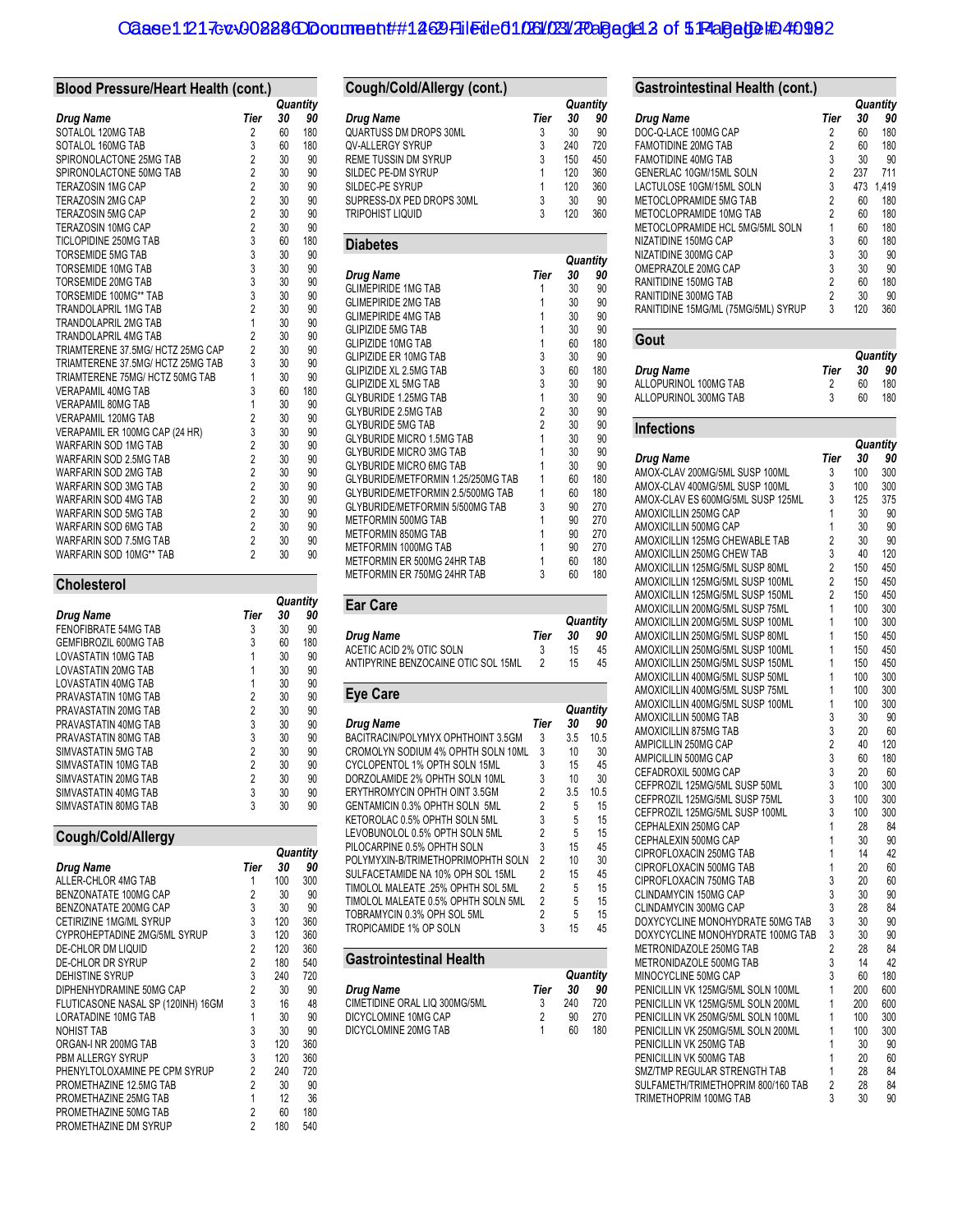# Case: 1:217cv-008886DDocument ##12629 Filed: 01061/031/220 and 26 5 Page 10 \$:17-age 12:17-cv-008886DDocument #: #12629 Filed: 01061  $\frac{1}{2}$

| <b>Medical Devices</b>                                                 |                                  |           |            |
|------------------------------------------------------------------------|----------------------------------|-----------|------------|
|                                                                        |                                  |           | Quantity   |
| Drug Name<br>PROCHAMBER AERO SPACER                                    | Tier<br>3                        | 30<br>1   | 90<br>3    |
|                                                                        |                                  |           |            |
| <b>Mental Health</b>                                                   |                                  |           | Quantity   |
| Drug Name                                                              | Tier                             | 30        | 90         |
| AMITRIPTYLINE 10MG TAB                                                 | 1                                | 30        | 90         |
| AMITRIPTYLINE 25MG TAB<br>AMITRIPTYLINE 50MG TAB                       | $\overline{2}$<br>3              | 30<br>30  | 90<br>90   |
| BENZTROPINE 0.5MG TAB                                                  | $\overline{2}$                   | 30        | 90         |
| BENZTROPINE 1MG TAB                                                    | 3                                | 60        | 180        |
| BENZTROPINE 2MG TAB                                                    | $\overline{2}$                   | 30        | 90         |
| <b>BUSPIRONE 5MG TAB</b>                                               | $\overline{2}$<br>$\overline{2}$ | 60        | 180        |
| <b>BUSPIRONE 10MG TAB</b><br><b>BUSPIRONE 15MG TAB</b>                 | 3                                | 60<br>60  | 180<br>180 |
| CITALOPRAM 10MG TAB                                                    | $\overline{2}$                   | 30        | 90         |
| CITALOPRAM 20MG TAB                                                    | $\overline{2}$                   | 30        | 90         |
| CITALOPRAM 40MG TAB                                                    | $\overline{2}$                   | 30        | 90         |
| <b>CLOZAPINE 25MG TAB</b>                                              | 3<br>3                           | 30        | 90<br>270  |
| DIVALPROEX DR 125MG TAB<br>DOXEPIN 10MG CAP                            | 3                                | 90<br>30  | 90         |
| DOXEPIN 25MG CAP                                                       | 3                                | 30        | 90         |
| DOXEPIN HCL 10MG/ML CONC 118ML                                         | 3                                | 90        | 270        |
| FLUOXETINE 10MG CAP                                                    | 1                                | 30        | 90         |
| FLUOXETINE 20MG CAP                                                    | 1<br>1                           | 30        | 90         |
| FLUOXETINE 40MG CAP<br>FLUOXETINE 20MG/5ML LIQUID                      | 3                                | 30<br>150 | 90<br>450  |
| FLUPHENAZINE 2.5MG TAB                                                 | 3                                | 30        | 90         |
| FLUPHENAZINE 5MG TAB                                                   | 3                                | 30        | 90         |
| FLUVOXAMINE 25MG TAB                                                   | 3                                | 30        | 90         |
| FLUVOXAMINE 100MG TAB                                                  | 3                                | 60        | 180        |
| GABAPENTIN 100MG CAP<br>GABAPENTIN 300MG CAP                           | $\overline{2}$<br>3              | 90<br>90  | 270<br>270 |
| GABAPENTIN 400MG CAP                                                   | 3                                | 90        | 270        |
| GABAPENTIN 250MG/5ML SOLN                                              | 3                                | 236       | 708        |
| HALOPERIDOL 0.5MG TAB                                                  | 3                                | 60        | 180        |
| HALOPERIDOL 1MG TAB                                                    | 2<br>3                           | 30        | 90         |
| HALOPERIDOL 2MG TAB<br>HALOPERIDOL 2MG/ML CONCENTRATE                  | 3                                | 30<br>135 | 90<br>405  |
| HYDROXYZINE 10MG/5ML SYRUP                                             | 3                                | 240       | 720        |
| HYDROXYZINE HCL 10MG TAB                                               | 3                                | 60        | 180        |
| HYDROXYZINE HCL 25MG TAB                                               | $\overline{2}$                   | 30        | 90         |
| <b>HYDROXYZINE HCL 50MG TAB</b><br><b>HYDROXYZINE PAMOATE 25MG CAP</b> | 3<br>3                           | 30        | 90         |
| <b>IMIPRAMINE 10MG TAB</b>                                             | 3                                | 90<br>60  | 270<br>180 |
| <b>IMIPRAMINE 25MG TAB</b>                                             | 3                                | 60        | 180        |
| <b>IMIPRAMINE 50MG TAB</b>                                             | 3                                | 30        | 90         |
| LAMOTRIGINE 5MG CHEWABLE TAB                                           | 3                                | 150       | 450        |
| LAMOTRIGINE 25MG CHEWABLE TAB<br>LITHIUM CARBONATE 150MG CAP           | 3<br>3                           | 180       | 540<br>180 |
| LITHIUM CARBONATE 300MG CAP                                            | 2                                | 60<br>90  | 270        |
| LITHIUM CARBONATE 300MG TAB                                            | 3                                | 60        | 180        |
| LITHIUM CARBONATE 600MG CAP                                            | 3                                | 60        | 180        |
| LITHIUM CARBONATE ER 450MG TAB                                         | 3                                | 60        | 180        |
| METHOCARBAMOL 500MG TAB<br>METHOCARBAMOL 750MG TAB                     | $\overline{2}$<br>3              | 30<br>60  | 90<br>180  |
| MIRTAZAPINE 15MG TAB                                                   | 1                                | 30        | 90         |
| MIRTAZAPINE 30MG TAB                                                   | 3                                | 30        | 90         |
| NORTRIPTYLINE 10MG CAP                                                 | 2                                | 30        | 90         |
| NORTRIPTYLINE 25MG CAP                                                 | $\overline{\mathbf{c}}$          | 30        | 90         |
| NORTRIPTYLINE 50MG CAP<br>NORTRIPTYLINE 75MG CAP                       | 3<br>3                           | 60        | 180        |
| PAROXETINE 10MG TAB                                                    | $\overline{\mathbf{c}}$          | 30<br>30  | 90<br>90   |
| PAROXETINE 20MG TAB                                                    | $\overline{c}$                   | 30        | 90         |
| PAROXETINE 30MG TAB                                                    | 3                                | 30        | 90         |
| PRAMIPEXOLE 0.125MG TAB                                                | 3                                | 30        | 90         |

| Mental Health (cont.)                                                 |                     |            |             |
|-----------------------------------------------------------------------|---------------------|------------|-------------|
|                                                                       |                     |            | Quantity    |
| Drug Name                                                             | Tier                | 30         | 90          |
| PRAMIPEXOLE 0.25MG TAB                                                | 3                   | 30         | 90          |
| PRAMIPEXOLE 0.5MG TAB                                                 | 3                   | 60         | 180         |
| PRAMIPEXOLE 1MG TAB                                                   | 3                   | 60         | 180         |
| PRAMIPEXOLE 1.5MG TAB                                                 | 3                   | 60         | 180         |
| PRIMIDONE 50MG TAB<br>PROCHLORPERAZINE 5MG TAB                        | 3<br>$\overline{c}$ | 60<br>30   | 180<br>90   |
| PROCHLORPERAZINE 10MG TAB                                             | $\overline{2}$      | 30         | 90          |
| ROPINIROLE 0.25MG TAB                                                 | 3                   | 60         | 180         |
| ROPINIROLE 3MG TAB                                                    | 3                   | 30         | 90          |
| SERTRALINE 25MG TAB                                                   | $\overline{2}$      | 30         | 90          |
| SERTRALINE 50MG TAB                                                   | 3                   | 30         | 90          |
| SERTRALINE 100MG TAB                                                  | 3                   | 30         | 90          |
| TRAZODONE 50MG TAB                                                    | $\overline{2}$      | 30         | 90          |
| TRAZODONE 100MG TAB                                                   | 1                   | 30         | 90          |
| TRAZODONE 150MG TAB                                                   | $\overline{2}$      | 30         | 90          |
| TRIHEXYPHENIDYL 2MG TAB                                               | $\overline{2}$      | 60         | 180         |
| TRIHEXYPHENIDYL 5MG TAB                                               | 3                   | 90         | 270         |
| VALPROIC ACID 250MG/5ML SYRUP                                         | 3                   | 540        | 1620        |
| VENLAFAXINE 25MG TAB<br>VENLAFAXINE 37.5MG TAB                        | 3<br>3              | 60         | 180         |
| VENLAFAXINE 50MG TAB                                                  | 3                   | 60<br>60   | 180<br>180  |
| <b>VENLAFAXINE 75MG TAB</b>                                           | 3                   | 60         | 180         |
| VENLAFAXINE 100MG TAB                                                 | 3                   | 60         | 180         |
|                                                                       |                     |            |             |
| <b>Mouth/Throat/Dental</b>                                            |                     |            |             |
|                                                                       |                     |            | Quantity    |
| Drug Name<br>CHLORHEXIDINE ORAL RINSE 473ML                           | Tier<br>2           | 30<br>473  | 90<br>1419  |
| LIDOCAINE VISCOUS 2% ORAL SOL 100ML                                   | 2                   | 100        | 300         |
|                                                                       |                     |            |             |
|                                                                       |                     |            |             |
| PILOCARPINE 5MG TAB                                                   | 3                   | 90         | 270         |
| SF 5000 PLUS 1.1% CREAM 51GM                                          | 3                   | 60         | 180         |
| SOD FLUORIDE 0.2% MINT SOLUTION<br>STANNOUS FLUORIDE 0.63% RINSE      | 2<br>3              | 473<br>300 | 1419<br>900 |
|                                                                       |                     |            |             |
| <b>Skin Conditions</b>                                                |                     |            |             |
|                                                                       |                     |            | Quantity    |
| Drug Name                                                             | Tier                | 30<br>60   | 90<br>180   |
| BENZOYL PEROXIDE 5% AQ GEL 60GM<br>BETAMETHASONE VAL 0.1% CRM 15GM    | 3<br>3              | 15         | 45          |
| HYDROCORTISONE 1% CREAM 28.35GM                                       | $\overline{2}$      | 28.35      | 85.05       |
| HYDROCORTISONE 1% OINT 28.35GM                                        | 2                   | 28.35      | 85.05       |
| HYDROCORTISONE 2.5% CREAM 30GM                                        | 2                   | 30         | 90          |
| HYDROCORTISONE 2.5% OINT 28.35GM                                      | 3                   | 60         | 180         |
| HYPERCARE 20% SOL DAB-O-MATIC 60ML                                    | 3                   | 60         | 180         |
| MELQUIN 3% SOLN 30ML                                                  | 3                   | 30         | 90          |
| MOMETASONE 0.1% OINT 15GM                                             | 3                   | 15         | 45          |
| MOMETASONE 0.1% OINT 45GM                                             | 3                   | 45         | 135         |
| MOMETASONE 0.1% TOPICAL SOLN 30ML                                     | 3                   | 30         | 90          |
| MOMETASONE 0.1% TOPICAL SOLN 60ML                                     | 3                   | 60         | 180         |
| NYSTATIN OINT 15GM                                                    | 3                   | 15         | 45          |
| SALICYLIC AC 6% SHAMPOO 177ML<br>SELENIUM SULFIDE 2.5% SHAMPOO (LOTN) | 3<br>$\overline{2}$ | 177<br>118 | 531<br>354  |
| TRIAMCINOLONE 0.025% CREAM 15GM                                       | 1                   | 15         | 45          |
| TRIAMCINOLONE 0.5% CREAM 15GM                                         | $\overline{2}$      | 15         | 45          |
| TRIAMCINOLONE 0.1% CREAM 80GM                                         | $\overline{2}$      | 80         | 240         |
| TRIAMCINOLONE 0.1% OINT 80GM                                          | 3                   | 80         | 240         |
| UREA 40% LOTION 236.6ML                                               | 3                   | 236.6      | 709.8       |
| UREA 50% NAIL GEL 18ML                                                | 3                   | 18         | 54          |

|                                    |                |    | Quantity   |
|------------------------------------|----------------|----|------------|
| Drug Name                          | Tier           | 30 | 90         |
| LEVOTHROID 0.1MG TAB               | 2              | 30 | 90         |
| LEVOTHYROXINE 0.025MG (25MCG) TAB  | 2              | 30 | 90         |
| LEVOTHYROXINE 0.05MG (50MCG) TAB   | $\overline{2}$ | 30 | 90         |
| LEVOTHYROXINE 0.075MG (75MCG) TAB  | 2              | 30 | 90         |
| LEVOTHYROXINE 0.088MG (88MCG) TAB  | 2              | 30 | 90         |
| LEVOTHYROXINE 0.100MG (100MCG) TAB | 2              | 30 | 90         |
| LEVOTHYROXINE 0.112MG (112MCG) TAB | 2              | 30 | 90         |
| LEVOTHYROXINE 0.125MG (125MCG) TAB | 2              | 30 | 90         |
| LEVOTHYROXINE 0.137MG (137MCG) TAB | 2              | 30 | 90         |
| LEVOTHYROXINE 0.150MG (150MCG) TAB | 2              | 30 | 90         |
| LEVOTHYROXINE 0.175MG (175MCG) TAB | 2              | 30 | 90         |
| LEVOTHYROXINE 0.2MG (200MCG) TAB   | 2              | 30 | 90         |
| LEVOTHYROXINE 0.3MG (300MCG) TAB   | 2              | 30 | 90         |
| METHIMAZOLE 5MG TAB                | 2              | 30 | 90         |
| METHIMAZOLE 10MG TAB               | 3              | 30 | 90         |
| NATURE-THROID 0.5GR (32.5MG) TAB   | 2              | 60 | 180        |
| Urinary Health                     |                |    |            |
|                                    |                |    | $0$ antitu |

|                          |      |     | Quanuty |
|--------------------------|------|-----|---------|
| Drug Name                | Tier | 30  | 90      |
| OXYBUTYNIN 5MG/5ML SYRUP |      | 240 | 720     |
| OXYBUTYNIN ER 5MG TAB    |      | 30  | 90      |
| OXYBUTYNIN ER 15MG TAB   | 3    | 30  | 90      |

# **Vitamins and Nutritional Health**

|                                     |                |     | Quantity |
|-------------------------------------|----------------|-----|----------|
| <b>Drug Name</b>                    | Tier           | 30  | 90       |
| <b>FABB TAB</b>                     | 3              | 30  | 90       |
| FE C PLUS TAB                       | 3              | 30  | 90       |
| <b>FEROTRIN CAP</b>                 | 3              | 60  | 180      |
| FERREX 150 FORTE CAP                | $\overline{c}$ | 45  | 135      |
| FLUORIDE 0.25MG F CHEWABLE TAB      | $\overline{2}$ | 120 | 360      |
| FLUORIDE 0.5MG F CHEWABLE TAB       | 1              | 30  | 90       |
| FLUORIDE 1.0MG F CHEWABLE TAB       | $\overline{2}$ | 30  | 90       |
| <b>FOLBECAL TAB</b>                 | 3              | 30  | 90       |
| <b>FOLBEE PLUS TAB</b>              | 3              | 30  | 90       |
| <b>FOLBEE TAB</b>                   | 3              | 30  | 90       |
| <b>FOLIC ACID 1MG TAB</b>           | 1              | 30  | 90       |
| <b>HEMATINIC/ FA TAB</b>            | $\overline{2}$ | 30  | 90       |
| HEMATINIC PLUS TAB 10 X 10          | 3              | 30  | 90       |
| KLOR-CON 10MEQ TAB                  | 3              | 30  | 90       |
| <b>MULTIGEN FOLIC TAB</b>           | 3              | 30  | 90       |
| <b>MULTIGEN TAB</b>                 | 3              | 30  | 90       |
| MULTIVIT/F 0.25MG CHEWABLE TAB      | $\overline{2}$ | 30  | 90       |
| MULTI-VITA-F 0.5MG CHEW TAB         | $\overline{1}$ | 30  | 90       |
| MULTI-VIT/FLUORIDE 1MG CHEW TAB     | $\overline{2}$ | 30  | 90       |
| MULTIVITAMINS W/ FL 1.0MG CHEW TAB  | 3              | 30  | 90       |
| MULTIVITS W/FL 1MG & IRON CHEW TAB  | 1              | 30  | 90       |
| NATALCARE PLUS TAB (1MG FOLIC ACID) | 1              | 30  | 90       |
| OB-NATAL ONE CAP                    | 3              | 30  | 90       |
| POLY-IRON 150 CAP                   | $\overline{2}$ | 60  | 180      |
| POLY-IRON 150 FORTE CAP             | 3              | 45  | 135      |
| POTASSIUM CL 10MEQ ER TAB           | 3              | 30  | 90       |
| PRENAFIRST TAB                      | 3              | 30  | 90       |
| PRENATAB FA TAB                     | $\overline{3}$ | 30  | 90       |
| PRENATAL 19 TAB                     | $\overline{c}$ | 30  | 90       |
| PRENATAL PLUS TAB                   | 3              | 30  | 90       |
| RE DUALVIT F CAP                    | 3              | 30  | 90       |
| RE PRENATAL MULTIVIT W/IRON CHEW TB | 3              | 30  | 90       |
| RENA-VITE RX TAB                    | 1              | 30  | 90       |
| RENAL SOFTGEL CAP                   | 3              | 30  | 90       |
| THEROBEC PLUS TAB                   | 3              | 30  | 90       |
| <b>VINATE AZ TAB</b>                | 3              | 30  | 90       |
| VINATE CARE CHEWABLE TAB            | 3              | 30  | 90       |
| <b>VINATE C TAB</b>                 | 3              | 30  | 90       |
| <b>VINATE GT TAB</b>                | $\overline{c}$ | 30  | 90       |
| <b>VINATE M TAB</b>                 | $\overline{c}$ | 30  | 90       |
| <b>VINATE ONE TAB</b>               | $\overline{2}$ | 30  | 90       |
| VITAMIN B-12 100MCG TAB             | $\overline{1}$ | 100 | 300      |
| VITAMIN D 50,000IU CAP              | 1              | 4   | 12       |
|                                     |                |     |          |